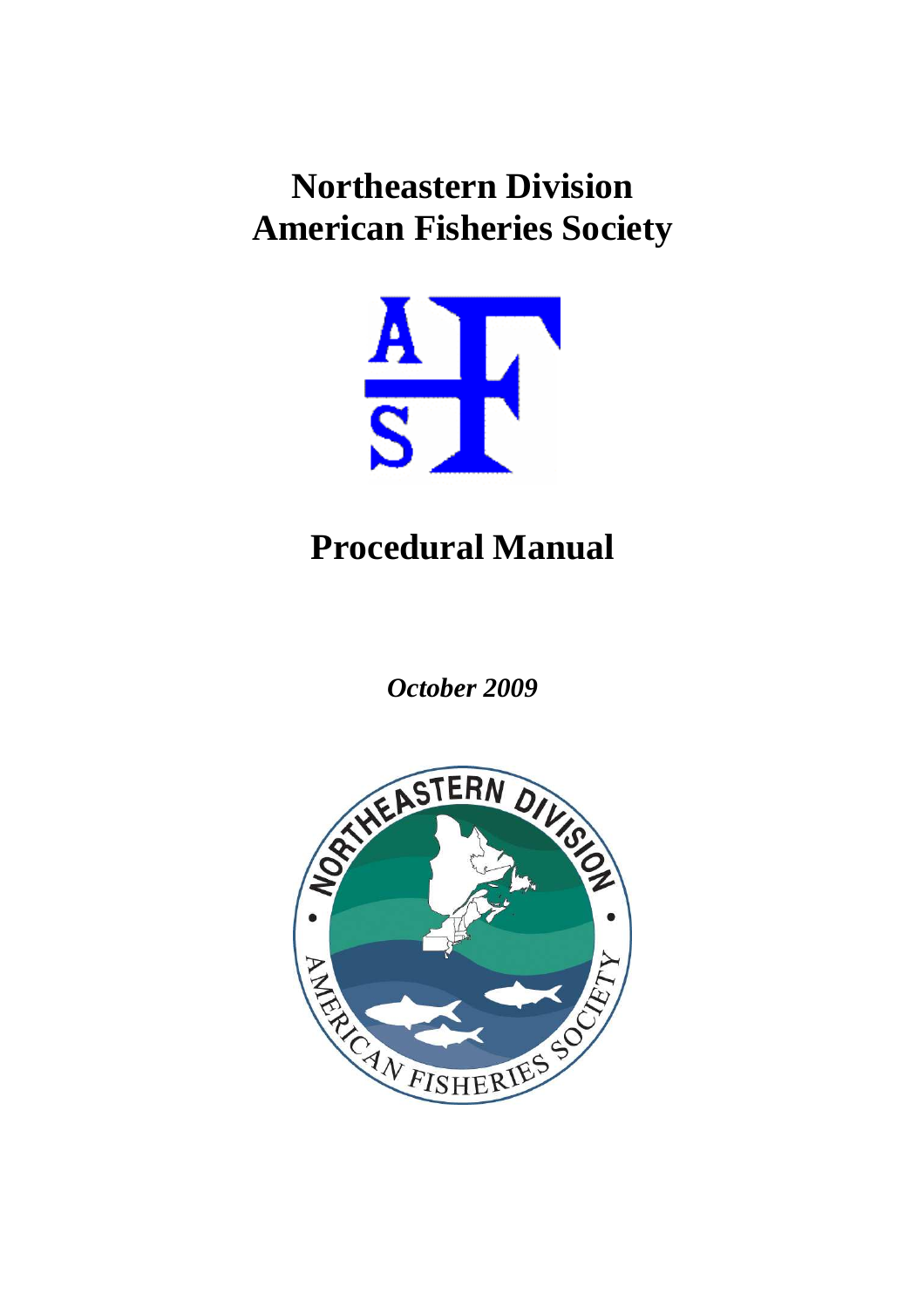#### **PROLOGUE**

#### **MUSINGS OF EDWARD C. RANEY** (From Original Procedure Manual)

Edward C. Raney was a professor of zoology, emeritus, at Cornell University, where he performed research and taught from 1936 to 1971. As a specialist in the ecology, behavior and systematics of fish, he described more than 20 species of fish. He was president, chairman of the board and research director of Ichthyological Associates of Ithaca from 1971 until his death in 1984. He provided the following remarks regarding a division procedural manual in an interview on October 30, 1983.

Thank you for the opportunity of providing these ideas. It pleases me very much to apply my experience to an organization, which I so revere.

The Division needs a procedural manual? This is a good idea, but you must remember that a detailed set of administrative directives without a mission is just about as useless as a fancy car without roads leading to specific, useful places. And so I am pleased to suggest a dozen targets that I think are worth working for; good objectives for the Division to consider:

1. Look outward much more. Most of the Division's committees are concerned with inner workings and not outreach to centers of legal, political, corporate, financial and engineering power. Officers and committees might be given more directives with such an orientation.

2. Reconsider fisheries education, especially at the graduate level. Most fisheries biologists are politically and administratively naive. They lack the training to compromise and as a result lose both credibility and courage in their beginning professional years. Provide much more guidance for the educators and the young professional.

3. Develop your administrative structure and individual leadership skills toward recognizing and responding to the 'hot spots' of your resource sector. You must be well read and well connected if you are to do this. The character and significance of aquifers and solid wastes are 'hot spots' in point. Fisheries biologists are poorly trained in both regards.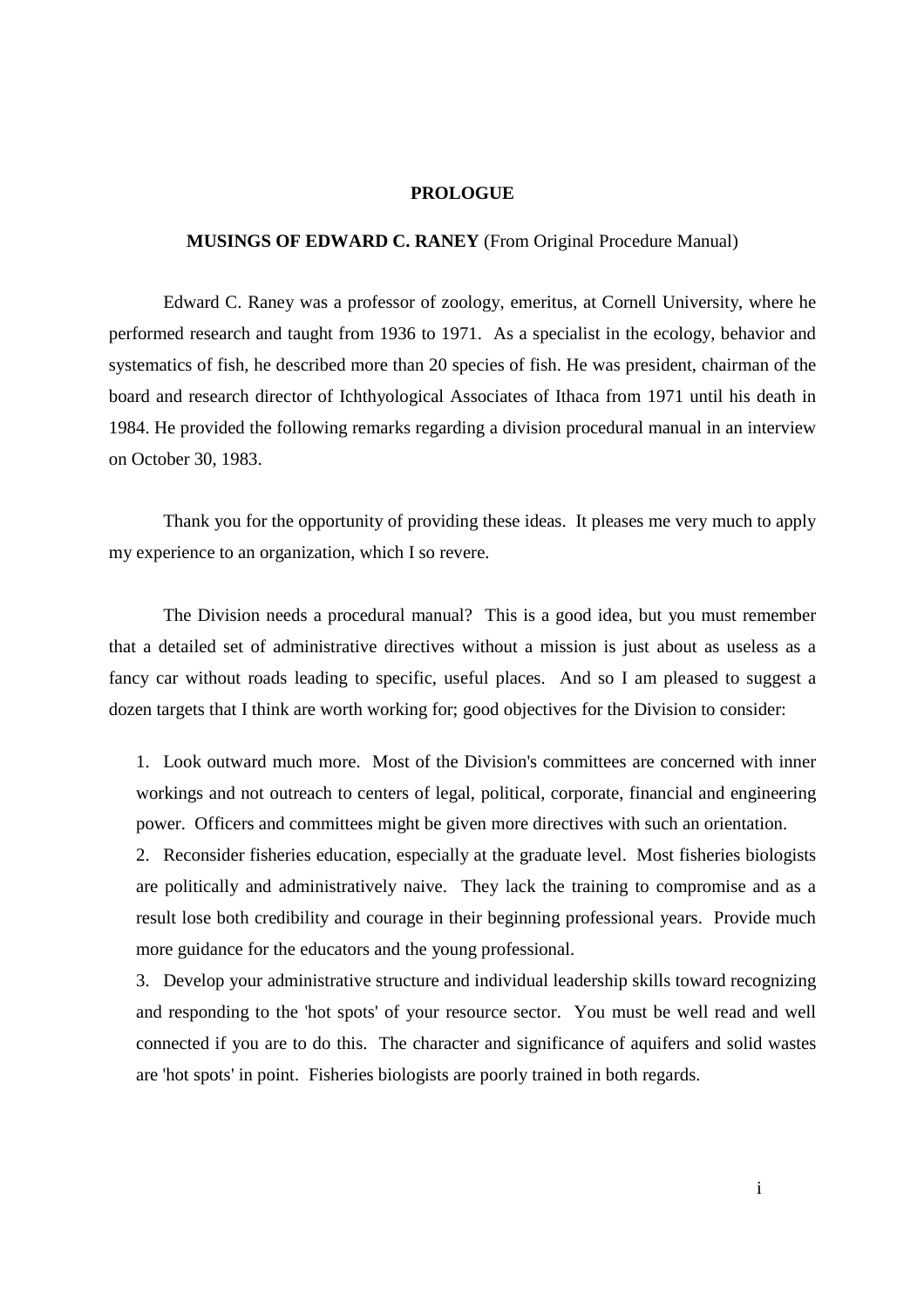4. Foster attention to the importance of objectivity, especially as members of semi-political institutions. Political influence rains down upon the professional, and he or she must avoid the advocacy or adversary role to retain both fishery science and credibility. The task is not an easy one and again the senior professional needs to guide the newcomer.

5. Develop administrative structures to deal with what I call 'saltation'; the jumping around of human and institutional investments from one crisis to the next. The result is a loss of the long-term view, battle fatigue and little long-term accomplishment. Give attention to this crucial issue.

6. Gather your executives into small, creative groups under informal and pleasant circumstances. Have them brainstorm for new and old key issues. Produce synopses of such gatherings. Provide some Division support for these. Your officers will not abuse the coffers.

7. Consider the means and realities of penetrating the centers of influence. I'll give the assignment of approaching a prestigious fly fishing organization to the best fly fisherman in my organization and I make sure that he can carry himself like an executive in the process. How do you reach a state fish and game commissioner? How do you influence a corporate executive? It's good to know how the first time around because you might not be given a second chance.

8. Work on day-to-day leadership. Simple tasks are crucial. I work my mail methodically. I underline or highlight key sentences in every letter. I then step back and assemble a list of up to ten items ranked in importance for each day. I refer to the lists of the previous days in the process. I then budget my time giving so much to each part of the list. This takes discipline but without forget it. Also, know how to work with Dictaphone, stenographers and word processor.

9. Pay much more attention to our retired professionals. They are experienced, have considerable time and retain their vitality if they are kept involved. At present, the Division and the Society is not doing well in this regard.

10. Keep our professionals well educated. Emphasize the importance of theoretical ecology, the role of computers in data management, problem solving and keeping current, the reading of many abstracts and key articles and keeping in touch with others in the constellation of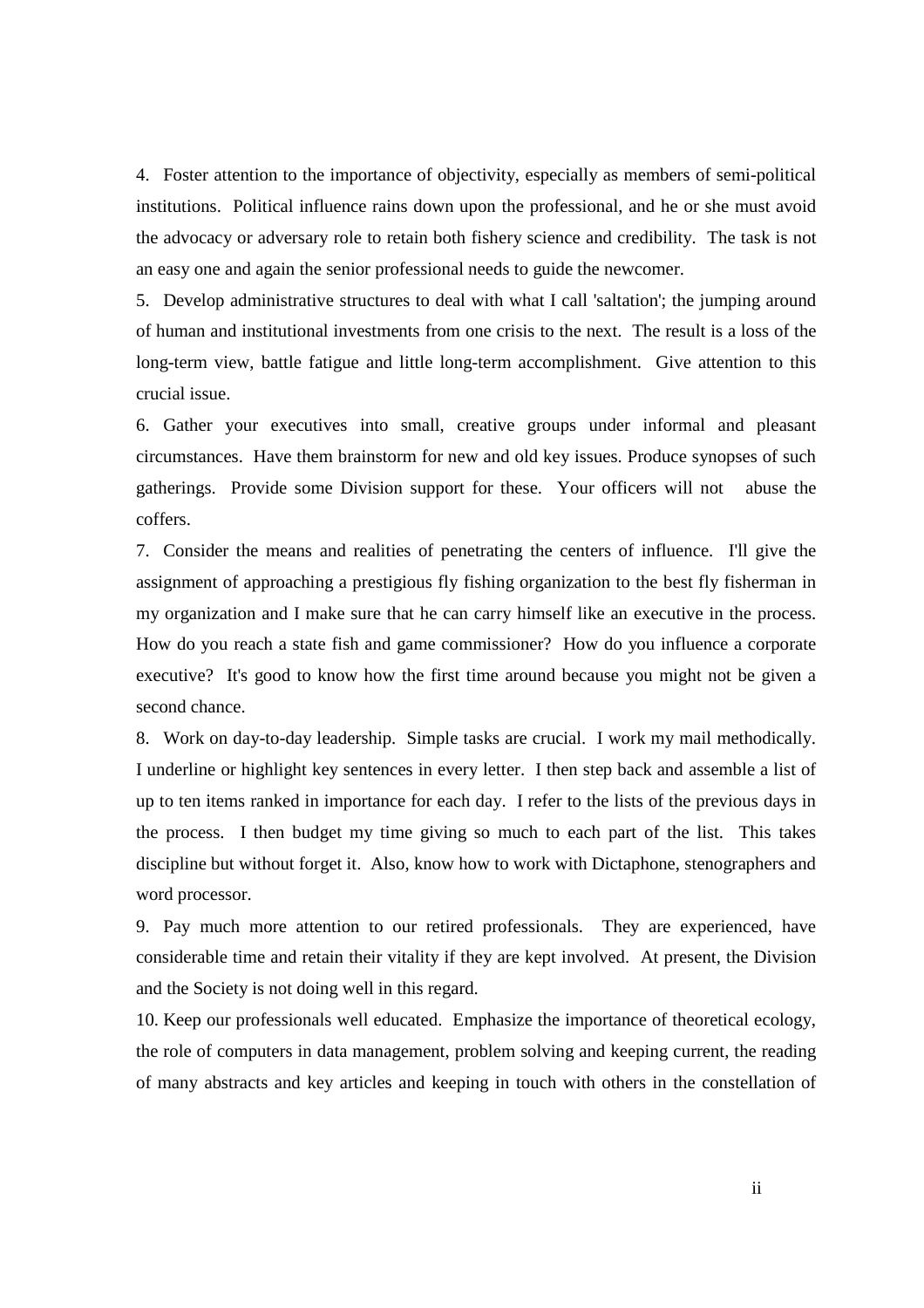related professions. Attend, eat out with your peers, mix and use the telephone and letter wisely.

11. Send your good words and works out to people who are not members of the Society. Provide gratis key workshop and symposium reports to key people. Send them newsletters and special letters of information just because you think they might like to know. Reach out. 12. Strive for excellence and quality in the broad view. Say these words often and mean them. Promote a spirit of progress. Seek improvement. As leaders, do not become bogged down in polishing up the chrome — especially when you're not sure where you are going.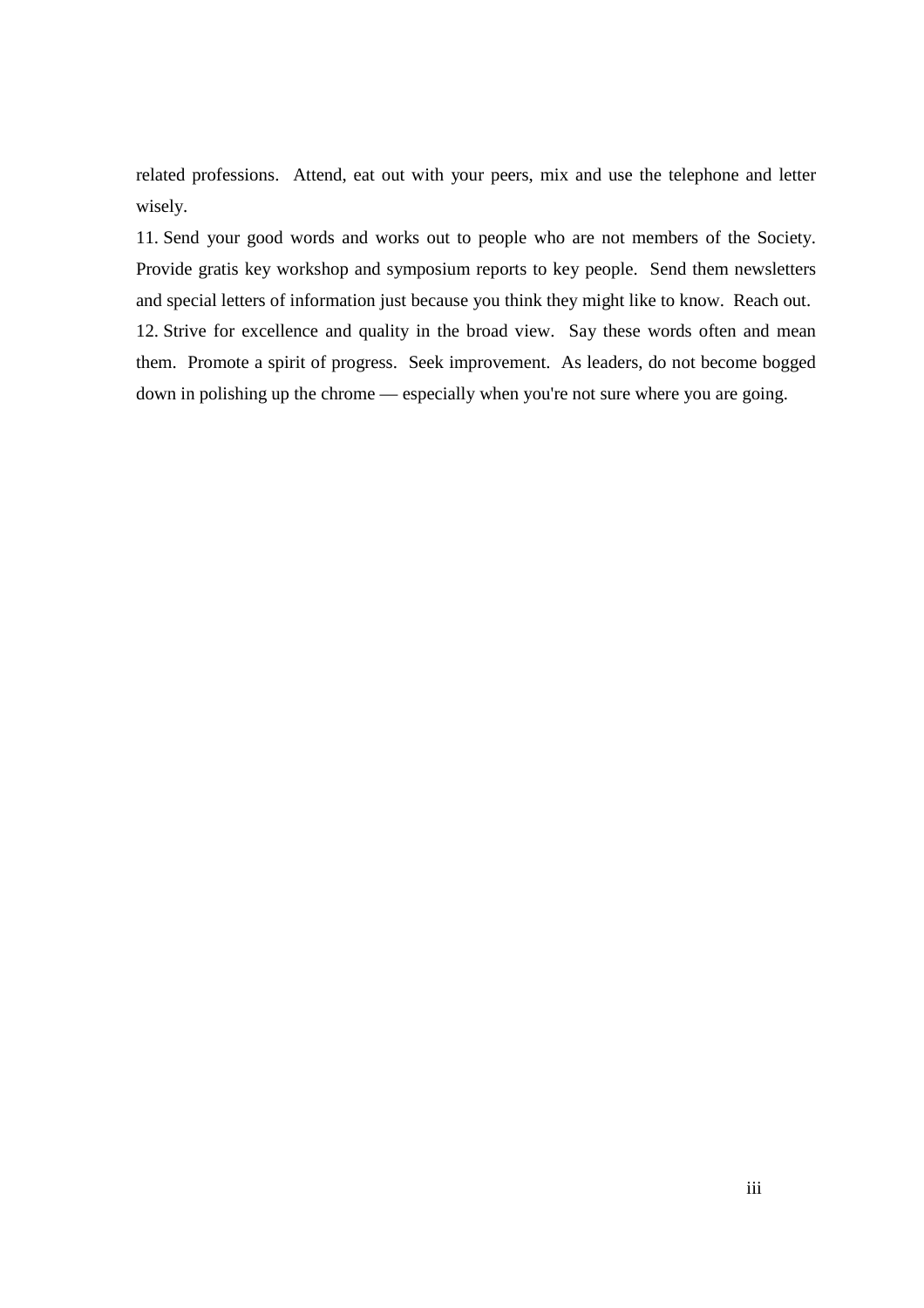#### **PREFACE**

This procedural manual is intended to serve as a handy reference for the American Fisheries Society (AFS or Society) Northeastern Division (NED or Division) officers and members in Division leadership roles, particularly for those new in their positions. It is intended to be used in conjunction with the AFS Strategic Plan, AFS Procedural Manual, AFS Membership Directory and Handbook, AFS Subunit Survival Manual distributed at Leadership Orientation and any Chapter procedural manuals. It attempts to operationalize the Division Bylaws. The document outlines the Division organizational structure and leadership responsibilities, provides operational details for ongoing activities, and assembles in one document a variety of Division policies. Historically, these kinds of information have been passed down by "word of mouth" from one set of officers to the next, but details and unwritten policies frequently get "lost in the cracks". This manual helps maintain the institutional memory of the Division.

While the manual provides guidance, it should remain flexible to allow creativity and originality within each office or committee. In fact, the manual should be reviewed and updated periodically to improve the performance of the Division. This manual is intended to be a dynamic document that changes with new Division initiatives.

This manual is available to any Division member upon request. The manual can be a particularly helpful to an individual interested in participating as a member of a committee or in another leadership role.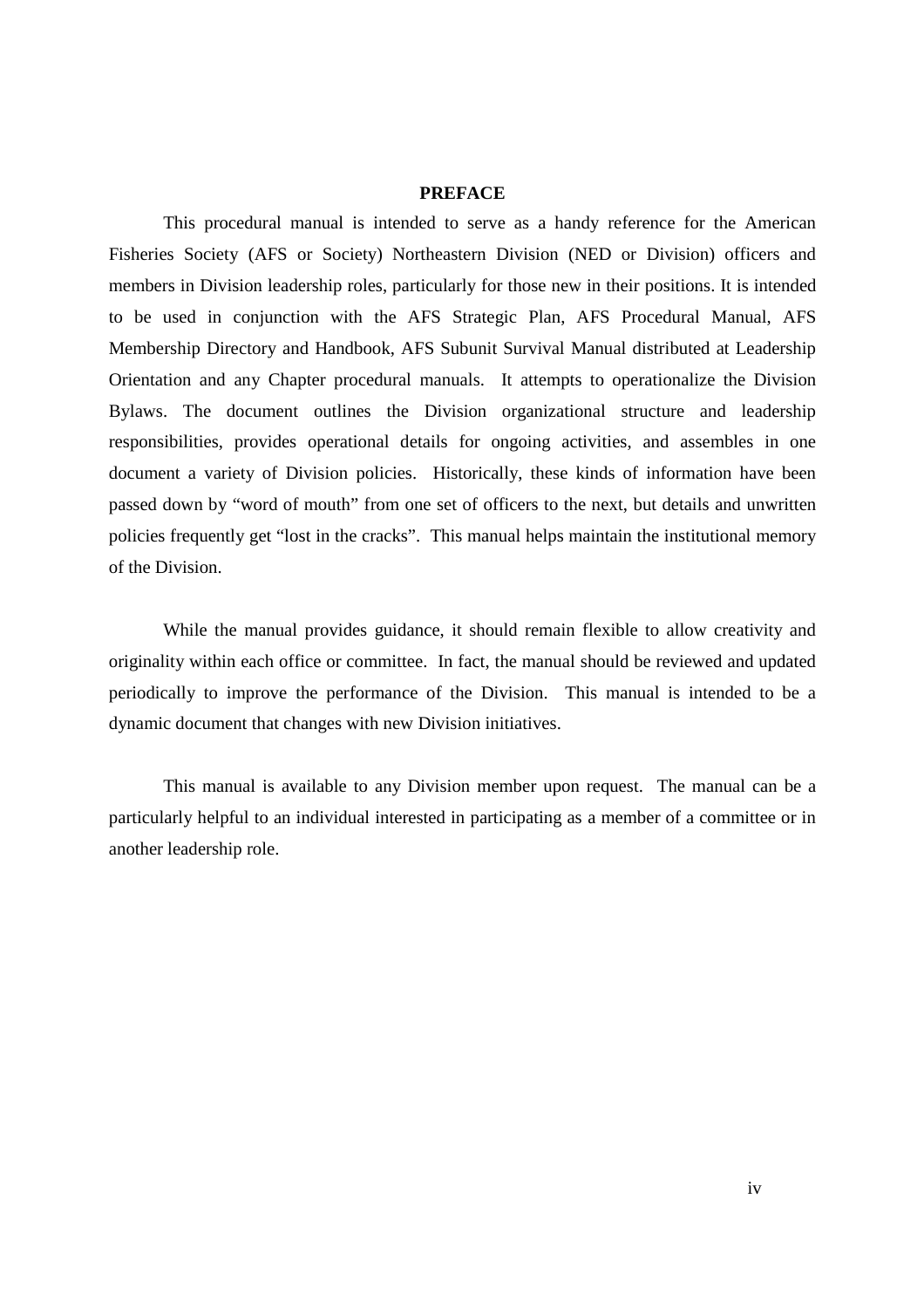# **TABLE OF CONTENTS**

| MUSINGS OF EDWARD C. RANEY (FROM ORIGINAL PROCEDURE MANUAL)  I |           |
|----------------------------------------------------------------|-----------|
|                                                                |           |
|                                                                |           |
|                                                                |           |
| 1.1                                                            |           |
| 1.2                                                            |           |
| 1.3                                                            |           |
| 1.4                                                            |           |
|                                                                |           |
| 2.1                                                            |           |
| 2.1.1                                                          |           |
| 2.1.2                                                          |           |
|                                                                |           |
|                                                                |           |
|                                                                |           |
|                                                                |           |
|                                                                |           |
| 2.1.3                                                          |           |
| 2.1.4                                                          |           |
| 2.1.5                                                          |           |
|                                                                |           |
|                                                                |           |
|                                                                |           |
|                                                                |           |
|                                                                |           |
|                                                                |           |
| 2.2.1                                                          |           |
| 2.3                                                            |           |
| 2.3.1                                                          |           |
|                                                                |           |
| 2.3.2                                                          |           |
|                                                                |           |
| 233 Awards                                                     | $-2 - 14$ |
|                                                                |           |
| 2.3.4                                                          |           |
|                                                                |           |
| 2.3.5                                                          |           |
|                                                                |           |
| 2.3.6                                                          |           |
|                                                                |           |
| 2.3.7                                                          |           |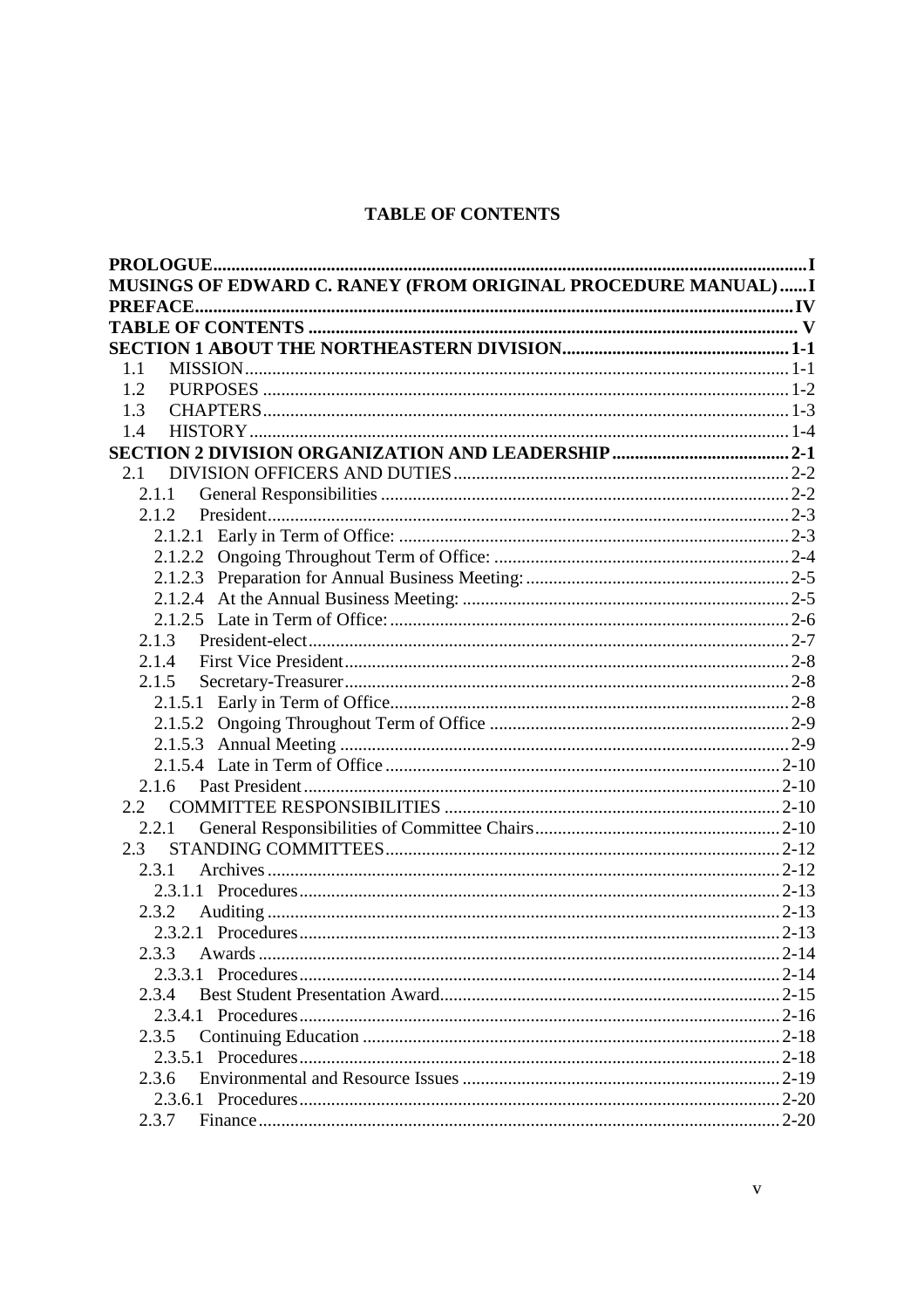| 2.3.8                                                                                  |  |
|----------------------------------------------------------------------------------------|--|
|                                                                                        |  |
| 2.3.9                                                                                  |  |
|                                                                                        |  |
|                                                                                        |  |
|                                                                                        |  |
|                                                                                        |  |
|                                                                                        |  |
|                                                                                        |  |
|                                                                                        |  |
|                                                                                        |  |
|                                                                                        |  |
|                                                                                        |  |
|                                                                                        |  |
| 2.4                                                                                    |  |
| 2.4.1                                                                                  |  |
|                                                                                        |  |
| 2.5                                                                                    |  |
| Division Representative to AFS Certification Board of Appeals Committee  2-33<br>2.5.1 |  |
| 2.5.2                                                                                  |  |
| 2.5.3                                                                                  |  |
| 2.5.4                                                                                  |  |
| 2.5.5                                                                                  |  |
| 2.5.6                                                                                  |  |
|                                                                                        |  |
| 2.6.1                                                                                  |  |
|                                                                                        |  |
|                                                                                        |  |
| 2.6.2                                                                                  |  |
| 2.6.3                                                                                  |  |
|                                                                                        |  |
| 3.1                                                                                    |  |
| 3.2                                                                                    |  |
| 3.3                                                                                    |  |
| 3.3.1                                                                                  |  |
| 3.3.2                                                                                  |  |
|                                                                                        |  |
| 3.3.3                                                                                  |  |
| 3.4                                                                                    |  |
|                                                                                        |  |
| 3.5                                                                                    |  |
| 3.6                                                                                    |  |
| 3.7                                                                                    |  |
| 3.7.1                                                                                  |  |
| 3.7.2                                                                                  |  |
| 3.8                                                                                    |  |
| 3.8.1                                                                                  |  |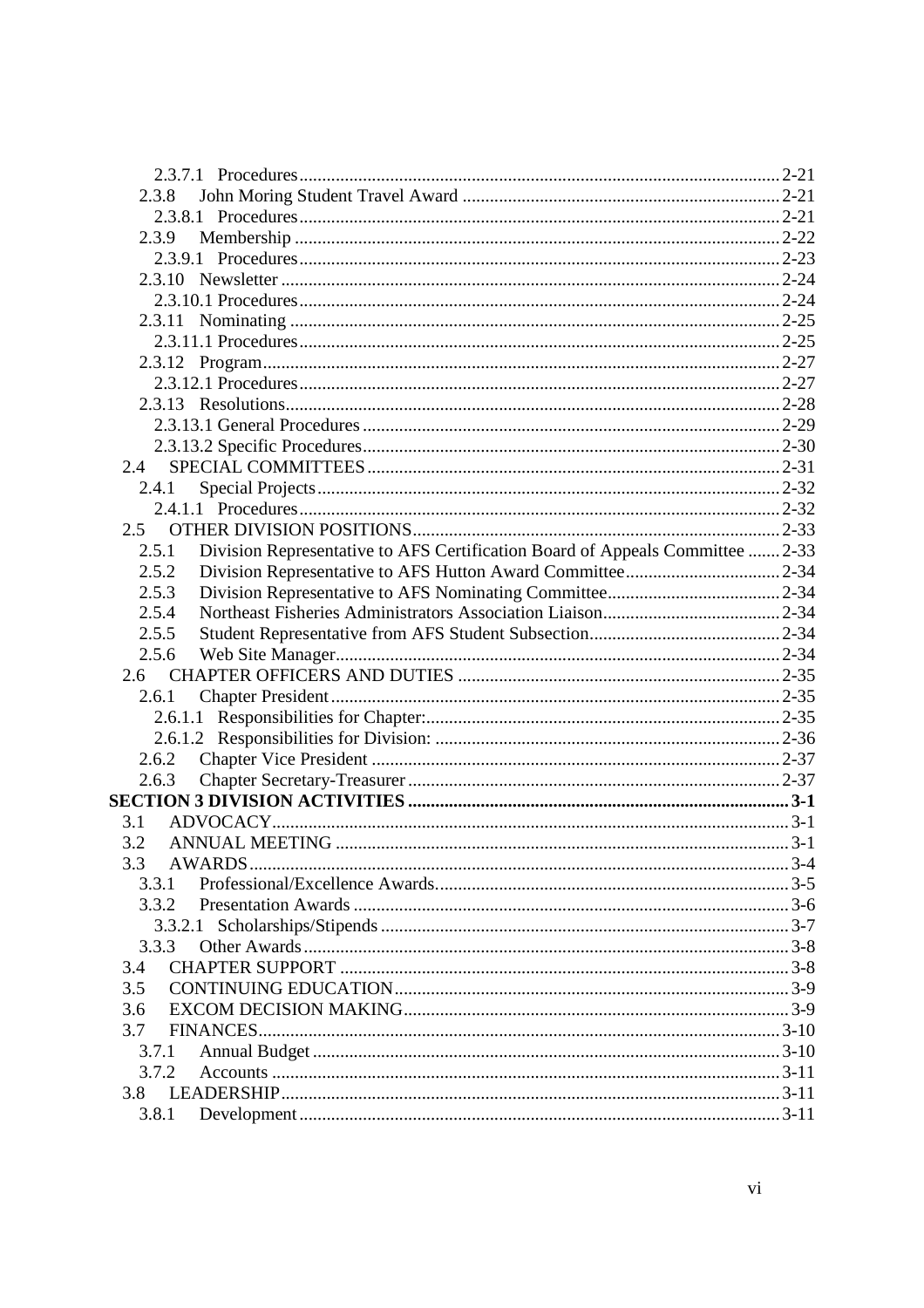| 3.9                                                         |  |
|-------------------------------------------------------------|--|
|                                                             |  |
|                                                             |  |
|                                                             |  |
|                                                             |  |
| NORTHEAST FISHERIES ADMINISTRATORS ASSOCIATION 3-13<br>3.11 |  |
| 3.12                                                        |  |
|                                                             |  |
|                                                             |  |
|                                                             |  |
| 3.14                                                        |  |
|                                                             |  |
|                                                             |  |
|                                                             |  |
|                                                             |  |
|                                                             |  |
|                                                             |  |
|                                                             |  |
|                                                             |  |
|                                                             |  |
|                                                             |  |
|                                                             |  |
|                                                             |  |
|                                                             |  |
|                                                             |  |
|                                                             |  |
|                                                             |  |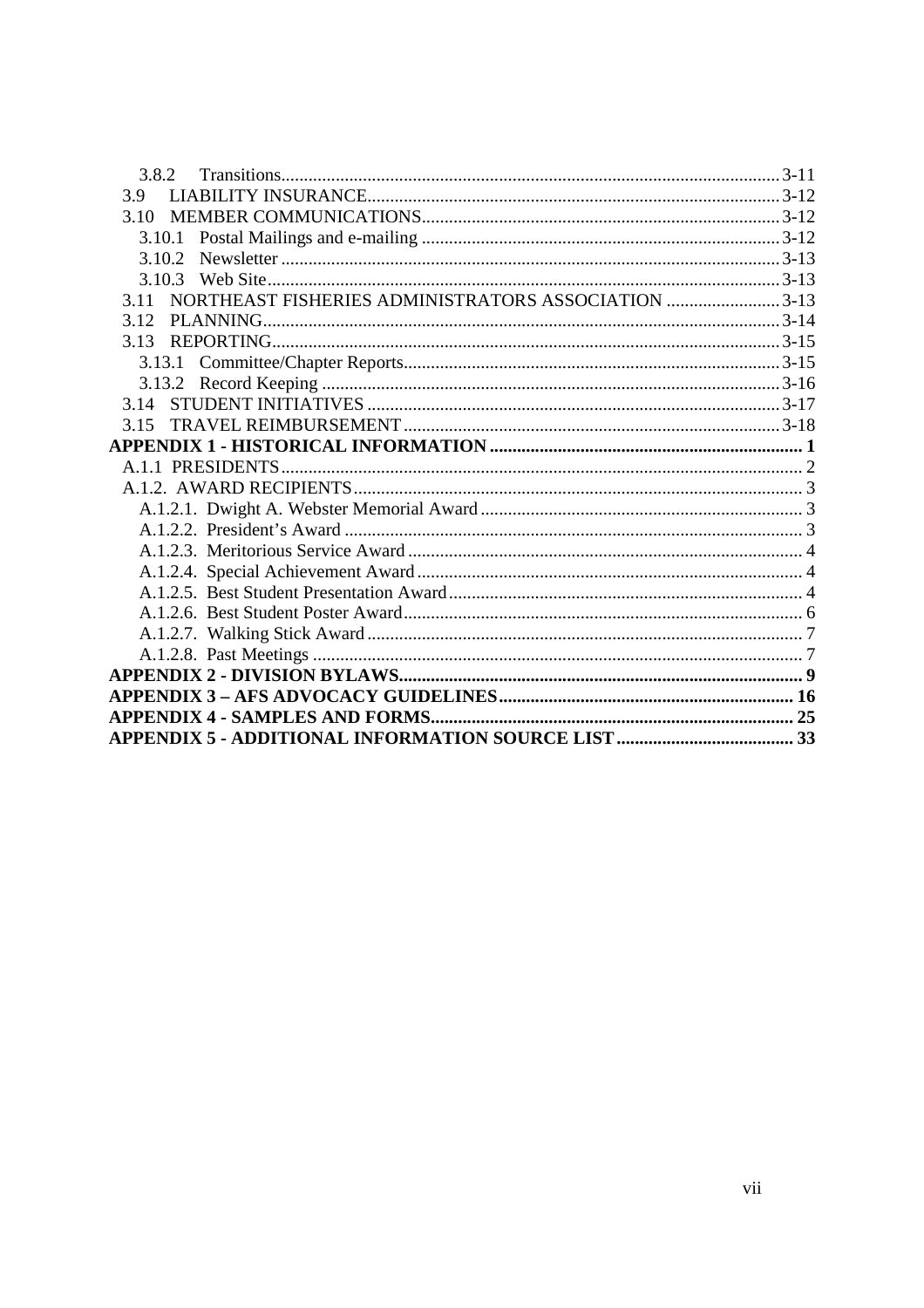# **SECTION 1 ABOUT THE NORTHEASTERN DIVISION**



The American Fisheries Society is a scientific and professional organization composed of persons interested in the conservation and enhancement of fishery resources.

The Northeastern Division (the Division or NED) is one of four geographic subdivisions of the American Fisheries Society (the Society or AFS) within North America. Society members who reside in the states of Connecticut, Delaware, Maine,

Massachusetts, New Hampshire, New Jersey, New York, Pennsylvania, Rhode Island, and Vermont, and the Provinces of New Brunswick, Newfoundland, Nova Scotia, Prince Edward Island, and Quebec are automatically members of the Northeastern Division.

The Division represents an important level of participation for many AFS members because the Division carries out most Society functions, but orients them more closely to Northeastern North America. The Division is an important training ground for members interested in Society activities.

# **1.1 MISSION**

The mission of the Division is to (a) advance the conservation, development and wise use of fishery resources for optimum use and enjoyment by all, (b) gather and disseminate information on fisheries science and management, and (c) promote and evaluate the educational, scientific and technical aspects of the fisheries profession.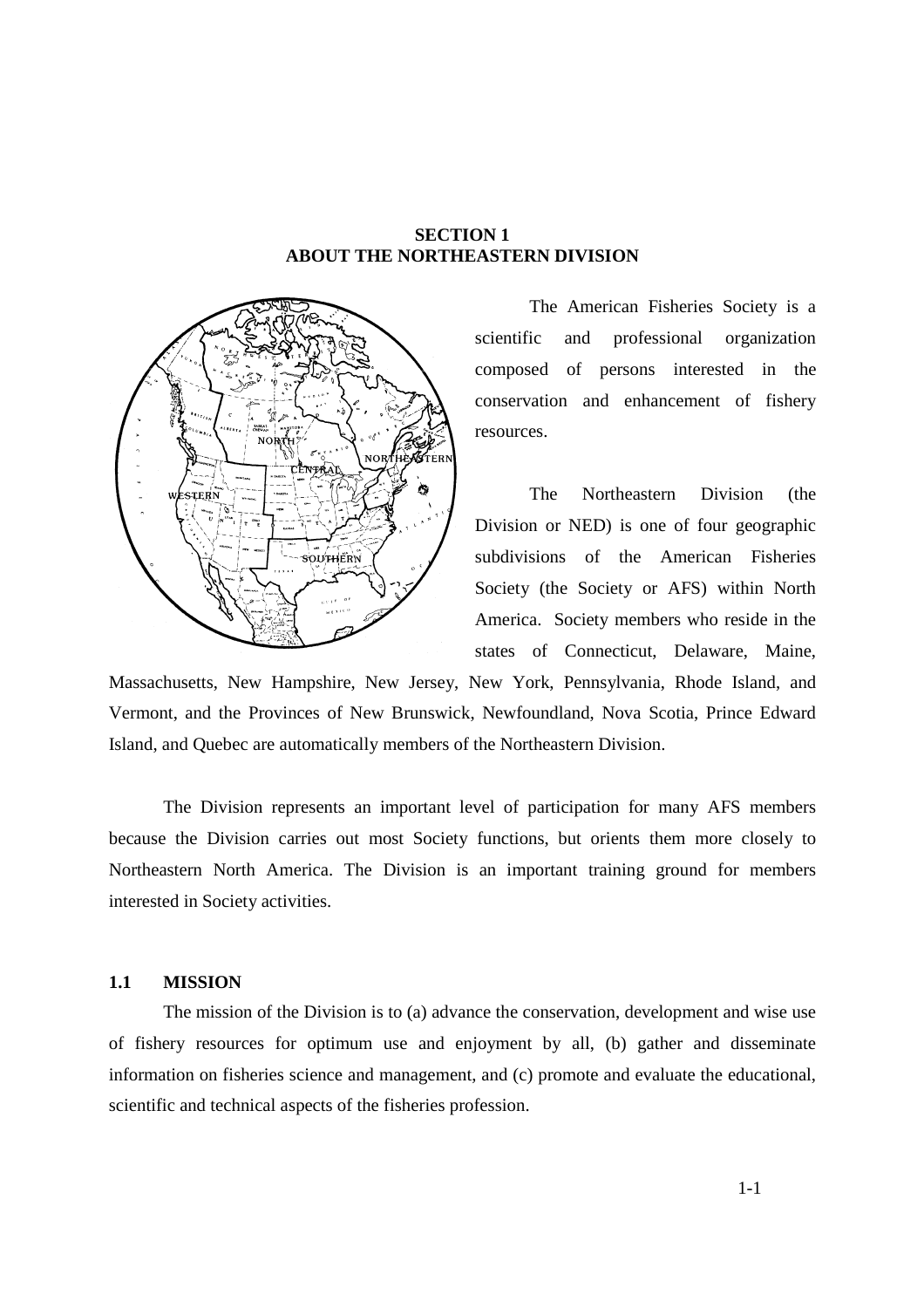## **1.2 PURPOSES**

The general purposes and responsibilities of the Division are as follows:

1. Facilitate communication among members (by newsletters, websites, and other means) regarding the conduct of the fisheries profession within the Division's geographic region.

2. Sponsor and perform a wide range of technical activities that advance the status and performance of the fisheries profession in the geographic region, including holding technical meetings and symposia, publishing technical reports and proceedings, conducting technical reviews, and performing Division-wide research and managerial studies.

3. Determine the views of Division members in a variety of ways, including conducting surveys, considering resolutions, commissioning formal and informal studies and producing position papers.

4. Present the views of Division members to the AFS membership, the profession, the general public and government decision-makers.

5. Hold annual meetings at which all Bylaw responsibilities are carried out.

6. Participate in the governing of the Society via voting membership on the Governing Board and serving on other Society Committees.

7. Promote the fisheries profession within the Division's boundaries through active and positive relations with journalists, government officials, special interest groups, other professional organizations, and the general public.

8. Promote proper use of aquatic resources by initiating and participating in special projects that increase public awareness, expand participation, improve habitat, and protect fragile resources.

At a 1996 retreat at Cabot Camp in Millers Falls, MA, Division leaders confirmed that Division has a role in AFS and that it provides six functions to members:

- 1. Facilitate exchange of technical/scientific information among Division members.
- 2. Strengthen the delivery of professional communication and professional skills training.
- 3. Provide information about regional resource issues to decision makers.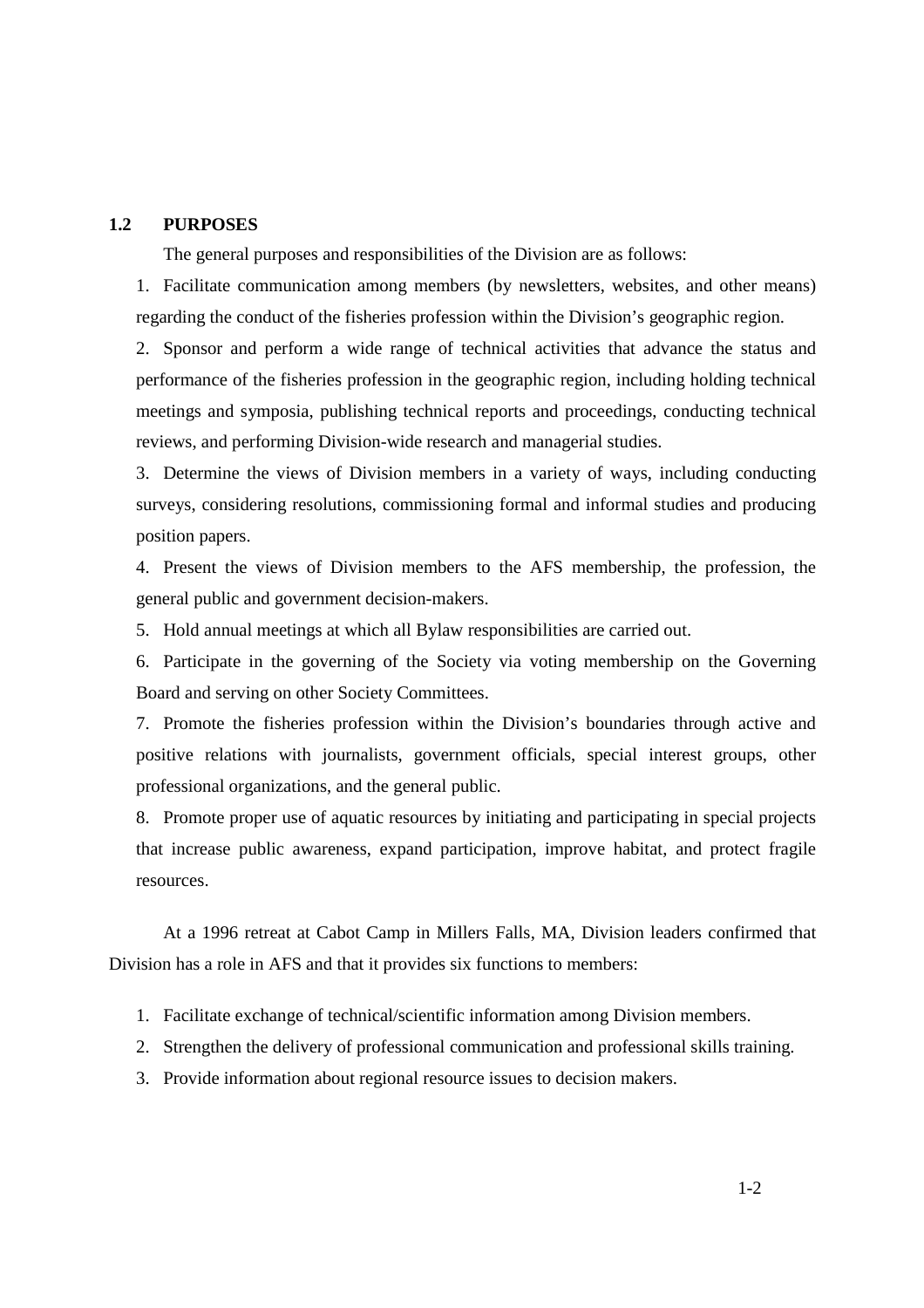4. Provide opportunities for informal networking among NED members and with administrators/decision makers.

- 5. Provide leadership structure to represent the Chapters within the Division.
- 6. Provide mechanism for communication of general information (e.g. newsletter).

The participants also agreed that there were eight forums within which these functions could be conducted:

- 1. annual meetings;
- 2. symposia, workshops (e.g., coldwater and warmwater fisheries);
- 3. continuing education courses;
- 4. electronic communication;
- 5. interaction with administrators;
- 6. committee membership and activity;
- 7. leadership building; and
- 8. newsletter.

## **1.3 CHAPTERS**

Within the Northeastern Division, members have organized six Chapters: Atlantic International Chapter, Mid-Atlantic Chapter, New York Chapter, Pennsylvania Chapter, Southern New England Chapter, and SUNY College of Environmental Science and Forestry Chapter. The Atlantic International Chapter includes the States of Maine, New Hampshire and Vermont and the Provinces of New Brunswick, Nova Scotia, Prince Edward Island, and Quebec. The Mid-Atlantic Chapter includes the States of Delaware and New Jersey. The New York and Pennsylvania Chapters each includes its own state. The Southern New England Chapter includes the States of Connecticut, Massachusetts, and Rhode Island. The SUNY College of Environmental Science and Forestry Chapter is a student chapter within the geographic boundary of the New York Chapter. Division members may join more than one Chapter.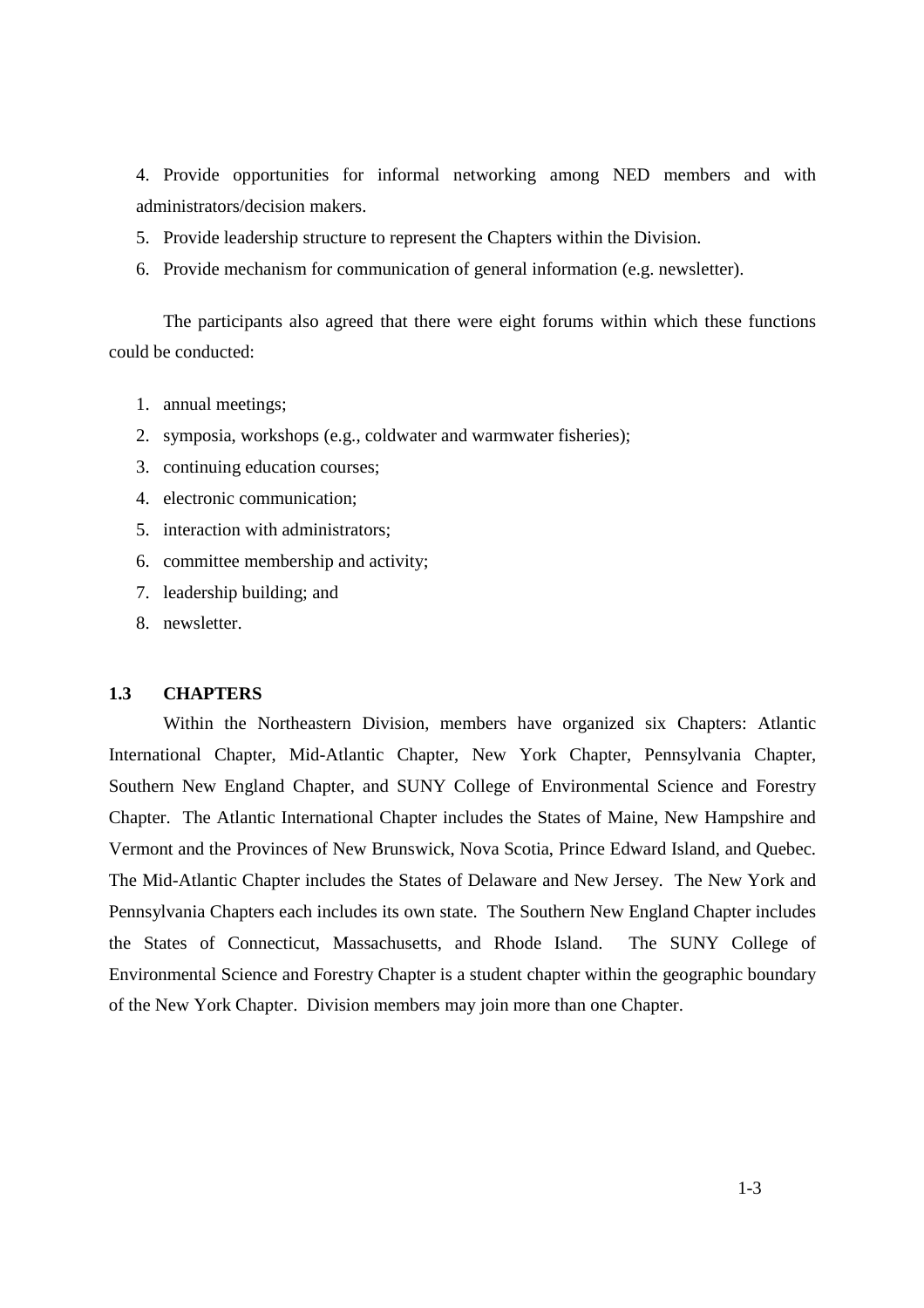## **1.4 HISTORY**

The Northeastern Division of the American Fisheries Society was established at the 81st annual meeting of the Society held in the Hotel Seneca in Rochester, NY, on September 12-14, 1951. Creation of the Division essentially formalized an antecedent organization initially called the "Ithaca Seminar" and then for several years the "Northeast Fish Culturists". Its first meeting was held at Cornell University, Ithaca, NY, in 1937 and was organized by George C. Embody, Professor of Aquaculture, Clive McCay, Professor of Nutrition, and Mr. Abe Tunison, Director of the then U.S. Fish Culture Station at Cortland, NY ,and sponsored by the New York State Conservation Department. Its last meeting was held in Portland, ME, in the Eastland Hotel in March 1951, and billed as the Northeast Fisheries Conference. The first meeting of the Division was convened in Jackson Mills, WV, April 1-4, 1952. In 1953, the meeting was held jointly with the Northeast Section of The Wildlife Society at Bretton Woods, NH, on September 20-23, and the precedent for combined meetings has been followed since.

In 1978, at the Society annual meeting in Kingston, RI, the geographical composition of the Division changed from including the District of Columbia, Maryland, Ontario, Virginia, and West Virginia, to the present composition. Subsequently, the Division attempted to reacquire these states so that the Division size would be more equitable with other AFS Divisions and that the geographical area would more closely match the Northeastern Association of Fish & Wildlife Agencies (NEAFWA). This effort failed.

The Division Presidents, recipients of various Division awards and the dates and locations of past meetings are an integral part of the Division's history. Lists of these can be found in Appendix 1.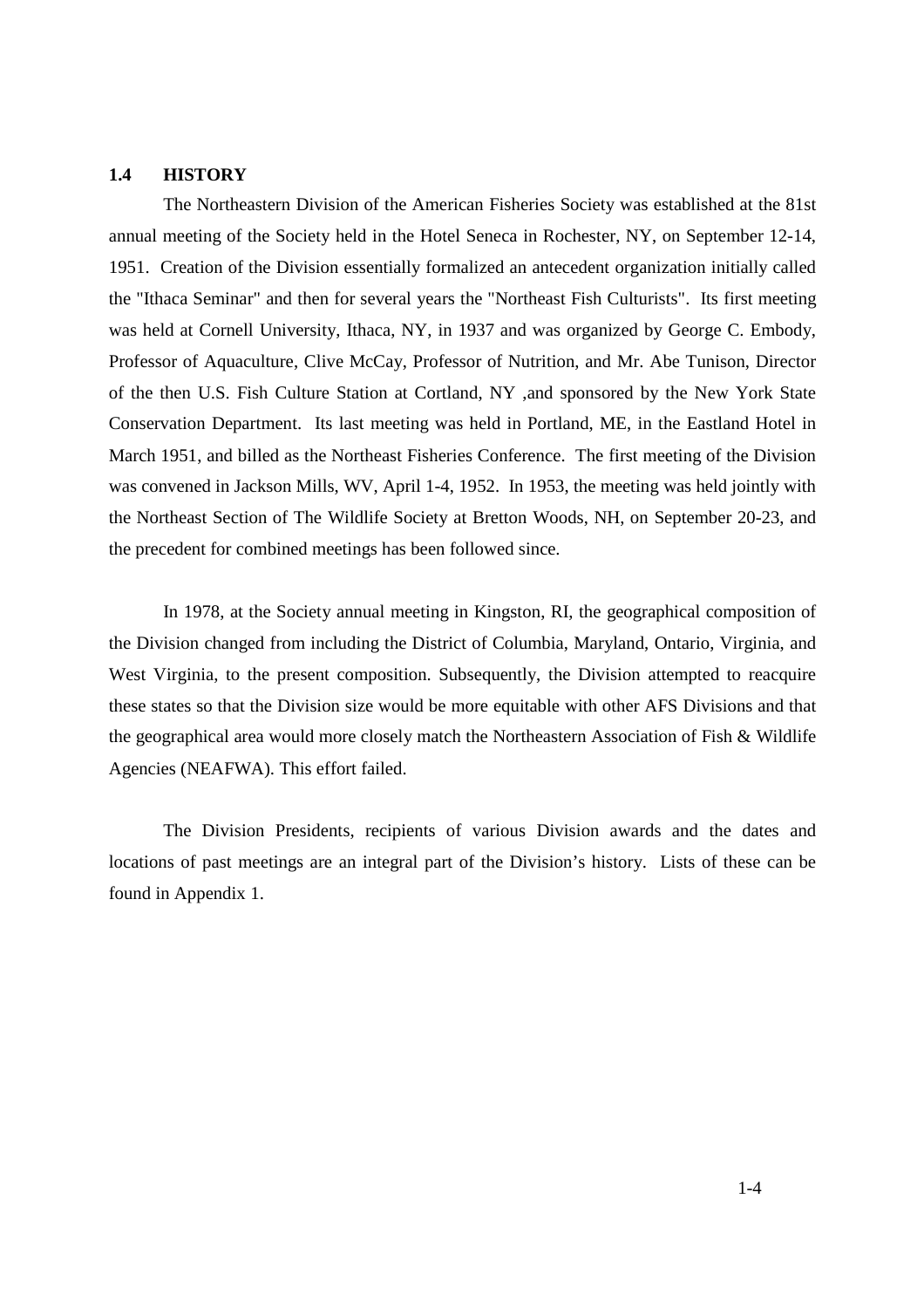# **SECTION 2 DIVISION ORGANIZATION AND LEADERSHIP**

The relationship of the Division to the Society and Chapters is described in the Society Procedural Manual and is presented here along with the Division Organization.



The Division Executive Committee (EXCOM) and duly appointed Committee Chairpersons serve as leaders of the Division. The Division EXCOM is comprised of the duly elected Division Officers (President, President-elect, First Vice President, Secretary-Treasurer), immediate Past President, and Presidents of the six Chapters within the Division. It is authorized to act for the Division between meetings and to perform other appropriate functions.

The offices of Past President, President, and President-elect are automatically filled by the current President, President-elect and First Vice President, respectively. However, the ballot lists the current President-elect as the lone candidate for President and the current First Vice President as the lone candidate for President-elect. The office of First Vice President is filled by election each year. The office of Secretary-Treasurer is filled by election on an alternate-year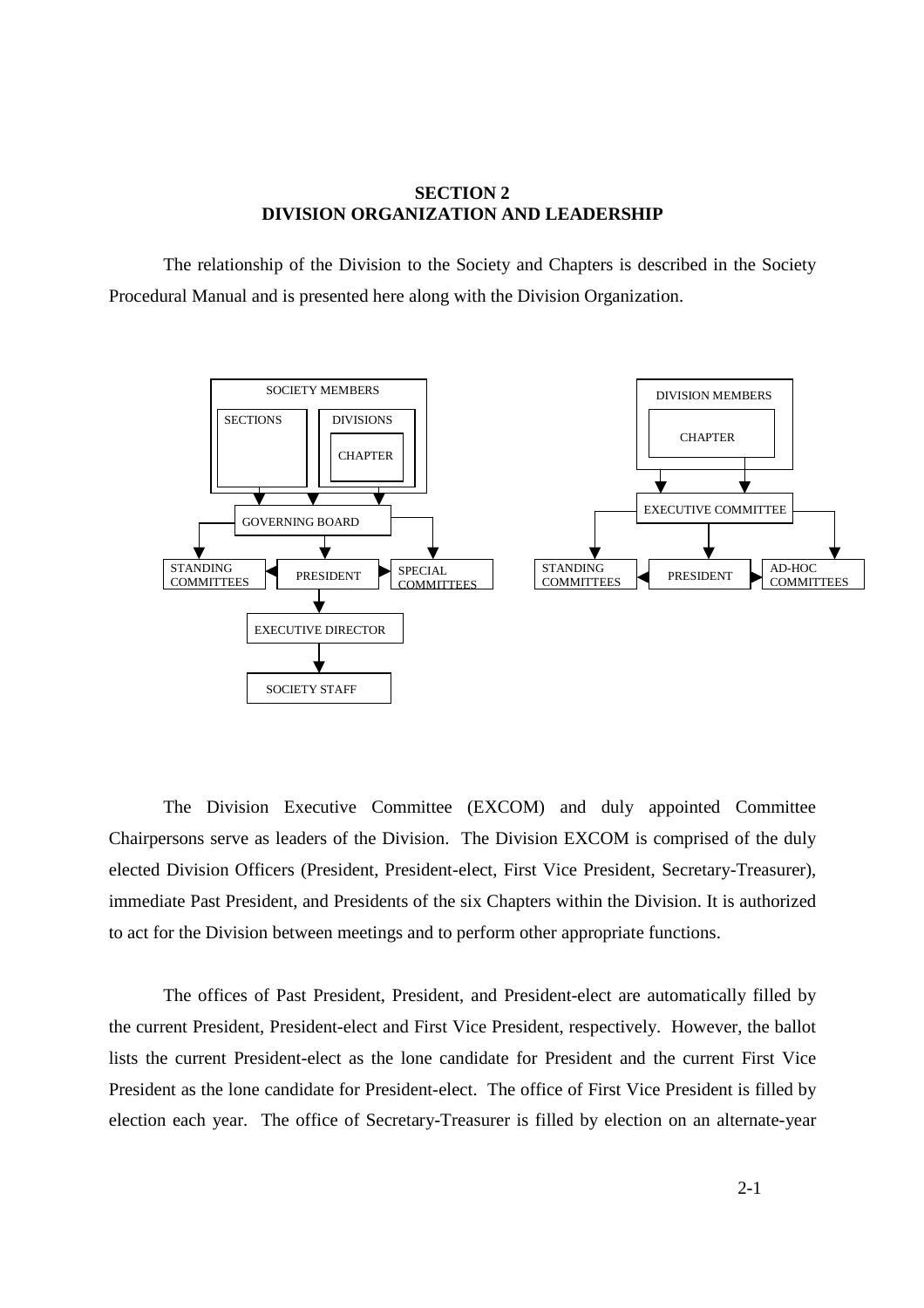basis since this position has a two-year term of office. Candidates for First Vice President and Secretary-Treasurer are chosen through the Nominating Committee. The Division Officers' and Committee Chairs' terms of office coincide with those of the Society. That means that they start and end with the date of the business meeting of the Society, which is typically in late August or early September each year.

## **2.1 DIVISION OFFICERS AND DUTIES**

# **2.1.1 General Responsibilities**

Division Officers are important because of their role in both Society and Division functions. These positions are especially demanding of time and creativity. Division Officers must have intense interest in and knowledge of regional issues; at the same time regional interests must be balanced against national and international interests when Division Officers act on behalf of the Society.

In addition to the general responsibilities of Society officers (see AFS Procedural Manual), the Division Officers have the following general duties:

- Read/understand the bylaws of the Division and the Society and the Constitution of the Society. Division Bylaws are provided in the Appendix to this manual. The Society Constitution, Bylaws and Rules are provided annually in the AFS Membership Directory and Handbook.
- Attend a Leadership Orientation session provided by the Society.
- Provide leadership to the Division and the profession.
- Attend EXCOM meetings and as many subunit and special meetings as possible.
- Understand the financial and operating status of the Division in order to explain these aspects to members.
- Be a conduit for expression of members' concerns. Communicate broadly with members of all backgrounds and professional employment and listen to their interests and concerns.
- Seek prospective members for committees and other positions of leadership in the Division.
- Acknowledge by appropriate means those who have assisted you.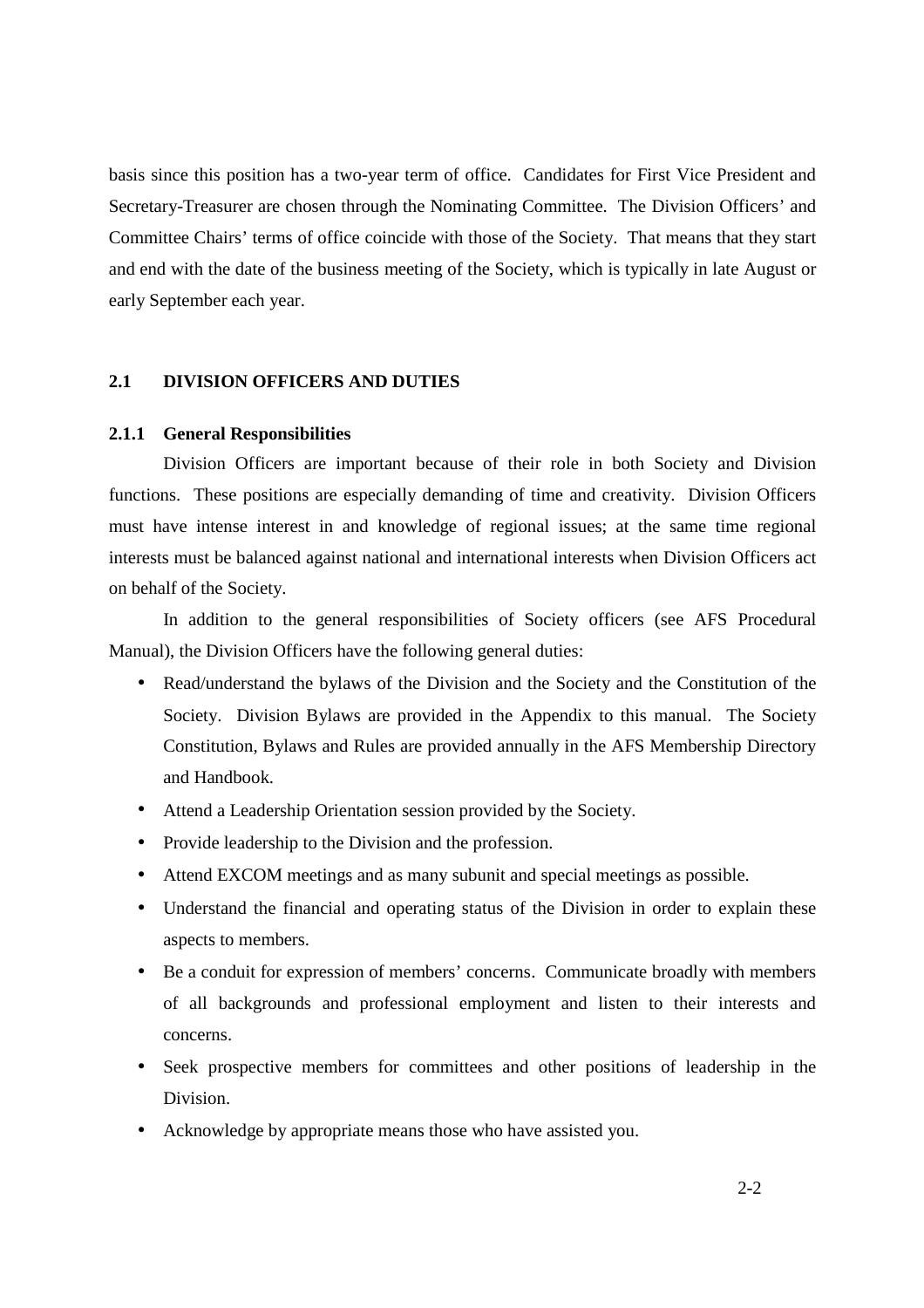- Provide guidance to your successor.
- Provide mid-year and annual reports of activities to Division President as requested.
- Review officer responsibilities in this Procedural Manual and, prior to concluding your term of office, submit any recommended changes in a written report to the President.

# **2.1.2 President**

# *2.1.2.1 Early in Term of Office:*

1. Be inducted into office at Division annual meeting and present the Certificate of Appreciation to the outgoing President.

2. Assume duties as President when the Society holds its annual business meeting.

3. Realize that the primary objective of your position is the leadership of the Division within the context of the Society, given special emphasis to the detection of, and response to, key issues affecting the fisheries and their professional proponents. Learn of the centers of power and influence in fisheries matters in the Northeast; interact effectively with them. Communicate well. Delegate rigorously and in detail.

4. Confer with the outgoing President, at your invitation, for the exchange of administrative materials and general discussion of key issues of the incoming and outgoing administrations.

5. Confer immediately and then regularly with the EXCOM and the Past President.

6. Appoint Committee Chairs (standing and special) prior to the Society annual meeting and announce these appointments at the time of the Society annual business meeting.

7. At the onset, become aware of the level of funding supportive of your administration. Keep good records of your expenses for mailing, telephone, secretarial backup, travel, per diem, and other expenditures - these are needed for reimbursement by the Secretary-Treasurer.

8. Provide the Secretary-Treasurer with the names, addresses, telephone numbers, fax numbers, and email addresses of all elected officers, Chapter Presidents, and chairs of standing and special committees of the Division.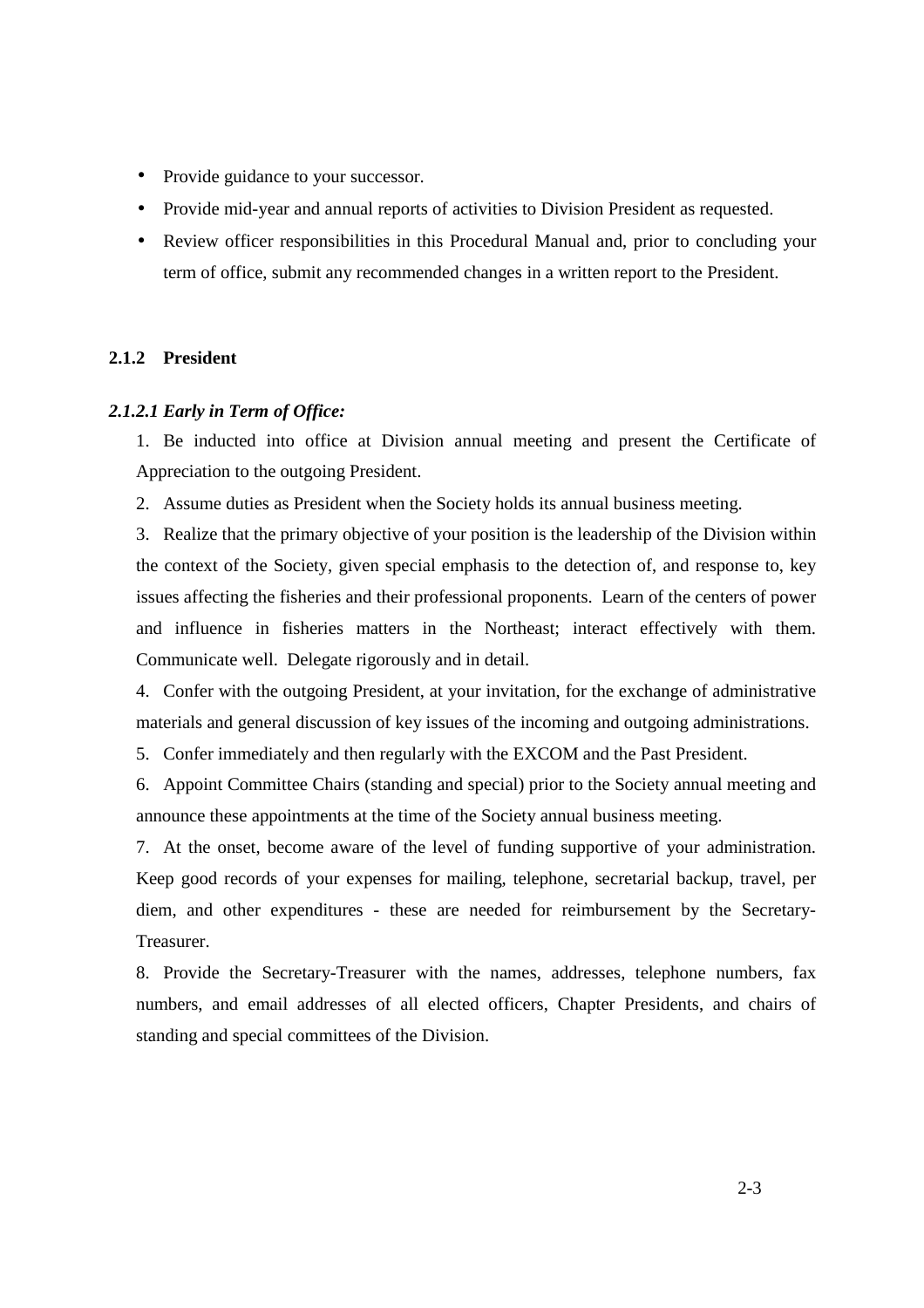## *2.1.2.2 Ongoing Throughout Term of Office:*

1. Communicate with EXCOM members and conduct business by email as necessary.

2. Prepare agendas and preside over all EXCOM meetings and conference calls. Conference calls are typically held monthly when there is a sufficient amount of Division business to conduct and/or Society information to pass on.

3. Provide mid-term and annual Division reports to the Society.

4. Attend and report as a voting member of the Society Governing Board meetings (with financial support of the Division, if needed). Typically, a mid-term meeting is held in the Bethesda, MD, area and an annual meeting is held at the Society meeting in late summer.

5. Serve on the Management Committee of the Society when appropriate. Every other President serves on the Management Committee since this is a two-year term of office.

6. Serve on (or appoint a Certified member to serve on) the Appeals Board of the Society's Board of Professional Certification, as required by the Society constitution.

7. Communicate with Chapter officers, serving as their main channel of communication with the Society. Attend or send the President-elect or other delegates to Chapter annual meetings.

8. Confer regularly with the Division webmaster to keep posted information up-to-date.

9. Confer regularly with the editor of the Division newsletter providing newsworthy items such as dates of meetings, committee appointments and activities.

10. Confer regularly with the editor of Fisheries and the Society subunit liaison providing newsworthy items such as meeting dates, news on committee activities, new appointments, etc.

11. Confer regularly with the President-elect and First Vice President, giving special attention to his or her function as Chapter liaison and in the selection of Committee Chairs to be announced at the annual business meeting.

12. Confer regularly with the chairs of standing and special committees giving particular attention to those entering final action phases. Telephone calls followed up by emails is an expeditious approach. More formal arrangements are best accomplished in writing, through e-mail, or from well developed meeting minutes such as for EXCOM and the annual business meeting.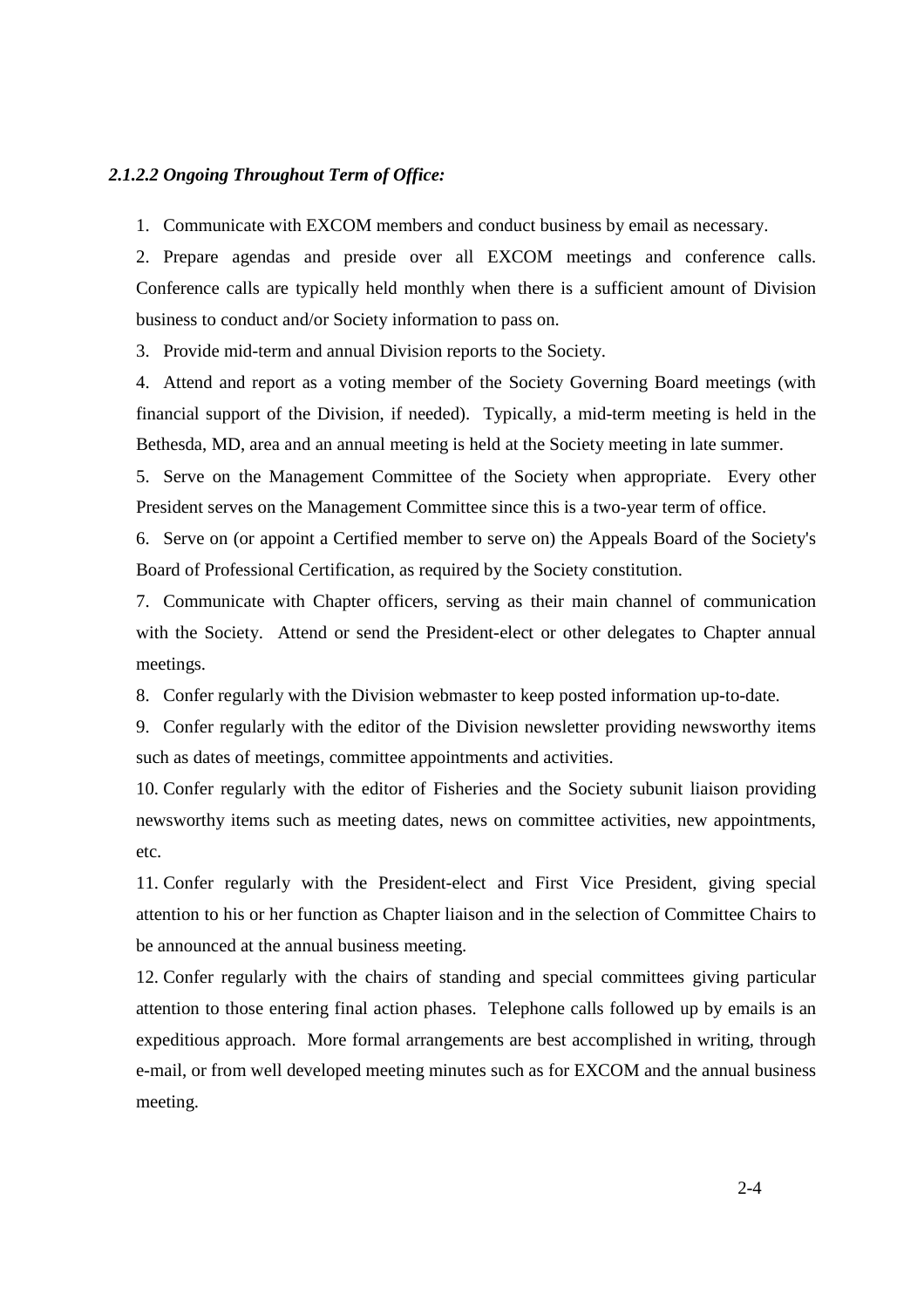13. Ensure that any by-laws and/or procedural manual changes are properly obtained and documented in Division records. These are likely to be delegated responsibilities.

## *2.1.2.3 Preparation for Annual Business Meeting:*

1. Communicate with the Chair of the Northeast Association of Fish and Wildlife Agencies (NEAFWA) and coordinate on the selection of the Program Chair and local arrangements chair for the forthcoming annual meeting. Offer to present a report on Division activities at the NEAFWA meeting that is held in conjunction with the annual meeting.

2. Confer with the local Arrangements Chair to reserve, schedule, and announce six weeks in advance of the due date the:

- a. meeting room for EXCOM at onset of annual meeting;
- b. meeting room for annual business meeting;
- c. dining facility for the Past-Presidents' luncheon (Optional); and
- d. breakfast for incoming EXCOM (Optional).

3. Call (one month prior to the annual business meeting) for an annual report from all Division Committee Chairs (standing and special), the Secretary-Treasurer (after review of accounts by the Auditing Committee), and the Chapter Presidents. Request that all reports be completed in time for copying and distribution at the annual business meeting.

4. Develop and distribute agendas for EXCOM and annual business meetings.

5. Invite Executive Director and President of the Society to annual Division meeting.

6. Have gavel block (plinth) engraved with matching lettering ready for presentation to the incoming President at the annual business meeting.

# *2.1.2.4 At the Annual Business Meeting:*

1. Appoint a Sergeant at Arms at the annual business meeting to direct the signing of the Division attendance register for members in good standing and to assist the Secretary-Treasurer in determining whether a quorum exists.

2. Perform the following at/for the annual meeting.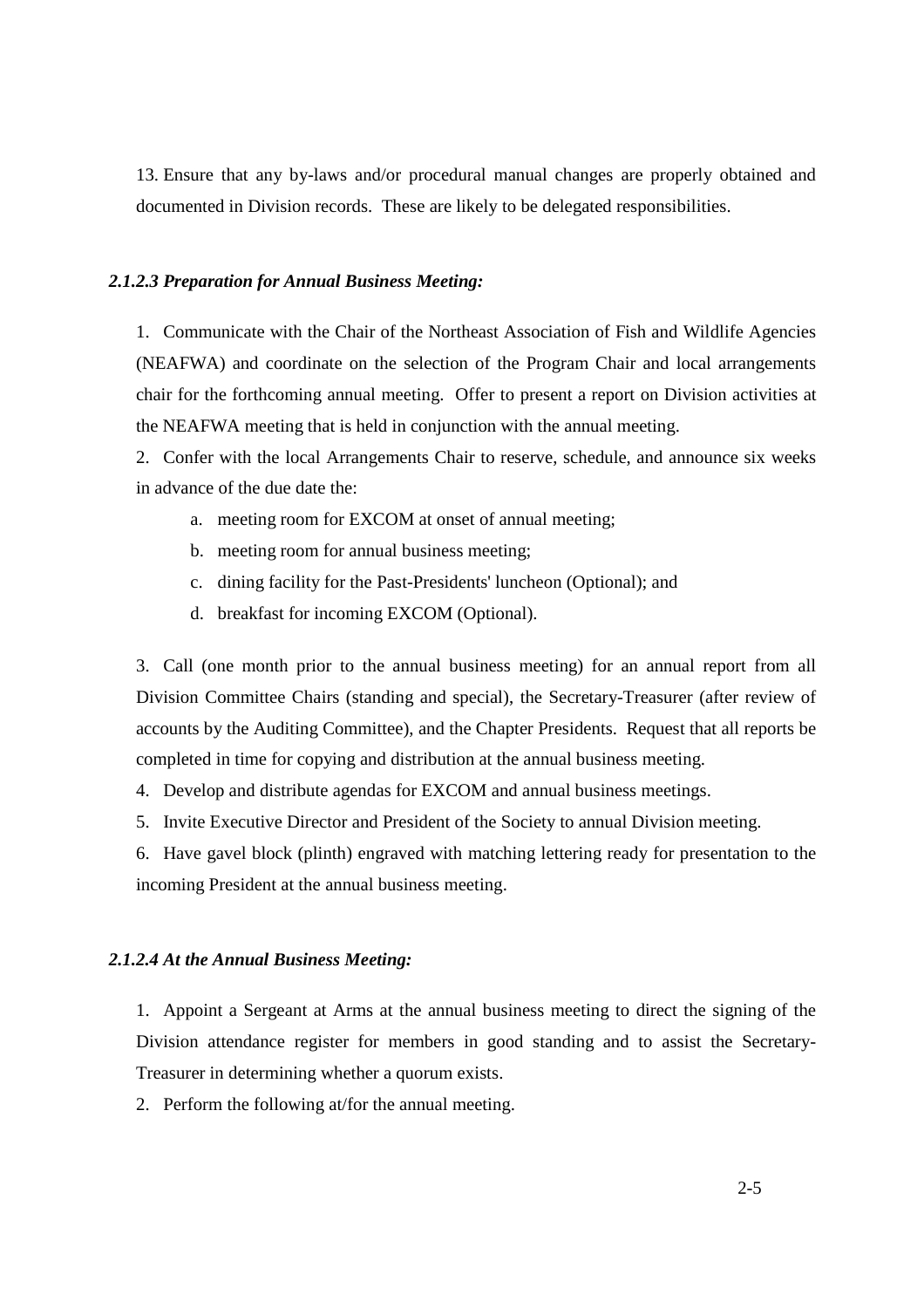- a. Confer with the Secretary-Treasurer, the President-elect and others and prepare agendas for the business and EXCOM meetings. An example agenda is provided in the Samples and Forms portion of the Appendix.
- b. Preside at the EXCOM and Business meetings and provide concise reports on your administration.
- c. Report to the NE Directors.
- d. Confirm the timely action of:
	- i. Awards Committee re: presentations at the annual banquet.
	- ii. Auditing (and Finance) Committee re: condition of the Division accounts.
	- iii. Local Arrangements Committee re: special meeting arrangements.
	- iv. Resolutions Committee.
	- v. Secretary-Treasurer and Auditing and Finance committees re: the budget.
	- vi. Nominations Committee and the editor of the newsletter re: posting of ballots for the annual election.
	- vii. Bring people together make introductions wherever possible and appropriate.

3. Provide dignity and ceremony in the initiation of the new officers by asking two past presidents to escort them, one at a time to the podium: incoming First Vice President, the incoming President-elect and the incoming President. Transfer the gavel and inscribed block (plinth) to the incoming President. Arrange to photographically document the event and welcome applause at the close of the initiation.

## *2.1.2.5 Late in Term of Office:*

1. Arrange and update your records of the office of President, assigning current ones to the incoming President and dated materials to the Chair of the Archives Committee.

2. Confer, as invited, with the incoming President and President-elect on matters of substance giving particular attention to major issues affecting the resource and the professionals responsible for its good use.

3. Prepare and distribute letters and other means of appreciation for those supportive of the Division's activity during your presidency.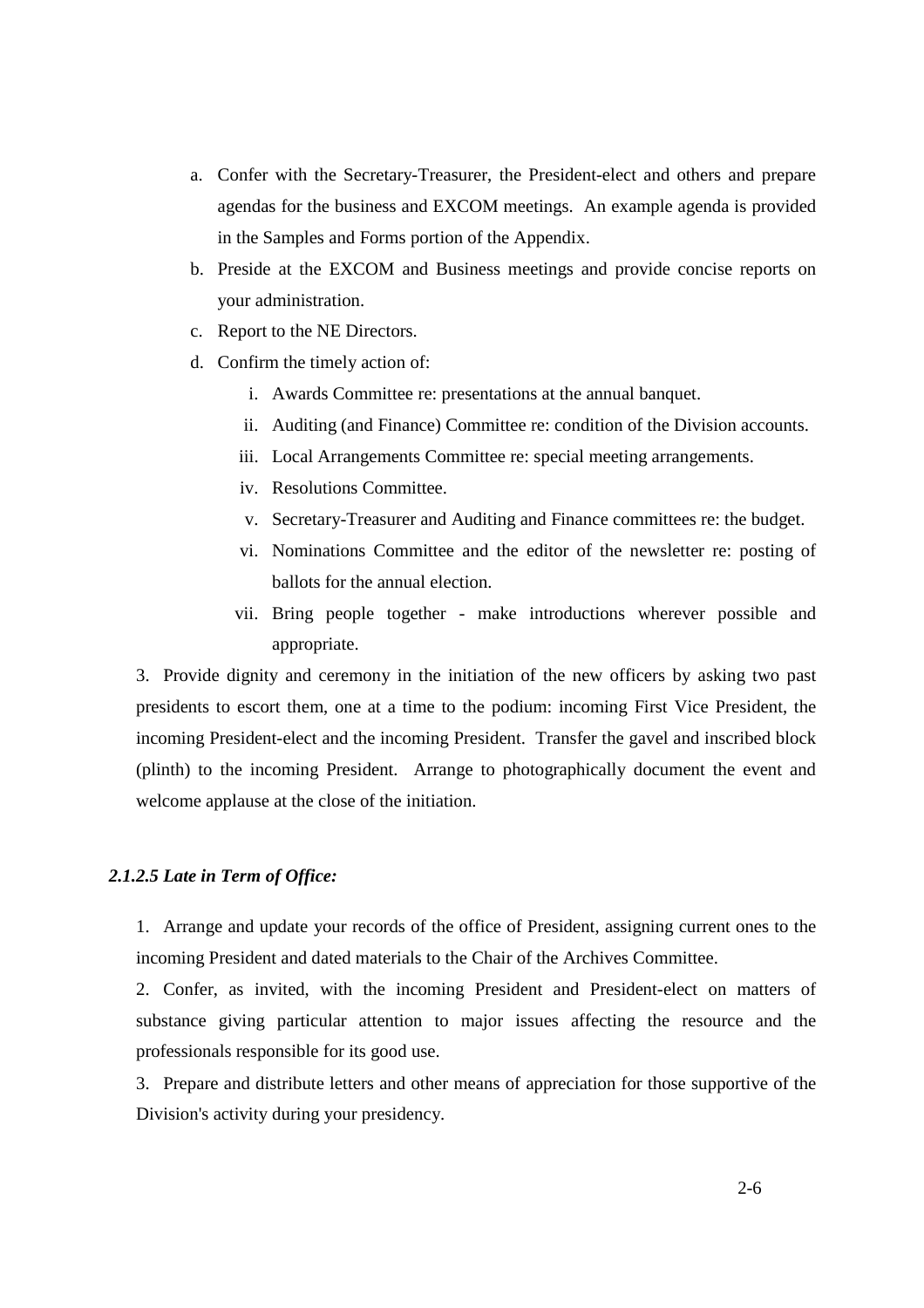## **2.1.3 President-elect**

1. Participate in Division EXCOM meetings and conference calls and the Division's annual business meeting. Be prepared to substitute for the President in the event he/she is unable to attend.

2. Serve as a voting member on the Society Governing Board and, when appointed or elected, on the Society Management Committee. Travel expenses will be reimbursed by the Division, if needed.

3. Serve as the primary liaison officer between the Division President and the Chapter officers.

4. Attend Chapter meetings whenever possible as a Division representative.

5. Confer with other members of the EXCOM in the development of the budget, the setting of agendas, and other matters as requested.

6. Serve ex-officio as liaison between the Program Committee and other annual meeting planners.

7. Select the chairs for your standing and special committees by the time you officially assume duties as President (or shortly thereafter), which occurs at the Society annual business meeting.

8. Six to eight weeks prior to the Division annual business meeting, direct the Secretary-Treasurer to order (from Society Headquarters) the Presidential Certificate of Appreciation you are to present to the outgoing President at the time of the annual business meeting.

9. Develop an annual work plan for your administration to use to implement the current Division Strategic Plan:

- a. Review the current Society and Division Strategic Plans.
- b. Review progress against the current and most recent past annual work plans.
- c. Consult with potential Committee Chairs for your term as President, one or more Division past presidents, Chapter Presidents or their designee, and student, academic, agency and private industry members.
- d. Determine what they view as the emerging needs and concerns of the membership.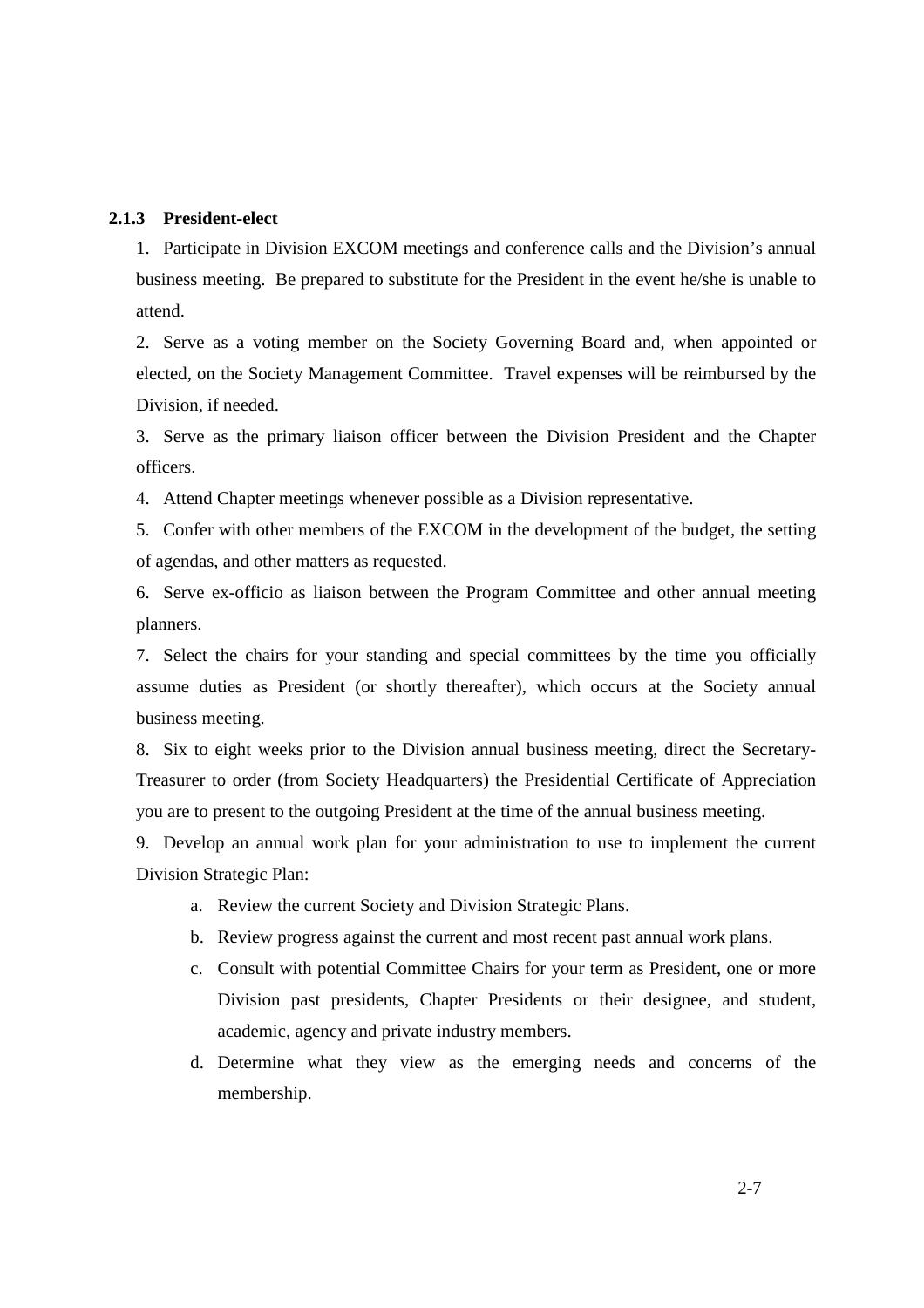e. Develop an annual work plan for the Division that will outline the goals and objectives of the Division during the following year. The Plan will establish a framework within which the Chapters and Committees can work to achieve goals.

### **2.1.4 First Vice President**

1. Be prepared to assume the duties of the President-elect if he/she is unable to act.

2. Participate in the Division EXCOM meetings and conference calls and the Division's annual business meeting.

3. Confer with other members of the EXCOM in the development of the budget, the setting of agendas, and other matters as requested.

4. Serve as Chair of the Division Membership Committee and serve on the Society Membership Committee.

5. Attend Chapter meetings, whenever possible, as a representative of the Division.

6. Organize the Division retreat, if requested by the President, if the every third year schedule coincides with your term of office.

## **2.1.5 Secretary-Treasurer**

## *2.1.5.1 Early in Term of Office*

1. Hold a face-to-face meeting with the outgoing Secretary-Treasurer to receive Division records, account information, and advice on the conduct of the office.

2. Arrange for own and President's signature authority on Division accounts.

3. If necessary, transfer checking account to a bank closer to own residence or work location.

4. Confer with the President, President-elect, and First Vice President and assist, if necessary, in preparing and maintaining a list of names, addresses, telephone numbers, FAX numbers, and e-mail addresses of all Division and Chapter officers and Committee Chairs. Distribute this list to all individuals on the list to enhance communication among and between Division and Chapter leadership.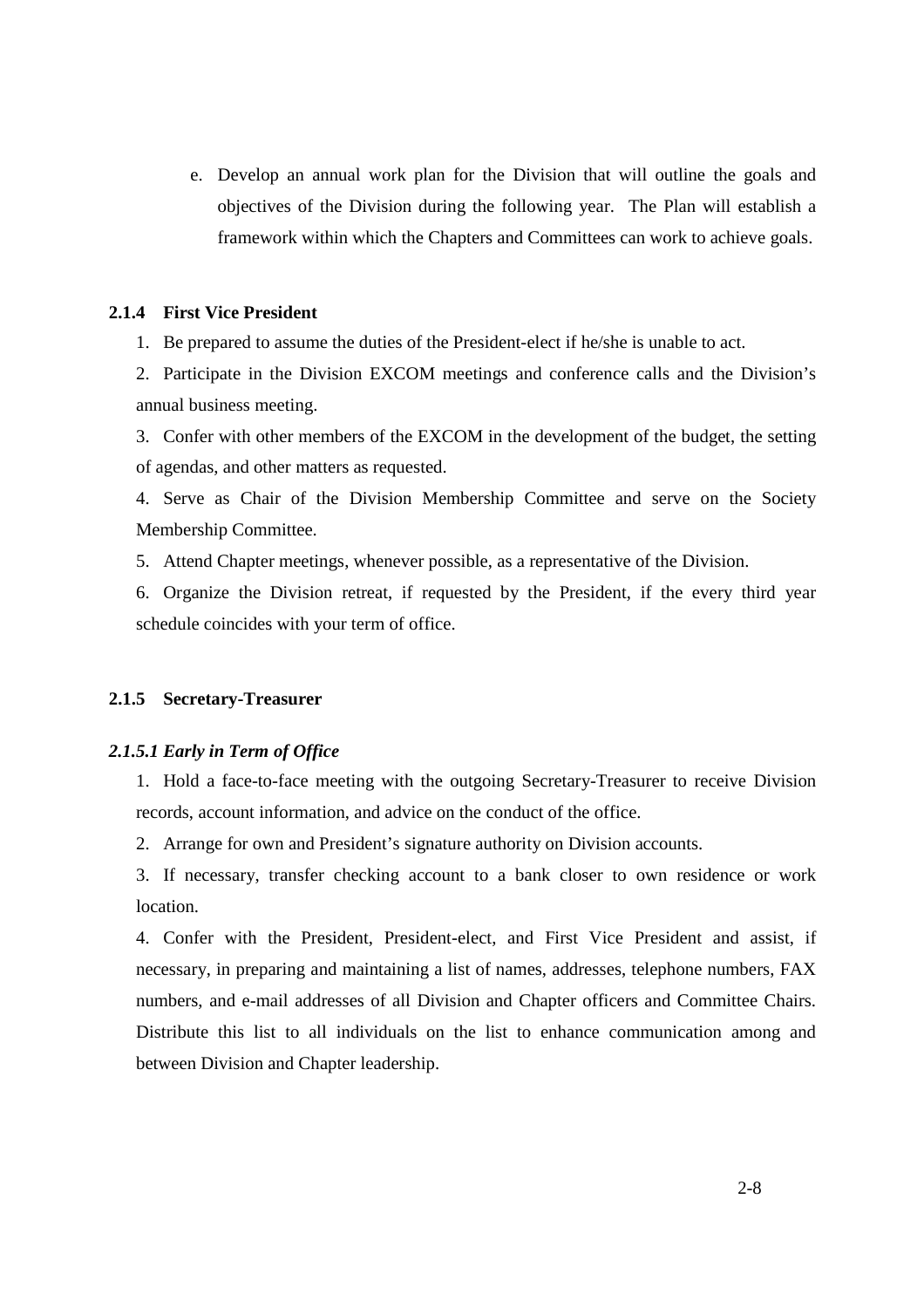# *2.1.5.2 Ongoing Throughout Term of Office*

1. Arrange for EXCOM conference calls as scheduled by the President.

2. Take minutes during EXCOM conference calls and distribute draft minutes to the EXCOM within 30 days.

3. Serve as a member of the Archives Committee.

4. Provide list of attendance for previous three business meetings for Chair of the Nominating Committee.

5. Receive/file/acknowledge reports and newsletters on Chapter activities.

6. Maintain operational and investment accounts of the Division.

7. Transfer funds among Division accounts as recommended by the Finance Committee and confirmed by the President.

8. Account/report on Division funds in writing to the Audit and Finance Committees, and to attendees of the annual business meeting.

9. Receive/disburse funds as authorized by the President, the EXCOM, the Division business meeting, conference calls, and e-mail votes.

10. Confer, as necessary, with a certified public accountant, financial officers of the Society office, and the Audit Committee for efficient and correct accounting practice and reporting to the Internal Revenue Service.

11. Assemble records and prepare financial reports for annual audit by the Division Audit Committee and be available to respond to questions. Financial reports should be on a January 1 to December 31 fiscal year basis.

12. The Secretary-Treasurer of the Division should maintain a supply of unengraved plaques for the Dwight Webster Award (all other awards come through the AFS office)

# *2.1.5.3 Annual Meeting*

1. Confer with the other EXCOM members on preparation of the annual budget to be presented at the EXCOM meeting prior to the annual meeting.

2. Confer with Society office six weeks prior to annual meeting regarding preparation of plaque and certificate for the retiring President.

3. Prepare summary of EXCOM activities conducted by e-mail or conference phone call and report to the general membership at the Division annual business meeting.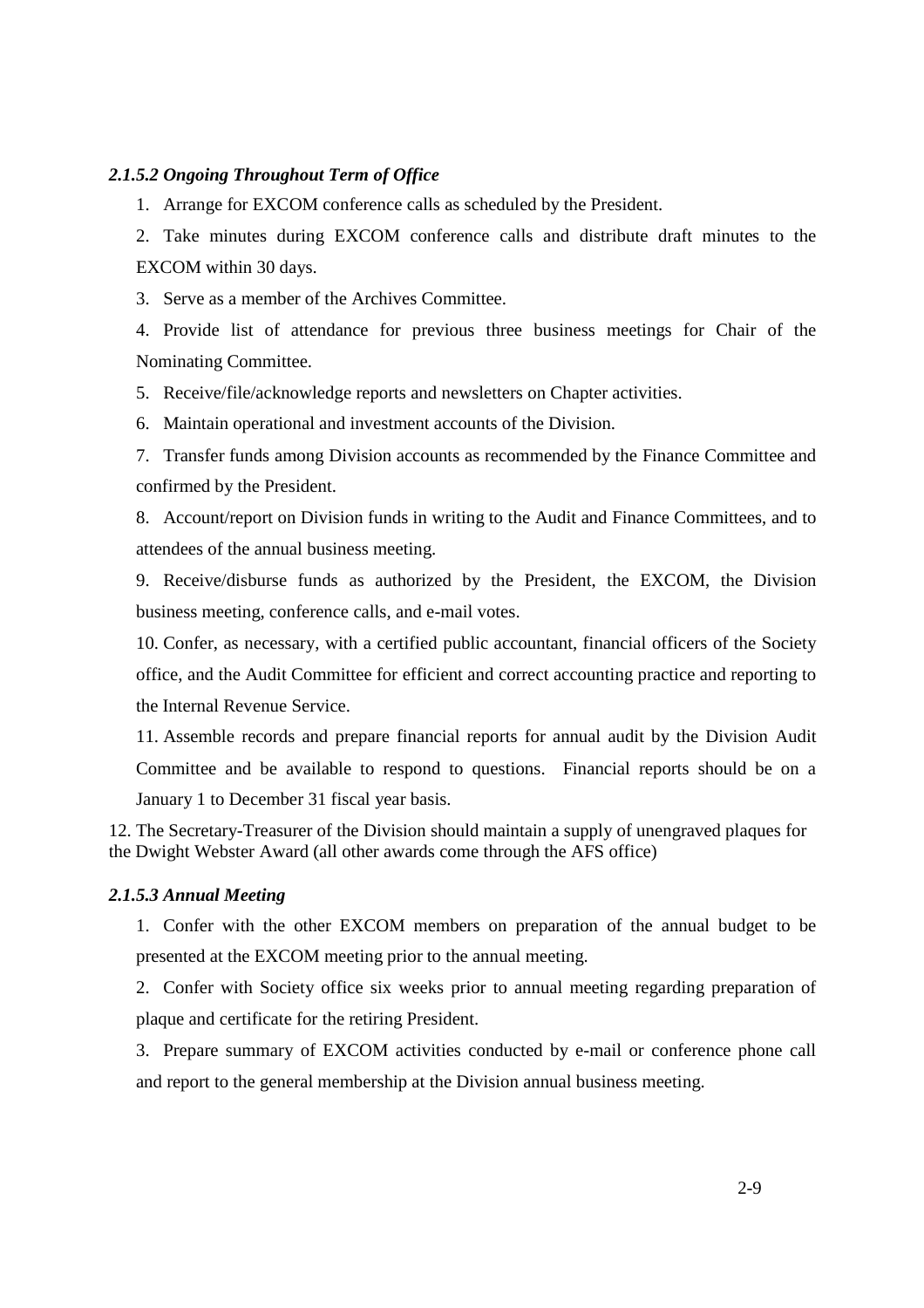4. Prepare/file/distribute draft minutes of annual business meeting and EXCOM conference calls within 30 days if possible. Make revisions as needed and file minutes electronically and with the Division Archives Committee chair.

5. Ensure that Sergeant-at-Arms records attendance of the annual business meeting in the bound record and confirms quorum.

# *2.1.5.4 Late in Term of Office*

1. Confer with the President and the Archives Committee regarding the assignment of older records.

2. Transfer records in a face-to-face conference with the incoming Secretary-Treasurer.

3. Ensure that any changes to the Procedural Manual are shared with the current President and incoming Secretary-Treasurer for incorporation into the next revision.

# **2.1.6 Past President**

- 1. Participate in EXCOM meetings and conference calls.
- 2. Ensure that any recommended changes to the Procedural Manual from the previous year are incorporated into a revised version, which is reviewed by the EXCOM.
- 3. Serve as chair of the nominating committee.

# **2.2 COMMITTEE RESPONSIBILITIES**

## **2.2.1 General Responsibilities of Committee Chairs**

In addition to the specific responsibilities for each committee, Committee Chairs share a number of general responsibilities.

1. Read and understand the Division Bylaws and be familiar with the Division Procedures Manual.

2. After being appointed, confer with the President, to determine the exact charge of the committee and any unusual or specific charges for that year. Work must begin quickly because committees generally have one year or less to perform their charges.

3. Work with the President to develop a list of potential committee members. Consider candidates that accurately reflect the Division's members' diversity - gender, race,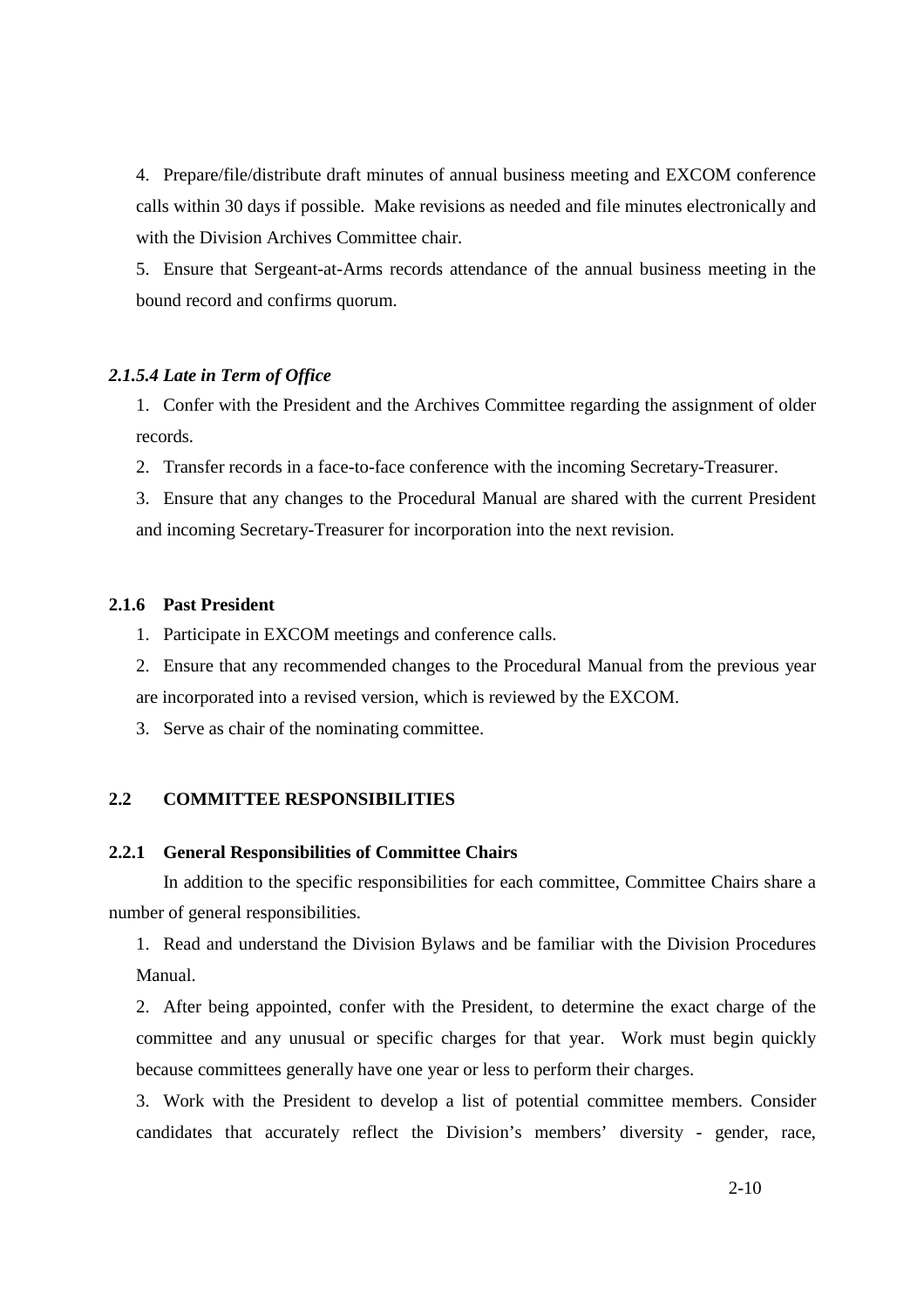geographic location, area of expertise, employment sector, student - and attempt to balance the committee accordingly. Potential members should be contacted to determine their ability and willingness to join the committee. Generally, committees should consist of at least three members, but some committees have specific membership as designated by Division Bylaws. Complete this process within four weeks of the Society annual meeting. Notify the President, Secretary-Treasurer and Chair of the Newsletter Committee of committee members. Retain the option of appointing additional committee members necessary to fulfill the committee's charge.

4. Immediately after appointment of the committee, contact all members to describe the nature of the committee's work, the specific tasks to be completed and the associated timetables and to solicit suggestions from members concerning the most efficient and effective way to perform those tasks.

5. Confer with the outgoing chair of the committee to determine what tasks remain from the preceding year and to receive documents, supplies, and other materials necessary for committee function.

6. Assign specific tasks to specific committee members, with attending time schedules.

7. Maintain regular contact with committee members. Members rely on the chair to keep them on schedule, which means that one of the chair's main jobs is to keep the members working.

8. In all deliberations, encourage members to express their opinions before expressing your own opinion. Participate in the process only as much as any other member would.

9. Prohibit any individual member from dominating the committee's viewpoint by actively seeking the opinions of all members (e.g., circulating drafts of one member's opinion, asking each member to speak on each issue).

10. On questions requiring votes, vote only to break ties or vote with a sealed ballot before the rest of the committee so chair's vote cannot unduly alter the outcome.

11. Provide opportunities for committee members to include minority opinions or reports along with the main actions or recommendations of the committee.

12. Encourage members to confer with colleagues, both within and outside the Division, who may be interested in the committee's charge or have experience with similar issues or activities.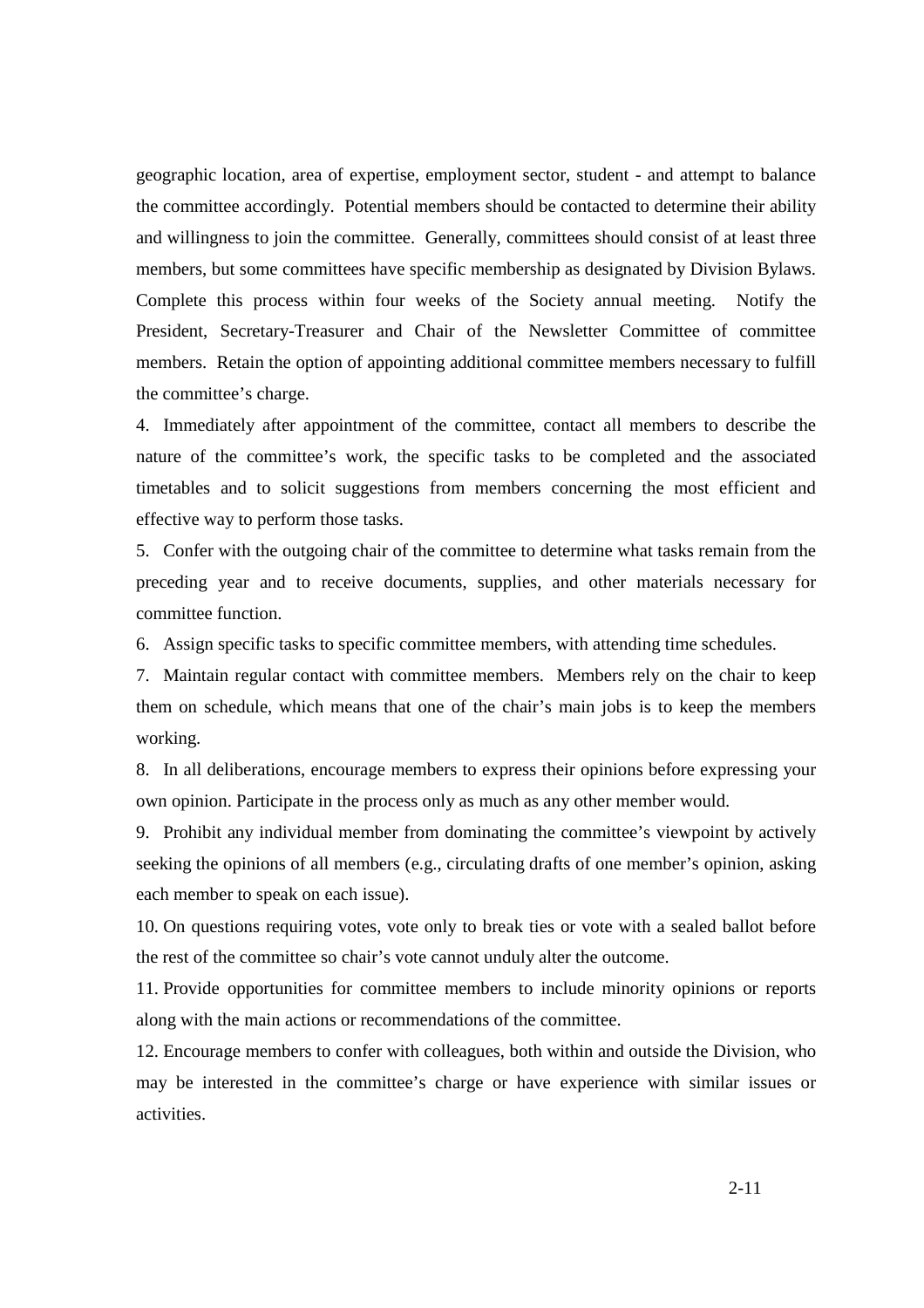13. Submit midyear and annual reports to the President, on time and in the format specified by the President. Provide oral report on committee activities at annual business meeting if possible.

14. Maintain complete and orderly files of committee correspondence and action for transmission to the incoming chair where appropriate. This should include memos to the file describing any new procedures or modifications used during the year.

15. Recommend prospective committee members and chairs for the following year to the President-elect. Confer with newly appointed Committee Chair, as requested, and transfer material as appropriate.

16. Write letters to active committee members, thanking them for their participation.

17. Review the committee functions listed in this Division Procedural Manual and, prior to the Division annual business meeting, submit any recommended changes to these procedures in a written report to the Secretary-Treasurer.

## **2.3 STANDING COMMITTEES**

Standing Committees are permanent committees established through the Division Bylaws. These committees perform a variety of tasks deemed essential by the membership. The tasks are typically routine in the sense of being carefully prescribed, but are clearly not routine in their importance to the work of the Division. These committees carry the burden of substantive work conducted for the Division membership. Standing Committees are established through amendment of the Bylaws and are usually created by converting a Special Committee which has functioned effectively for several years and the charge of which has been deemed worthy of standing committee status.

## **2.3.1 Archives**

Purpose: Maintain the Division's institutional memory by effectively storing and managing the permanent records of the Division.

Composition: The Chair, appointed by the President, and the Secretary-Treasurer. Other members as interested.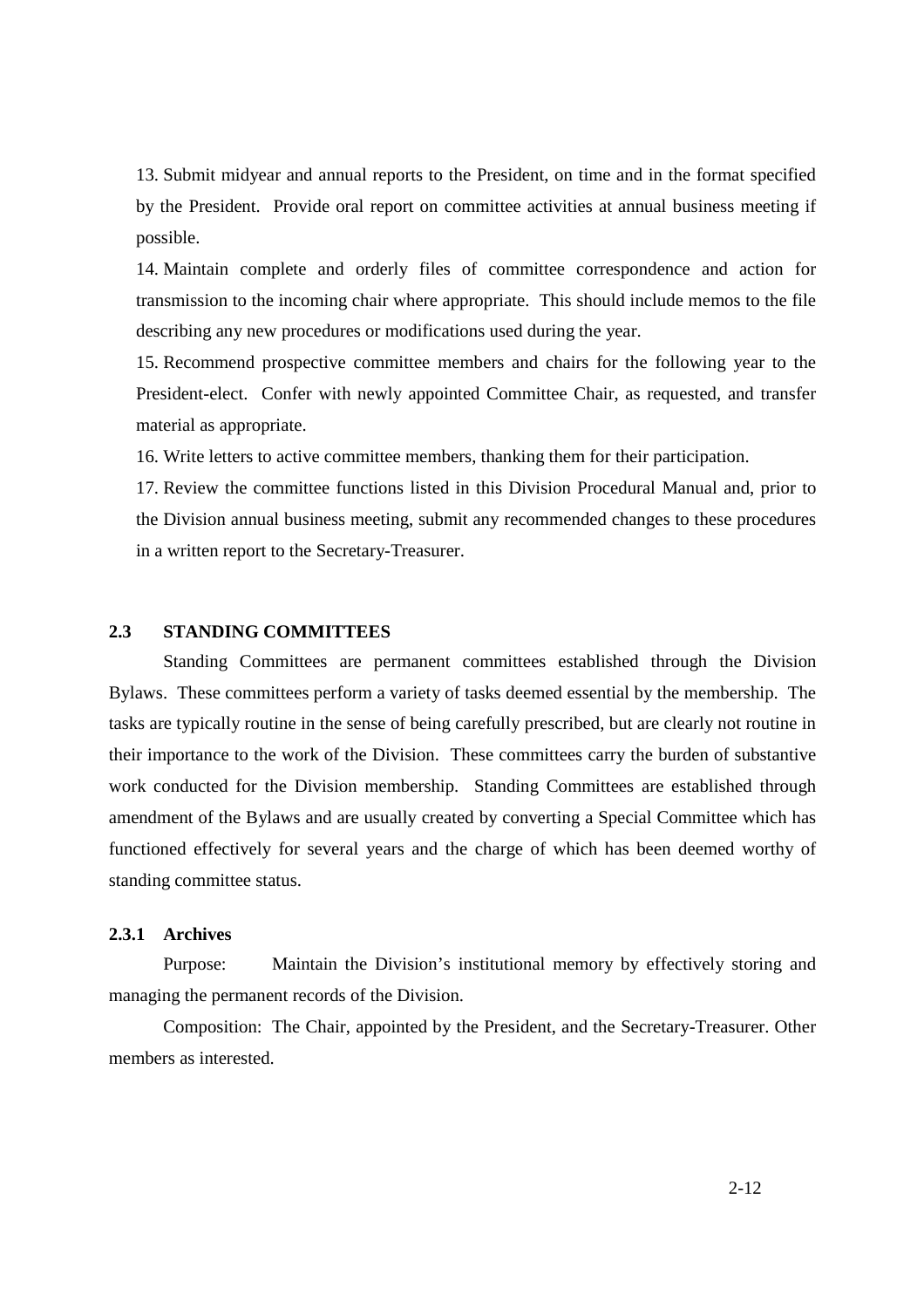## *2.3.1.1 Procedures*

1. From time to time, announce the mission of the Committee in the Newsletter requesting the forwarding of specific materials that support the purpose of the Committee.

2. From time to time, and as requested by the EXCOM and general membership of the Division, prepare and distribute special historical summaries such as the list of past officers, places of the annual meeting, etc. and provide to the Secretary-Treasurer to update such in this procedural manual.

3. Communicate with the Chairs of the Standing and Special committees and the Division Officers to guide them in selecting and transmitting appropriate material for Division archives.

4. Give attention to the form, categories, and safety of storage of the Division archives.

5. From time to time, confer with other chairs of archives within the Society toward enhancement of curatorial procedures.

6. From time to time, confer with the President toward preparing and updating the history of the Division.

7. At year's end, request archival materials from each member of the EXCOM.

# **2.3.2 Auditing**

Purpose: Audit the Division financial accounts from the previous calendar year and report at the Division annual business meeting.

Composition: The Chair, appointed by the President, and at least one other member, preferably having accountancy experience, established no later than four months prior to the annual Division business meeting.

### *2.3.2.1 Procedures*

1. Confer with the Secretary-Treasurer four months prior to the annual Division business meeting and establish a date for the auditing of (and advising on) the Division's accounts and investment portfolio, assessing the following features:

- a. Accountancy procedure re. detail and efficiency.
- b. Authorization for disbursement (e.g. EXCOM minutes, business meeting minutes, presidential correspondence, e-mail and conference call minutes, etc.)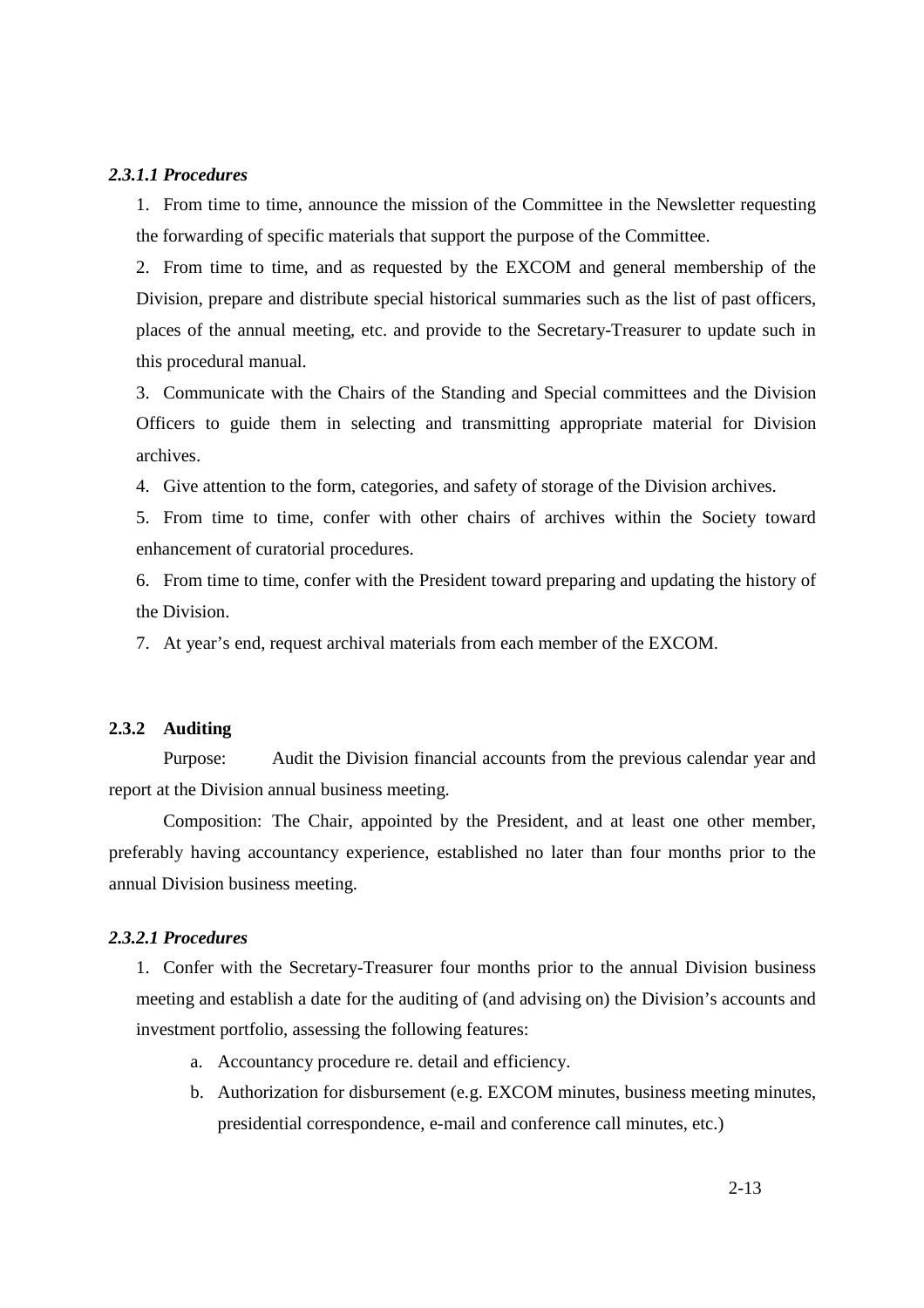- c. Conformity with state and federal requirements on income reporting.
- d. Safety of storage conditions for key records.
- e. Accuracy of accounting, i.e. match of Division records with bank and brokerage firm records.
- f. Dated signature along with title of 'Chair, Audit Committee, NED AFS' at time of auditing for all key records.

2. Include in reports to the President and the membership at the annual meeting remarks on each of the components listed in the preceding directive.

3. If possible, serve as an advisory member of the Committee after term of office is completed.

## **2.3.3 Awards**

Purpose: Administer the Dwight A. Webster Memorial Award, the Special Achievement Award, the Meritorious Service Award, and the President's Award for professionalism and outstanding contribution to fisheries science in the Northeast.

Composition: The Chair, appointed by the President, and all Division Past Presidents.

## *2.3.3.1 Procedures*

1. Procure and prepare award plaque for presentation at the annual meeting. Clear funding for such materials in advance with the President. Provide documentation required for reimbursement from the Secretary-Treasurer. (Note: The Secretary-Treasurer of the Division should maintain a supply of unengraved plaques.)

2. The Chair of the Awards Committee will submit, to Chapter, Division and Society publications or direct Division member e-mail, a call for nominations for all Division awards at least four months before the annual Division business meeting. The call for nominations shall also be posted on the Division website.

3. The call for nomination and solicitation letters should contain a list of past award recipients, a deadline for nominations to be submitted (normally two months before the Division annual meeting), and instructions for documenting the nominee's professional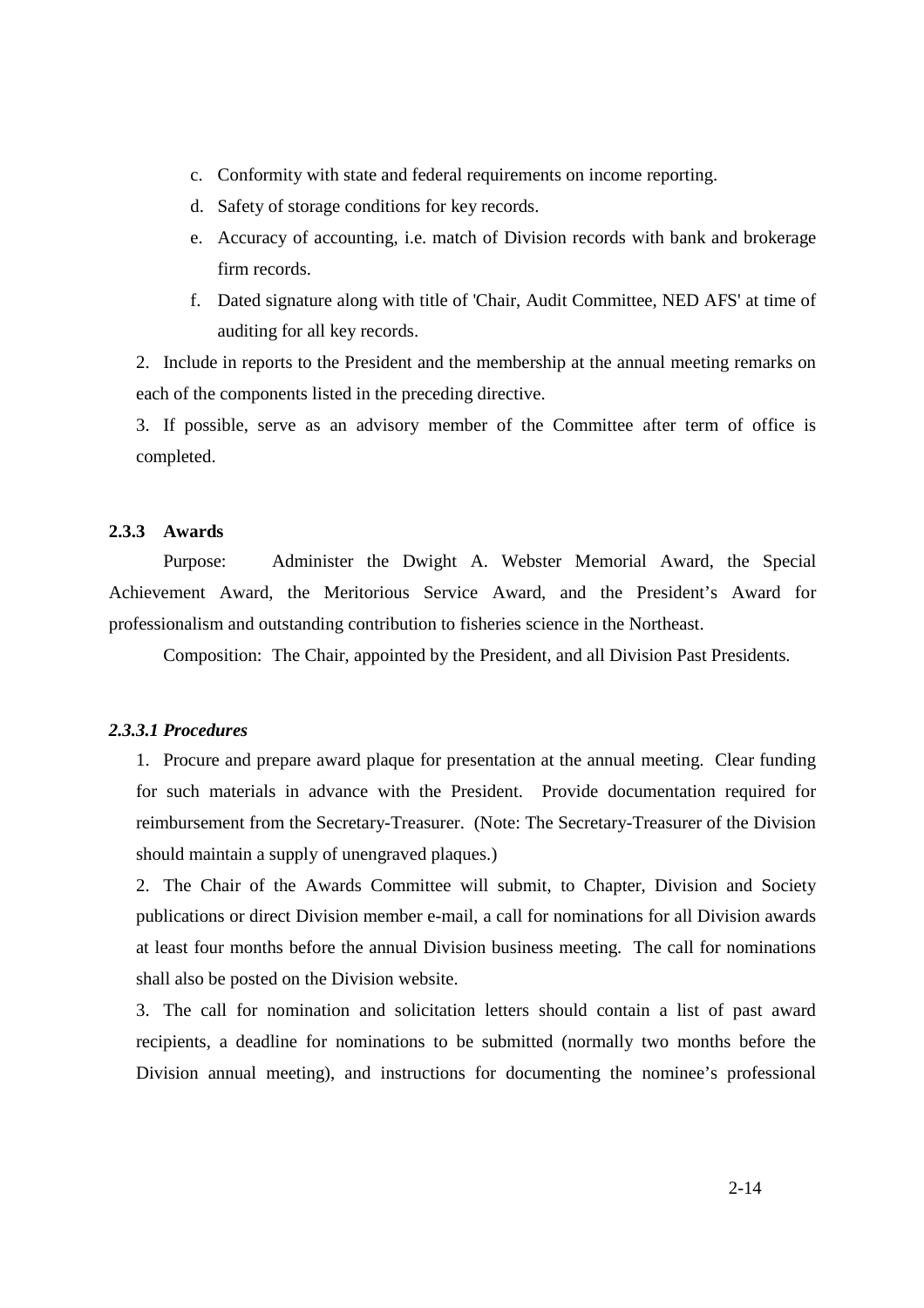quality in sufficient detail for the Committee to make sound judgments. Criteria for these awards are included in the Awards section later in this Procedural Manual.

4. Within two weeks of the established deadline for close of nominations, the Chair will provide the Committee with the documentation of the nominees and an appropriate ballot indicating a return date of the latter within two weeks of the date of mailing.

The Chair will tally the votes and notify the successful nominees, with copies of this communication sent to each committee member, the President and Secretary-Treasurer. A postscript on the copies should indicate the total number of ballots sent out and the ballot tallies for the nominees. The Chair should order certificates and plaques from AFS for the award winners. Examples of wording for the certificates can be found in Appendix 4.

5. The Chair will report the winner at the annual Division business meeting and prepare and submit a written announcement of the award to *Fisheries* and Division/Chapter newsletters.

### **2.3.4 Best Student Presentation Award**

The Best Student Presentation Award has been in place within the Division since at least the 1970's. This award was formerly known as the Roger Reed Student Presentation Award, in honor of the long-time Massachusetts Fish and Wildlife Cooperative Research Unit leader who passed away in 1977. Formerly, it consisted of \$100 from the Sport Fishing Institute, \$200 from the Roger Reed Fund (administered by the University of Massachusetts), and a Northeast Fish and Wildlife Conference banquet ticket (paid by the Division). Since the Sport Fish Institute no longer exists and there were difficulties in receiving payments in a timely manner from the Roger Reed Fund, the Division assumed full responsibility for this award. In 1994, the Division voted to establish an award for the best student poster in addition to the best student oral presentation.

Purpose: Select the best oral and poster presentations given by students at the Division's annual meeting (normally held as part of the Northeast Fish and Wildlife Conference). The presentations, which may be co-authored by others, must concern research done by the presenter while a student. The presentations must be given no later than the next regular meeting of the Division following completion of the degree program of which the research is part. The awards are intended to promote high-quality oral and poster presentations by students and, through example, by all members.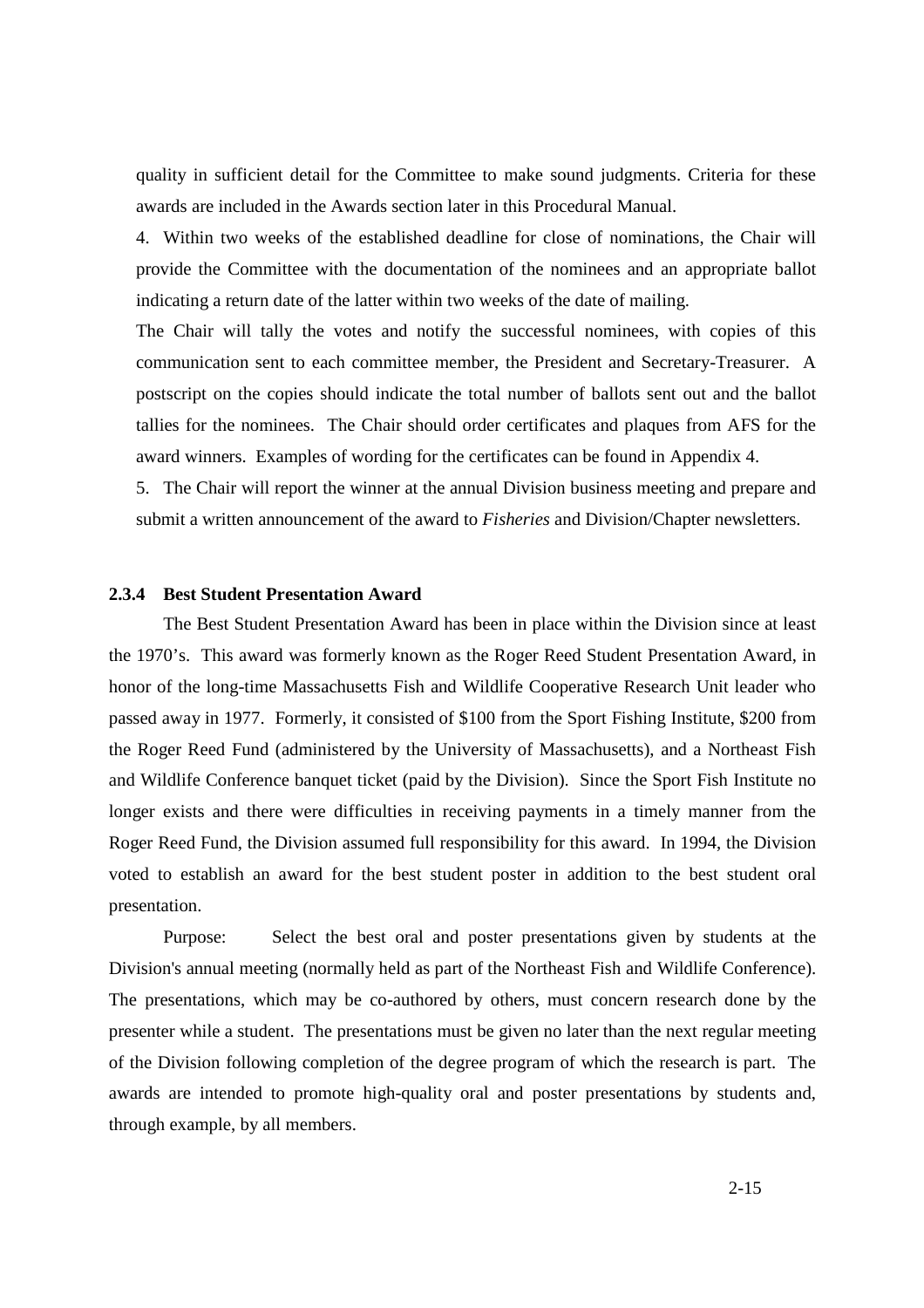The award for the best student oral presentation shall be known as the Best Student Presentation Award. It shall consist of

- a monetary prize of \$200 from Division funds:
- a plaque prepared by the Society or an engraved plaque prepared by an outside vendor; and
- a ticket, paid for by the Division, to the banquet of the annual meeting at which the award is presented.

The award for the best student poster presentation shall be known as the Northeastern Division Best Student Poster Award. It shall consist of

- a monetary prize of \$200 from Division funds;
- a plaque prepared by the Society or an engraved plaque prepared by an outside vendor;
- a ticket, paid for by the Division, to the banquet of the annual meeting at which the award is presented

Composition: The Chair, appointed by the President, and as many additional members (not fewer than two) as are necessary to effectively judge the student presentations to be presented at the annual meeting. Members may be appointed when the number of papers to be judged, and the meeting attendance of Division members, is known.

## *2.3.4.1 Procedures*

1. The Chair shall communicate with the Program Chair and the Division Newsletter Editor in early fall and cause an item to be included in the call for papers of the annual meeting, stating that student authors should indicate such status on their submission so that judging of the presentation/poster may be planned. An article should appear at this same time in the Division Newsletter, explaining the awards and urging student members (and their advisors) to prepare a presentation for competition.

2. The Committee shall annually review the process and forms (see Samples and Forms portion of the Appendix) used to evaluate student presentations to ensure scientific quality and fairness and consistency from year to year.

3. The Chair shall remind the Program Chair to schedule all student presentations early in the meeting, to allow time for determination of the winners and announcement of the winners at the NEFWC banquet.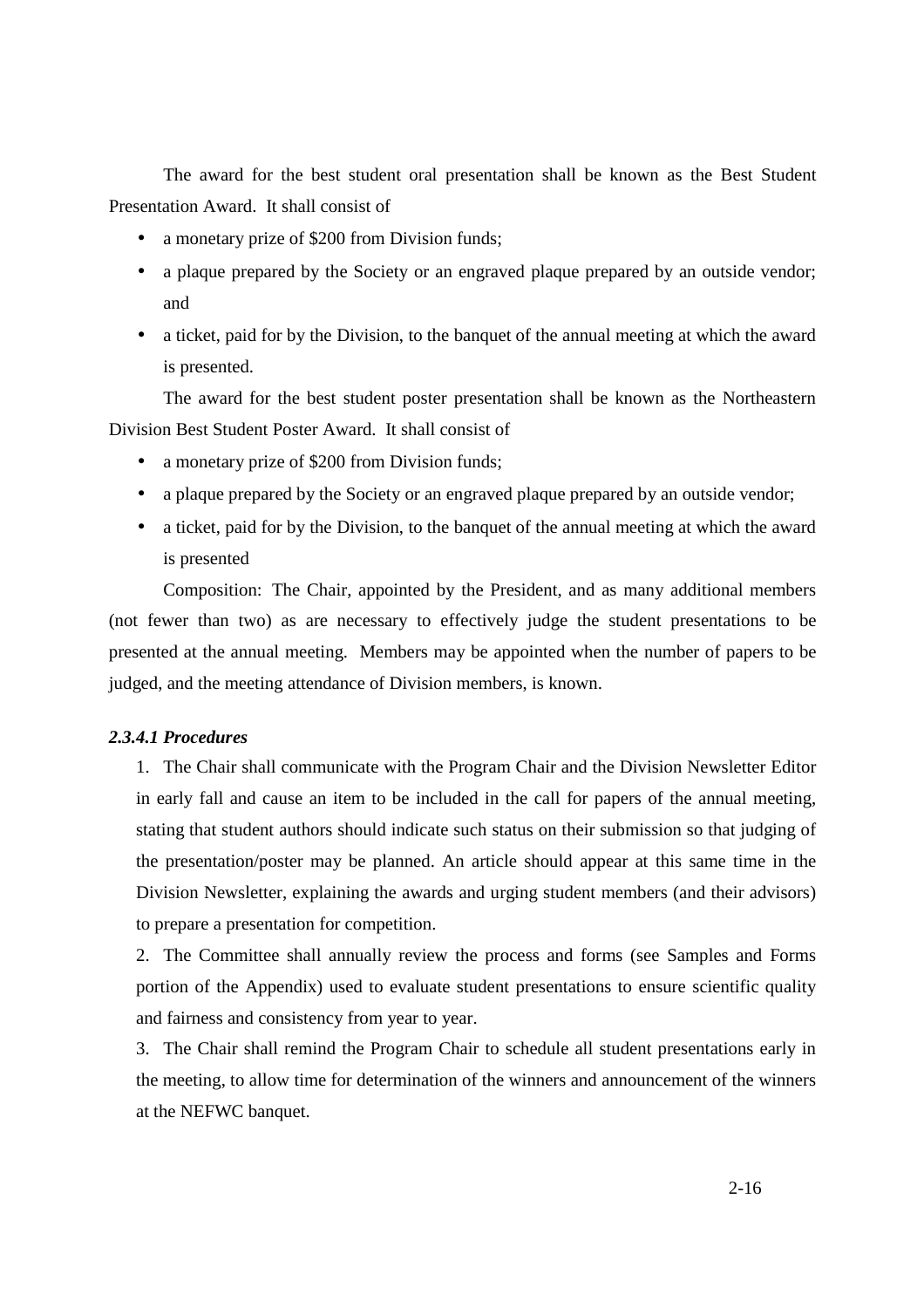4. As early as possible, the Chair shall obtain from the Program Chair a list of the student presenters.

5. As soon as presenters are known, the Chair should communicate with each presenter, explaining the award procedure and enclosing a copy of the standard rating form to be used. At this time the Chair must verify AFS membership of all presenters; any not holding current AFS membership should be actively urged to join The Society or be disqualified from the competition.

6. The Chair shall work with the Committee to assign at least three, preferably five reviewers, to each presentation/poster.

7. Following the last student presentation, the committee shall meet and determine the winners (one oral, one poster presentation). Normally mathematical averaging of scores from all reviewers will determine the winner, but in the case of ties or other problems, the committee will determine the winner by discussion and consensus.

8. The winners shall be announced and the awards presented at the NEFWC banquet. An unlettered certificate may be presented, pending preparation of the formal certificate and monetary award checks. If there are many student presentations, second and third place winners may be determined and recognized at the discretion of the committee, but they shall receive no awards.

9. Immediately after the annual meeting the Chair shall

- a. provide, in writing to the Division Secretary-Treasurer, the name and complete mailing address of each winner and request that he/she send the award checks with copies of their transmittal letters to the Chair and to the Division President.
- b. ensure that the award certificates or engraved plaques are prepared in a professional manner and sent to the winners (or the winners' advisors).
- c. send a letter of congratulation to the winners and request the Division President to send a similar letter. The Chair letter shall include notes on the number of presentations, scoring procedure, average score and winner's score, as well as the winner's score sheet and a request to be notified if the award checks and/or certificate are not received by an appropriate date.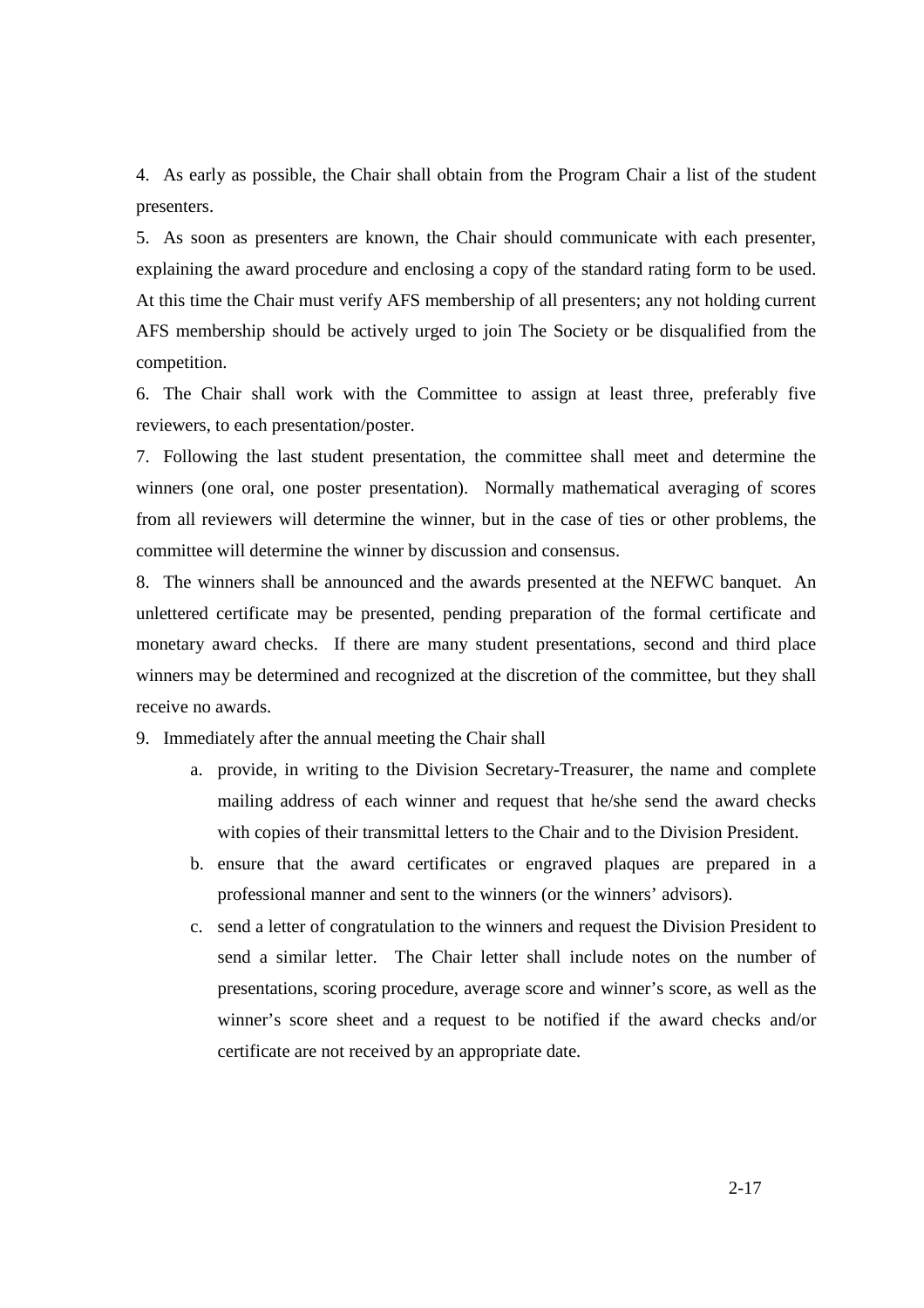- d. send letters of thanks, including notes on the number of presentations, scoring procedure, average score, winner's name and score, (and, to the presenters, their score sheets) to:
	- the student presenters
	- the members of the committee (reviewers)
	- academic advisors of the student presenters, the award donor organizations.

10. The Chair or other member should prepare an article for the Division newsletter and/or website, announcing the awards winners and giving details of the competition as soon as possible.

11. The Chair shall provide the Division President a full written report of the committee's activities for the year within two months following the annual meeting. An outgoing Chair shall turn over promptly to the new Chair all committee files including records of past winners, sample correspondence, judging forms, blank certificates and any other useful records. The outgoing Chair is responsible for all correspondence and reporting required in connection with the award cycles, which took place while the outgoing Chair was in office.

## **2.3.5 Continuing Education**

Purpose: Expand opportunities for Division members and other interested individuals to continue to enhance their skills and knowledge as fishery professionals. Conduct continuing education courses at Division-sponsored meetings as opportunities arise. This committee was established in 1991.

Composition: The Chair, appointed by the President and other interested members according to need.

## *2.3.5.1 Procedures*

1. Keep Division members informed through newsletter and website items of continuing education opportunities that are offered at the Society and Chapter levels.

2. Plan and conduct a continuing education course at the annual Northeast Fish and Wildlife Conference or any Division- or Chapter-sponsored meeting with the following procedures: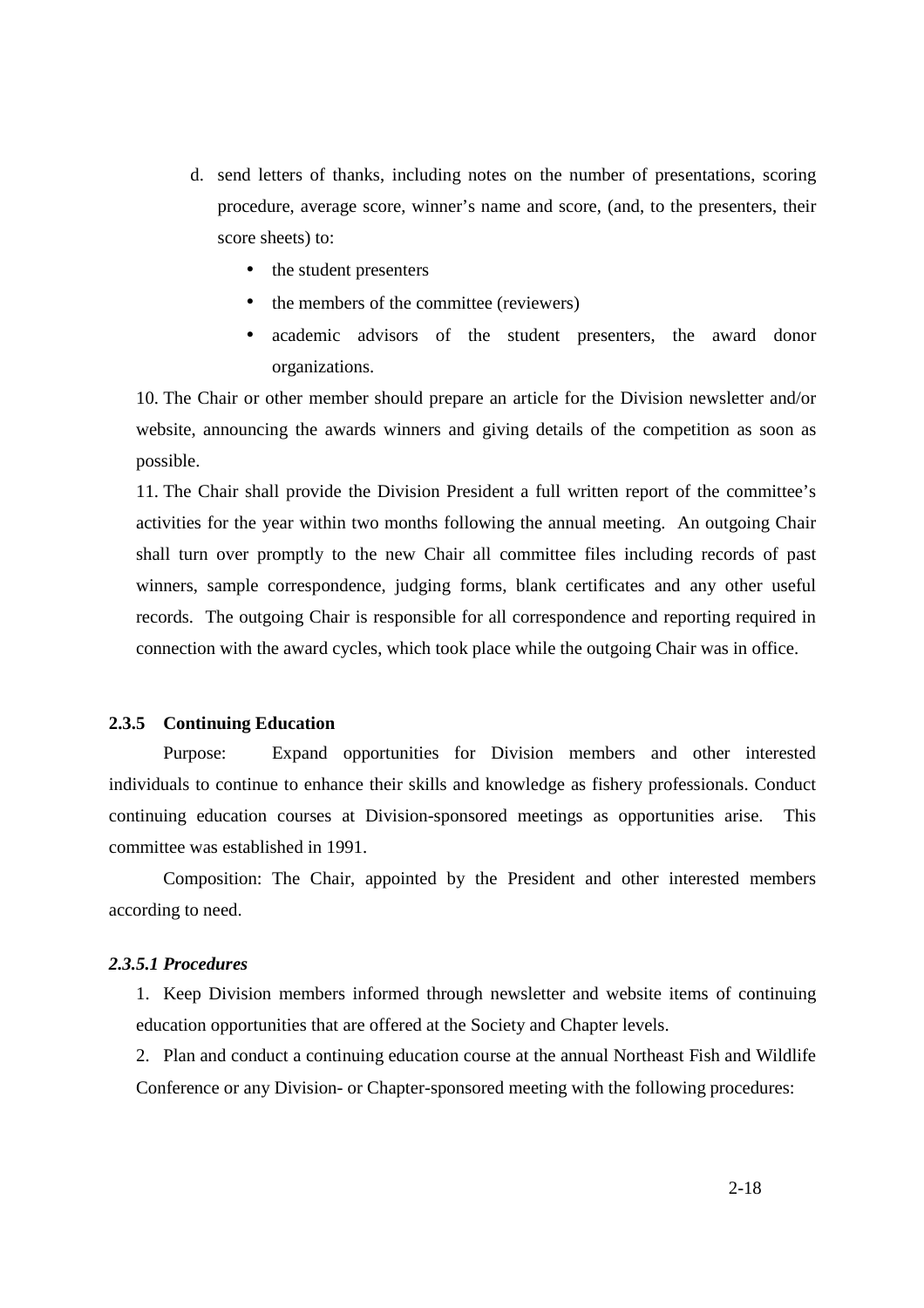- a. Decide on a topic with input from the EXCOM and the Northeast Fisheries Administrators Association.
- b. Prepare a budget and secure approval from the EXCOM to proceed.
- c. Arrange for appropriate instructors and make local arrangements.
- d. Advertise the course through as many channels as possible. A direct email to all Division members would be appropriate.
- e. Secure continuing education credits through the Society.
- f. Arrange for advance registration of participants and provide checks to the Division Secretary-Treasurer.
- g. Conduct the training and have participants do an evaluation of the session.
- h. Provide a brief report on the course, including the evaluation, to the EXCOM that might also be used in the Division newsletter and/or website.

## **2.3.6 Environmental and Resource Issues**

The position of Environmental and Resource Issues Coordinator was created at the 2003 Executive Committee retreat to better reflect the nature of the work typically accomplished. In the past, an Environmental and Resource Issues standing committee was charged with linking Chapter, Division, and Society environmental and fishery resource concerns. This committee was established in 1991 with the intent of tackling a broad spectrum of issues as they arose. However, the best expertise on a particular issue was often not represented in the committee membership (particularly since the committee had few, if any, additional members besides the chair). Outside expertise had to be solicited, or a separate special committee had to be formed, such as the Great Lakes Issues Committee. So consolidating the committee functions into a single coordinator better reflects past practices. This individual will screen potential issues as they arise and will recommend that issues-oriented special committees be formed as needed.

Purpose: Help the Division evaluate and develop resource policies by assessing concerns of the membership, by advising the President about aquatic resource issues and by producing or coordinating draft resource policy statements for Division approval.

Composition: Individual member appointed by the President.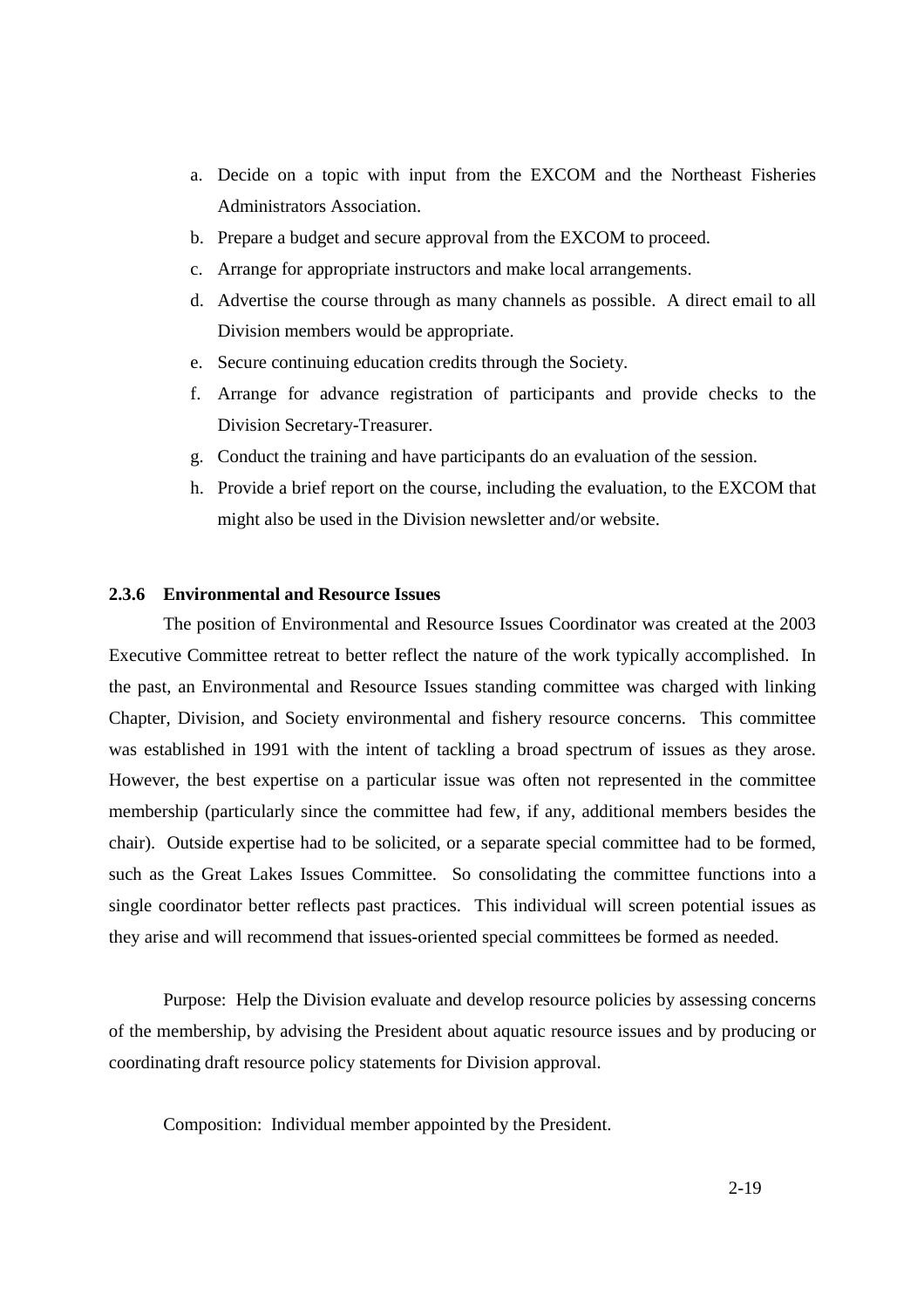#### *2.3.6.1 Procedures*

1. Develop a structure for the Division that provides a vehicle for Chapters or individuals to alert Division membership to an emerging environmental or resource issue.

2. Develop a program to encourage Chapters and individuals to bring forth emerging issues, e.g., encouraging Chapters to appoint an environmental concerns committee chair.

3. Develop procedures to help educate Division members on emerging issues, such as placing articles in the newsletter and posting items on the website.

4. Screen potential environmental/resources issues as they arise and recommend members to serve on issues-oriented committees to be formed as needed.

5. Produce or coordinate draft resource policy statements for Division approval.

6. Recommend to Division EXCOM appropriate actions to be taken in response to environmental/resources issues. These might include, but are not limited to:

- a. Resolutions the weakest mode
- b. Informing appropriate legislators
- c. Providing testimony at state or national level hearings
- d. Public education initiatives such as guest editorials in newspapers, radio or TV public service announcements
- e. Advising membership on current pending legislation and need to contact Congressmen
- f. Enlist cooperation of other environmental groups to deal with certain issues
- g. Coordinate Division coordinator activities with activities at the Society and Chapter levels.
- h. Elevate issues from the Division perspective to the Fisheries Conservation Foundation for potential higher -level attention and funding.

## **2.3.7 Finance**

Purpose: Review Division investment strategy quarterly to assess performance and suitability to Division needs.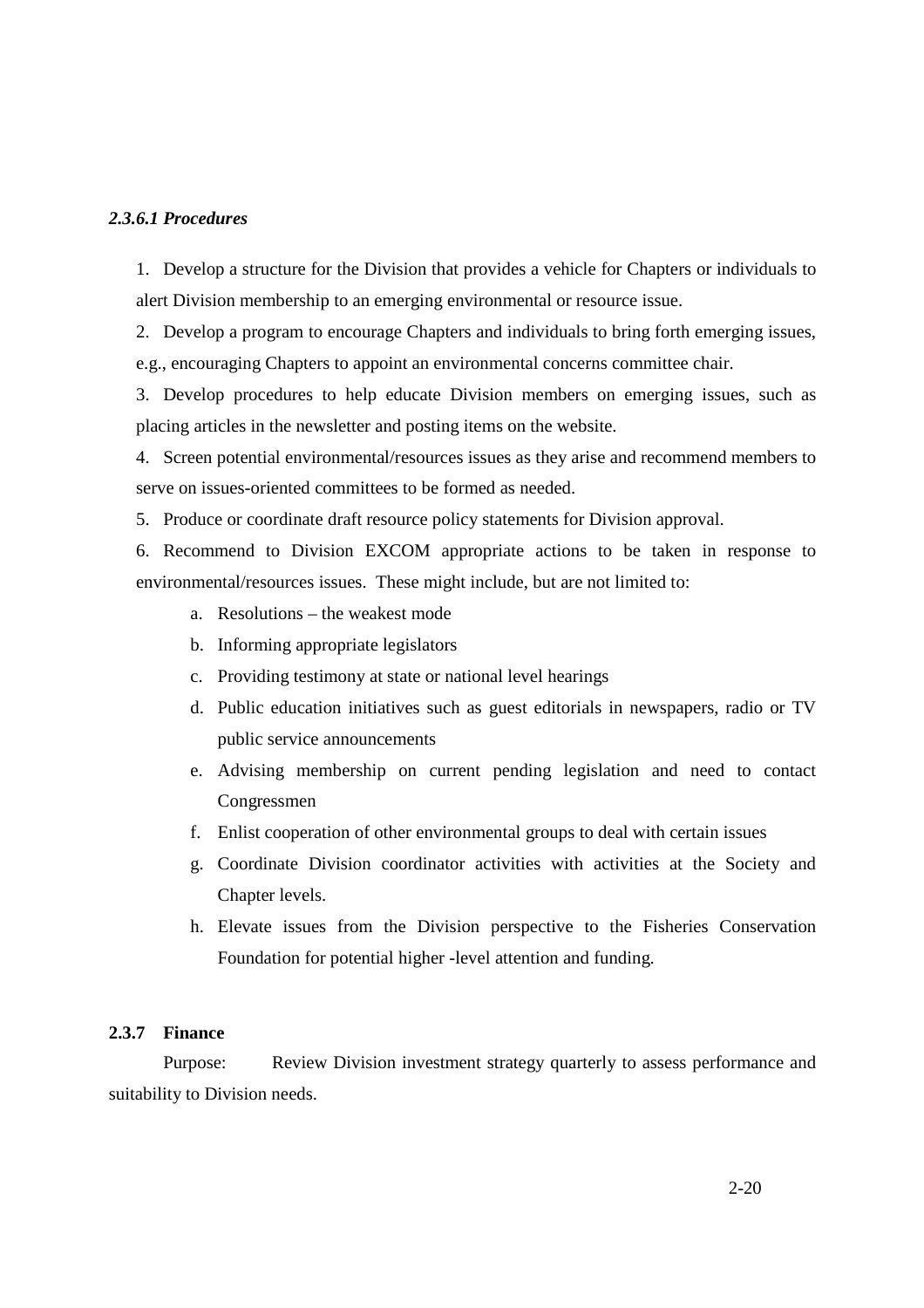Composition: The Chair, appointed by the President, and other interested Division members, all preferably with some investment experience.

## *2.3.7.1 Procedures*

1. Confer with the past chair and Secretary-Treasurer to determine the status of the Division's financial holdings.

2. Review sections of the Division's Procedural Manual that proscribe how Division holdings are to be invested.

3. Regularly review the Division's holdings. If the committee feels that a change in account holdings would be in the best interest of the Division, recommend appropriate changes to the President, who will so instruct the Secretary-Treasurer.

## **2.3.8 John Moring Student Travel Award**

In 1992 the Division voted to institute a Student Travel Award, which would provide support for students to attend the Division annual business meeting and associated Northeast Fish and Wildlife Conference. The first awards were presented at the 1993 annual meeting. This award was renamed the John Moring Student Travel Award in 2003 in honor of the notable efforts of late Past President John Moring on behalf of students in the Northeast. Up to 5 awards are available each year, with AFS members getting priority. Student members of AFS winning the awards receive \$300 for travel expenses, plus the early student registration fee (typically \$150), plus a one-year AFS student membership (currently \$19). Students whom are not AFS members winning the awards receive \$300, plus a one-year AFS student membership. These awards are administered by the John Moring Student Travel Award Committee.

Purpose: To provide support for students to attend the Division annual meeting and associated Northeast Fish and Wildlife Conference.

Composition: The Chair, appointed by the President and as many additional members as necessary to administer the award.

#### *2.3.8.1 Procedures*

1. Applications, which should be sent to the Chair of the John Moring Student Travel Award Committee, shall consist of the following: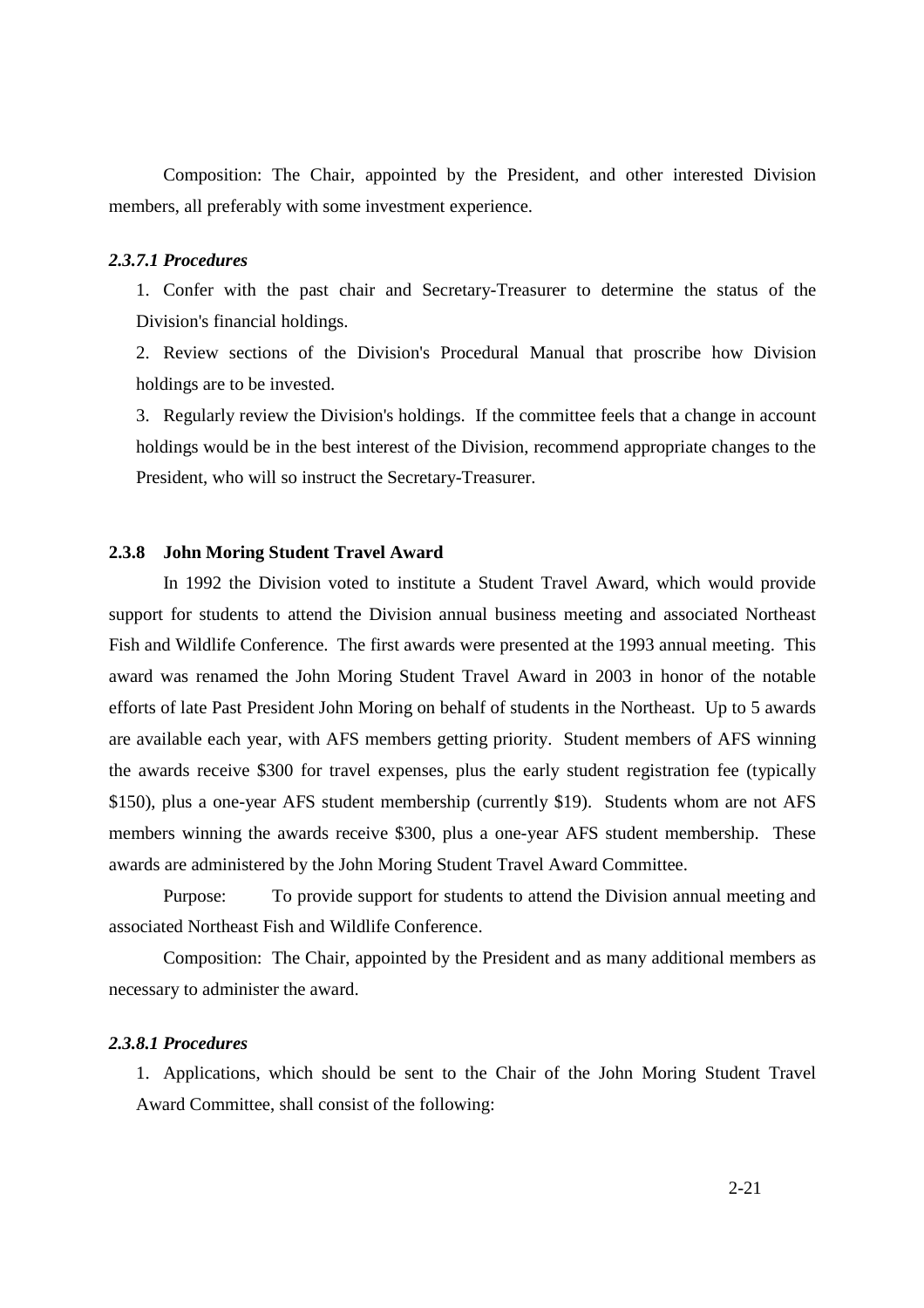- a. A letter verifying the need for financial support and a description of the applicant's professional activities, particularly those related to AFS
- b. A letter of support from the student's advisor or department head
- c. A copy of the abstract that was submitted (or will be submitted) to the meeting's Program Chair

2. The Chair may select two other Division members to assist in ranking applications, if more than 5 applications are received. The following ranking factors and associated scores to be used are:

- a. Student is a member of the Division (5 for member, 0 for member of another Division)
- b. Financial need; how essential is the award for student's attendance at the meeting  $(score 1-5)$
- c. Quality of abstract (score (1-5)
- d. Student's other involvement in AFS activities (score 1-5)

3. The Chair shall ensure that an announcement of the Travel Award program is published in a prominent place in each issue of the Division Newsletter. The announcement that gives the application deadline should appear in the late summer or fall issue of the newsletter, because the deadline for submitting abstracts to the Program Chair of the Northeast Fish & Wildlife Conference is usually in December

4. The committee chair should ask the Division student representative to the Student Subsection of the Education Section to inform students of the Travel Award Program.

5. The Chair should notify all successful and unsuccessful applicants as soon as possible so that students can make appropriate plans for the meeting. The Chair should ask all successful applicants to attend the Division's annual business meeting, so that the award recipients can be recognized and photographed.

6. The Chair should provide names of students winning travel awards to the Division Secretary-Treasurer for reimbursement.

# **2.3.9 Membership**

Purpose: Develop, implement, and evaluate measures and programs for maintaining and increasing Division membership.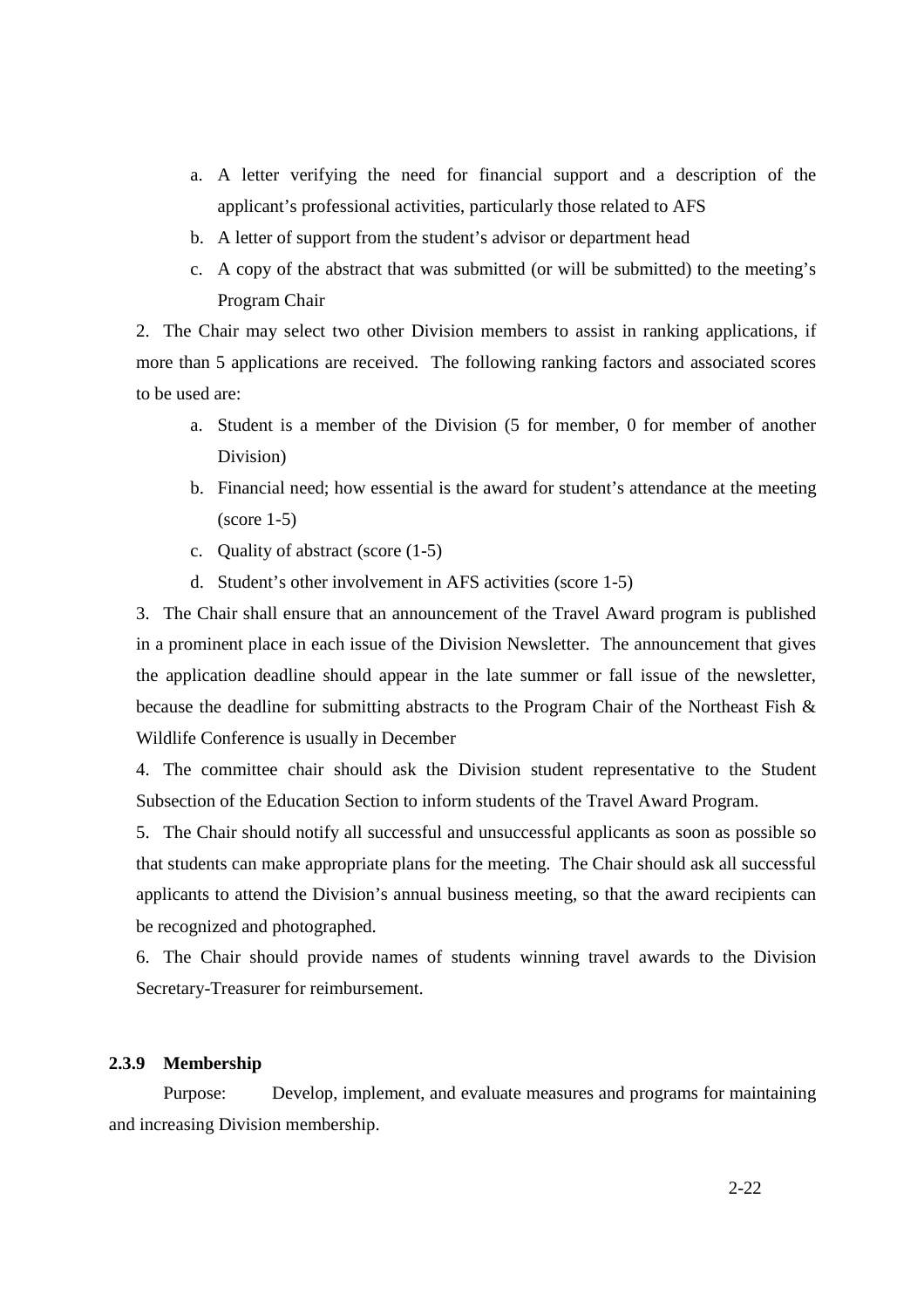Composition: The Chair, who is the Division First Vice President, and at least one member from each Chapter in the Division. The President will provide the Chair with names of individuals who have expressed an interest in serving on the Committee.

#### *2.3.9.1 Procedures*

1. The Chair should consult with the previous Chair to review the status of membership recruiting activities in the past year. The Chair should also contact the Society Membership Assistant for background information on membership programs and ideas. From the Society Membership Assistant, the Chair should request Membership Committee Reports from the annual and mid-term Governing Board meetings for the preceding two years to become familiar with past membership campaigns.

2. The Chair serves on the Society's Membership Committee

3. Obtain from the Society Membership Assistant two computer listings of Division members: (1) one alphabetical listing of all members, and (2) one listing of members by geographical locale (State/Province). Request that individuals who have not renewed their current membership (i.e., one year delinquent) be included in the computer listings. These listings should be used to establish a profile of the Division membership, by membership category, section affiliation, and state or province. This should prove helpful in identifying membership categories for which a large potential exists for Society recruitment. Target these groups for the membership efforts of the Committee.

4. Develop appropriate recruitment approaches for the "target" groups, using personal contact with prospective members whenever possible. Do not try to "re-invent the wheel" in establishing a membership campaign. Communicate with former committee members and Membership Chairs in other Divisions to find out which recruitment strategies have worked and which have not. Implement those ideas that have proved most successful, and implement new approaches as well. Inculcate and sustain motivation in Committee members to follow through on assigned tasks. A motivated committee is invariably a productive one.

5. Coordinate Committee programs with complimentary activities at the Chapter and Section levels through correspondence, telephone contacts and announcements in the Division newsletter and website.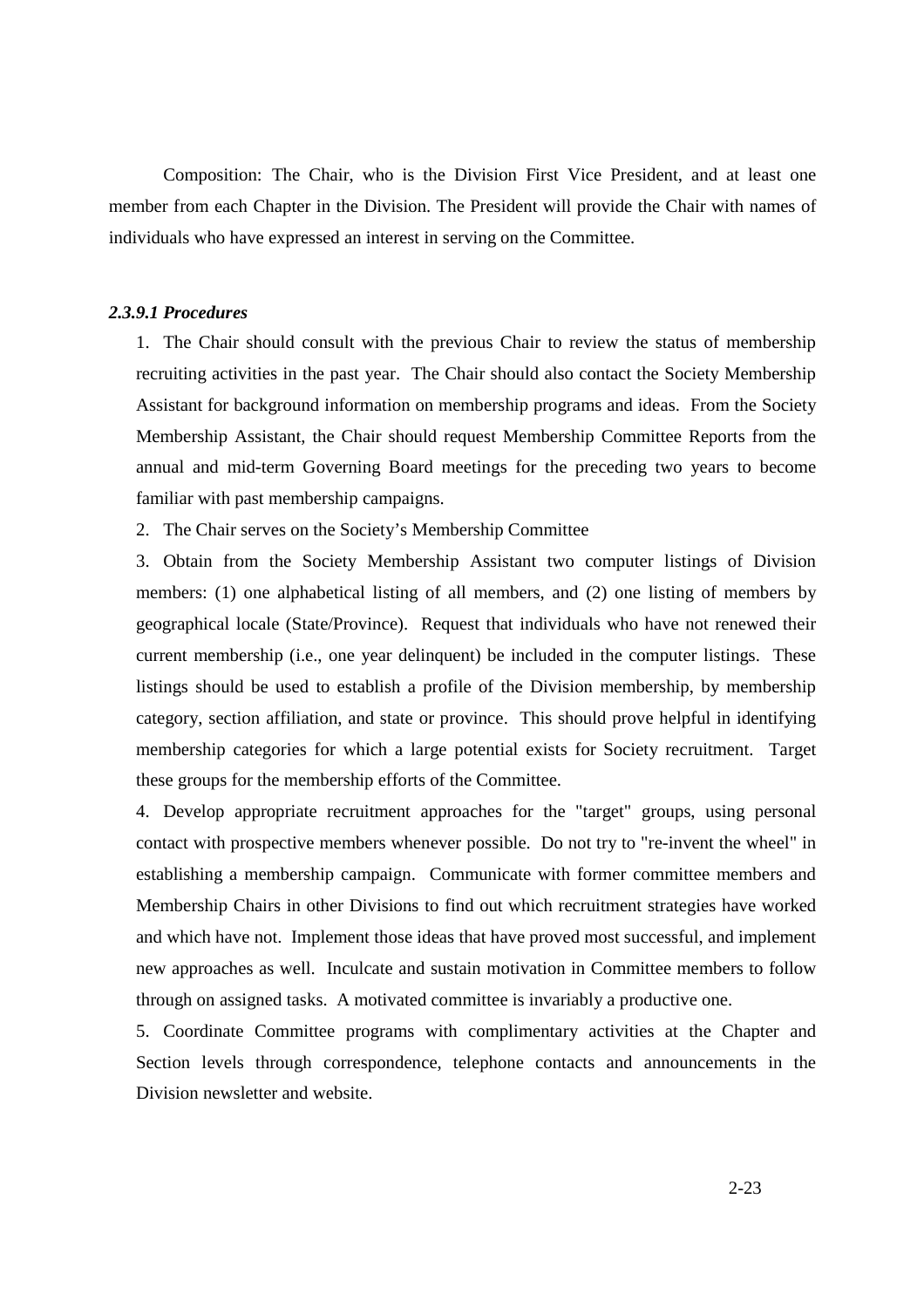6. Request progress reports from Committee members on a regular basis. The Chair is required to provide mid-term and annual reports on Division membership activities to the Society Membership Chair and to submit a written report to the Division President prior to the annual Division meeting.

7. Furnish membership materials (applications, brochures, etc.) to Committee members and others involved with recruitment programs. (These materials can be obtained in bulk from the Society Membership Assistant). Distribute membership materials at Division sponsored meetings, workshops, and symposia as well.

8. Be an advocate of AFS! The breadth and scope of AFS activities and the proven commitment of the Society to professionalism, education, and the wise management of aquatic resources should be a source of pride to all members of the Society. Let this pride show in the Committee's recruitment programs.

9. Confer with the Division President on a routine basis concerning Committee activities and progress.

## **2.3.10 Newsletter**

Purpose: Ensure relevant and timely communication of professional and Society activities and functions to Division members through establishment and monitoring of a news acquisition system, and dissemination of this information in the Division Newsletter. Obtain appropriate copy, produce and distribute periodically a newsletter with a format emphasizing news happenings, significant research, acknowledging new members and providing Division and Chapter reports.

Composition: The Newsletter Editor, who is Chair, and other members representative of diverse Chapters and professional interests of the Division membership.

# *2.3.10.1 Procedures*

1. Publish at least two newsletters annually. Announce deadlines for submission of materials. For two issues per year, these should be: February 1 and August 1.

- 2. Delegate responsibility within the committee to each of the following functions:
	- a. Liaison with the Society Governing Board and the Society office.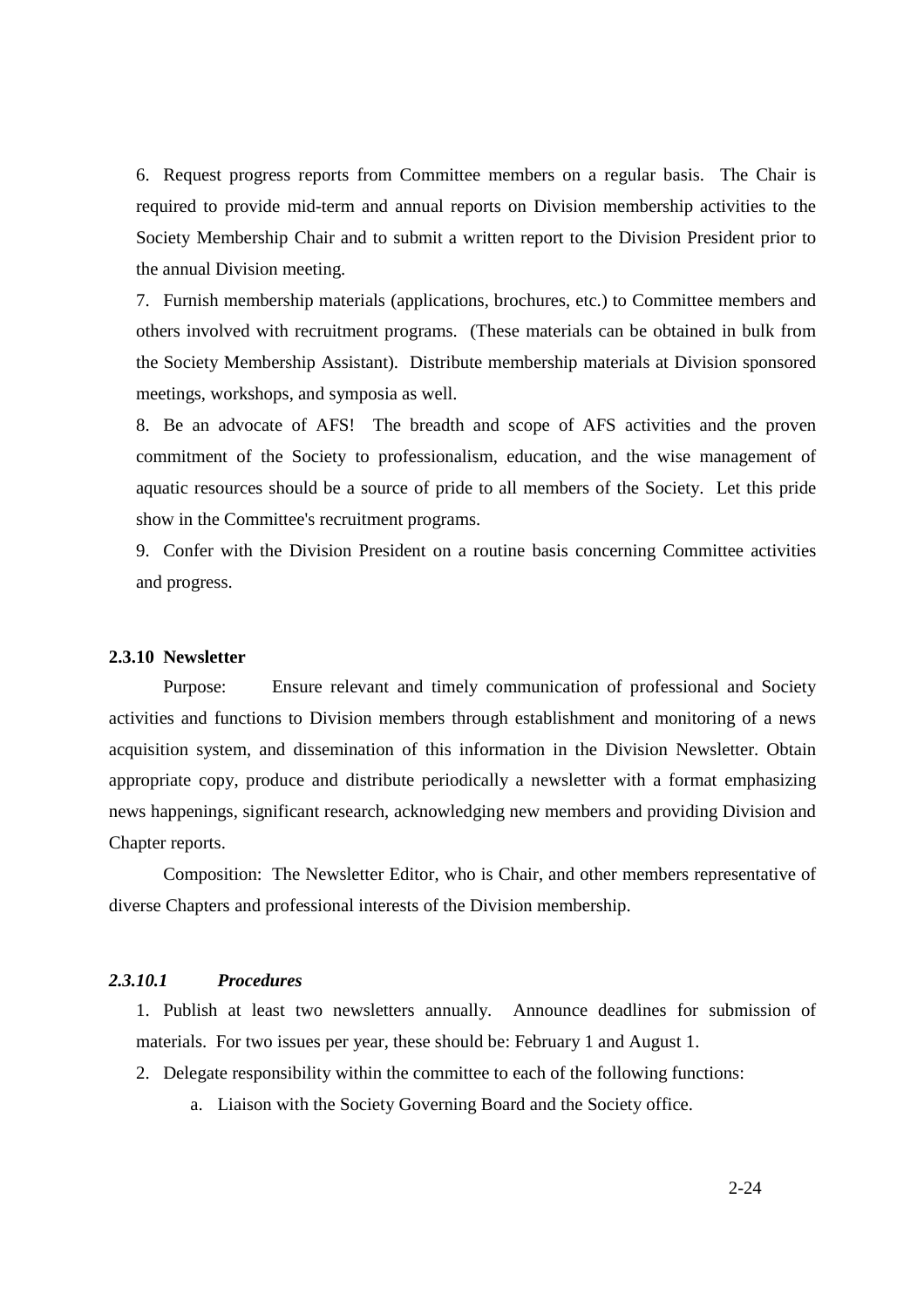- b. Liaison with the Division EXCOM to procure and publish the addresses, telephone numbers, FAX numbers, and e-mail addresses of Division Officers including the EXCOM, Division Committee Chairs, and Chapter Presidents.
- c. Liaison with the Chapter officers toward designation of individuals responsible for coordinating news items and sending them to the editor.
- d. Editing of the Newsletter.

3. The Newsletter should be posted on the Division web site and notice of the availability of the Newsletter via the web should be sent to all Division members.

4. Send an invoice to the Secretary-Treasurer for each newsletter produced.

5. The biographical sketches of candidates and ballot, if printed in the Newsletter, must be prepared and sent to the Newsletter Editor by February 15.

a. Confer with the Chair of the Nominating Committee in January to obtain the ballot and biographies of Division Officer nominees.

6. Confer with the President and the Chair of the Archives Committee on publication of Division historical items.

7. Confer with the President six weeks in advance of the Society annual meeting and provide recommendations on appointment of the new Editor.

8. Transfer selected out-of-date materials to the Chair of the Archives Committee.

### **2.3.11 Nominating**

Purpose: Recommend a slate of candidates for Division Officers including Division Representative to the Society Nominating Committee and conduct elections for the positions

Composition: The Chair, appointed by the President, and other members having diverse representation, i.e. Chapter, Canadian, inland fisheries, coastal-marine fisheries, academic, governmental, private industry, management-administration, gender.

# *2.3.11.1 Procedures*

1. Advise each member of the Committee regarding eligibility of members for nomination:

a. All candidates must be Society members in good standing.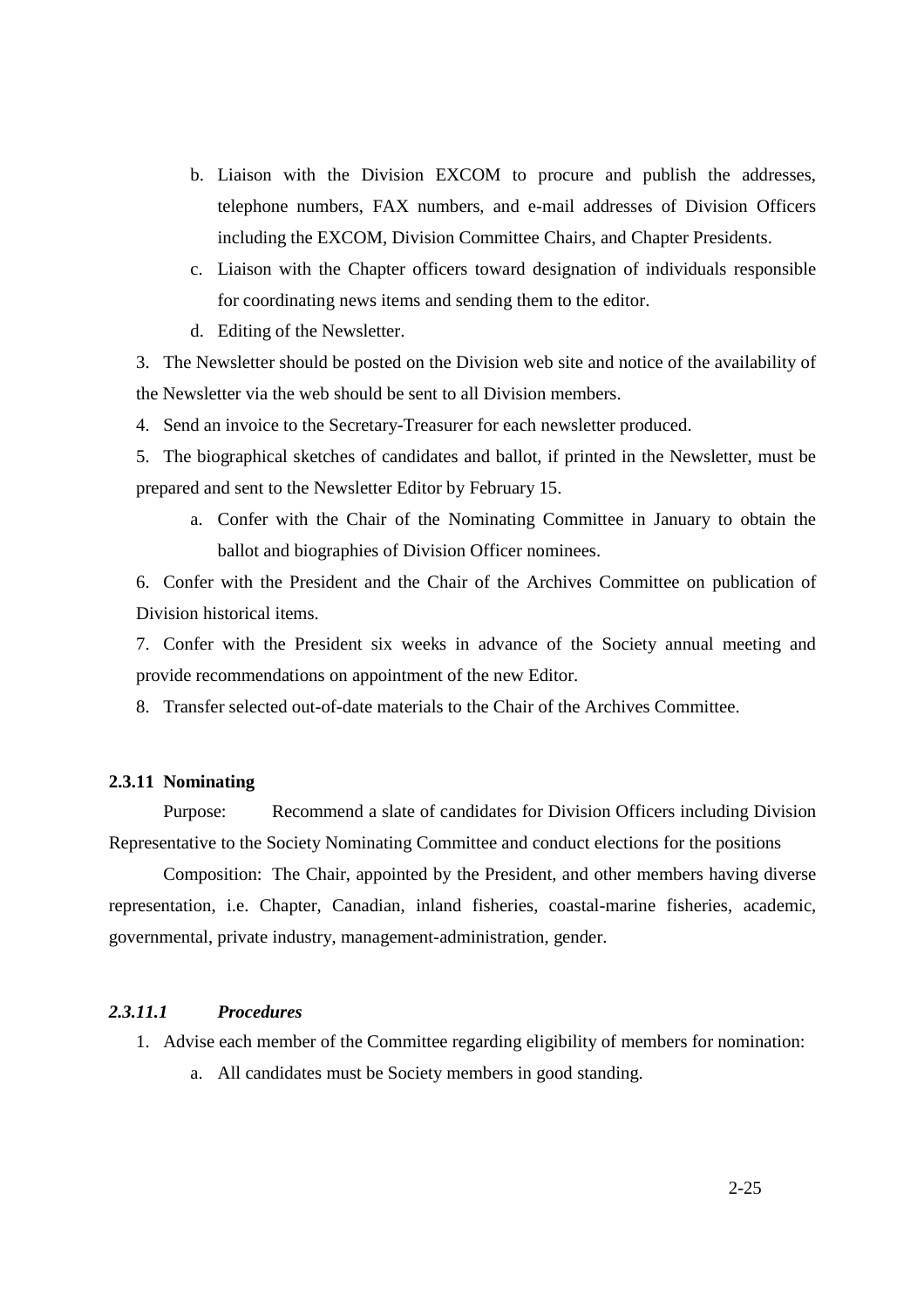- b. Candidates for First Vice President shall have either attended an annual meeting of the Division or served as a Chapter President or Division level committee chair within the three years preceding their nomination.
- c. The two most recent Past Presidents of the Division (at the time of the nomination) are ineligible for the Division Representative to the AFS Nominating Committee.

2. Request for two names for the offices of First Vice President, Secretary-Treasurer (after two-year term), and Division Representative to the AFS Nominating Committee.

3. Assemble names of eligible nominees for each position and return to Committee members with detailed instructions on ranking and deadline for their response.

4. On basis of Committee response, contact the ranking nominees for their willingness to serve, asking those who have accepted to provide a brief biography emphasizing education, positions held, present activity, and Society service.

5. If initial list of nominees is unsuccessful, return to the Committee and the EXCOM for additional recommendations.

6. Prepare a mailable ballot, which may be a card, that:

- a. Lists the names of the current President-elect for President and current First Vice President for President-elect
- b. Lists one or two names for each vacant office
- c. Provides for write-in candidates for each vacant office
- d. Provides a conspicuous indication of the deadline for the receipt of all ballots (two weeks prior to the annual meeting)
- e. Indicates the need of the voter to be a member of AFS in good standing, and
- f. Includes the address of the Nominating Committee Chair.

7. Edit the biographies received and forward final copies to the Editor of the Newsletter with the ballot if the biographies and ballot are to be included as part of the Newsletter. If not, mail (or e-mail via the Division list server at ned@lists.fisheries.org) the biographies and ballot to all Division members in good standing with AFS.

8. Count the ballots received on or after the voting deadline and quickly report the results to all nominees, the Committee and President.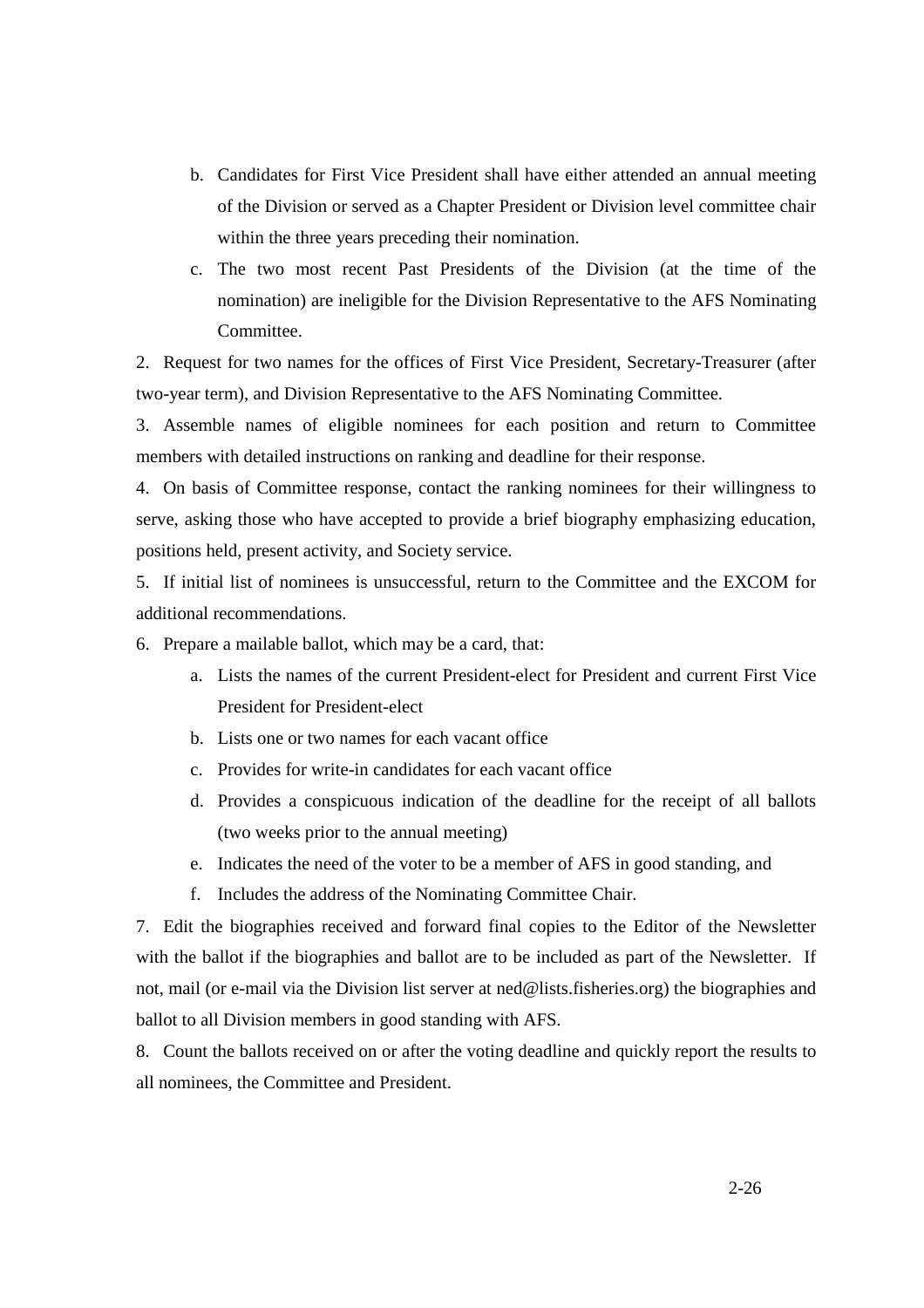9. Report, or if unable to personally attend, have another member of the Committee report the names of the elected persons at the annual business meeting. The number of votes for each candidate need not be reported. Announce the membership of the Committee.

10. Send a letter of thanks to all members of the Committee.

11. Meet with the new Chair of the Nominating Committee, providing past records and verbal guidance on the process including the names of possible nominees.

### **2.3.12 Program**

Purpose: Plans, develops and administers the technical program for the Division annual meeting. Also, plans, develops and administers, in cooperation with the NEAFWA all other arrangements for the annual meeting held as part of the Northeast Fish and Wildlife Conference (NEFWC).

Composition: The Chair and other members of the NEFWC host state. It is desirable to include on the Program Committee an appointee who will succeed as Program Chair in the subsequent year. The First Vice President serves as ex-officio liaison between the Program Committee and other meeting planners.

## *2.3.12.1 Procedures*

- 1. Consult the AFS publication "Guidelines for Hosts of Annual Meetings"
- 2. Make appointments to cover most, if not all, the following details:
	- a. Lodging
	- b. Pre-registration, registration and welcoming arrangements
	- c. Meeting room assignments, audio-visual equipment and operators
	- d. Banquet and entertainment
	- e. Social hours
	- f. Exhibits
	- g. Program contact and printing
	- h. Non-member activities
	- i. Field trips
- 3. Stay within budget allotted by Executive Committee.
- 4. Schedule and preside over meetings of this committee.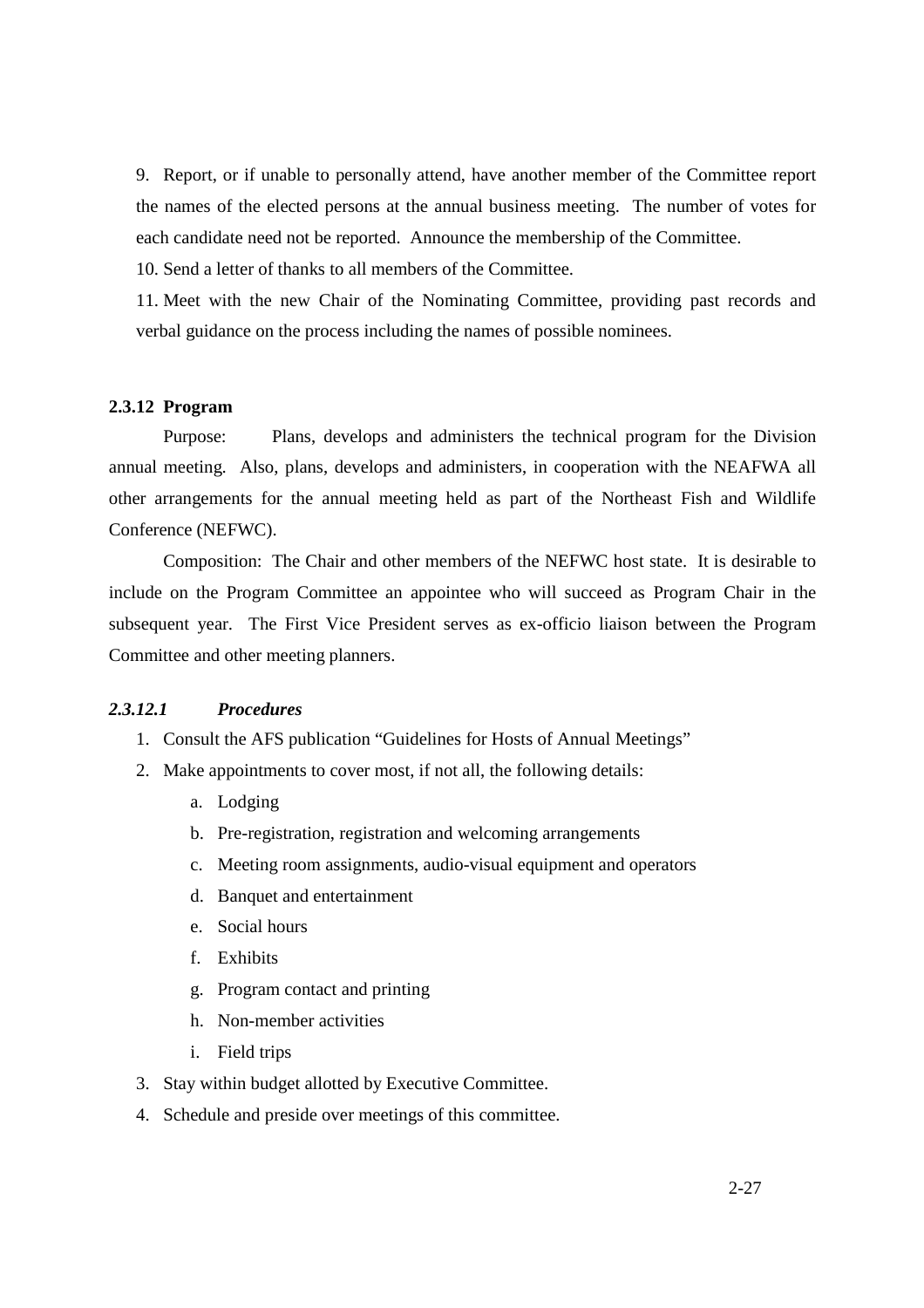- 5. Keep NEFWC General Chair informed on progress.
- 6. Schedule final meeting one week before conference to finalize arrangements.
- 7. Be prepared to handle special emergencies.
- 8. Acknowledge work of committee members at the end of the year.

#### **2.3.13 Resolutions**

A resolution is a formal expression of views of the membership of the Division. The purpose of a resolution is to call attention to issues of concern and inform members of matters important to the Division. Resolutions by themselves do not solve problems; however, they place the Division on record as recognizing the need for action by individual members, governmental agencies, appropriate legislative or administrative bodies, or by the Division Officers.

Two types of resolutions may be considered. INTERNAL RESOLUTIONS concern the Division by honoring the achievements of members, addressing Division operations, or recognizing individuals or organizations that have assisted the Division in its work. GENERAL RESOLUTIONS place the views of the Division on record regarding matters of significance affecting fishery resources in the Northeastern US and Eastern Canadian provinces.

Resolutions may be adopted at any organizational level of the American Fisheries Society. Chapters and Divisions may adopt resolutions concerning local or regional fisheries issues while Sections adopt resolutions on issues pertinent to their area of interest. It is the policy of the Society to adopt resolutions only on issues of broad national or international significance, where an expression of the views of the membership will help accomplish the desired action. Chapters, Divisions, and Sections are encouraged to submit resolutions of national or international significance to the Society.

The influence of AFS and the Division will be measured by the quality and timing of resolutions, not by the number considered or adopted.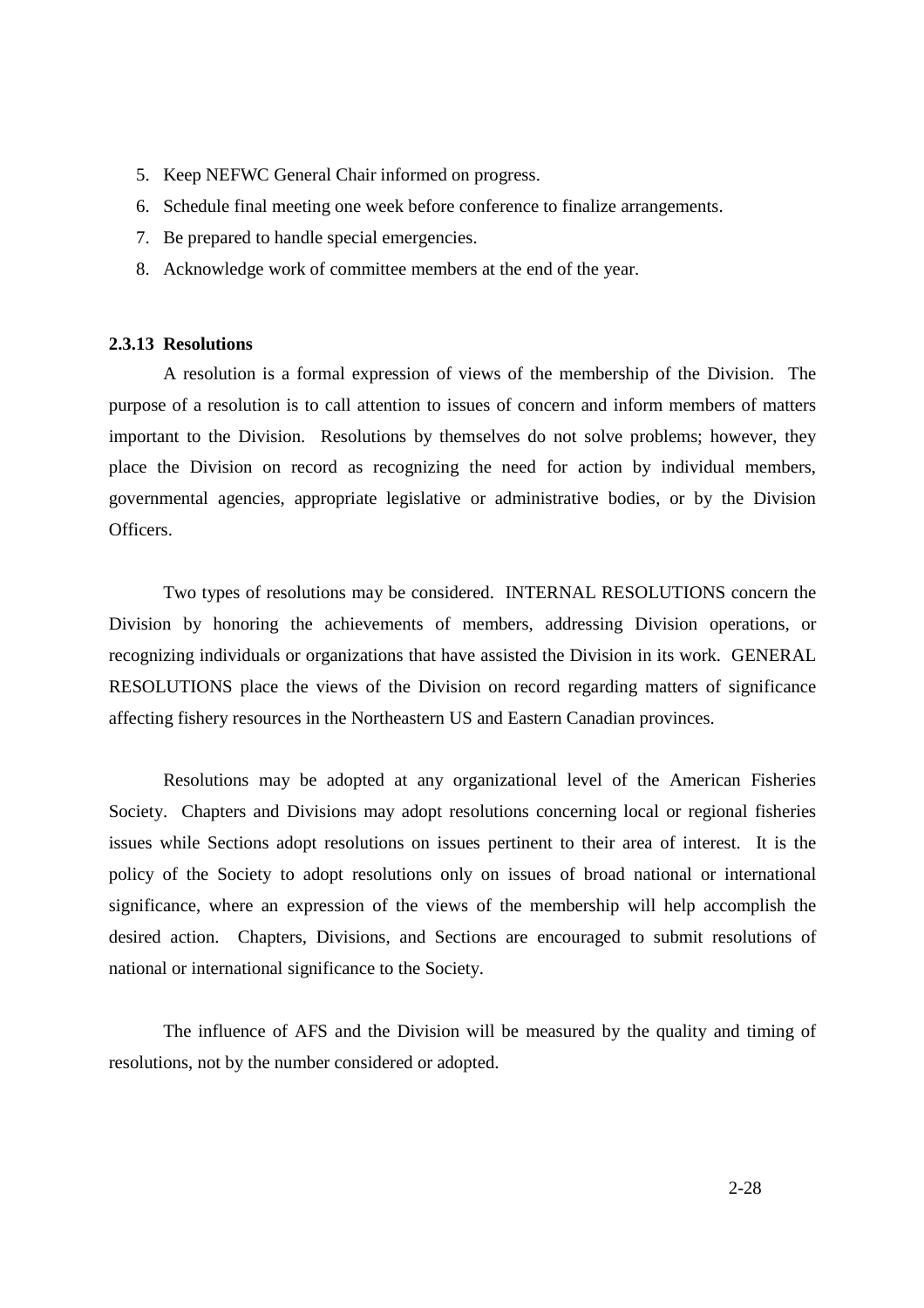Purpose: Draft resolutions, screen and edit submitted resolutions, and present a slate of resolutions for vote at the Division's annual business meeting.

Composition: The Chair, appointed by the President and other members; the Chair also serves on the Society Resolutions Committee.

#### *2.3.13.1 General Procedures*

1. All members of the Division may submit resolutions for consideration by the full membership at the Division annual meeting. Resolutions Committee members are encouraged to monitor current issues and suggest possible resolutions to the Chair.

2. It is desirable that resolutions first be considered and adopted by Chapters so the broadest segment of the Division membership can participate in discussions. Often there is little opportunity for extended debate at the Division annual meeting. Thus, Chapters are encouraged to submit resolutions to the Chair, or the President who will refer proposed resolutions to the Chair, for consideration as Division resolutions. Resolutions adopted by Chapters that are forwarded to the Chair for consideration by the Division membership for adoption shall be accompanied by an appropriate statement of endorsement by the Chapter(s) and background materials.

3. Resolutions submitted at the time of the annual meeting, which have not undergone review by the Resolution Committee, are discouraged unless they are of an emergency nature. The presiding Officer may recognize a resolution coming from the floor provided that it is written in the proper format and copies of both the resolution and background information are available for distribution at the meeting.

4. Proposed resolutions should undergo thorough and rigorous review in order to protect the credibility of the Society. For this reason, a formal review system is recommended. The Chair is encouraged to seek guidance from Resolutions Committee members, other Division committees, and Chapters having knowledge or responsibility for the general subject area with which the proposed resolution deals. Also, individuals having expertise in the subject area may be asked to comment on proposed resolutions. Proposed resolutions should be examined carefully; the relative merits and demerits should be discussed as well as the methods of implementing resolutions.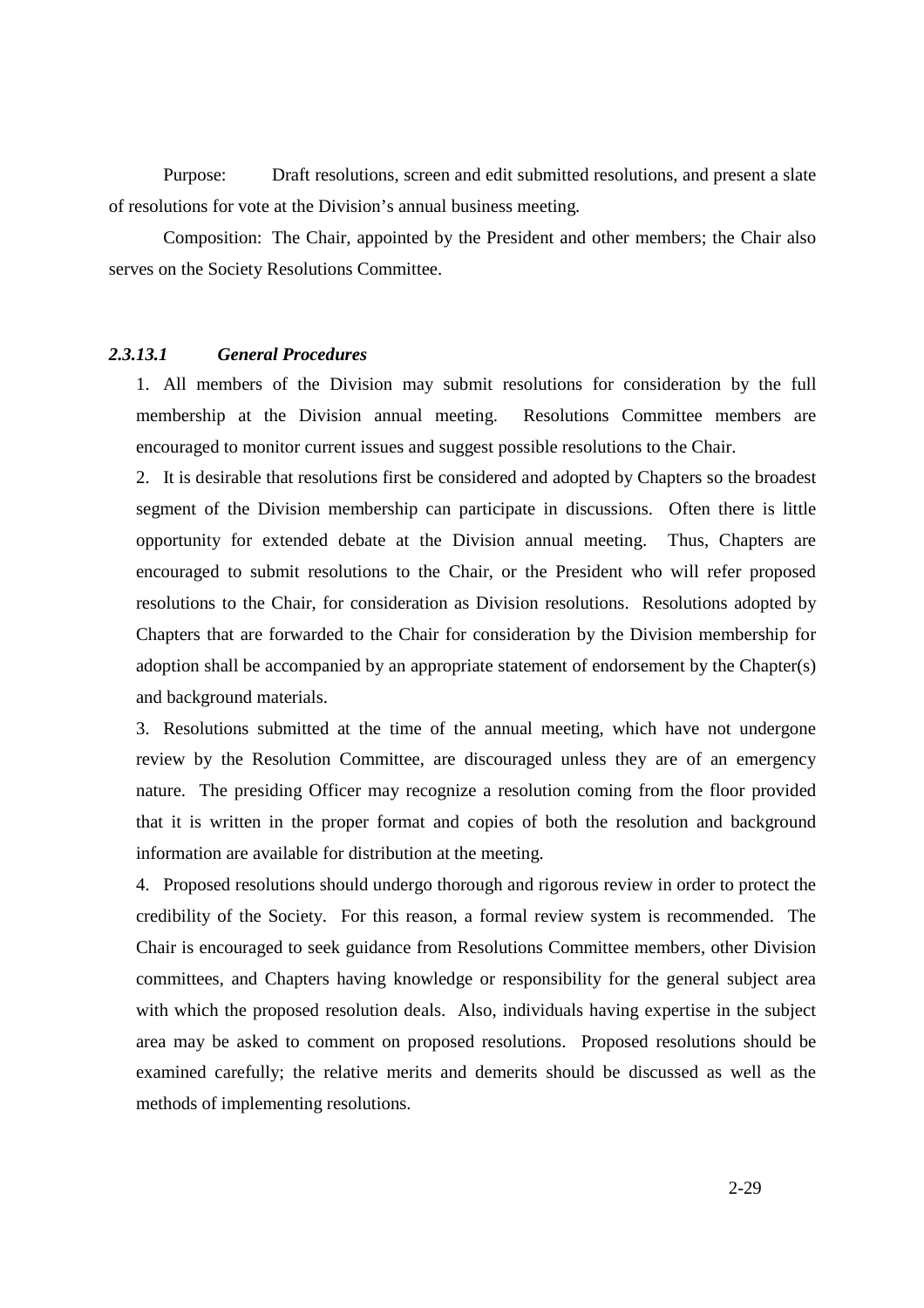5. Resolutions shall be presented to the membership for discussion and vote at the annual meeting by the Chair or a designee (selected by the President if the Resolutions Committee Chair is unable to discharge this duty). The EXCOM shall be provided copies of the resolutions by the Chair prior to consideration by the membership at the annual meeting.

6. Resolutions should be submitted in writing to the Chair or the President, who will forward them to the Chair, at least 90 days preceding the annual meeting date. The Chair shall review internal resolutions for conformity to format and grammatical accuracy and forward revised resolutions to the EXCOM, 15 days prior to the annual meeting date, for review and action at the EXCOM meeting.

7. The format of resolutions should follow that recommended in Robert's Rules of Order (revised). A resolution begins with the words "Resolved, That," the word "Resolved" being underscored or printed in italics. Most resolutions include a preamble, which gives reasons for the proposed action. Each clause in the preamble constitutes a paragraph beginning with "Whereas." The preamble should never include a period, but each paragraph should close with a comma or semicolon, followed by "and," except the last paragraph, which should close with the words "therefore, be it." A resolution should avoid periods. When periods are necessary, it is better to separate the resolution into two or more sentences each beginning with the word "Resolved."

## *2.3.13.2 Specific Procedures*

1. The Resolutions Committee shall review all general resolutions and determine which of the following actions to take:

- a. Accept the resolutions as drafted (or with minor revisions).
- b. Seek further evaluation by appropriate committees, Chapters, and individuals with expertise in the subject area of the resolution, and accept the resolution after incorporating major changes.
- c. Reject the resolution from consideration by the Division if irreconcilable differences between the Committee and the resolution's sponsor remain after review and discussion.

2. The Resolutions Committee report shall include copies (unedited) of all resolutions received by the Chair as well as final versions of resolutions for which the Chair has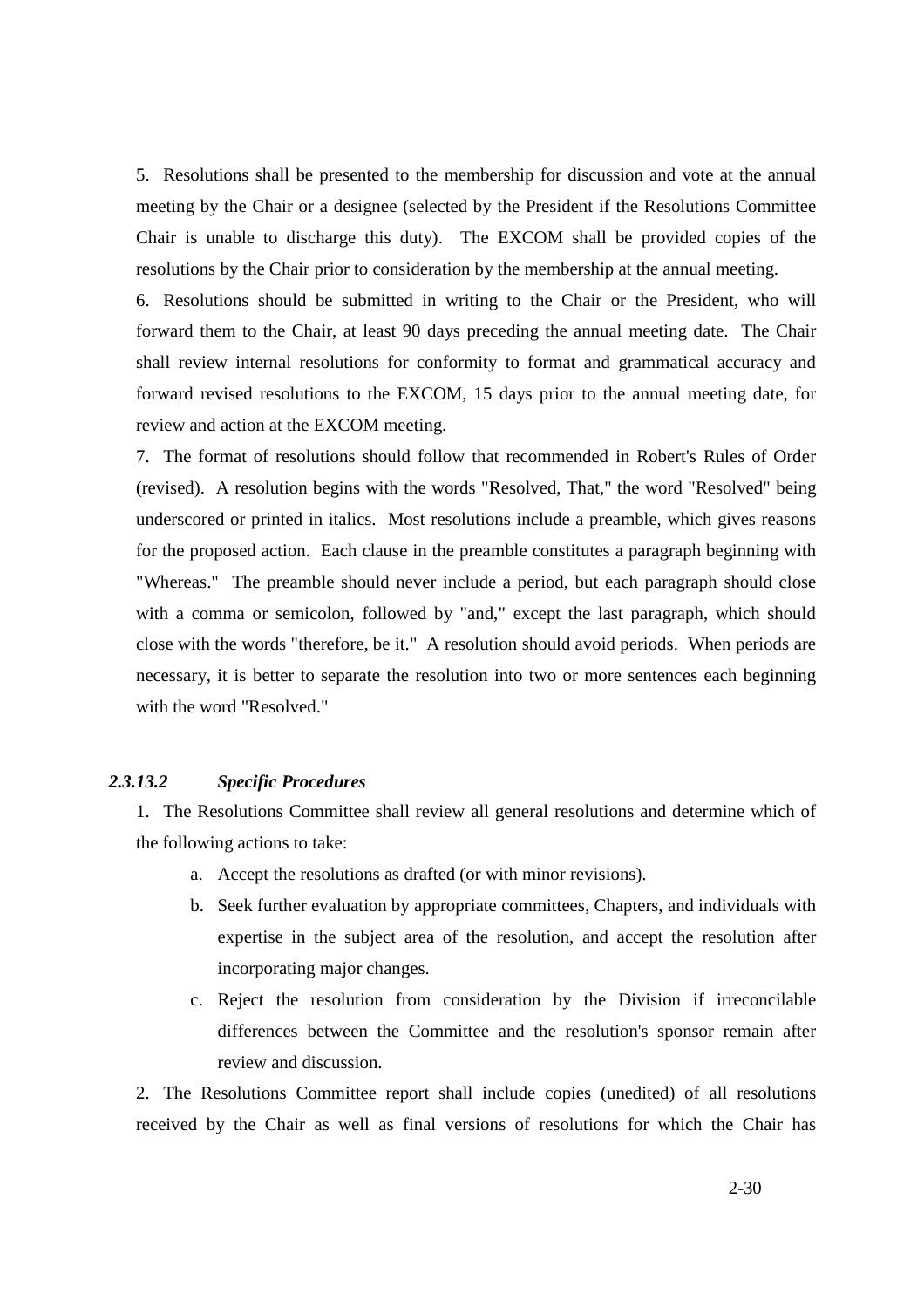recommended consideration by the Division membership. Each proposed resolution the Chair forwards for action by the Division membership should be accompanied by a recommendation for action and a brief background statement or analysis of the resolution.

3. Copies of all resolutions recommended for action by the membership, along with a brief analysis, should be available at the registration desk at the time of registration or, at the latest, available for distribution in the annual business meeting. This will provide members an opportunity to informally discuss and debate resolutions before final action must be taken.

4. These procedures may be suspended in order to consider emergency resolutions.

5. Copies of all resolutions adopted by the Division should be forwarded by the Chair to the Society Executive Director and Society President, Presidents of each Division, and, where resolutions are relevant to the interests of Sections, to each Section President. Resolutions of national or international significance may be forwarded to the AFS Resolutions Committee for consideration by the Society.

6. All Committee members should be familiar with Society guidelines concerning lobbying activities so that any action taken as a result of a resolution does not endanger tax-exempt status of the Society.

#### **2.4 SPECIAL COMMITTEES**

Special Committees address topics that do not fall under the responsibilities of Standing Committees. In the past, the terms "special" and "sessional" as well as "ad hoc" have been used to denote this type of organizational unit. The term "Special Committee" is now designated in the Society bylaws as the standard name for any group acting for the Society that is not specifically authorized in the bylaws.

Special Committees are formed when the Division President or EXCOM decides that a formalized Division action or position is needed on some issue. Special Committees are created by the Division President, with no additional authorization needed. They exist for one year, but may be re-appointed for subsequent years, on a year-by-year basis by succeeding Presidents. Examples of past special committees included a "Coldwater Workshop" and a "Warmwater Workshop" which due to lack of interest, are no longer held.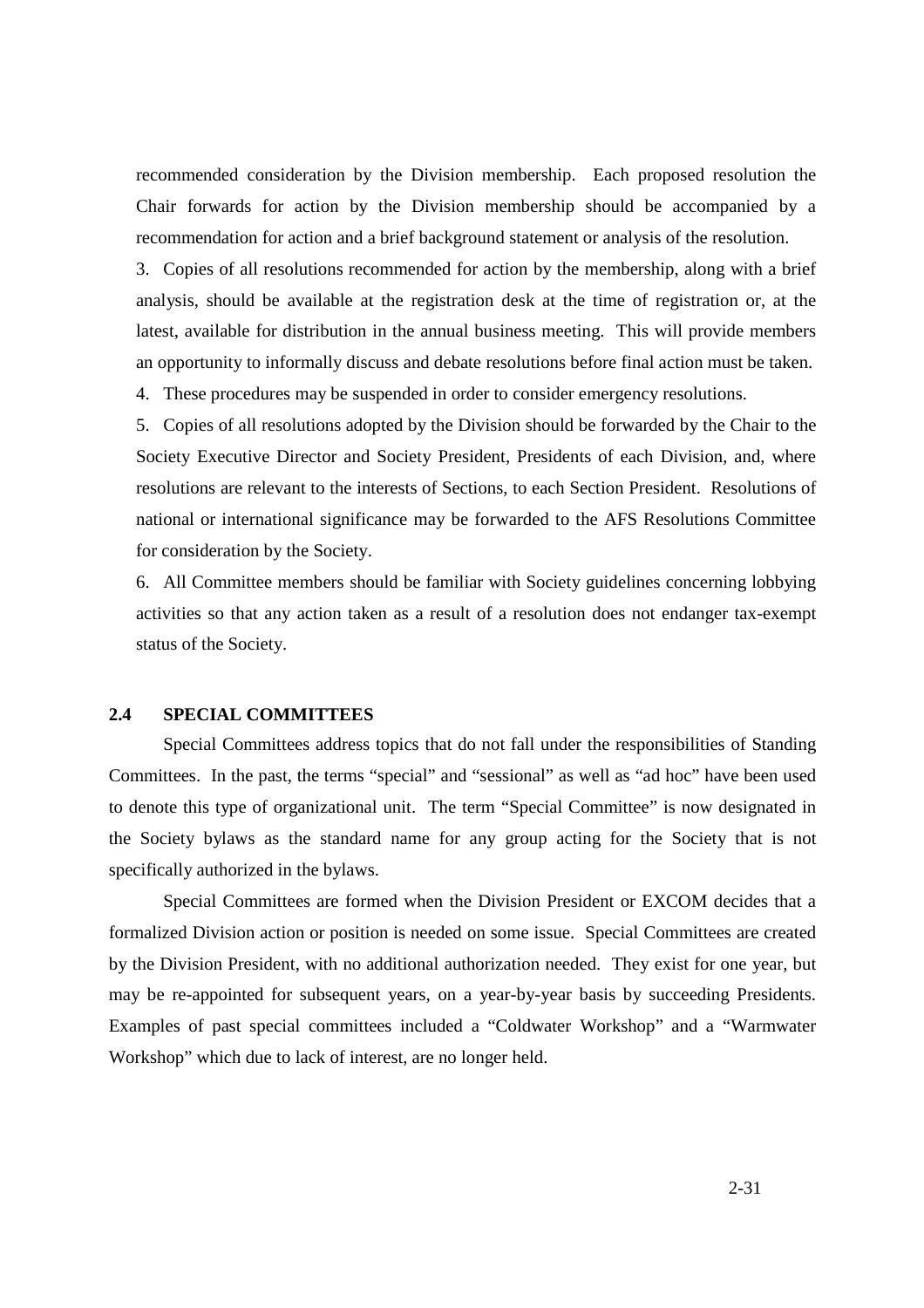### **2.4.1 Special Projects**

Purpose: To organize and conduct special projects such as ongoing program symposia, exhibitions, excursions and other events to further the objectives of the Society. In that the hosting and publication of the proceedings of symposia are emphasized, the 'Procedural Manual for NCD Symposia' (Stein, 1981) is highly recommended for detailed guidance. Alternatively, this purpose may be accomplished by Technical Committees of the Northeast Fisheries Administrators Association working in conjunction with the Division.

Composition: The Chair, appointed by the President, and other members as necessary; composition varies according to project.

#### *2.4.1.1 Procedures*

1. The Committee functions for a term of about three years usually focusing on a single symposium or project.

2. The selection of the general topic to be developed is made by EXCOM in consultation with the appointed Chair.

3. Request the Chair of Archives Committee to provide correspondence (steering committee activities, minutes, etc.) from past symposia for guidance and reference.

4. Schedule the symposium work in three phases:

- a. Topic and Place (First Year)
	- Refinement of topic.
	- Selection of time and place.
	- Delegation of responsibilities to members of committee (e.g. publicity, finance, secretarial, arrangement, etc.)
	- Announce at the annual meeting.
	- Announcements to the newsletter.
	- Liaison with the Society office regarding publication and finance.
- b. Conduct of the Symposium (Second Year)
	- Call for participants and abstracts.
	- Selection of special and regular speakers.
	- Appointment of chairs for sessions.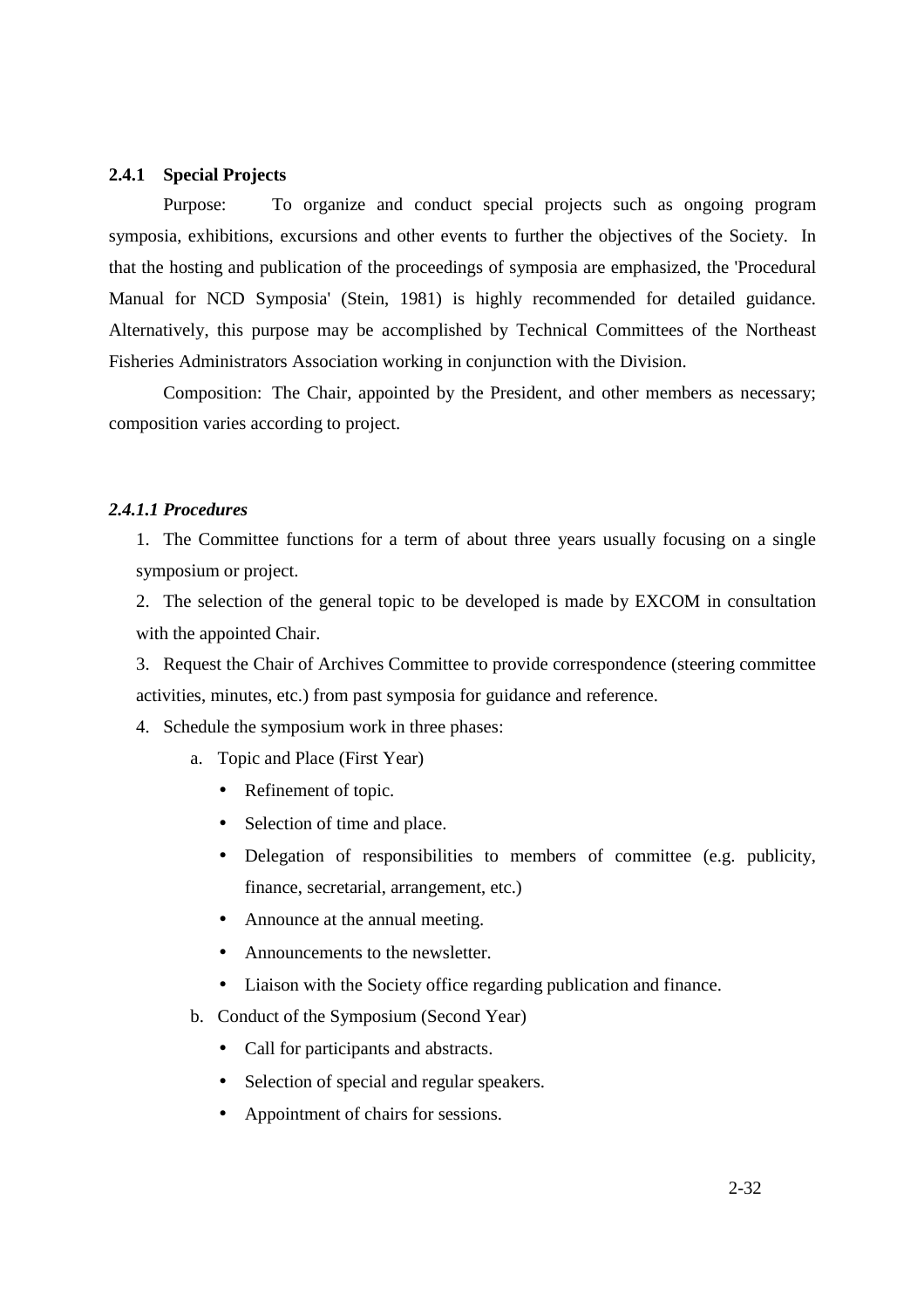- Development of budget and cost estimates.
- Arrangements with Division for 'seed money' for symposium and publication.
- Detailed arrangements for time and place.
- Announcements at annual business meeting, AFS Diary, Fisheries, Division Newsletter, other publications and web sites.
- c. Publication of the Proceedings (Third Year)
	- Guidance of authors.
	- Editing of papers.
	- Financial arrangement for sale with Society office.
	- Press arrangements.
	- Announcements at workshops, annual meetings, newsletter.
	- Publicity marketing and distribution.
	- Liaison with Secretary-Treasurer on income.

5. Organize and assign significant materials to the Chair of the Archives Committee for final disposition.

Reference: Procedural Manual for NCD Symposia. North Central Division, American Fisheries Society (Roy A. Stein, Chair, 1980-81 Publications Committee, 1981, 28 pages).

## **2.5 OTHER DIVISION POSITIONS**

#### **2.5.1 Division Representative to AFS Certification Board of Appeals Committee**

The incumbent serves on the AFS Certification Board of Appeals Committee as the Division representative. The purpose of the committee is to render decisions on AFS member appeals to professional certification. The incumbent must hold a professional certification from AFS. Duties are outlined in the AFS Procedures Manual.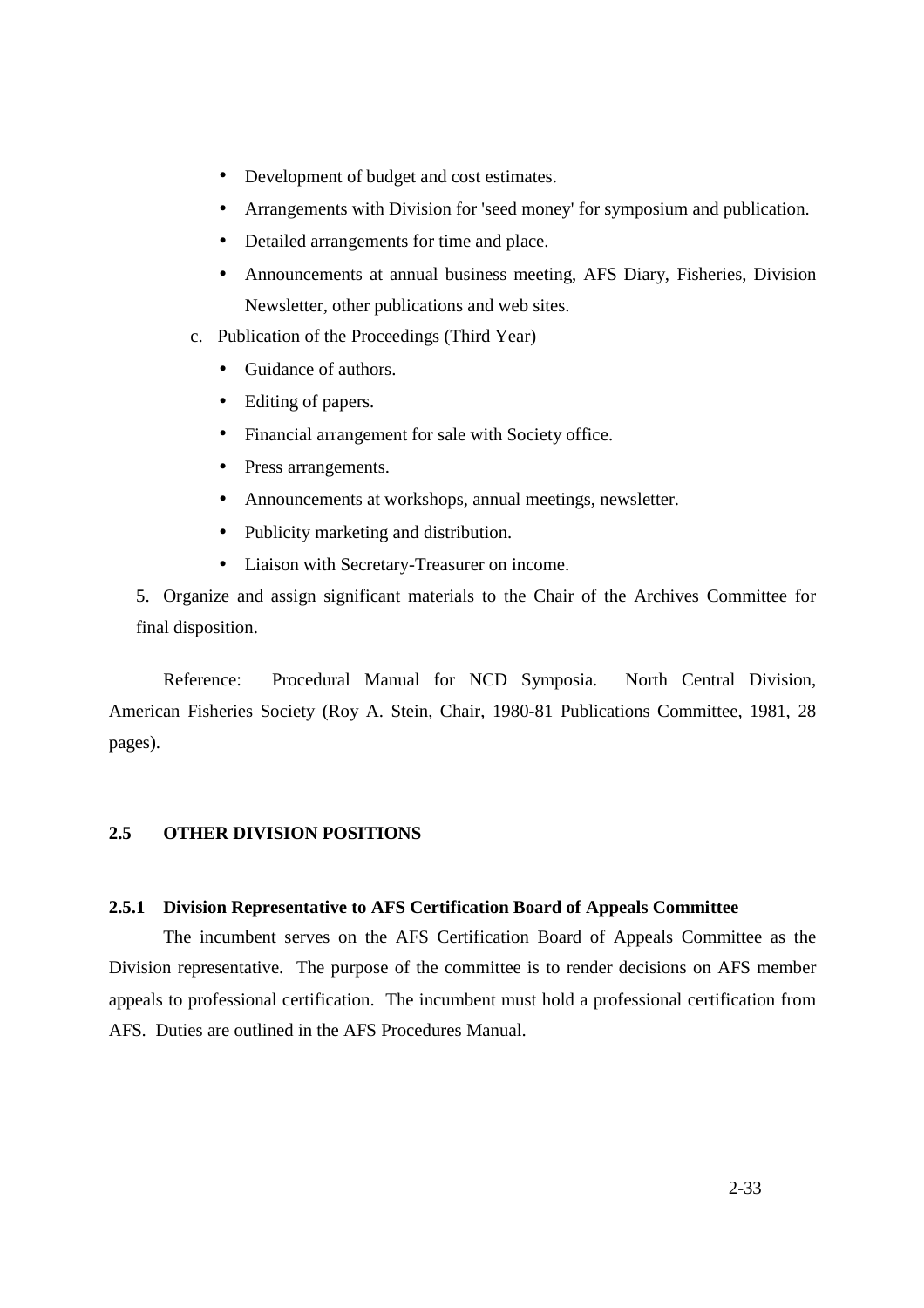## **2.5.2 Division Representative to AFS Hutton Award Committee**

The incumbent serves on the AFS Hutton Award Committee as the Division representative. The purpose of the committee is to develop policy and provide oversight for the AFS Hutton Award program. This involves participation in committee meetings, conference calls, and email discussions. The incumbent should be an advocate for successful placement of students with mentors in the Northeast.

#### **2.5.3 Division Representative to AFS Nominating Committee**

The incumbent serves on the AFS Nominating Committee as the Division representative. The purpose of the committee is to develop a slate of candidates for AFS officer positions. Duties are outlined in the AFS Procedures Manual. This is an elected position.

## **2.5.4 Northeast Fisheries Administrators Association Liaison**

The incumbent represents the Division in its capacity of non-voting Associate Member of the Northeast Fisheries Administrators Association (NEFAA). This involves participation in committee meetings, conference calls, and email discussions. Further information on NEFAA is included in the Division Activities section of this manual.

#### **2.5.5 Student Representative from AFS Student Subsection**

The incumbent is a member of the Student Subsection of the AFS Education Committee from the Northeast. This student AFS member serves a conduit for AFS and Division information of particular interest to students in the Northeast.

#### **2.5.6 Web Site Manager**

The incumbent is responsible for updating the Division web site on a regular basis (at least monthly) to maintain a current information network. He/she garners approval from Division leaders on the material to be posted. Further protocols for Division web site operations are being developed.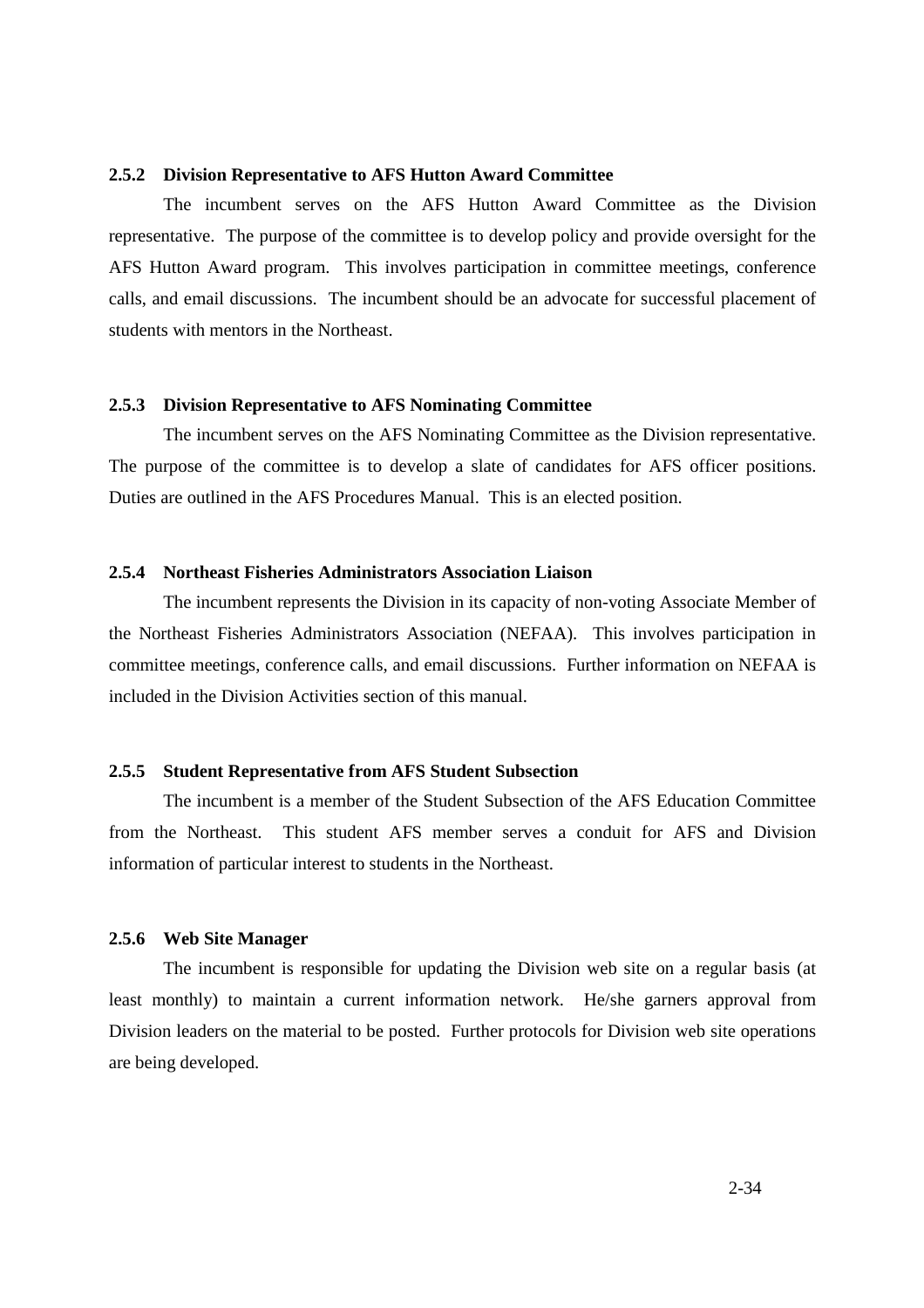## **2.6 CHAPTER OFFICERS AND DUTIES**

Since Chapter Presidents are Division EXCOM members, it is helpful to know when Chapter officers transition. These occur at the Chapters' annual business meetings, which are typically held:

- Atlantic International Chapter September
- Mid-Atlantic Chapter November/December
- New York Chapter February
- Pennsylvania Chapter March/April
- Southern New England Chapter June
- SUNY ESF Chapter April/May

# **2.6.1 Chapter President**

## *2.6.1.1 Responsibilities for Chapter:*

- 1. Upon assuming office, the newly elevated president should:
	- a. Present the out-going President with the Past President's certificate of appreciation.
	- b. Announce appointment of standing Committee Chairs.
	- c. Make appointments of special Committee Chairs at this time, if possible.
	- d. Complete committee appointments within one month.

2. Be specific in your charges to your Committee Chairs and keep abreast of committee activities.

3. Be familiar with Chapter and Division Bylaws and AFS Constitution and Bylaws.

4. Be aware of Society safeguards concerning lobbying activities by the Chapter, to protect the Society's tax-exempt status.

- 5. Know how to conduct a meeting—i.e. be familiar with Roberts' Rules of Order.
- 6. Schedule and preside over all Chapter EXCOM and business meetings.
- 7. Arrange and prepare and agenda for Chapter business meetings:
	- a. Adhere to a time schedule.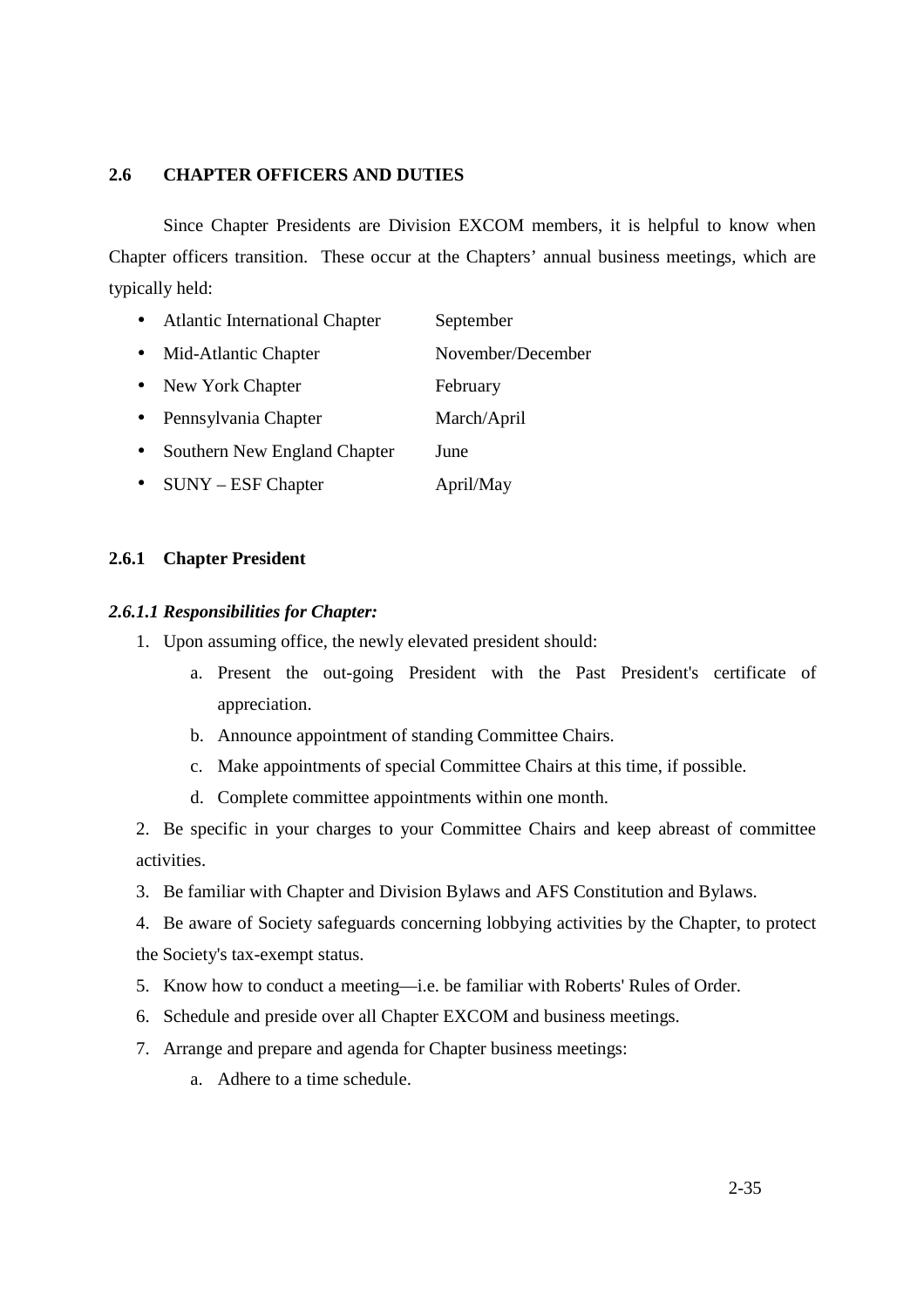- b. Introduce any AFS and Division Officers present and give them an opportunity to address the membership.
- c. Install the new president in a dignified ceremony. It is suggested that the Chapter Vice President be escorted to the rostrum by two Chapter past presidents.

8. Acknowledge the work of your officers and committee chairs by letter at the end of the year.

9. As indicated in the Chapter bylaws, you will serve on the Chapter EXCOM for an additional year as immediate past president.

## *2.6.1.2 Responsibilities for Division:*

1. Inform Division President of names and contact information of Chapter EXCOM and Committee Chairs.

2. Participate as a voting member in Division EXCOM meetings, retreats, conference calls, and email discussions/votes. If not available, then appoint another officer to represent the Chapter.

3. Keep Division President informed of Chapter activities. This is typically accomplished through oral reports on Division conference calls, but sharing Chapter newsletters, website information, and appropriate emails is another approach.

4. Keep your Chapter informed of Division and Society activities, as appropriate.

5. Submit reports of Chapter activities for the AFS mid-year (March) and annual (August/September) Governing Board meetings. It is likely that the mid-year report can also be used as the Chapter report at the annual Division meeting typically in April.

6. Invite Division President to attend Chapter's annual business meeting and allow time on the agenda for his/her remarks.

7. Submit to the Division President any approved Chapter resolutions that are intended for Society consideration.

8. Inform your successor of action taken at previous Division EXCOM meetings/conference calls and see that he/she gets minutes of same.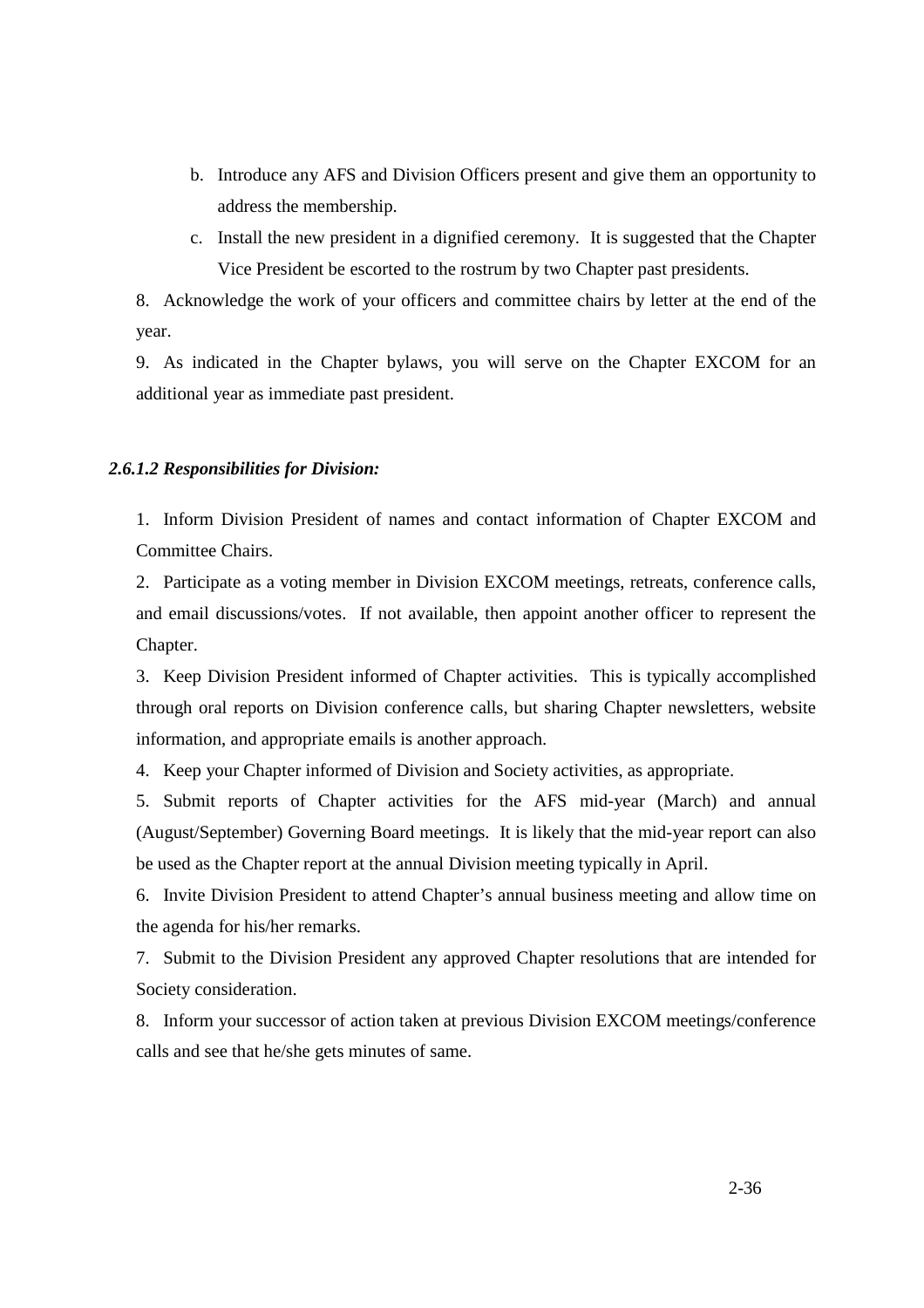## **2.6.2 Chapter Vice President**

- 1. Chair the Program Committee.
- 2. Preside over Chapter and EXCOM meetings in the absence of the President.
- 3. Be familiar with the Chapter bylaws.

### **2.6.3 Chapter Secretary-Treasurer**

1. Furnish a copy of the minutes of the Chapter annual business meeting to the Executive Director of the Society and Division Secretary-Treasurer within 30 days after the meeting.

2. Keep minutes of all official meetings and retain all Chapter records. Copies of minutes should be furnished to Chapter EXCOM members.

3. Submit copies of Chapter resolutions promptly to the Division Secretary-Treasurer and the Executive Director. Indicate those for which Division and Society support is requested.

4. Notify the Chapter membership of the Chapter annual business meeting at least one month in advance; at least two weeks in advance for special and/or interim meetings. (Some Chapters meet monthly and perhaps mailings of notices are too expensive and not necessary.) Division Officers, the Society President and Executive Director also should be informed of the Chapter annual business meeting.

5. Ascertain if there is a quorum present for official actions and furnish ballots for elections.

6. Keep a copy of Chapter bylaws on hand and be familiar with their content. Forward proposed amendments promptly to the Executive Director for action by the Society's Governing Board.

7. Maintain a membership roster for the Chapter. Send it to the Executive Director and request an update on AFS membership status of the members three months prior to the annual business meeting. Society bylaws stipulate that only a member in good standing can be an officer or have a vote.

8. Order a Past President certificate of appreciation from the Society 6 weeks prior to the annual meeting, for presentation to the outgoing President.

9. Submit a financial report at the annual business meeting. The report should be in the form prescribed by the Society's Subunit Manager. Submit an annual report to the Subunit Manager at the end of the Society's fiscal year as directed in the "Guidelines for Subunit Treasurers".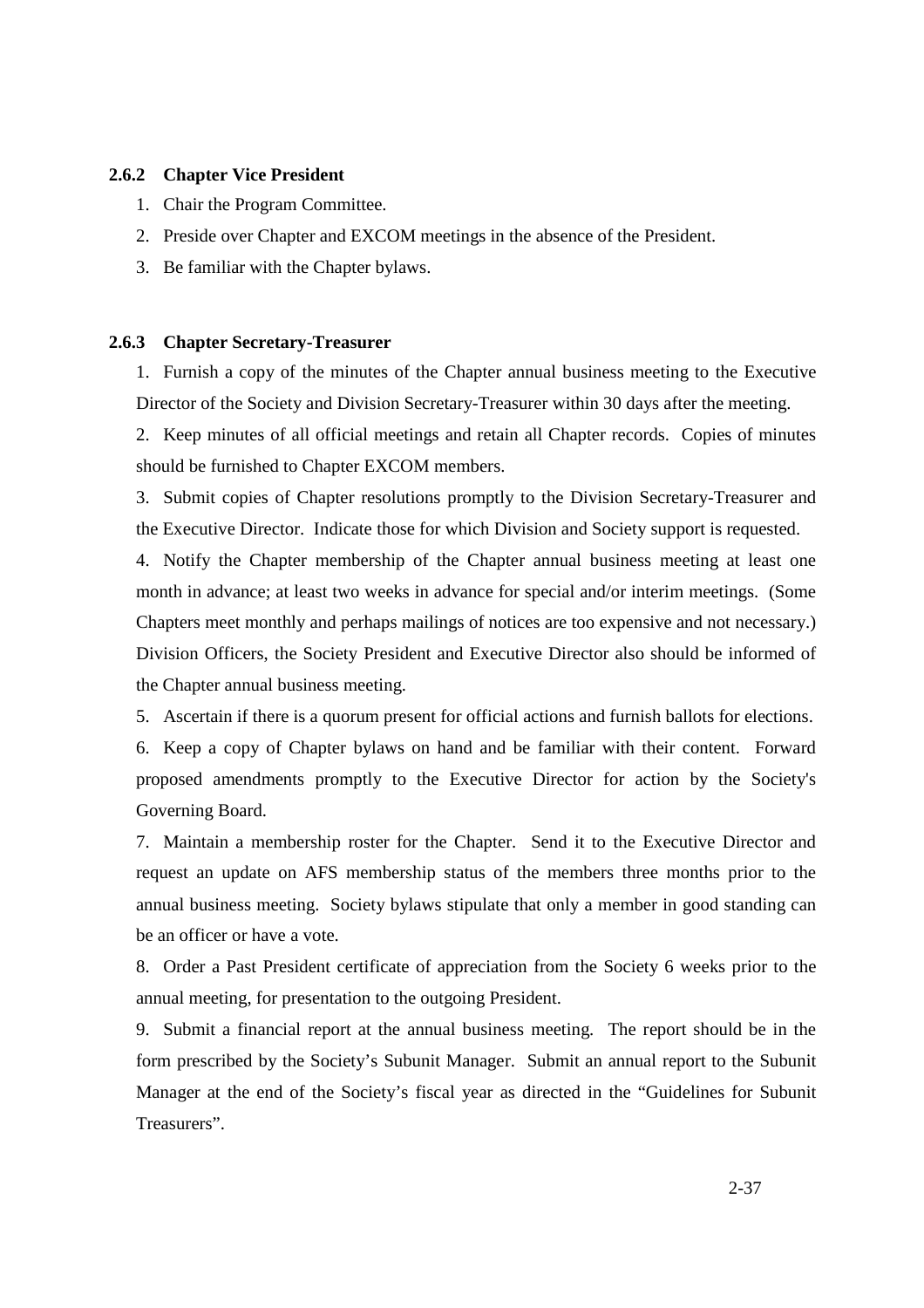10. Deposit Chapter funds in an interest-bearing account, if the bank does not charge a check-writing fee for the relatively few checks drawn during the course of a year. Use the Federal Employers Identification number assigned to the Chapter (available from the Society office) in lieu of a Social Security number. Two signatures are needed—the Secretary-Treasurer's and another Chapter officer's.

11. Obtain authorization from the EXCOM for intermittent small withdrawals to cover expenses.

12. Outstanding bills should be brought to the attention of the Chapter EXCOM at their meetings.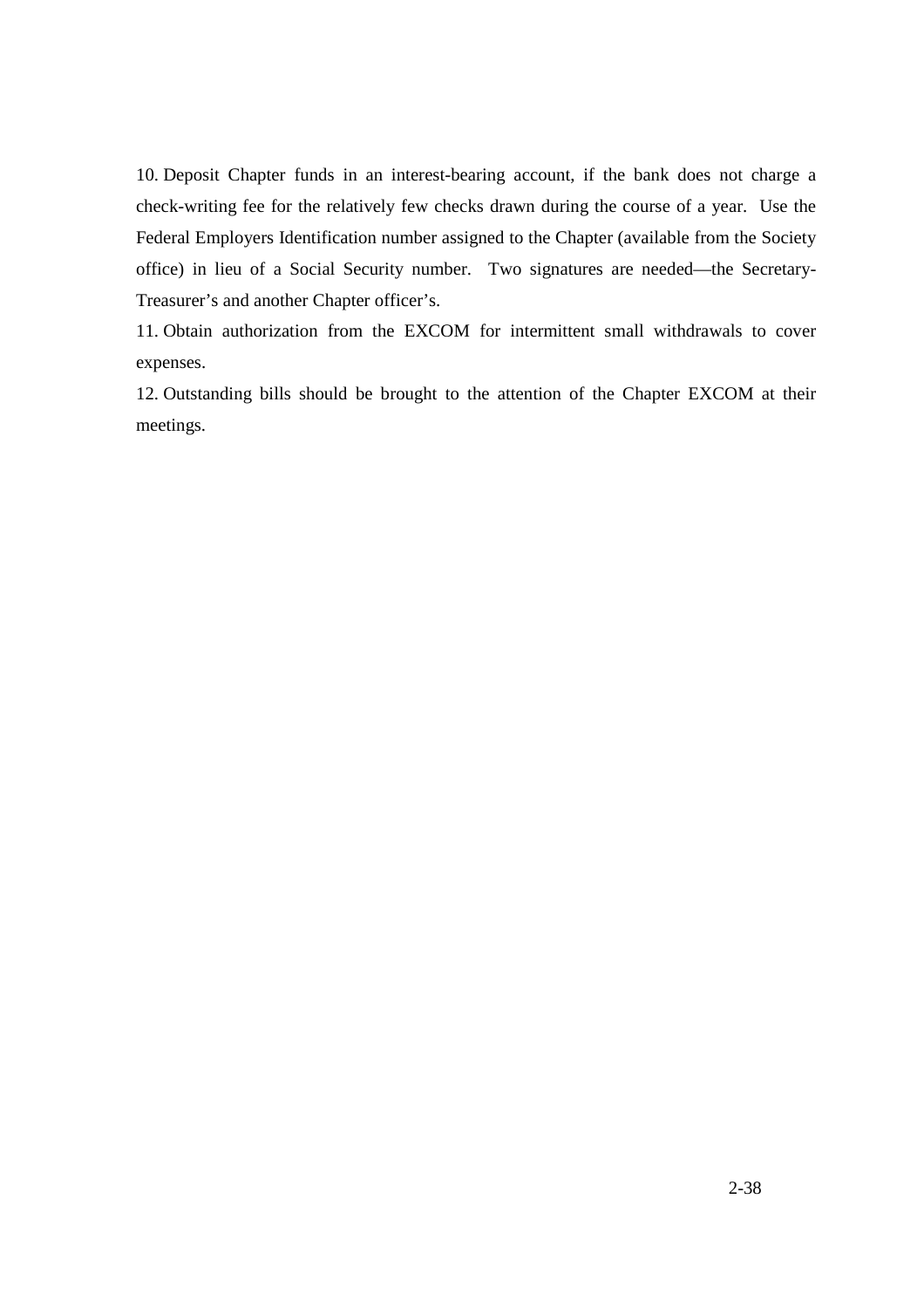## **SECTION 3 DIVISION ACTIVITIES**

## **3.1 ADVOCACY**

Advocacy may be simply defined as arguing for a cause, often on behalf of others. Arguments may be written or expressed orally, and sometimes they must be developed reasonably quickly. Advocacy is on its strongest ground when it is based on a hierarchy of instruments used as official expressions of Society views. The principal instruments are Society policies, general statements of principle about resource topics that explain and justify the Society's perspective or attitude in largely philosophical terms. The Division follows the AFS advocacy guidelines, which are included as Appendix 3.

### **3.2 ANNUAL MEETING**

The annual meeting of the Division is typically held in April in conjunction with the Northeast Fish and Wildlife Conference. This conference is organized by the Northeast Association of Fish and Wildlife Agencies whose geographic area includes the Division boundaries plus the District of Columbia, Maryland, Virginia, West Virginia, and Ontario. The conference location rotates among the 13 member states and has not been held in Canada in over 35 years. Employees of the host state fish and wildlife agency (or agencies) typically do the lion's share of the work involved in organizing and conducting the conference. In recent years the Division has worked very effectively with the host state fisheries program chair in developing the agenda of contributed papers and symposia.

The Northeast Fish and Wildlife Conference (NEFWC) has provided a unique, crossdisciplinary venue to hold the annual meeting of the Northeastern Division of the American Fisheries Society (NED) for over 50 years. However, NED leaders and members have expressed concerns over the years on the logistics of the NEFWC and involvement in planning the fisheries technical sessions. Some of the major concerns are: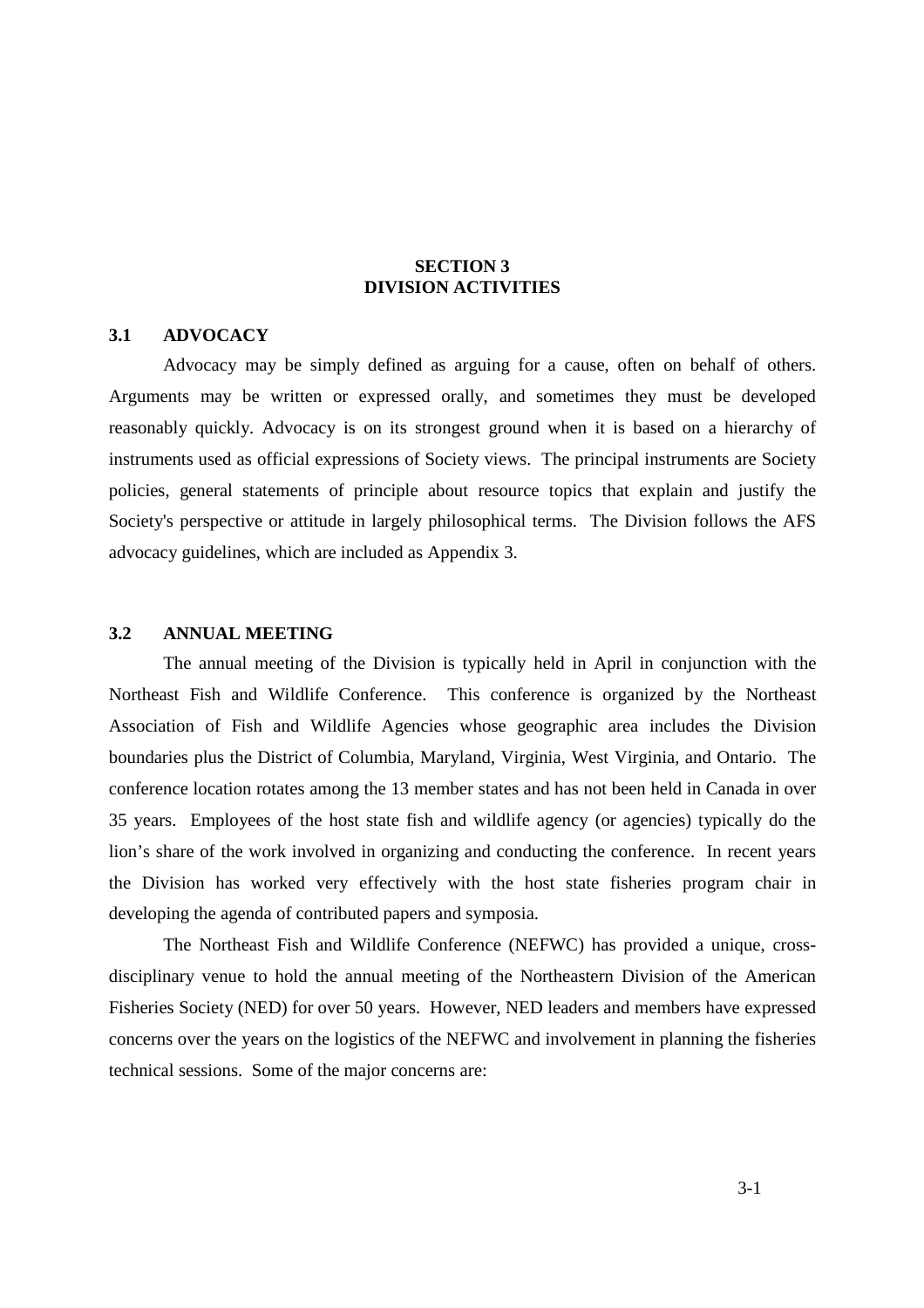- April timeframe conflicts with anadromous species fieldwork and trout stocking limiting the number of members that can participate in the annual meeting
- MD, VA and WV meetings are outside the geographic range of the NED and members have trouble justifying travel to these areas to attend the meeting
- Meetings are not held in eastern Canada which is within the geographic range of the NED
- Registration and lodging costs are typically high at the larger facilities
- Until recent years, the NED has typically not been actively involved in fisheries program planning resulting in programs that are not always attractive to NED members

The NED produced a white paper on this topic and has distributed it by email directly to members for their input. It described pros and cons of meeting in conjunction with the NEFWC and an alternate approach of holding meetings in conjunction with Chapter meetings or AFS meetings held within the NED's geographic area. Feedback from members was sparse, but feelings were generally very strong one-way or the other. Most respondents wanted to try holding meetings separate from the NEFWC. Several members suggested a compromise approach involving separate NED annual meetings in those years when the NEFWC is held outside the NED geographic area (i.e., MD, VA and WV).

NED officers secured time on the agenda of the Northeast State Directors and Fisheries Chiefs meetings at the 2004 NEFWC to discuss this topic. The initial feedback received from the Directors indicated a desire to maintain a strong fisheries presence at the NEFWC. However, when presented with several possible NEFWC modifications such as scheduling the meeting no later than mid-March to avoid conflicts with fisheries field work or holding the meeting in Canada, they were reluctant to make changes. Regarding meeting timing, they felt that the NEFWC could not precede the North American Wildlife and Natural Resources Conference that is typically held the third week in March. The Directors were interested in further dialogue with the NED on this issue with the anticipation of this being a topic again at their next meeting in the fall.

After consideration of member and State Director feedback, the current feeling of the EXCOM is that we will continue to hold our annual meetings in conjunction with the NEFWC.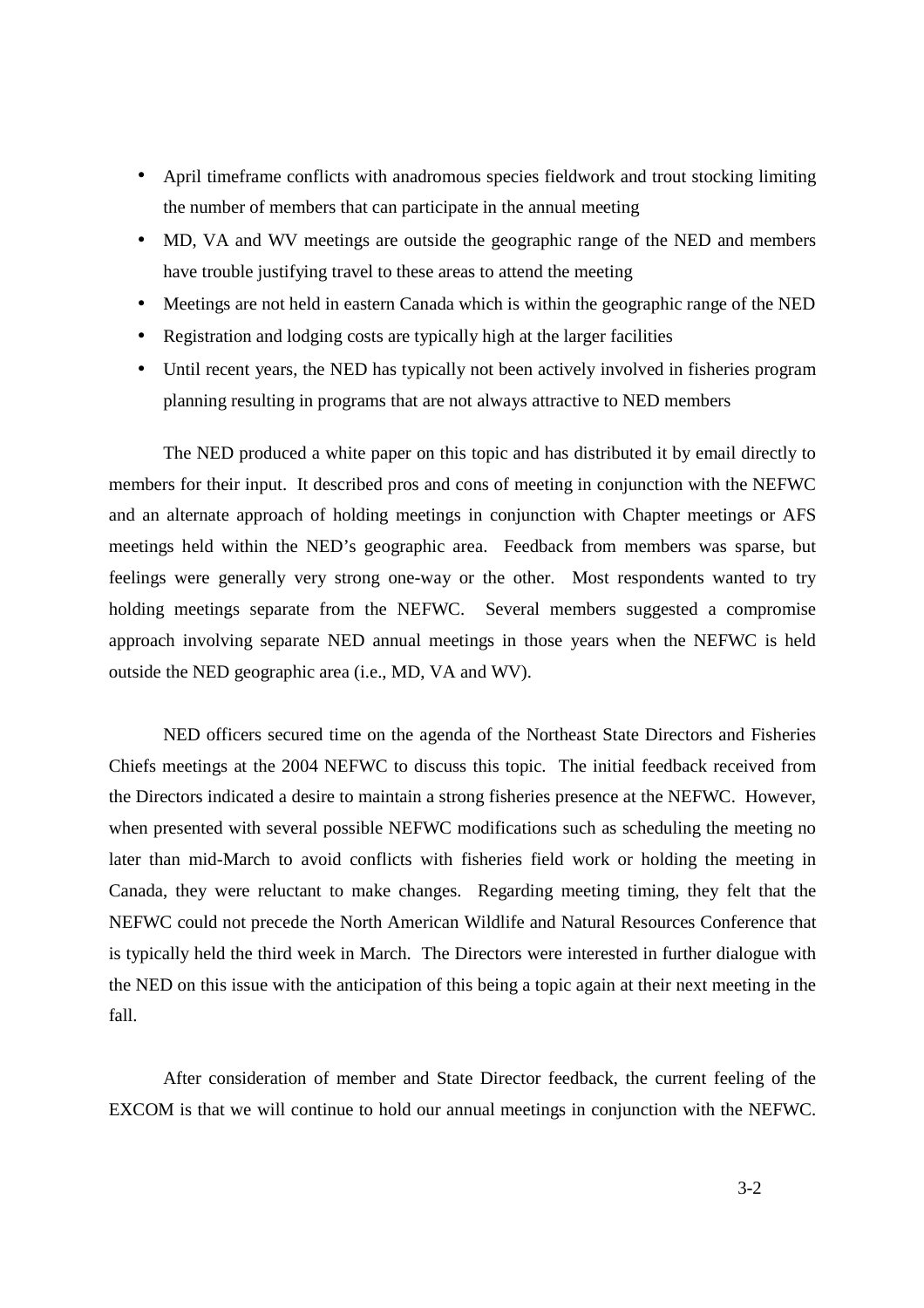That is, as long as there continues to be open communication with the host State and active NED involvement in the fisheries program planning. However, there is support by several EXCOM members for holding separate NED annual meetings, perhaps in Canada, in those years when the NEFWC is held outside the NED geographic area.

A recommended timetable for annual meeting planning when the host state has the major responsibility for organizing the Northeast Fish and Wildlife Conference is as follows:

- 6-8 Months Ahead:
	- Develop ideas for symposia topics
	- Invite symposia speakers and confirm their attendance
- 4-5 Months Ahead:
	- Secure EXCOM approval for total anticipated invited speakers travel costs
	- Decide which Division functions will be held and reserve meeting rooms
- 2-3 Months Ahead:
	- Secure EXCOM approval for AFS officer and staff travel costs
	- Order Past President's certificate and plaque from AFS
	- Order Division award certificates and plaques from AFS
	- Include article advertising the annual meeting in Division newsletter and AFS *Fisheries* magazine
	- Invite Past Presidents to luncheon
- 1 Month Ahead:
	- Provide hotel with final counts for luncheon and other food service
	- Assemble Committee/Chapter reports
- 0.5 Month Ahead:
	- Move funds from investment accounts to checking account for meeting expenses
	- Prepare agenda for business meeting
- 0.5 Month After:
	- Ensure that all meeting expenses are paid for
	- Prepare meeting summary for *Fisheries* magazine and the Division website
	- Send thank you letters to invited symposia speakers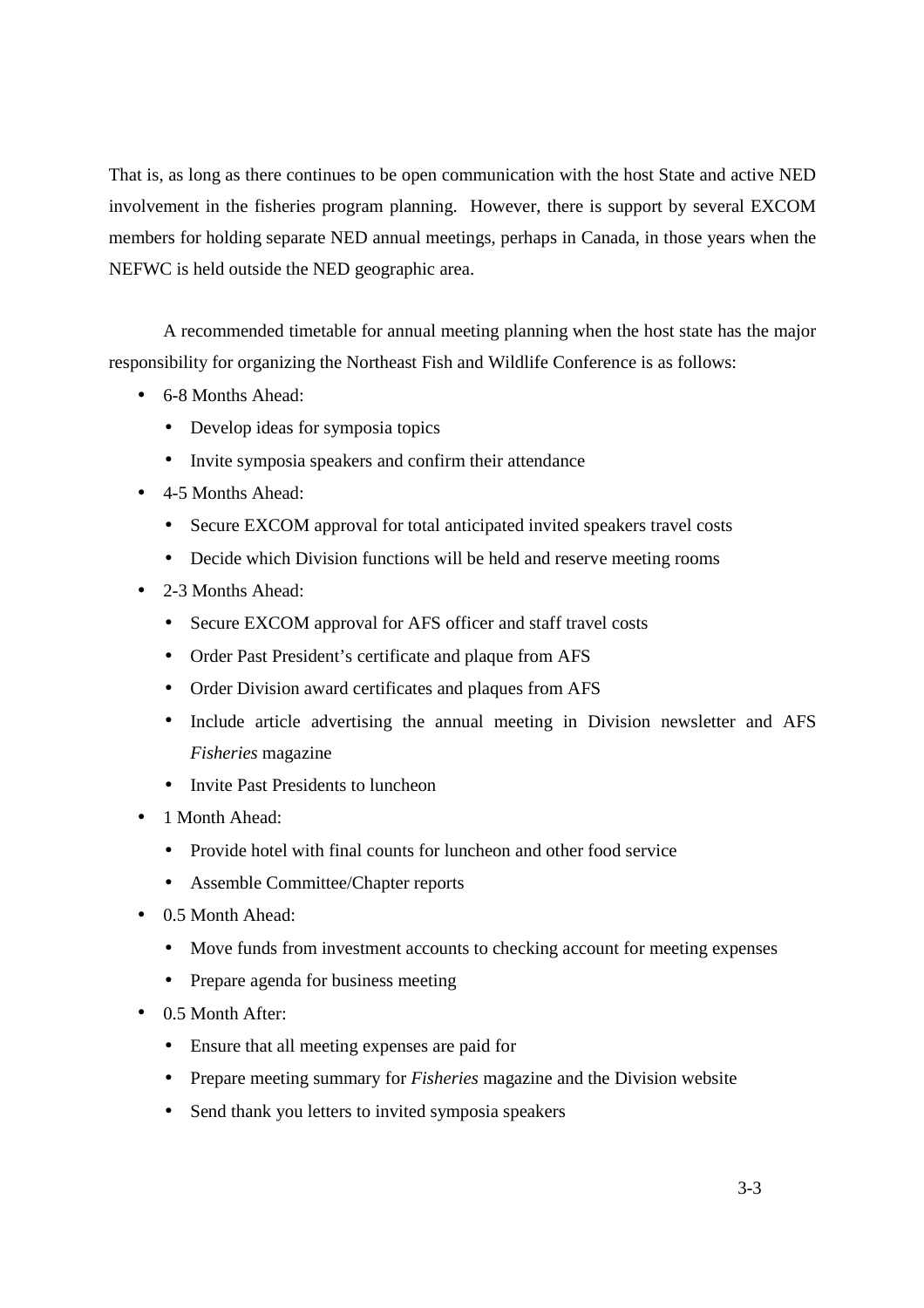In recent years the annual Division business meeting has been held at the end of the first afternoon of technical presentations. The agenda typically includes the following items:

- 1. Call to order by the President
- 2. Determination of a quorum
- 3. Introduction of noteworthy guests and visitors.
- 4. Guest remarks (e.g., AFS President, AFS Executive Director)
- 5. President's address
- 6. Approval of past meeting minutes
- 7. Secretary-Treasurer's report
- 8. Committee reports
- 9. Chapter reports
- 10. Old business
- 11. Awards presentations
- 12. Installation of officers
- 13. Incoming President's remarks
- 14. New business
- 15. Adjournment.

## **3.3 AWARDS**

The presentation of awards in recognition of contributions to the Division and the profession is one way to promote and evaluate the educational, scientific and technical aspects of the fisheries profession. Division awards fall into four broad categories - Professional/Excellence awards recognize excellence in the Profession and/or service to the Division, Presentation Awards recognize the best student paper and poster presented at meetings, Scholarships/Stipends encourage student involvement in AFS and professional development, and other awards. Details for the specific administration and criteria for the awards can be found in the corresponding committee responsibility descriptions.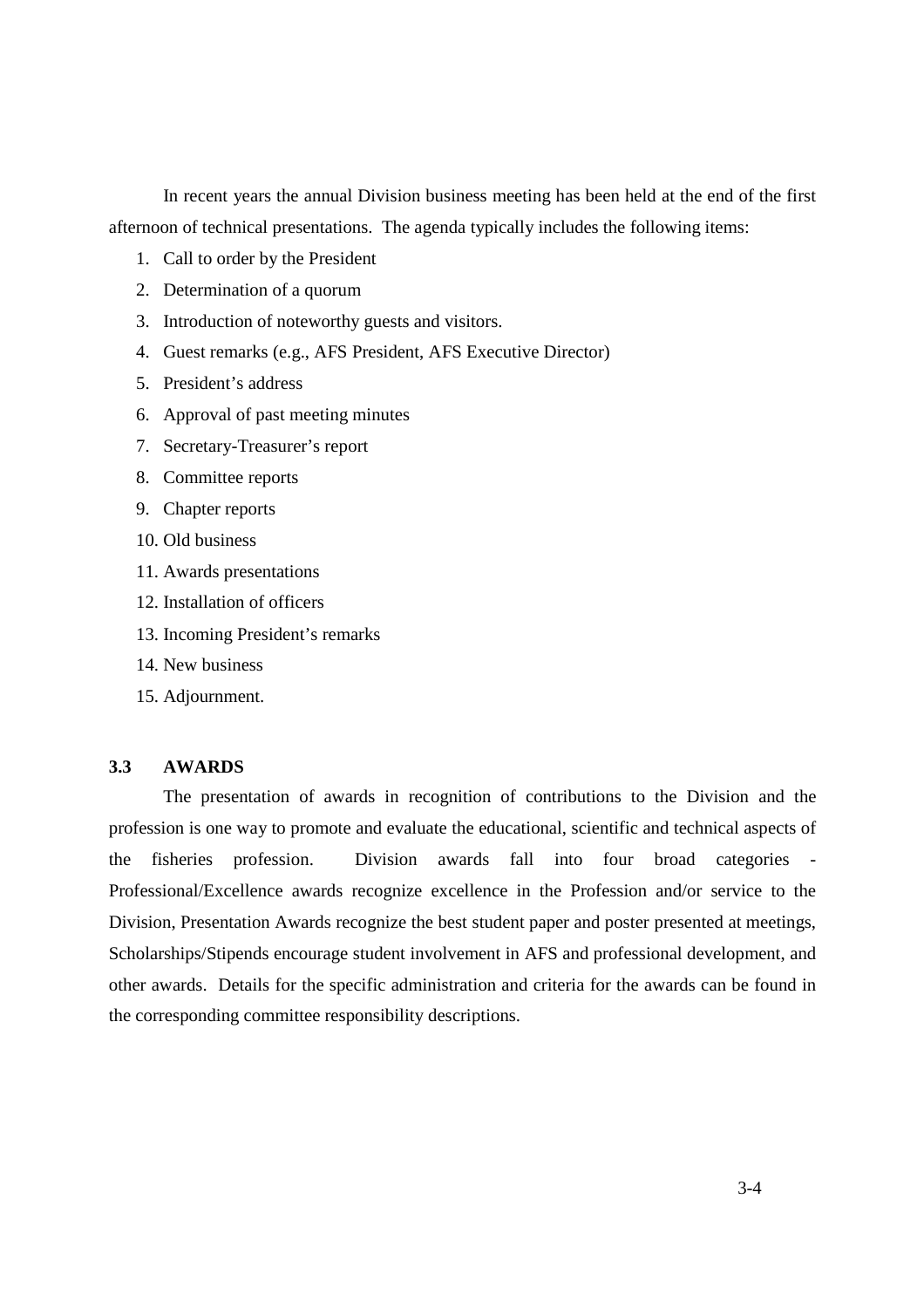#### **3.3.1 Professional/Excellence Awards.**

The Division provides several awards recognizing excellence in professionalism/service. Four of these awards are administered by the Awards Committee: the Dwight A. Webster Memorial Award, the President's Award, the Meritorious Service Award, and the Special Achievement Award. The Dwight A. Webster Memorial Award has been presented annually since 1978. The President's Award was established at the 1993 annual business meeting. The Meritorious Service Award and the Special Achievement Award are the newest Division professional/excellence awards, with the first awards given out at the 2000 annual meeting.

Ideally, the Dwight A. Webster Memorial Award is presented by the President during the banquet at the Northeast Fish and Wildlife Conference and the other professional/excellence awards are presented at the annual Division meeting. If an award recipient cannot attend these meetings, then every effort is made to have a Division officer make the presentation at the next meeting of his/her home Chapter.

The Dwight A. Webster Memorial Award is the most prestigious Award given by the Northeastern Division. It may be awarded for any of the following achievements:

- Lifelong contributions to fisheries science and the profession in the Northeast or while working in the Northeast;
- Meritorious/prestigious service to the profession and fisheries;
- Significant academic or technical accomplishments; and,
- Long-term service in the Northeastern Division as an AFS member.
- This Award is presented annually and is typically presented by the President during the banquet at the Northeast Fish and Wildlife Conference.

The President's Award is presented to an individual who is selected by Past-Presidents and the incumbent President. It is not limited to Past Presidents. It may be presented for any or all the following achievements:

- Promotion of fisheries management;
- Upheld ideals of professionalism; and,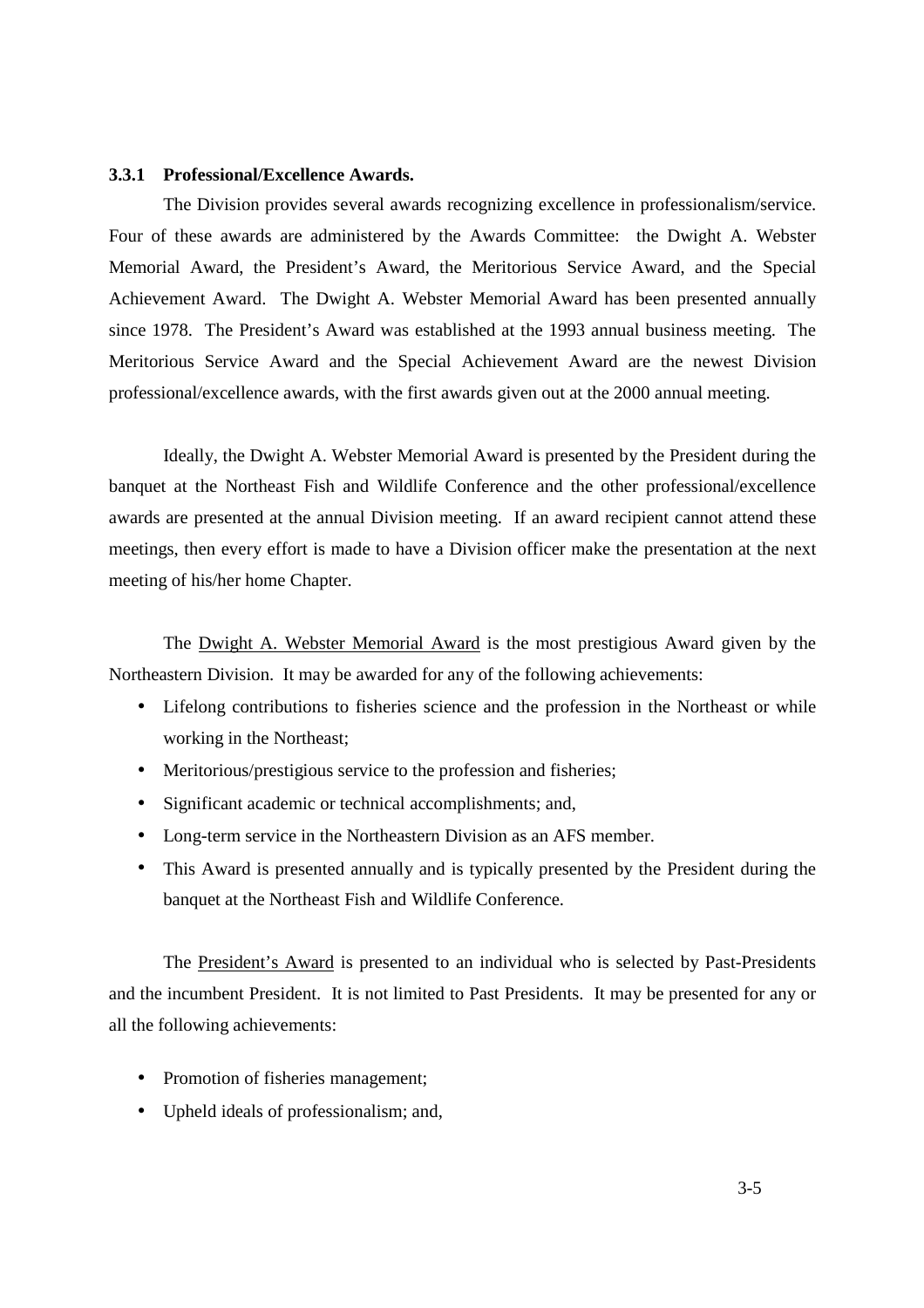• Dedication to AFS and employer.

The recipient need not be a current AFS member, and the award need not be presented annually. This award is typically presented by the President at the annual Division business meeting.

The Meritorious Service Award is presented to an individual for any or all of the following:

- Leadership and service to the profession and/or AFS;
- Substantial achievements for AFS and the fisheries resource; and,
- Significant long-term service to the NE Division within the Division.

The recipient must be an AFS member, and the award need not be presented annually. This award is typically presented by the President at the annual Division business meeting.

The Special Achievement Award is presented to an individual or group acting as a team or committee for any or all of the following special accomplishments:

- Notable contribution(s) for conservation and/or the fisheries profession within the Northeastern Division; and
- Administrative or project-related accomplishments.

The recipient(s) need not be an AFS member(s), and the award need not be presented annually. This award is typically presented by the President at the annual Division business meeting.

## **3.3.2 Presentation Awards**

The Division provides two presentation awards, which are administered by the Best Student Presentations Awards Committee. The Committee selects the best oral and poster presentations given by students at the Division's annual meeting (normally the Northeast Fish and Wildlife Conference). The presentations, which may be co-authored by others, must concern research done by the presenter while a student. The presentations must be given no later than the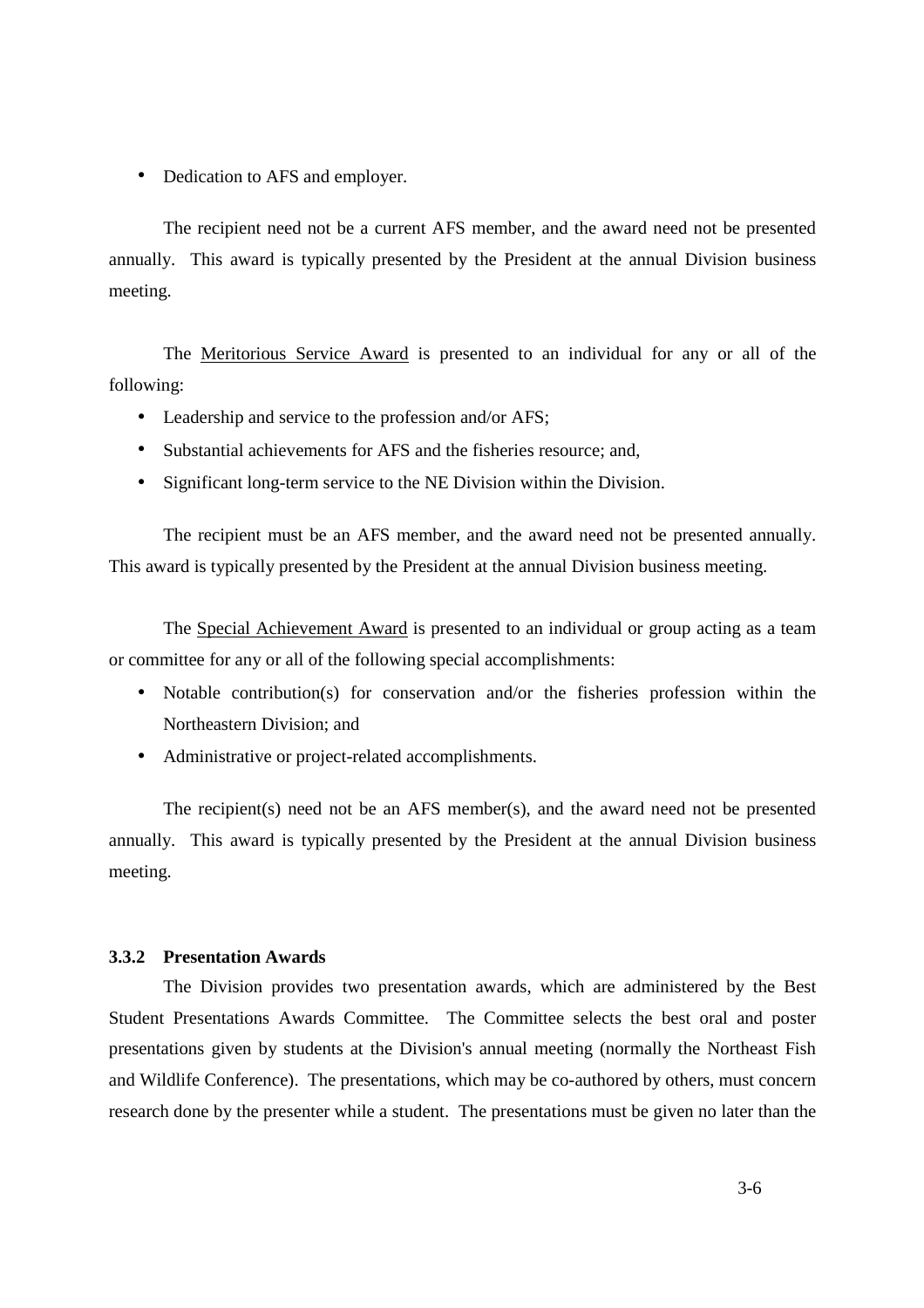next regular meeting of the Division following completion of the degree program of which the research is part. The awards are intended to promote high-quality oral and poster presentations by students and, through example, by all members. The two awards are: Best Student Oral Presentation and Best Student Poster Presentation. Each of these awards includes a \$200 stipend. Winners of either of these presentation awards could also be a John Moring Student Travel Award recipient. These awards are typically presented by the President or the Chair of the Best Student Presentations Awards Committee during the banquet of the Northeast Fish and Wildlife Conference. The Division typically buys the banquet ticket for each of the student winners.

The Best Student Presentation Award was formerly known as the Roger Reed Student Presentation Award, in honor of the long-time Massachusetts Fish and Wildlife Cooperative Research Unit leader who passed away in 1977. It used to consist of \$100 from the Sport Fishing Institute, \$200 from the Roger Reed Fund (administered by the University of Massachusetts), and a Northeast Fish and Wildlife Conference banquet ticket (paid by the Division). Since the Sport Fish Institute no longer exists and there were difficulties in receiving payments in a timely manner from the Roger Reed Fund, the Division assumed full responsibility for this award.

## *3.3.2.1 Scholarships/Stipends*

In 1992 the Division voted to institute a Student Travel Awards Program, which would provide support for students to attend at the Division annual business meeting and present a paper or poster. The first awards were presented at the 1993 annual meeting. At the 2003 annual business meeting, this award was renamed the John Moring Student Travel Award in honor of the notable efforts of Past President John Moring on behalf of students in the Northeastern Division. Up to 5 awards are available each year, with AFS members getting priority. Student members of AFS winning the awards receive \$300 for travel expenses, plus the early student registration fee (typically \$150), plus a one-year AFS student membership (currently \$19). Students whom are not AFS members winning the awards receive \$300, plus a one-year AFS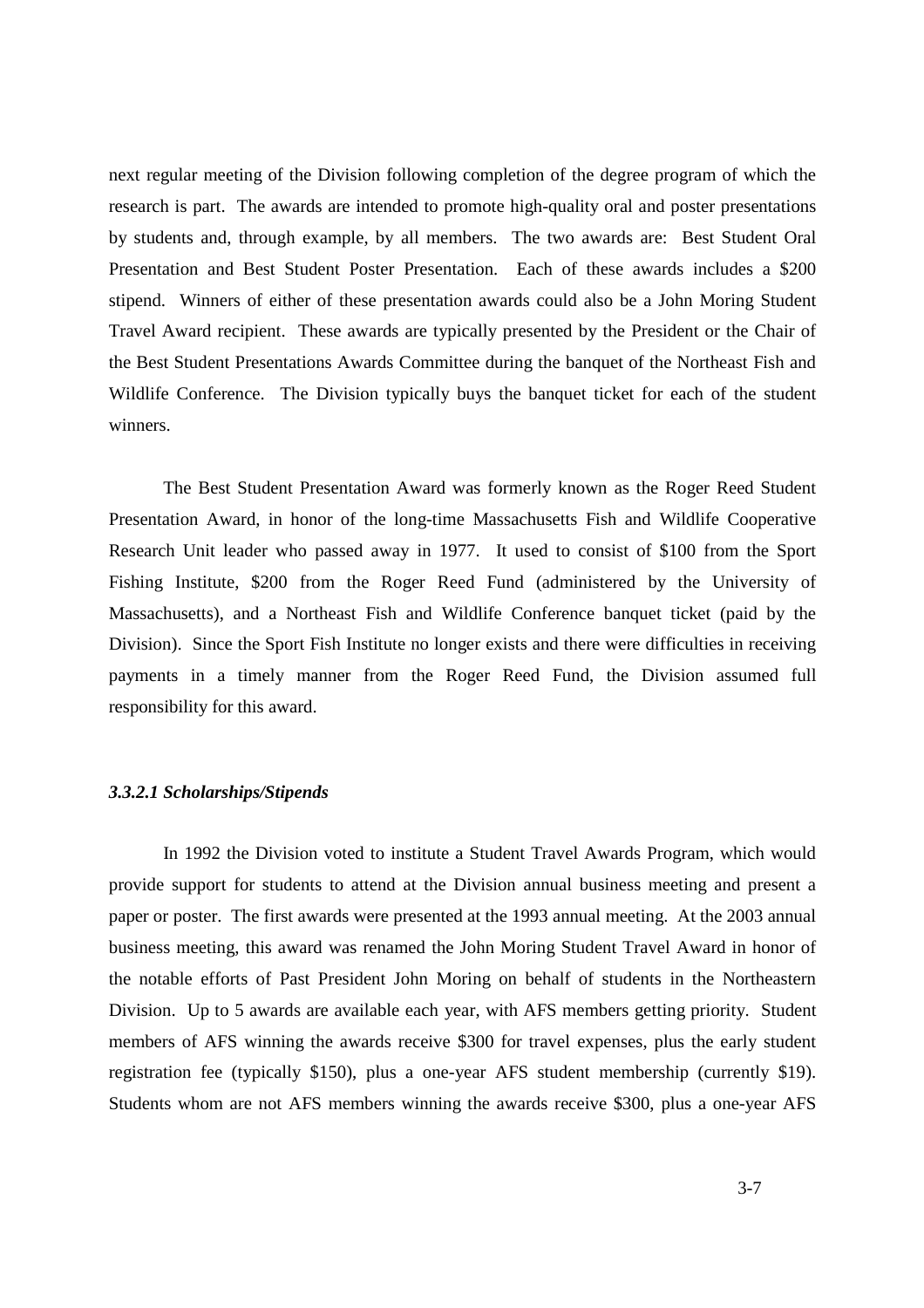student membership. These awards are administered by the John Moring Student Travel Award Committee. Applications should include the following:

- A letter verifying the need for financial support and a description of professional activities, particularly those related to AFS;
- a letter of support from the student's advisor or department head; and
- a copy of the abstract that was submitted.

#### **3.3.3 Other Awards**

The Walking Stick Award was initiated in 2002 to recognize the Division member with the longest standing membership record. The recipient receives a walking stick that was handcarved by Dr. Robert Carline to hold for a period of three years. At the end of three years, the walking stick is passed on to the next member with the longest standing membership. The first recipient of this award was Dr. Edwin Cooper (PA) who joined AFS in 1940. After the 2005 annual meeting (not until 2006 due to illness), it was passed on to Dr. Saul Saila (RI) who had been a member of AFS over 55 years.

A Special Recognition Award was presented to Kendall Warner in 2002, the year of his retirement.

## **3.4 CHAPTER SUPPORT**

The Division has supported the Chapters in many ways. Typically requests for support are made in writing by a Chapter. The requests are considered and discussed by the EXCOM, who then take action. In some cases, action may be taken by Presidential authority. Most commonly the requests are for financial support or seed money for Chapter projects such as special workshops, continuing education and meetings. In recent years, the Division has routinely provided rebates of a portion of AFS regular member dues coming to the Division if so requested by the Chapters. This has been the equivalent of three percent of regular membership dues.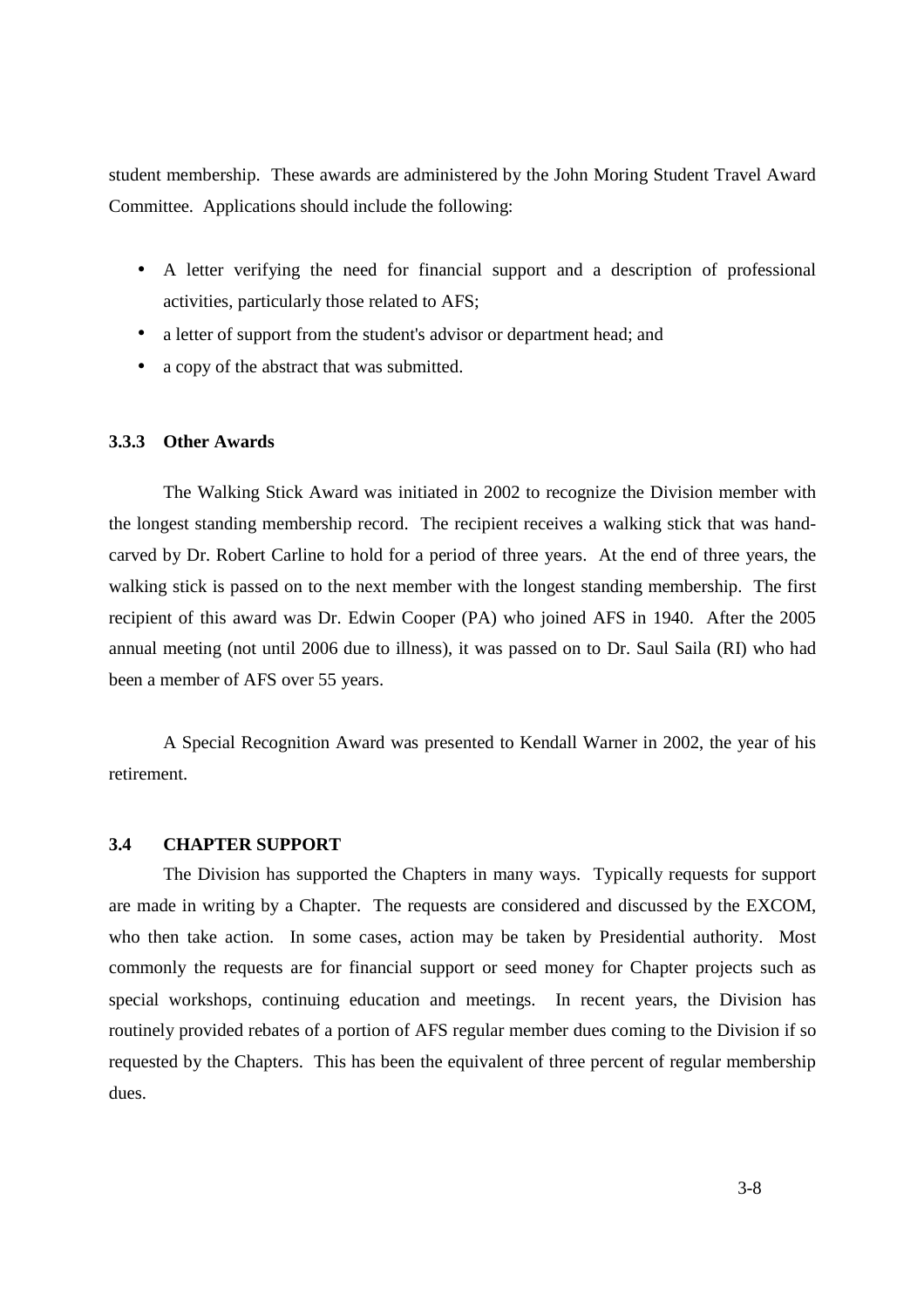## **3.5 CONTINUING EDUCATION**

Because of the need for AFS professionals to increase their skills and competencies, the Division has long supported continuing education. The Division organized continuing education sessions on wetlands science and angler survey techniques that were held in conjunction with Northeast Fish and Wildlife Conferences in 1992 and 1993, respectively. Both of these efforts offered Continuing Education Units approved through AFS. A human dimensions training course organized for the 1994 conference was cancelled due to poor registration. Since then, the Division has offered several leadership training courses at these conferences, but has not organized any technical continuing education sessions. At three different Division EXCOM retreats held in 1996, 1999, and 2003, the Division leadership has reaffirmed the importance of continuing education. The Division role has evolved over time from offering courses to offering support for courses offered by other AFS units, particularly Chapters within the Division. This support should include financial support, submitting paperwork through AFS for Continuing Education Units, keeping records of past courses offered, and tracking course evaluations.

#### **3.6 EXCOM DECISION MAKING**

The Division EXCOM is authorized to act for the Division between business meetings and to perform other appropriate functions. This decision-making activity may be executed through meetings, telephone conference calls or email votes. A quorum for an EXCOM meeting, conference call, or email vote shall consist of five, at least three of who shall be officers. If a Chapter president cannot attend an EXCOM meeting or conference call, the Chapter President may appoint one of the other Chapter officers to represent the Chapter with voting privileges. The Division Secretary-Treasurer shall be notified of this substitution in writing before the meeting. In addition to reserving conference calls, it is the Division Secretary-Treasurer's responsibility to record minutes, including the decisions made, and to distribute them to the EXCOM.

Certain issues, such as by-laws changes, must be brought before the Division membership for vote and cannot be handled by the EXCOM. At the 2003 Division retreat, it was decided that funding decisions of \$10,000 or greater should be approved by the Division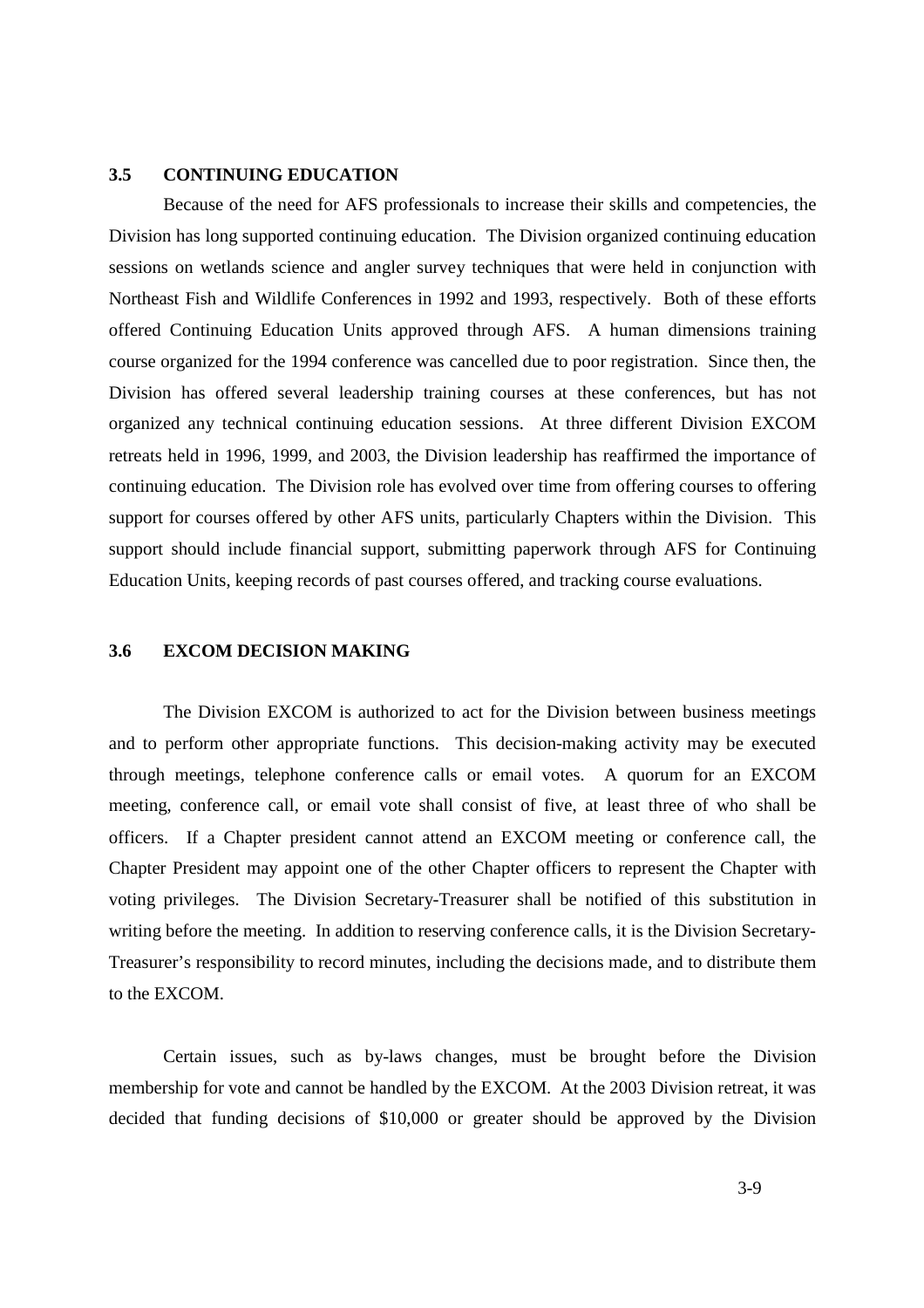membership. For other issues that might involve relatively large expenditures (\$5,000 or greater) or policy changes, the EXCOM might choose to defer voting to the full Division membership even though they have the authority to make such decisions. On the other hand, the EXCOM does not need to approve Presidential spending for routine purposes up to a \$500 annual cap. This includes Presidential discretion for sunshine funding decisions up to \$50.

## **3.7 FINANCES**

#### **3.7.1 Annual Budget**

The Division obtains revenues from various sources: symposia and meeting registrations, sale of symposia books, Society rebates and investment interest. Historically, 10 percent of the dues to the Society from active members residing in the Division's geographic area are distributed to the Division. Investment grade accounts are reviewed quarterly by the Finance Committee who recommends changes to the President, who instructs the Secretary-Treasurer to effect the changes. The target ratio for investment stocks:bonds:cash equivalents was changed from 40:40:20 to 45:40:15 at the 1999 Division EXCOM meeting. At the 2003 Division retreat, a long-term strategy of maintaining at least a \$100,000 total balance for all Division investments was stated as desirable. This was based on a previously stated need to have adequate financial resources available as seed money for major symposia and book projects. In the past, a figure of \$40,000 was considered necessary for book publication.

The Secretary-Treasurer, in consultation with the President, develops the annual budget for Division expenditures (e.g. newsletter, travel, student travel grants, meetings, chapter supports). Financial records are tracked electronically using financial software such as Quicken or Money. A listing of annual expenses and donations with average amounts that have incurred on a reoccurring basis in recent years includes:

- AFS Skinner Fund raffle (\$300)
- AFS officer and staff travel and booth at NE F&W Conference (\$1500)
- Annual business meeting and associated social events (\$1700)
- Canadian Conference for Fisheries Research student travel support (\$500)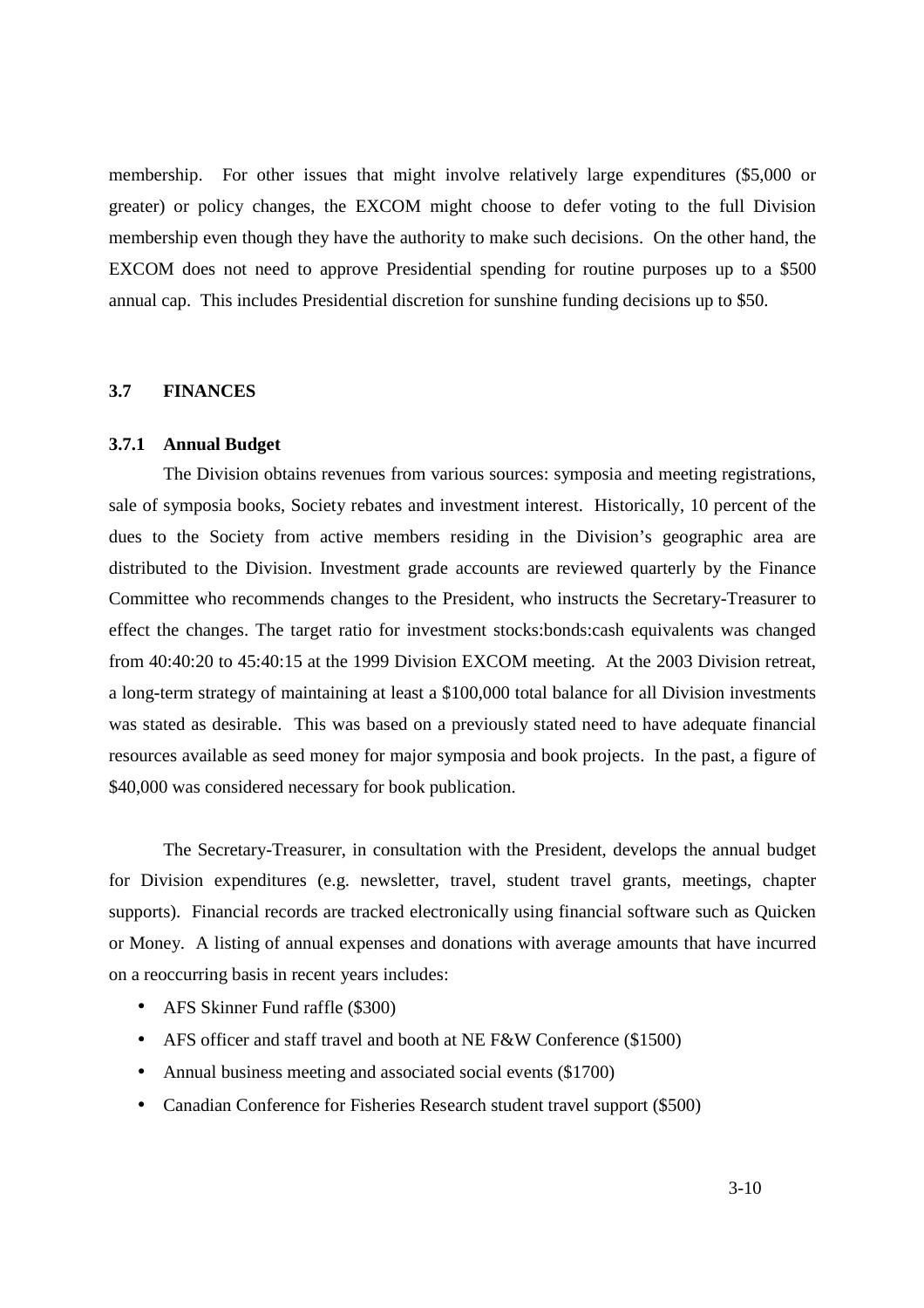- Chapter membership dues rebates (\$???)
- Division and Chapter liability insurance (\$700)
- Division officer travel (\$1000)
- Hutton Fund donation (\$5000)
- Newsletter (\$300 per issue for Maine Student Sub-unit)

## **3.7.2 Accounts**

A checking account is generally opened for the convenience of the Secretary-Treasurer to conduct the Division's financial operations. Typically, funds must be drawn from investment accounts to supplement the checking account just prior to the annual meeting to cover expenses. Investment accounts currently are as follows: Diversified Bond Fund, Ginnie Mae Bond Fund, and Prime Money Market Fund, all through American Century Investments. Account statements should be retained by the Secretary-Treasurer for audit purposes and copies shared with the President and Finance Committee Chair.

## **3.8 LEADERSHIP**

#### **3.8.1 Development**

The continuity of the Society depends on the continual recruitment and development of members in leadership roles. An excellent tool for leadership training is provided by the Society at annual Society meetings in the form of the Leadership Training. The Society office will also present this training at mid-year meetings and subunit meetings, upon request. The Division has identified a goal of sponsoring leadership training at every other annual Division meeting.

## **3.8.2 Transitions**

Nominations for the position of First Vice President, Secretary-Treasurer and Division Representative to the Society Nominating committee are made by the Nominating Committee according to the responsibilities outlined for that Committee. Elections are conducted with ballots that can be returned by mail, email, or fax. Elections are held in the early spring, so that results are available shortly before the annual business meeting. Newly elected officers are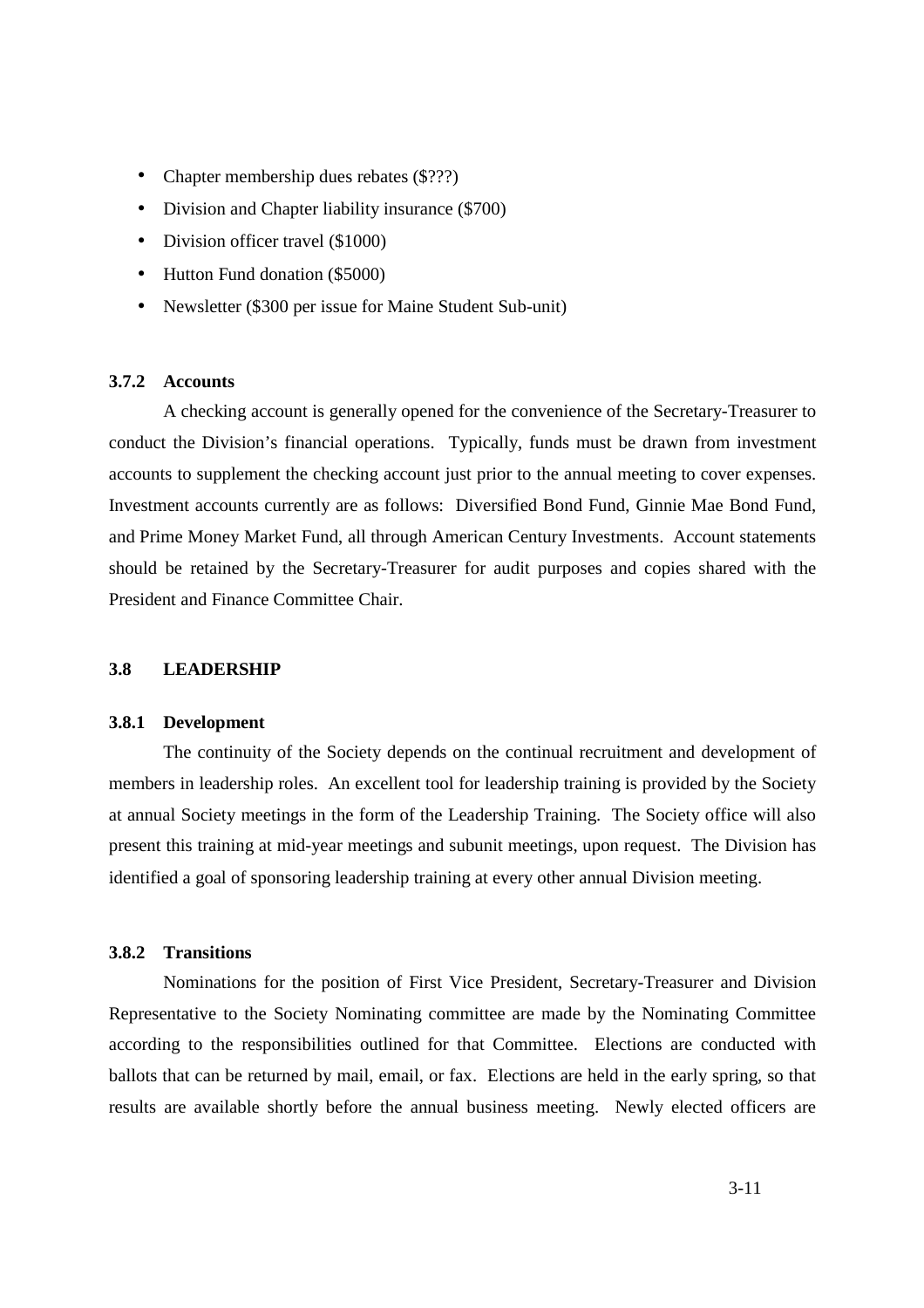installed at this meeting even though their term of office doesn't officially start until the date of the AFS annual business meeting, typically in late August or early September. The progression for the President position is First Vice President, President-elect, President and Past President. All Division Officers and Committee Chairs are responsible for effecting smooth transitions of office.

## **3.9 LIABILITY INSURANCE**

In recent years, Chapters within the Division have been advised by universities that they had to purchase liability insurance before holding training courses and meetings at their facilities. The cost of this coverage is typically prohibitive to Chapters. The Division investigated liability coverage through AFS and found that the AFS policy does not cover subunit officers or events, since these entities are considered, for liability purposes, independent entities. AFS can, however, include any unit for event insurance (meetings and associated activities) for a premium of approximately \$ 150 per year per unit in 2008. This is insurance for a \$1 million limit. Unit officer liability insurance is also available, but at much higher premiums (\$1000-\$1500). Therefore the Division purchased the event coverage for itself and each of its six Chapters for 2004. The Division will purchase the event coverage for the Chapter if requested but does not purchase event coverage for the Division annual meeting as that is provided by NEAFWA. It is expected that this is re-occurring annual cost will insure "in facility" type meetings (i.e., does not cover outdoor events and workshops in or near water). Officer liability insurance was deemed too expensive and was not purchased.

## **3.10 MEMBER COMMUNICATIONS**

#### **3.10.1 Postal Mailings and e-mailing**

Hard copy materials that need to be distributed to Division members via regular postal mail can be addressed with mailing labels requested from the AFS office. AFS maintains a member database that can be queried for addresses in the Division geographic area. It is best to ask for members whose dues have been paid through the last full calendar year. If employers do not pick up the cost of mailing Division information, then the Division covers this expense.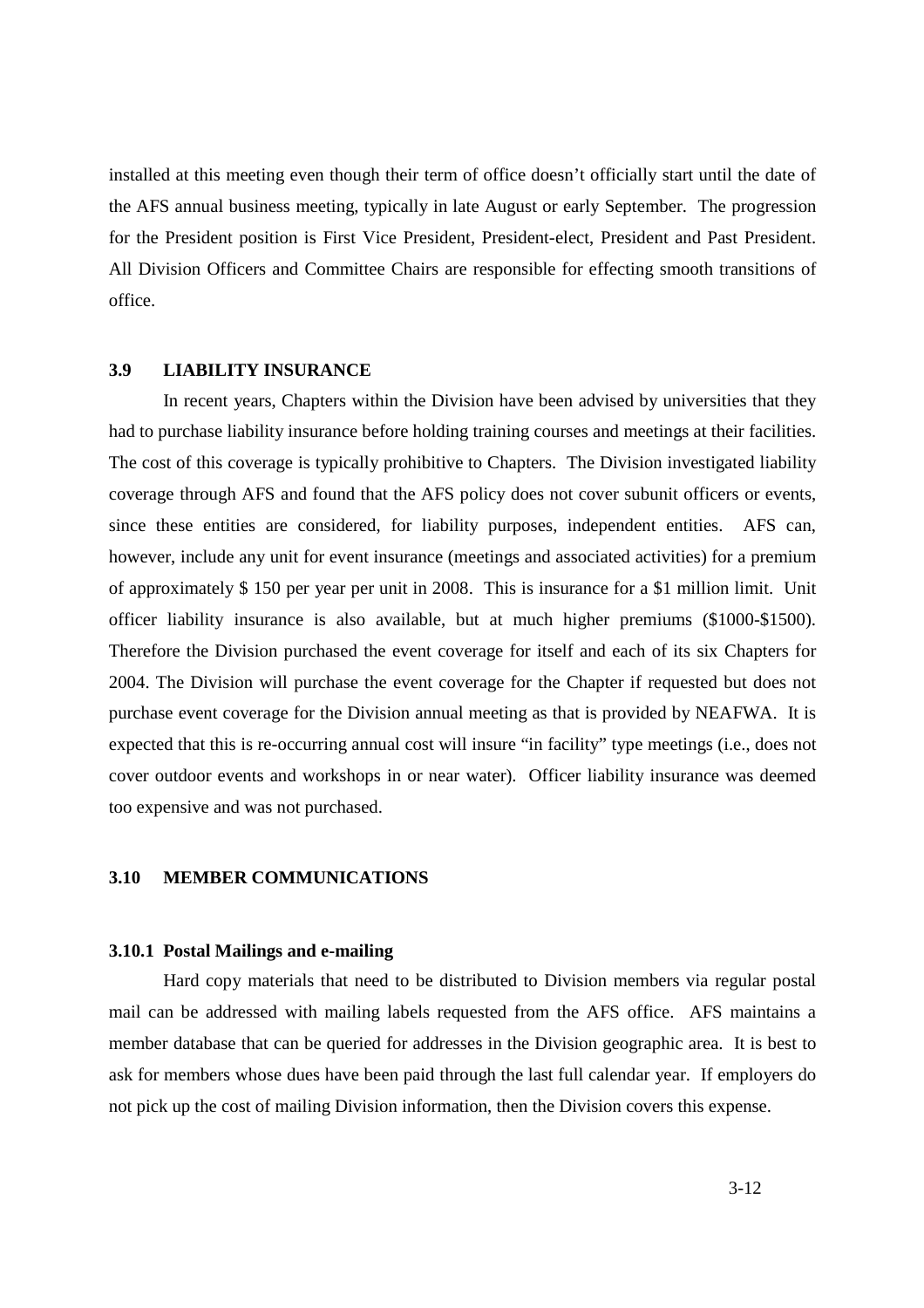AFS also maintains a database of member email addresses. These email addresses are maintained in the NED Listserve, which is now used to contact members via email. The NED Listserve is currently moderated by members Scott Decker (NH) and John Arway (PA). Messages can be sent to the listerve at ned@lists.fisheries.org.

#### **3.10.2 Newsletter**

The newsletter was established to provide timely articles and news of the Division, Chapters and members. Since the newsletter was reinstituted in early 2004, two issues have been published annually. The Division currently has a financial arrangement with the University of Maine student chapter to produce and distribute the newsletter. New items are solicited from any member, with the President having lead responsibility to provide several items, including a President's Message for each issue. Other regular features in the newsletter are AFS and Division meeting announcements, Division meeting minutes, Chapter updates, Division committee reports, and updates on current fisheries resource issues. For maximum efficiency, each Chapter should provide a contact to ensure that the newsletter reflects their geographic needs. As most members receive their information electronically and the Division is making greater use of the web and email distribution the newsletter is now only available electronically through the Division website.

## **3.10.3 Web Site**

The Division web site includes major components of recent newsletters, officer contact information, procedural manual, and links to AFS and Chapter web sites. The Division President has the responsibility for ensuring that web information is up to date, but the logistics of this are handled by a Division webmaster. The Division Newsletter Editor also plays a key role in providing newsletter information for posting on the web site. The website is the primary link of communication with Division members.

## **3.11 NORTHEAST FISHERIES ADMINISTRATORS ASSOCIATION**

Division Past President Angie Incerpi was instrumental in the formation of the Northeast Fisheries Administrators Association (NEFAA), which held its first meeting at the 1998 AFS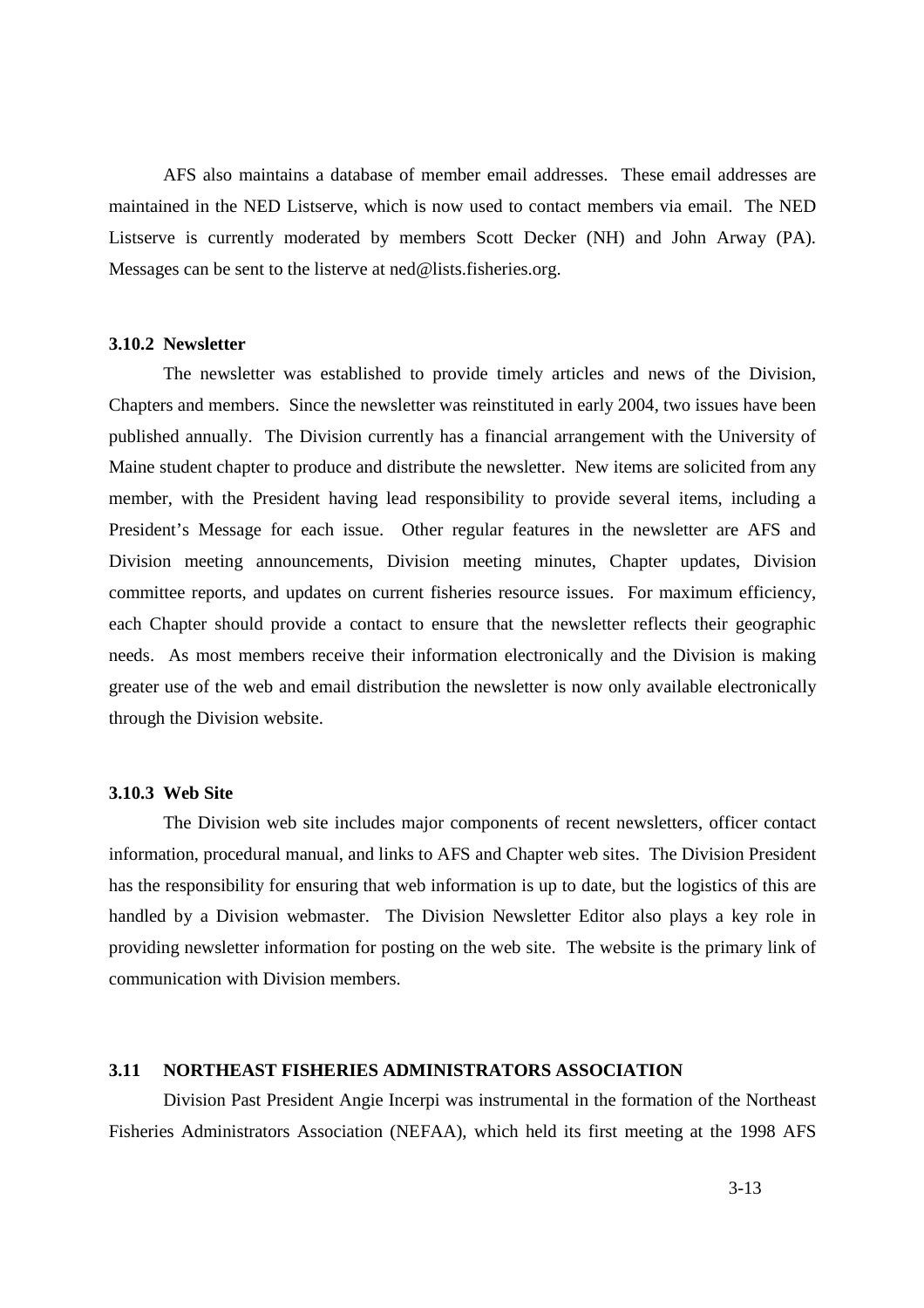meeting in Hartford, CT. The main purpose of NEFAA is to provide a forum for State and Federal fisheries chiefs to identify common issues of concern, work on solutions, and pass information to their Directors. This group consists of State and Federal fisheries agency fisheries chiefs and senior staff. NEFAA reports to the Northeast Association of Fish and Wildlife Resource Agencies and meets in conjunction with the Northeast Fish and Wildlife Conference and by conference call on a quarterly basis.

A Division representative serves as a non-voting Associate Member of NEFAA. Areas of cooperation that are particularly beneficial to the Division are organization of technical symposia and identification of continuing education needs. Two technical committees of NEFAA are currently charged with organizing symposia for the 2006 Northeast Fish and Wildlife Conference in Burlington, VT. These are the Black Bass Technical Committee and the Aquatic Nuisance Species Committee. Since state fisheries chiefs are members of NEFAA and they have a strong say in approving continuing education training of their staffs, this group can play an important role in identifying fisheries professional training needs.

### **3.12 PLANNING**

In 1989 the Society adopted a Long Range Plan (Fisheries Vol. 14:1, pp. 16-22), which represented the long-term strategic planning direction for the Society and its subunits. It was to be reviewed and updated about every five years, and in 1994 the Society adopted a Strategic Plan (Fisheries Vol. 19:11, pp. 6-9). The AFS Strategic Plan has since been revised twice. It was revised in 1999 to cover the period 1999-2004 and in 2004 to cover the period 2005-2009.

In 1994 the Division drafted and approved its Long Range Plan for implementing provisions of the 1989 AFS Plan in the northeastern region of North America. It followed the format of the 1989 AFS plan and included a work plan for 1994-1995. Since then, the Division has not formally produced a stepped-down version of the AFS Strategic Plan. In lieu of that, the Division pursues two other avenues. The first is that the President-elect typically develops an annual plan of work to guide the Division's activities over the coming year. He/she presents those priority areas in the Incoming President's Remarks agenda item at the annual business meeting. The second Division planning activity is to conduct a retreat of Division leaders at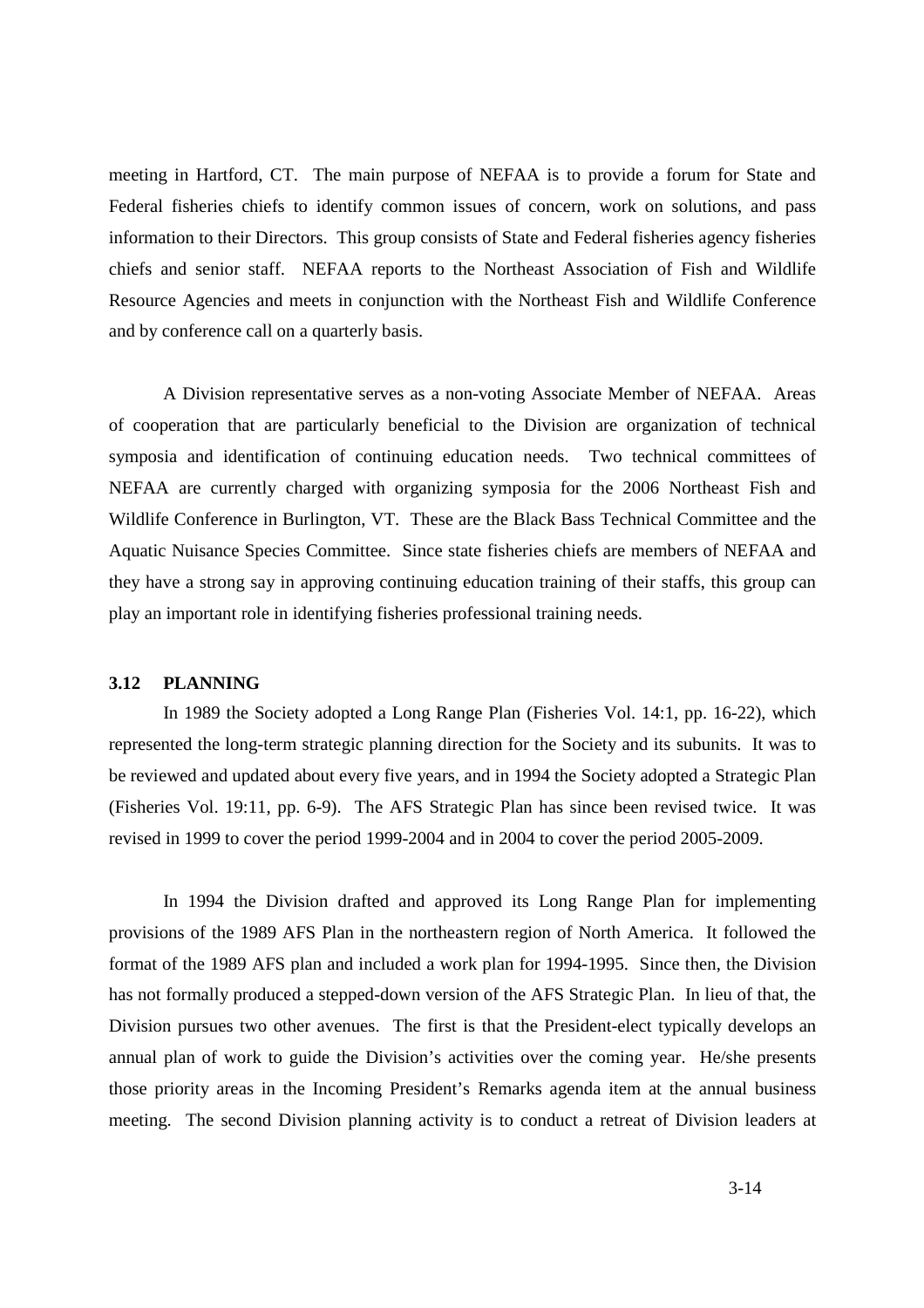least every 5 years, on a schedule similar to the Society, for in-depth discussion of elements of the AFS Strategic Plan. Past Division retreats have been held in 1996 and 1999 at Cabot Camp in Millers Falls, MA and in 2003 at the Silvio Conte Anadromous Fish Laboratory in Turners Falls, MA. A "mini-retreat" was held at the 2007 NEFWC in Mystic, CT.

Regarding retreat logistics, attempts should be made to hold them in as central a location as possible considering the potential attendees. Retreats should probably not be added onto other meetings, since that would not allow adequate time for focused discussion that should occur over at least a 1.5 to 2-day period. At the 2003 Division retreat, participants agreed that a three-year schedule would be best for future retreats. The President at the time should designate someone to organize the retreat, perhaps the First Vice President. Participants should include current Division Officers, Chapter Presidents or their designee, one or more Division Past Presidents, and at least one Student. Academic, agency and private industry should be represented. Agenda topics should cover the spectrum of current and future Division activities.

#### **3.13 REPORTING**

#### **3.13.1 Committee/Chapter Reports**

The President should provide each Committee Chair with a timetable early in his or her term of office, usually by October. Division Committees may prepare annual work plans and should provide Committee reports detailing accomplishments of the previous year to the President at least three weeks prior to the Division annual meeting. Status reports on committee activities would be included in the Division newsletter whenever appropriate. Committee/Chapter reports need to be submitted at least twice annually for AFS Governing Board reporting purposes. To meet AFS deadlines, reports are typically due to the Division President in February and July of each year. The reports submitted in February can also be used for the Division's annual business meeting typically in April. A report format that has been used in the past is:

- Committee (or officer or chapter) Name, Report to NED at the 2001 Annual Meeting
- Prepared by: (name and title)
- Date: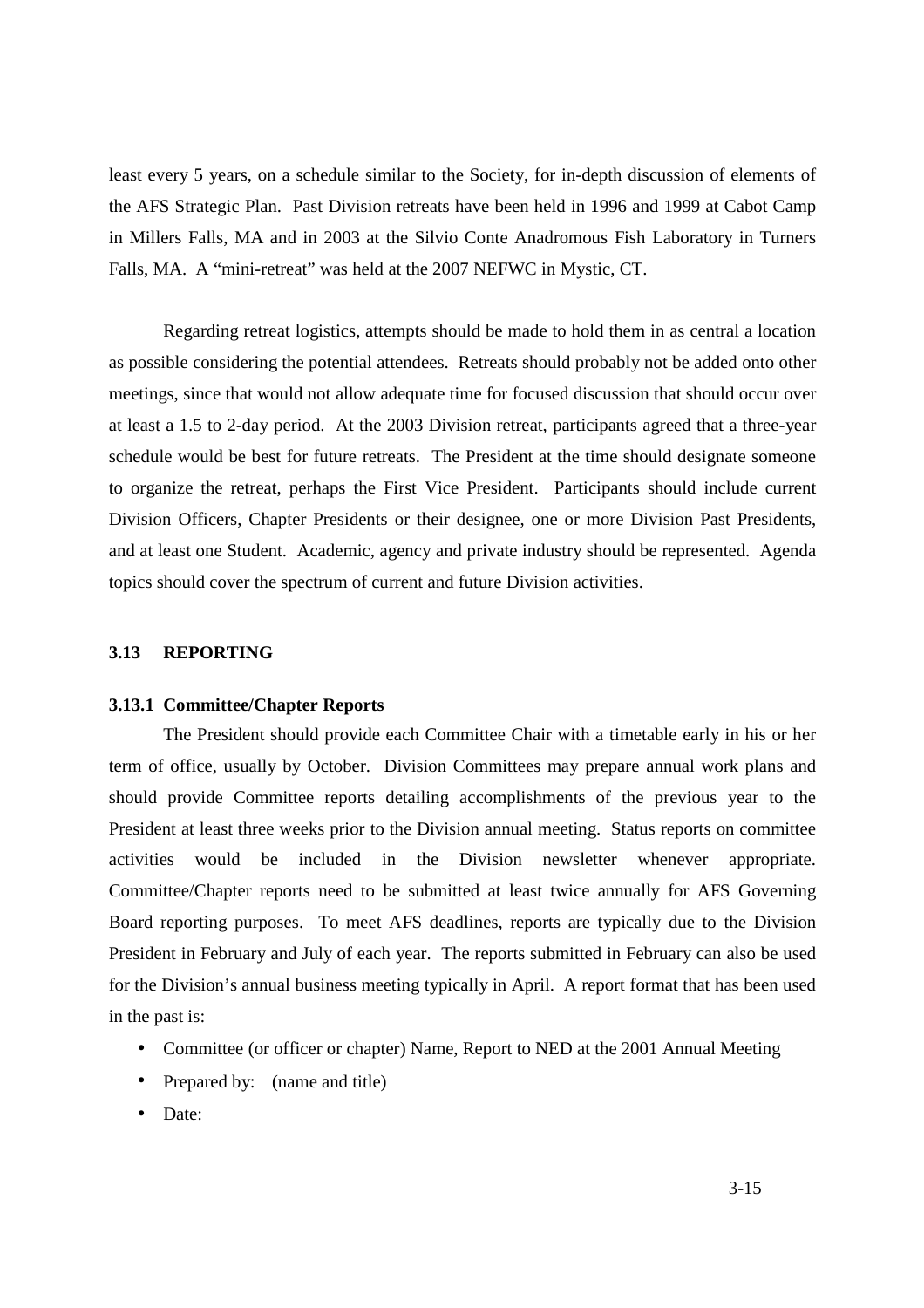- Action(s) recommended: (Specify action(s) you are recommending for NED. These should be specific actions or recommendations that you think NED should consider implementing. If your suggestion has NED policy or budget implications, see "recommended motion" below. Be concise and explicit. Background to support these recommendations appears below, not here. If none, so state.)
- Recommended motion: (Include suggested wording for a motion if you plan to make one at the business meeting. If the actions noted above require policy or budget approval by the ExComm, a recommended motion should be included in your report.) If none, so state.
- Procedure Manual revisions: (List any changes additions, deletions that should be made to the section of the Procedure Manual relating to your committee or function. We'll incorporate all of these at the end of the term of office. The current NED Procedure Manual can be found on the NED web site through the AFS homepage {About AFS; then click on Divisions}.)
- Background: (Provide the supporting justification for the recommended actions and/or motions noted above.)
- Accomplishments: (Provide a bulleted list of your unit's accomplishments during this year in office.)
- Minority view: (If there is a minority view to your recommendations above, include it here.)
- Committee Members (or Chapter Officers): (List names of all members or officers.)

## **3.13.2 Record Keeping**

Historical documents are forwarded to the Archive Committee. New documents should be created with a commonly used electronic word processing application (e.g., Word or WordPerfect). At the conclusion of a term of office, during leadership transition, extant documents are forwarded to the Archive Committee in paper and electronic format.

The EXCOM discussed financial records retention on a conference call in February 2004. This was in response to an Audit Committee discussion and recommendation that the Division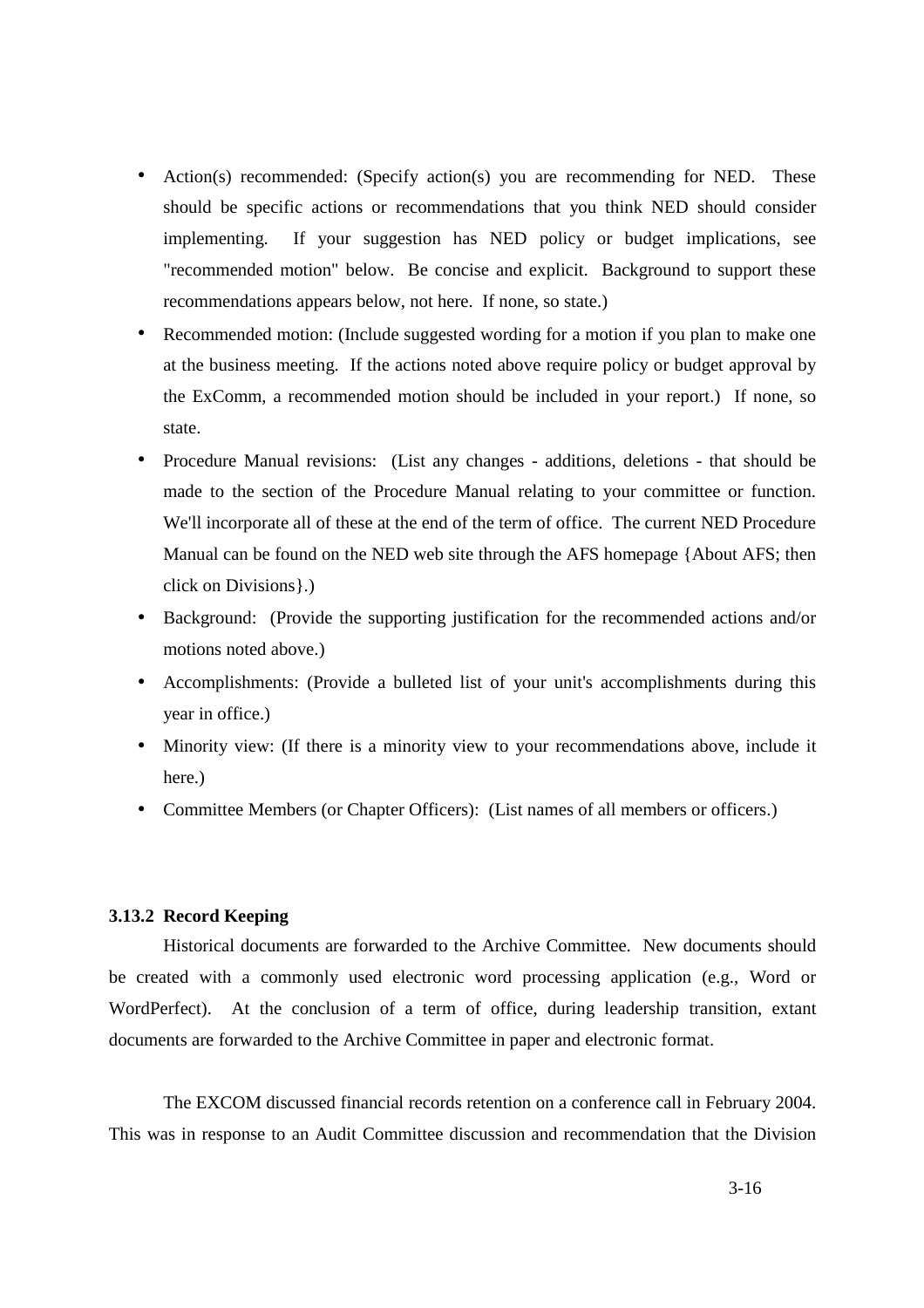should retain financial records (bank statements, investment statements, cancelled checks, etc.) for no more than five years. After checking with the Internal Revenue Service, seven years seems to be the norm. The EXCOM decided to follow the IRS guidelines and retain financial records for seven years.

#### **3.14 STUDENT INITIATIVES**

The Division has always recognized the need to fully involve students in its membership activities and programs. To increase student attendance at Division meetings the student registration fee is kept lower than the regular registration fee. Best Student Presentation Awards have been given at annual meetings at least as far back as the 1970's. In 1992, the Division adopted the Student Travel Grant Award program to encourage student participation in Division meetings (see Student Travel Grant Award Committee responsibilities). In 2003, these awards were renamed in commemoration of John Moring who passed away in 2002. Other initiatives the Division has taken to encourage student participation in the past have included:

- support for student mixers;
- designing annual meeting programs specifically for students;
- contributing funds for the Skinner Fund and Hutton Program; and
- involving a representative from the Student Subsection of the AFS Education Section.

Other ideas discussed at the 2003 Division retreat included:

- developing peer-to-peer faculty contacts;
- creating new interactive formats for student socials;
- offering incentives for university faculty to bring students to Division meetings; and
- providing mentoring opportunities for students.

At its 1999 annual business meeting, the Division created a Student Subunit Grants program that on an annual competitive basis would provide \$300 to a recognized student group within the Division and its Chapters. This NED initiative provides the opportunity for student groups (e.g., student chapters, division- and chapter-level student committees) to receive funds (up to \$300) for special projects from the NED based on a competitive grant program. The grant award could be used for new projects or as a supplement for new and/or ongoing projects.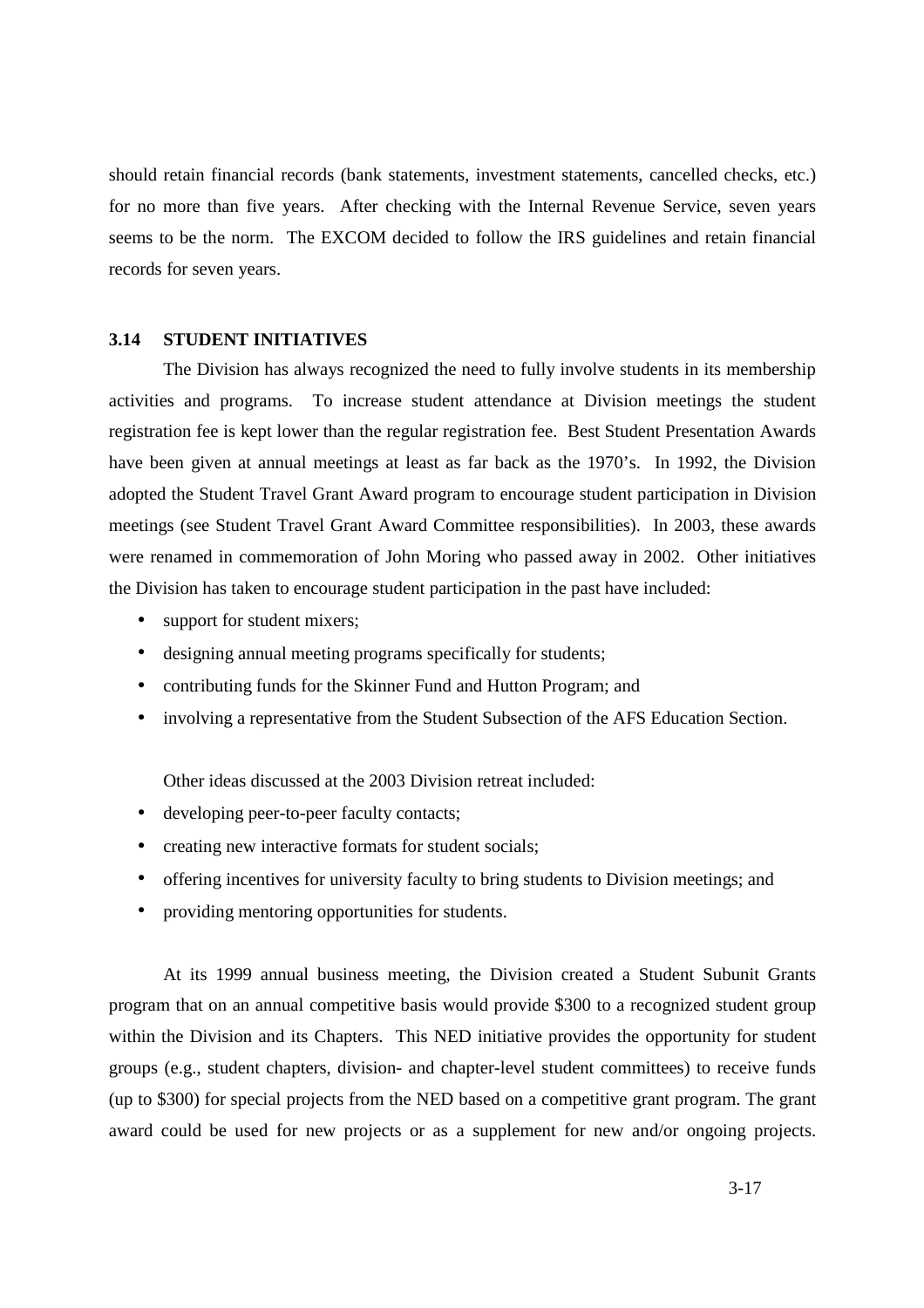Examples of projects include student recruitment efforts, development of community programs, development of educational materials and programs, student colloquia and related events, among others. Creativity is encouraged. To apply, student groups need to submit a brief proposal (no more than 2 pages) that contains the following:

- the name of student group and affiliation;
- a description and justification of the proposed activity;
- a schedule of activities; and
- a budget for the requested amount not to exceed \$300.
- The NED EXCOM votes on the winning proposal.

## **3.15 TRAVEL REIMBURSEMENT**

The standard operating practice of the Division is to reimburse travel expenses by officers and others for the conduct of Division business if so requested. Sometimes the cost of Division officer travel will be assumed in full or in part by their employer. However, this cannot be assumed, so the Division should budget on an annual basis for all officer travel to the annual Division meeting and the President and President-elect's travel to mid-year and annual meetings of the AFS Governing Board. Division officers might also incur reimbursable costs to attend Chapter meetings that should be approved upfront by the EXCOM. EXCOM approval is needed for travel reimbursement of any others on official Division business such as AFS officers, AFS staff, invited symposium or plenary speakers, leadership trainers, etc. At the 2000 annual meeting, a motion passed for the Division to fund the travel of one AFS officer and one AFS staff member to attend the Canadian Conference for Fisheries Research whenever it is held in one of the Canadian provinces within the Division's geographic area. A \$1500 funding cap for this purpose will be revisited every leap year.

Another typical travel reimbursement is for the Division to partially support Dwight A. Webster Memorial Award winners travel to the annual meeting and banquet attendance if this is requested. Awardees often do not request financial support, but sometimes the Division has paid for their meeting registration or banquet cost. The Division has paid for immediate family members' banquet costs for at least one past Webster award winner, so this could also be an approvable cost.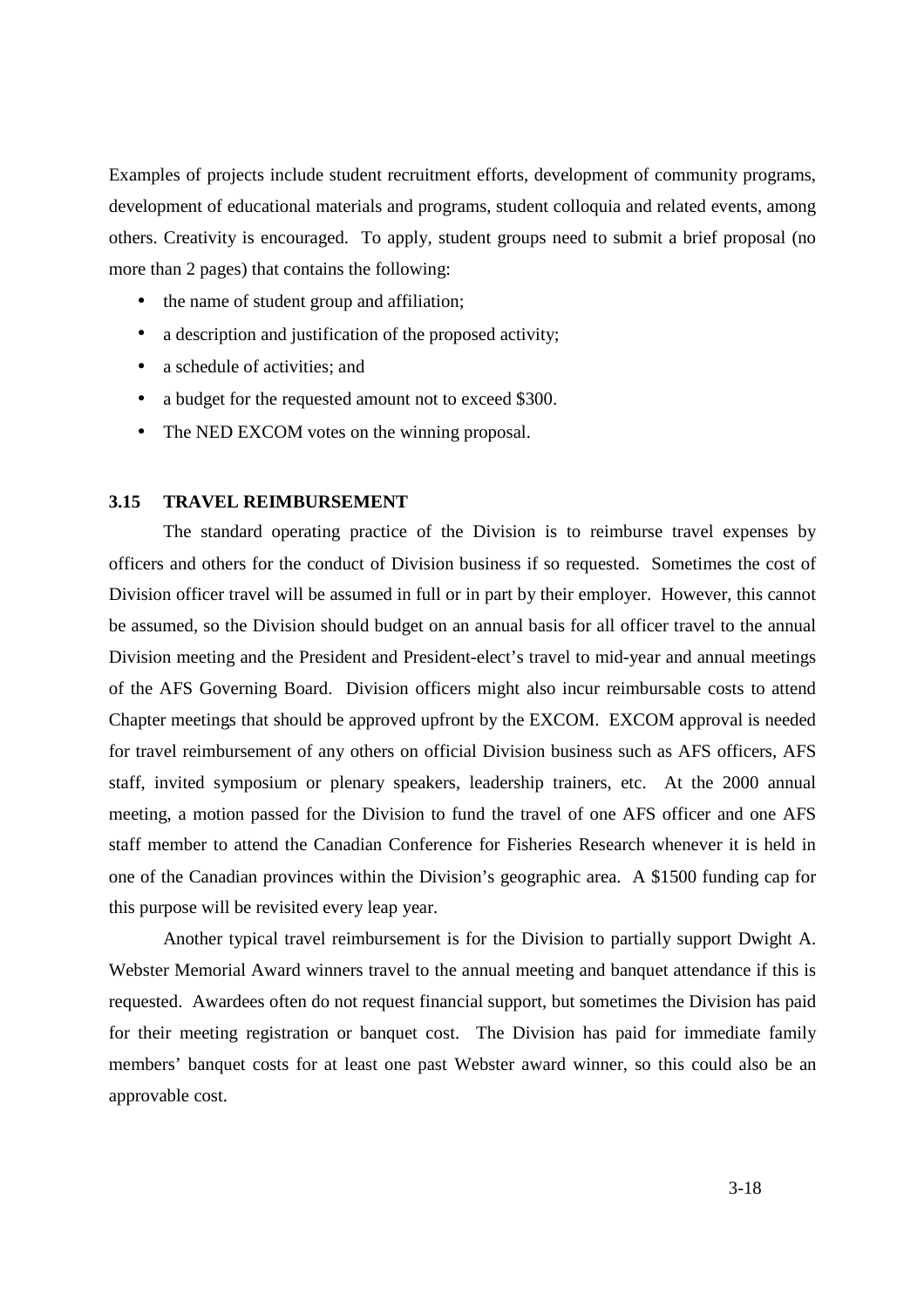In the late 1990's the Division partially supported the international travel of two members to attend and present papers at major symposia. A requirement of this travel reimbursement was for the travelers to prepare summaries of the symposia attended for broad distribution to the Division membership through the newsletter. Subsequently, an ad-hoc Division committee was formed to develop criteria and a formal process to review requests for such non-student travel. However, these efforts stalled, so any requests currently need to be addressed on a case-by-case basis.

The Division uses a reimbursable process to fund travel. Approved travelers need to pay for their transportation, lodging, meals and registration fees with their own funds and then request reimbursement from the Division Secretary-Treasurer upon completion of the trip. He or she submits original receipts for transportation, lodging and registration fees along with a listing of other costs (meal receipts are not required) with a total amount requested. If everything appears to be in order, the Division Secretary-Treasurer then mails a reimbursement check.

The Division fully expects travelers to make every effort to incur reasonable travel costs. For example, searching for the best airfares or sharing a ride instead of renting a car are typical means of containing costs. As a general guideline, the Division follows the federal per diem rates for different locations, but makes allowances for extenuating circumstances.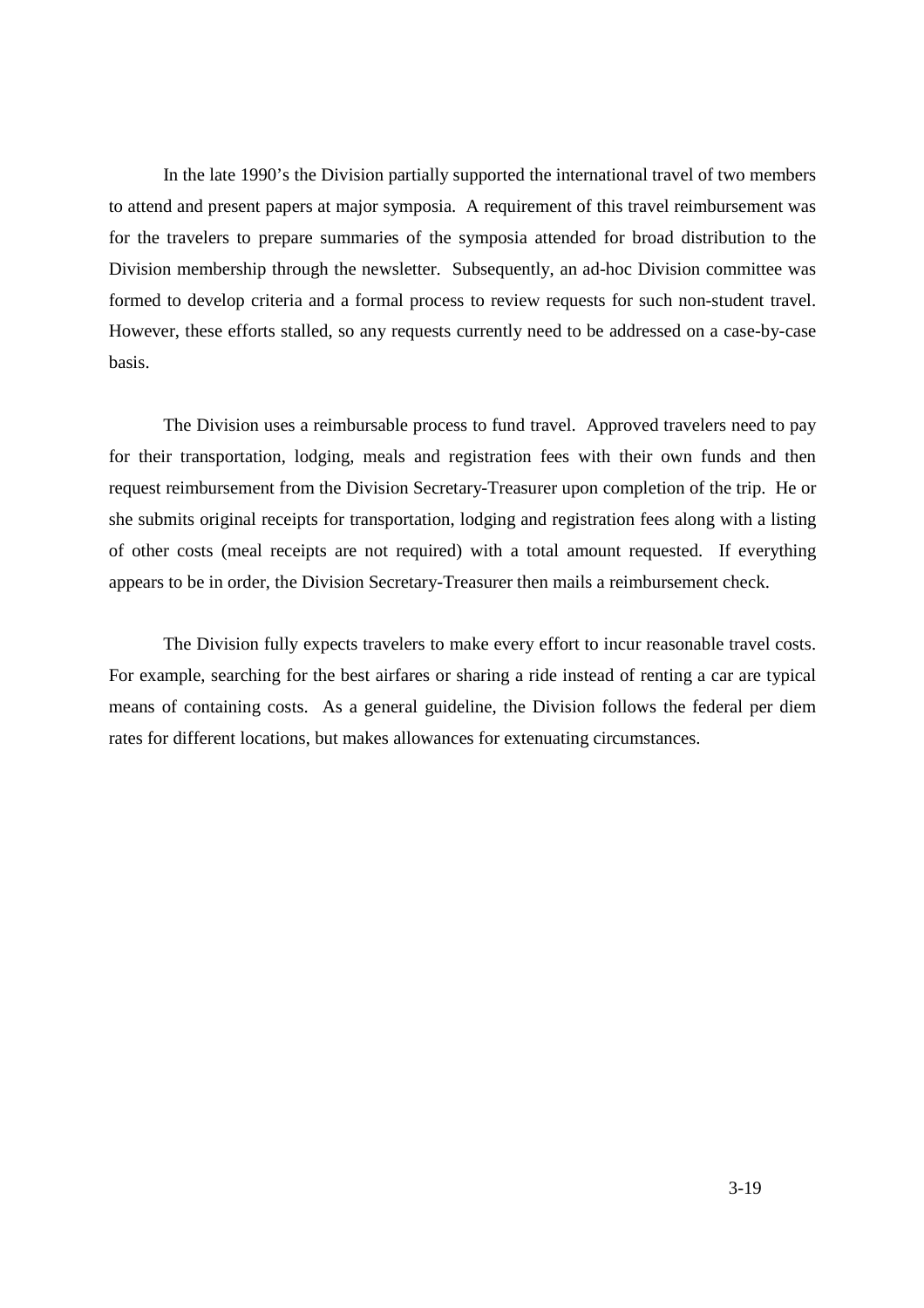**APPENDIX 1 - HISTORICAL INFORMATION**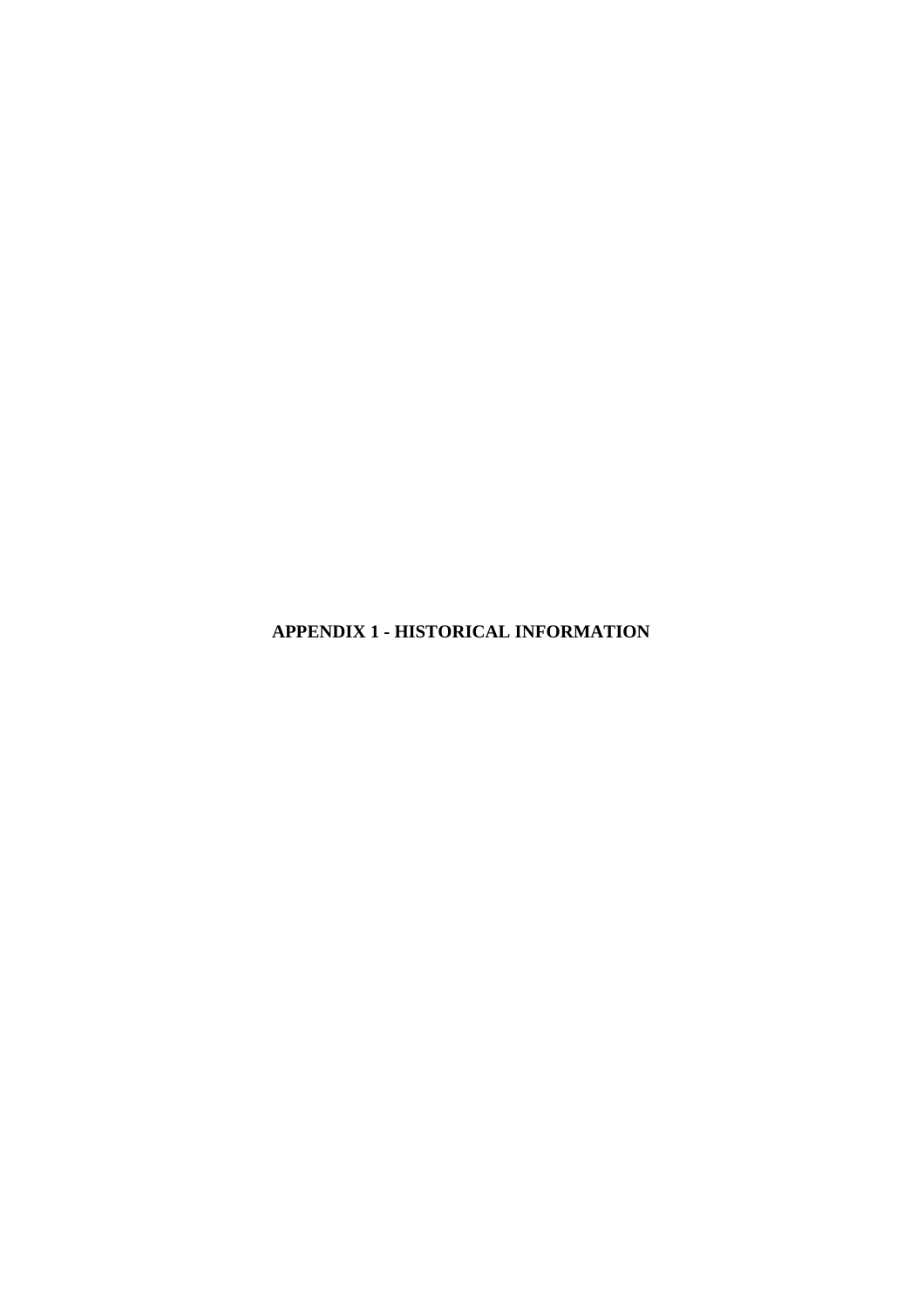# **A.1.1 PRESIDENTS**

| Year      | <b>Person</b>          | Year      | <b>Person</b>       |
|-----------|------------------------|-----------|---------------------|
| 1951-1952 | Elwood A. Seaman*      | 1981-1982 | W. Leigh Bridges    |
| 1952-1953 | Gordon L. Trembley     | 1982-1983 | Dean E. Arnold      |
| 1953-1954 | A. Heaton Underhill    | 1983-1984 | Terrence A. Haines  |
| 1954-1955 | A. Heaton Underhill    | 1984-1985 | Stephen G. Rideout  |
| 1955-1956 | John R. Greeley        | 1985-1986 | Frederic Serchuk    |
| 1956-1957 | Lyle M. Thorpe         | 1986-1987 | Charles F. Thoits   |
| 1957-1958 | <b>Gustave Prevost</b> | 1987-1988 | Angelo Incerpi      |
| 1958-1959 | <b>Edward Kinney</b>   | 1988-1989 | Gilbert C. Radonski |
| 1959-1960 | Saul B. Saila          | 1989-1990 | John R. Moring      |
| 1960-1961 | Lyndon Bond            | 1990-1991 | John F. O'Brien     |
| 1961-1962 | Dwight A. Webster      | 1991-1992 | Robert F. Carline*  |
| 1962-1963 | W. Harry Everhart      | 1992-1993 | Kenneth L. Beal*    |
| 1963-1964 | Lyle M. Thorpe         | 1993-1994 | Carolyn A. Griswold |
| 1964-1965 | <b>Keen Buss</b>       | 1994-1995 | William A. Hyatt    |
| 1965-1966 | William Thompkins      | 1995-1996 | Martin T. Marcinko  |
| 1966-1967 | H. Etienne Corbeil     | 1996-1997 | Henry E. Booke      |
| 1967-1968 | Arthur D. Riel         | 1997-1998 | Donna L. Parrish    |
| 1968-1969 | David W. Robinson      | 1998-1999 | Linda E. Bireley    |
| 1969-1970 | Dwight A. Webster      | 1999-2000 | Barbara A. Knuth*   |
| 1970-1971 | <b>Frank Grice</b>     | 2000-2001 | Douglas L. Stang    |
| 1971-1972 | Robert A. Jones        | 2001-2002 | Richard A. Jacobson |
| 1972-1973 | Kendall Warner         | 2002-2003 | Joan G. Trial       |
| 1973-1974 | James A McCann         | 2003-2004 | Ronald J. Essig     |
| 1974-1975 | Alfred W. Eipper       | 2004-2005 | C. Paola Ferreri    |
| 1975-1976 | <b>Colton Bridges</b>  | 2005-2006 | Margaret H. Murphy  |
| 1976-1977 | Delano R. Graff        | 2006-2007 | Larry M. Miller     |
| 1977-1978 | William C. Leggett     | 2007-2008 | Scott R. Decker     |
| 1978-1979 | Stephen H. Taub        | 2008-2009 | Desmond M. Kahn     |
| 1979-1980 | Edwin L. Cooper*       | 2009-2010 | Paul Perra          |
| 1980-1981 | William A. Flick       |           |                     |

\*Went on to become President of the American Fisheries Society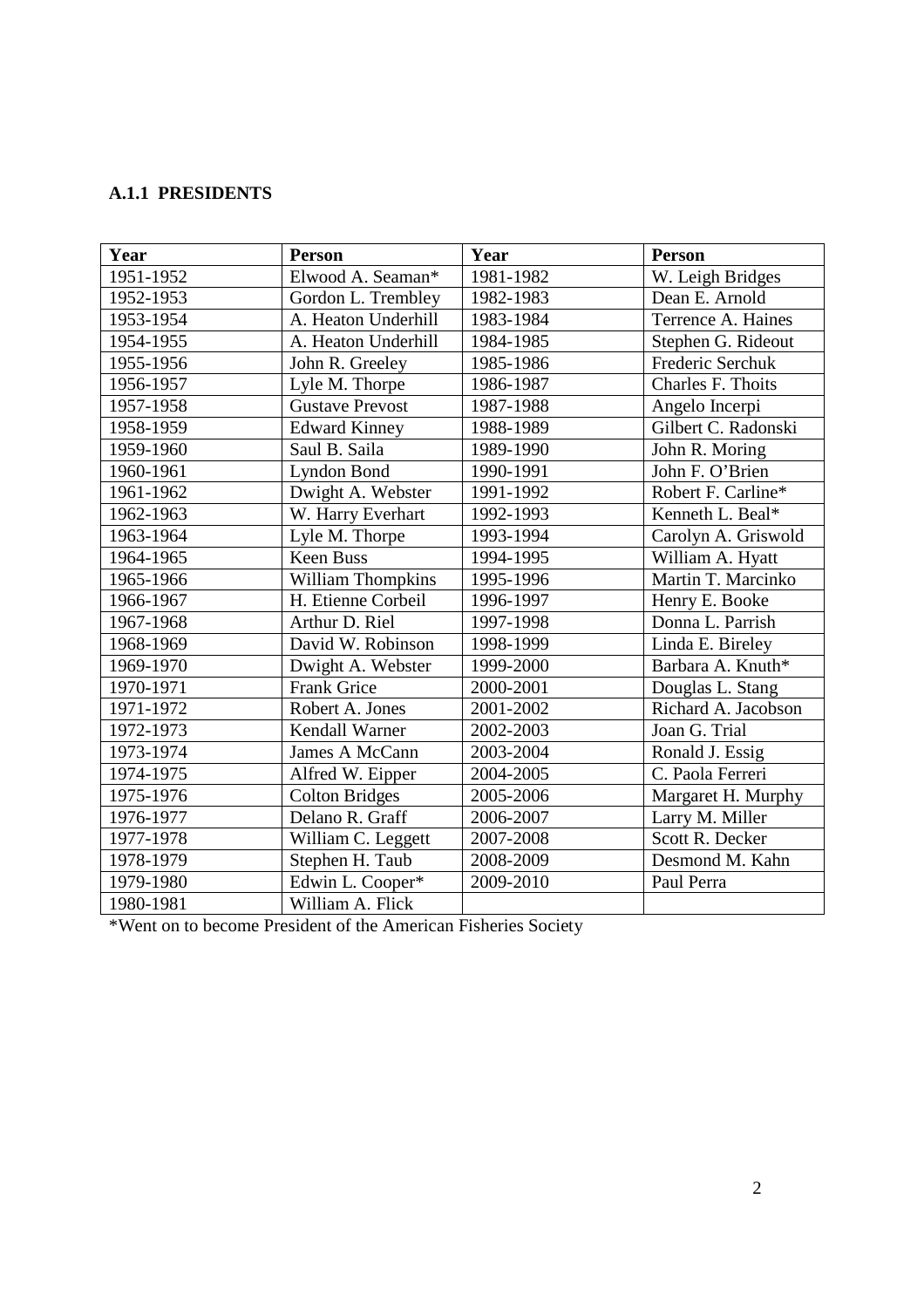# **A.1.2. AWARD RECIPIENTS**

# **A.1.2.1. Dwight A. Webster Memorial Award**

| Year       | <b>Person</b>          | Year | <b>Person</b>         |
|------------|------------------------|------|-----------------------|
| 1978       | David Haskell          | 1997 | John R. Moring        |
| 1979       | Dwight A. Webster      | 1998 | Vaughn C. Anthony     |
| 1980       | Lyle M. Thorpe         | 1999 | John G. Boreman       |
| 1981       | Alfred W. Eipper       | 2000 | Robert F. Carline     |
| 1982       | Keith A. Havey         | 2001 | <b>Edward Mills</b>   |
| 1983 $(a)$ | Frank A. Rigler        | 2002 | Michael P. Sissenwine |
| 1983 $(b)$ | John Forney            |      |                       |
| 1984       | Keen Buss              | 2003 | Angelo Incerpi        |
| 1985       | <b>Robert Jones</b>    | 2004 | Saul B. Saila         |
| 1986       | William A. Flick       | 2005 | Kenneth L. Beal       |
| 1987       | Kendall Warner         | 2006 | Barbara A. Knuth      |
| 1988       | Irwin R. Alperin       | 2007 | Kenneth Sherman       |
| 1989       | William C. Leggett     | 2008 | Boyd E. Kynard        |
| 1990       | Edwin L. Cooper        | 2009 | Carolyn A. Griswold   |
| 1991       | William A. Pearce      |      |                       |
| 1992       | Terrence A. Haines     |      |                       |
| 1993       | Allen E. Peterson      |      |                       |
| 1994       | Delano R. Graff        |      |                       |
| 1995       | Stephen G. Rideout     |      |                       |
| 1996       | <b>Benedetto Rizzo</b> |      |                       |

# **A.1.2.2. President's Award**

| Year | Person            | Year | Person             |
|------|-------------------|------|--------------------|
| 1993 | Gordon Trembley   | 2003 | None               |
| 1994 | Kendall Warner    | 2004 | Michael J. Fogarty |
| 1995 | Charles F. Thoits | 2005 | Kenneth L. Beal    |
| 1996 | None              | 2006 | None               |
| 1997 | None              | 2007 | None               |
| 1998 | None              | 2008 | None               |
| 1999 | Leigh Bridges     | 2009 | None               |
| 2000 | None              |      |                    |
| 2001 | Linda Bireley     |      |                    |
| 2002 | None              |      |                    |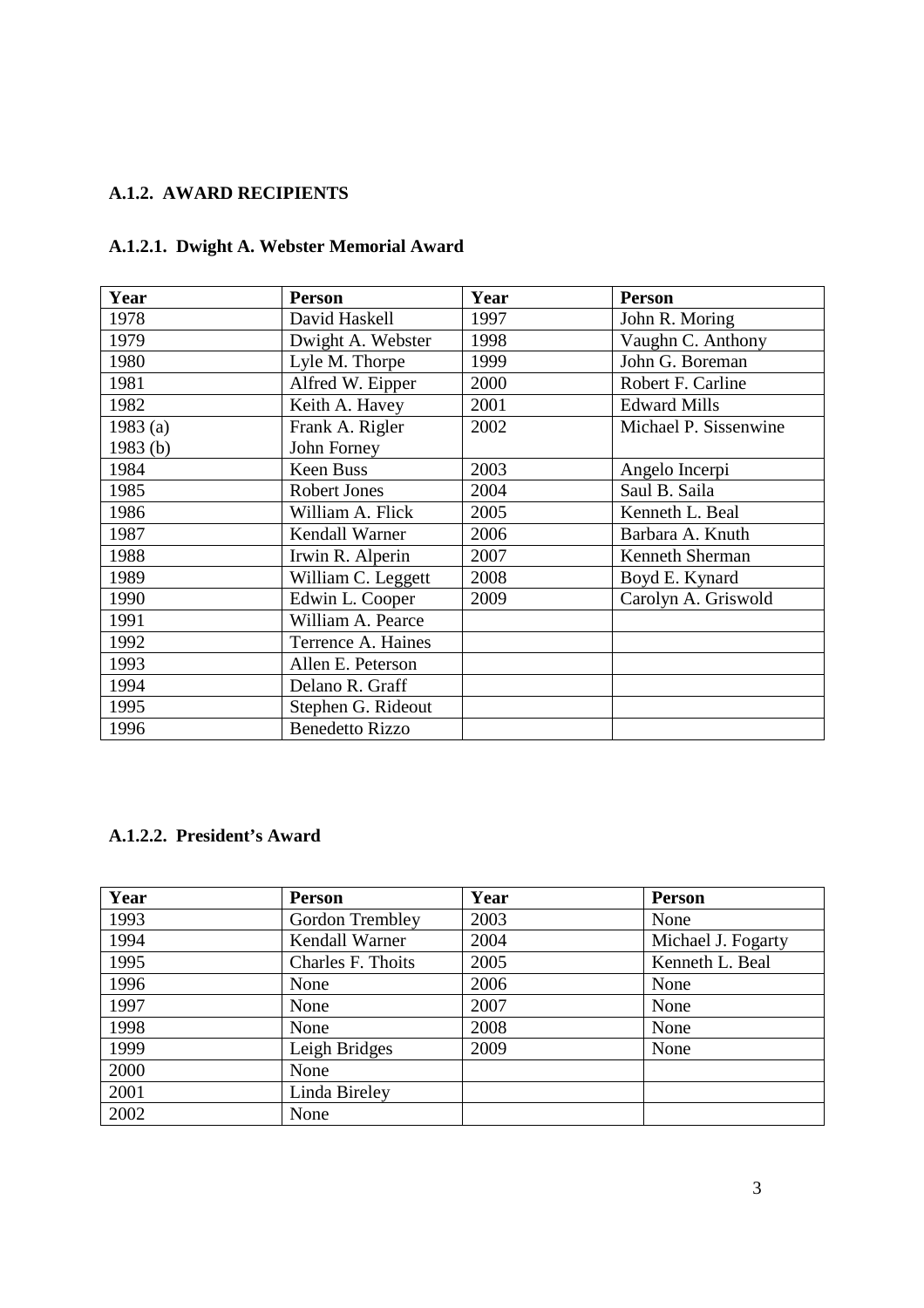| Year | <b>Person</b>       | Year | <b>Person</b> |
|------|---------------------|------|---------------|
| 2000 | Carolyn A. Griswold | 2007 | Douglas Stang |
| 2001 | Neil Ringler        | 2008 | None          |
| 2002 | None                | 2009 | None          |
| 2003 | Robert M. Neumann   |      |               |
| 2004 | Robert J. Sousa     |      |               |
| 2005 | Stephen G. Rideout  |      |               |
| 2006 | None                |      |               |

### **A.1.2.3. Meritorious Service Award**

# **A.1.2.4. Special Achievement Award**

| Year | <b>Person</b>          | Year | Person           |
|------|------------------------|------|------------------|
| 2000 | <b>Richard Sisson</b>  | 2007 | None             |
| 2001 | Richard St. Pierre and | 2008 | None             |
|      | Michael L.Hendricks    |      |                  |
| 2002 | Stephen Gephard        | 2009 | Kenneth Sprankle |
| 2003 | Grace Klein-MacPhee    |      |                  |
|      | and Bruce B. Collette  |      |                  |
| 2004 | Daniel F. Schick       |      |                  |
| 2005 | None                   |      |                  |
| 2006 | None                   |      |                  |

# **A.1.2.5. Best Student Presentation Award**

| Year       | <b>Person</b>       | <b>School</b>               | <b>Title</b>                                                 |
|------------|---------------------|-----------------------------|--------------------------------------------------------------|
| 1990 (Tie) | Micah Kieffer       | University of Massachusetts |                                                              |
|            | <b>Stan Pauwels</b> | University of Maine         |                                                              |
| 1991       | Cheryl Ryder        | University of Massachusetts | Age and growth of ocean<br>pout in the Northwest<br>Atlantic |
| 1992       | Kyle Hartman        | University of Maryland      |                                                              |
| 1993       | Jonathan Hare       | <b>SUNY Stony Brook</b>     | The potential role of                                        |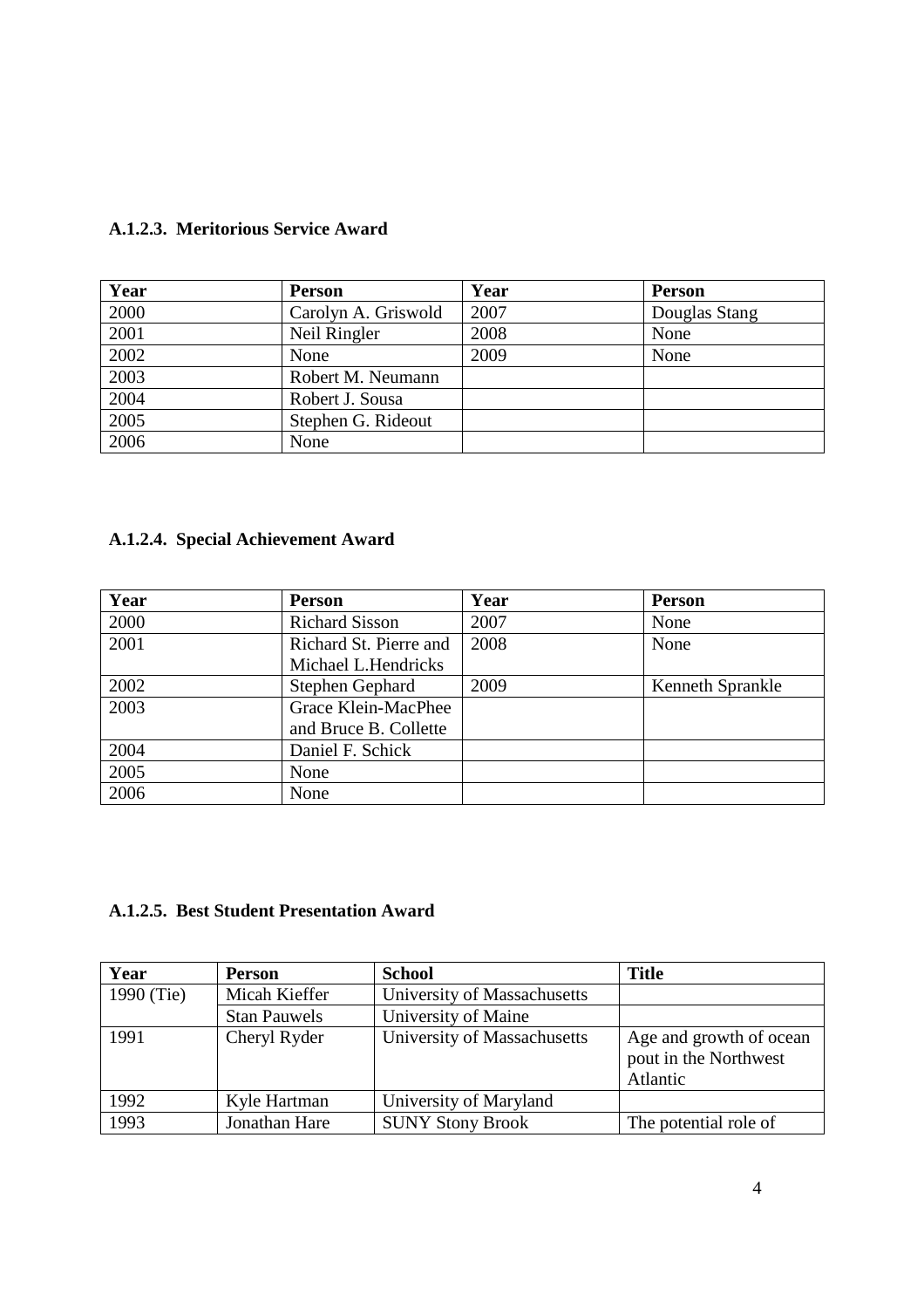|      |                        |                           | larval transport in            |
|------|------------------------|---------------------------|--------------------------------|
|      |                        |                           | shaping estuarine              |
|      |                        |                           | recruitment patterns in        |
|      |                        |                           | bluefish (Pomatomus            |
|      |                        |                           | saltatrix)                     |
| 1994 | Peter Rand             | <b>SUNY-ESF Syracuse</b>  | Effect of whole-lake           |
|      |                        |                           | invertebrate predation by      |
|      |                        |                           | pelagic planktivores in        |
|      |                        |                           | Lakes Michigan and             |
|      |                        |                           | Ontario                        |
| 1995 |                        |                           |                                |
| 1996 | <b>Adam Zerrenner</b>  | <b>Cornell University</b> | Visible implant tag study:     |
|      |                        |                           | comparisons on brook           |
|      |                        |                           | trout growth, survival,        |
|      |                        |                           | and tag retention              |
| 1997 | Scott Ward             | University of Connecticut |                                |
| 1998 | Robert Ventorini       |                           |                                |
| 1999 | Owen Baird             | <b>Cornell University</b> |                                |
| 2000 | James Hakkala          |                           |                                |
| 2001 | <b>Allison Halpern</b> | <b>SUNY-ESF Syracuse</b>  |                                |
| 2002 |                        |                           |                                |
| 2003 |                        |                           |                                |
| 2004 | <b>Justin Davis</b>    | University of Connecticut |                                |
| 2005 | <b>Justin Davis</b>    | University of Connecticut | Population structure of        |
|      |                        |                           | anadromous alewife in          |
|      |                        |                           | <b>Connecticut: Historical</b> |
|      |                        |                           | and inter-location             |
|      |                        |                           | comparisions                   |
| 2006 | <b>Aaron Aunins</b>    | William and Mary College  | The migratory behavior         |
|      |                        |                           | of American shad (Alosa        |
|      |                        |                           | sapidissima) in the James      |
|      |                        |                           | River, VA                      |
| 2007 | Eric Palkovacs         | Yale University           | Unstocked" Landlocked          |
|      |                        |                           | Alewives Native or             |
|      |                        |                           | Introduced? An                 |
|      |                        |                           | <b>Evaluation of Genetic</b>   |
|      |                        |                           | <b>Relatedness Among</b>       |
|      |                        |                           | Anadromous and                 |
|      |                        |                           | Landlocked Alewife             |
|      |                        |                           | Populations in                 |
|      |                        |                           | Connecticut                    |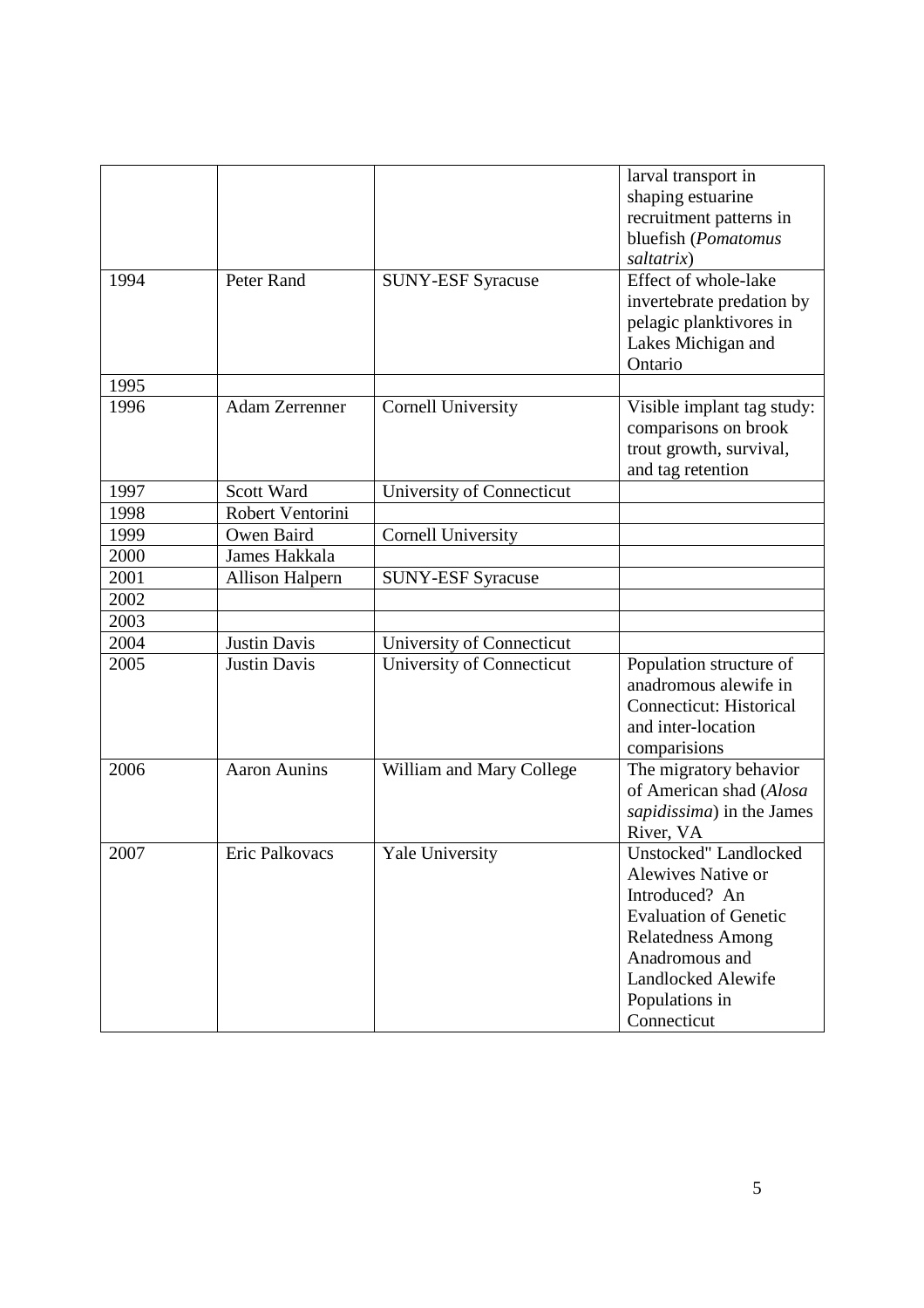| 2008 | Peter Stevens | Cornell University    | Implementing a topographic<br>index (TI) model to predict<br>brook trout habitat usage and<br>identify candidate lakes for<br>wild brook trout population<br>restoration |
|------|---------------|-----------------------|--------------------------------------------------------------------------------------------------------------------------------------------------------------------------|
| 2009 | Devin DeMario | Penn State University | Evaluation of panfish<br>enhancement regulations in<br>Pennsylvania lakes                                                                                                |

# **A.1.2.6. Best Student Poster Award**

| Year | <b>Person</b>             | <b>School</b>                     | <b>Title</b>                                                                                                     |
|------|---------------------------|-----------------------------------|------------------------------------------------------------------------------------------------------------------|
| 1995 |                           |                                   |                                                                                                                  |
| 1996 | None                      |                                   |                                                                                                                  |
| 1997 | Ron Heun                  |                                   |                                                                                                                  |
| 1998 | <b>Brian Niewinski</b>    |                                   |                                                                                                                  |
| 1999 | <b>Marcy Anderson</b>     | University of Connecticut         |                                                                                                                  |
| 2000 | David Argent              | Penn State University             |                                                                                                                  |
| 2001 | Sandra Palmer             | <b>Cornell University</b>         |                                                                                                                  |
| 2002 |                           |                                   |                                                                                                                  |
| 2003 |                           |                                   |                                                                                                                  |
| 2004 | Jay Killian               | <b>Frostburg State University</b> |                                                                                                                  |
| 2005 | David Lieb                | Penn State University             | Conservation status and<br>habitat associations of<br>Valley Creek's Crayfish                                    |
|      |                           |                                   | fauna                                                                                                            |
| 2006 | <b>Thomas Kehler</b>      | Penn State University             | Year-class assessment of<br>juvenile Atlantic sturgeon in                                                        |
|      |                           |                                   | the Lower Hudson River                                                                                           |
| 2007 | <b>Brianna Hutchinson</b> | Penn State University             | <b>Benthic Macroinvertebrate</b><br>Response to the Removal of<br>Low-head Dams: a<br>Conestoga River Case Study |
| 2008 | <b>Ivan Mateo</b>         | University of Rhode Island        | Spatial variations in otolith<br>microchemistry for Tautoga<br>onitis in Narragansett Bay                        |
| 2009 | <b>Shawn Rummel</b>       | Penn State University             | Dispersal and residency of<br>three species of domestic<br>trout in two Pennsylvania<br>streams                  |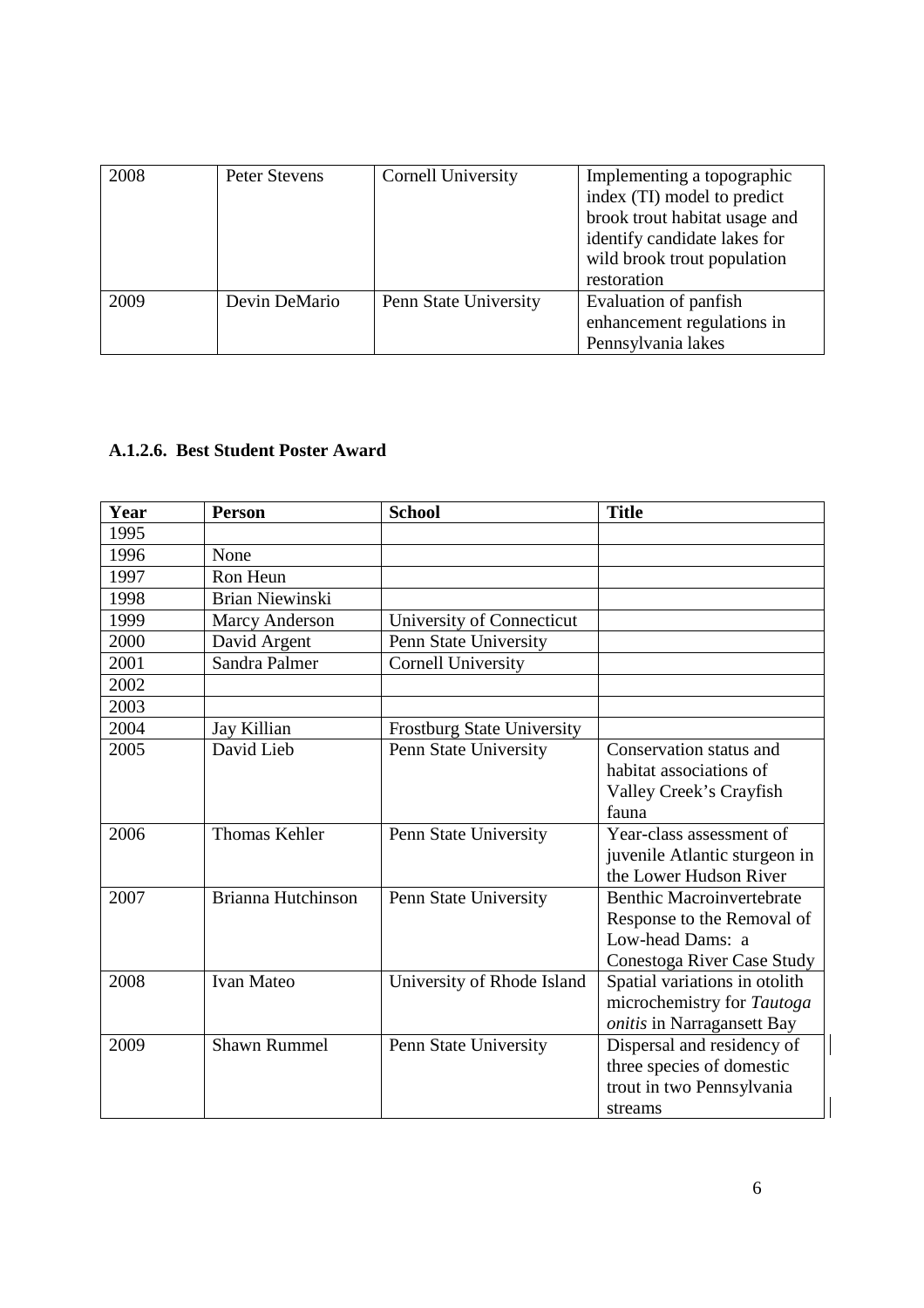# **A.1.2.7. Walking Stick Award**

| Year           | <b>Person</b>   | Year | <b>Person</b> |
|----------------|-----------------|------|---------------|
| $2002 - 2005$  | Edwin L. Cooper |      |               |
| $2005 - 2009*$ | Saul B. Saila   |      |               |
| $2009 - 2012$  | John L. Forney  |      |               |
|                |                 |      |               |

\* stick not presented until 2006 due to illness – three-year term from 2006

# **A.1.2.8. Past Meetings**

| <b>Date</b>   | <b>Location</b>           | <b>Conference Theme/Special Topics/Invited</b><br><b>Speakers</b> |
|---------------|---------------------------|-------------------------------------------------------------------|
| 1952          | Jackson Mills, WV         |                                                                   |
| 1953          | Bretton Woods, NH         |                                                                   |
| $1954 - 1965$ |                           |                                                                   |
| 1966          | Boston, MA                |                                                                   |
| 1967          |                           |                                                                   |
| 1968          |                           |                                                                   |
| 1969          | White Sulphur Springs, WV |                                                                   |
| 1970          |                           |                                                                   |
| 1971          | Portland, ME              |                                                                   |
| 1972          | Ellenville, NY            |                                                                   |
| 1973          | Dover, VT                 |                                                                   |
| 1974          | Great Gorge, NJ           |                                                                   |
| 1975          | New Haven, CT             |                                                                   |
| 1976          | Hershey, PA               |                                                                   |
| 1977          | Boston, MA                |                                                                   |
| 1978          | White Sulphur Springs, WV |                                                                   |
| 1979          | Providence, RI            |                                                                   |
| 1980          | Ellenville, NY            |                                                                   |
| 1981          | Virginia Beach, VA        |                                                                   |
| 1982          | Cherry Hill, NJ           |                                                                   |
| 1983          | West Dover, VT            |                                                                   |
| 1984          | Ocean City, MD            |                                                                   |
| 1985          | Hartford, CT              |                                                                   |
| 1986          | Hershey, PA               |                                                                   |
| 1987          | Boston, MA                |                                                                   |
| 1988          | White Sulphur Springs, WV |                                                                   |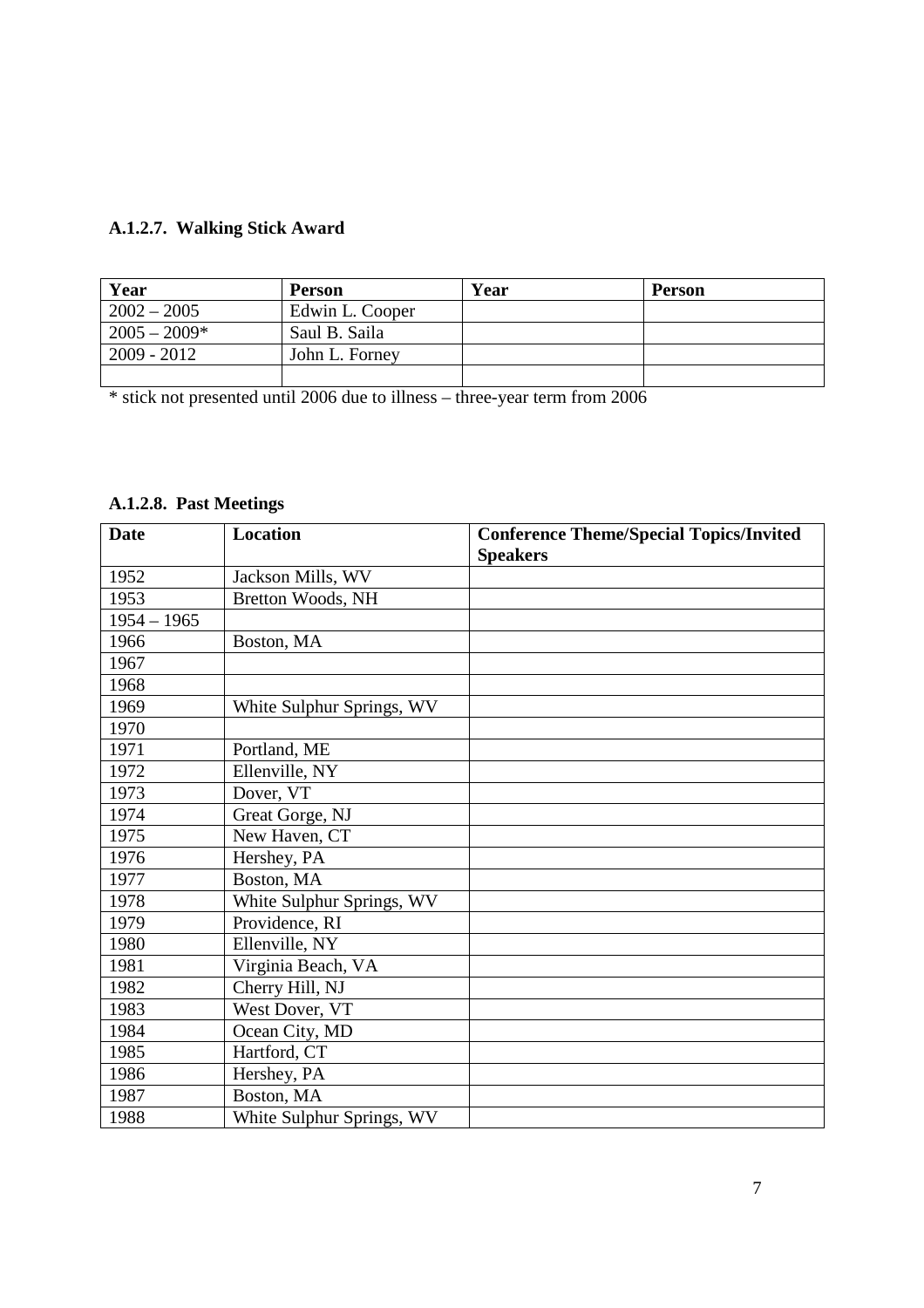| 1989 | Ellenville, NY       |                                               |
|------|----------------------|-----------------------------------------------|
| 1990 | Nashua, NH           |                                               |
| 1991 | Portland, ME         | <b>Changing Expectations</b>                  |
| 1992 | Norfolk, VA          | Mixed Messages: Who is Really                 |
|      |                      | Communicating the Wildlife Story?             |
| 1993 | Atlantic City, NJ    | Maintaining Fish and Wildlife Values in an    |
|      |                      | Urbanizing Environment – Are We up to the     |
|      |                      | Challenge?                                    |
| 1994 | Burlington, VT       | The Public and the Profession: Changing       |
|      |                      | <b>Constituencies, Changing Roles</b>         |
| 1995 | Ocean City, MD       | Managing Fish and Wildlife Diversity          |
| 1996 | Farmington, CT       | Private Rights and Government/Public          |
|      |                      | Responsibilities in Managing Fish and         |
|      |                      | <b>Wildlife Resources</b>                     |
| 1997 | Framingham, MA       | <b>Future Natural Resource Management:</b>    |
|      |                      | Science vs. Politics                          |
| 1998 | Camp Hill, PA        | Building on a Century of Success              |
| 1999 | Manchester, NH       | Looking Ahead: Fish and Wildlife              |
|      |                      | Management in the 21 <sup>st</sup> Century    |
| 2000 | Charlestown, WV      |                                               |
| 2001 | Saratoga Springs, NY | <b>Staying Connected</b>                      |
| 2002 | Portland, ME         | The Public Trust                              |
| 2003 | Newport, RI          | Partnerships                                  |
| 2004 | Ocean City, MD       | <b>Managing Resources for Competing Users</b> |
| 2005 | Virginia Beach, VA   |                                               |
| 2006 | Burlington, VT       | Conservation Education - No Child Left        |
|      |                      | Inside                                        |
| 2007 | Mystic, CT           | Putting the Pieces Together: The Ecosystem    |
|      |                      | Approach to Habitat Conservation and          |
|      |                      | Multispecies Management, and the              |
|      |                      | <b>Importance of Partnerships</b>             |
| 2008 | Galloway, NJ         | Fish and Wildlife Management in the           |
|      |                      | Northeast: New Challenges, New Roles, New     |
|      |                      | <b>Tools</b>                                  |
| 2009 | Lancaster, PA        |                                               |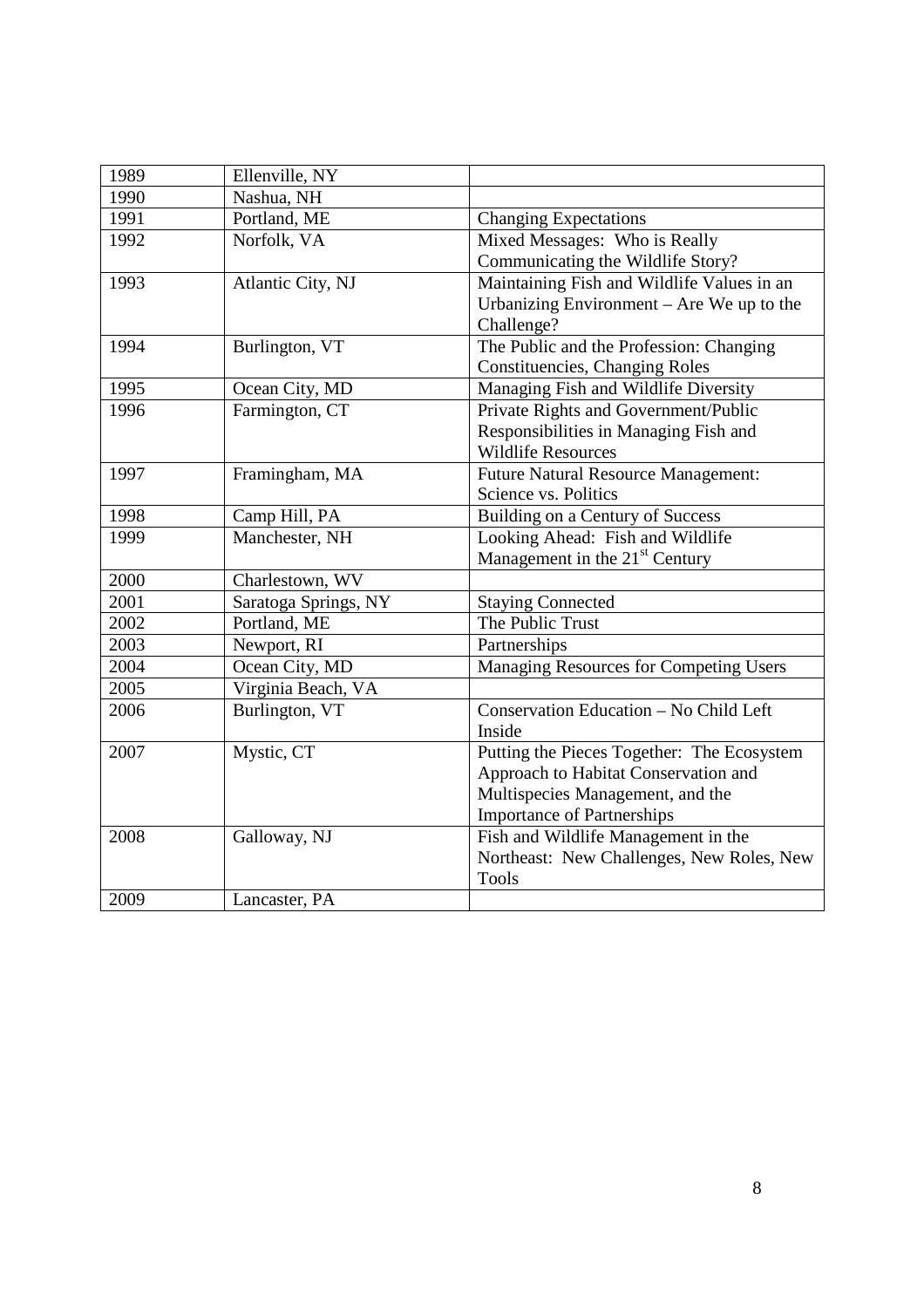**APPENDIX 2 - DIVISION BYLAWS**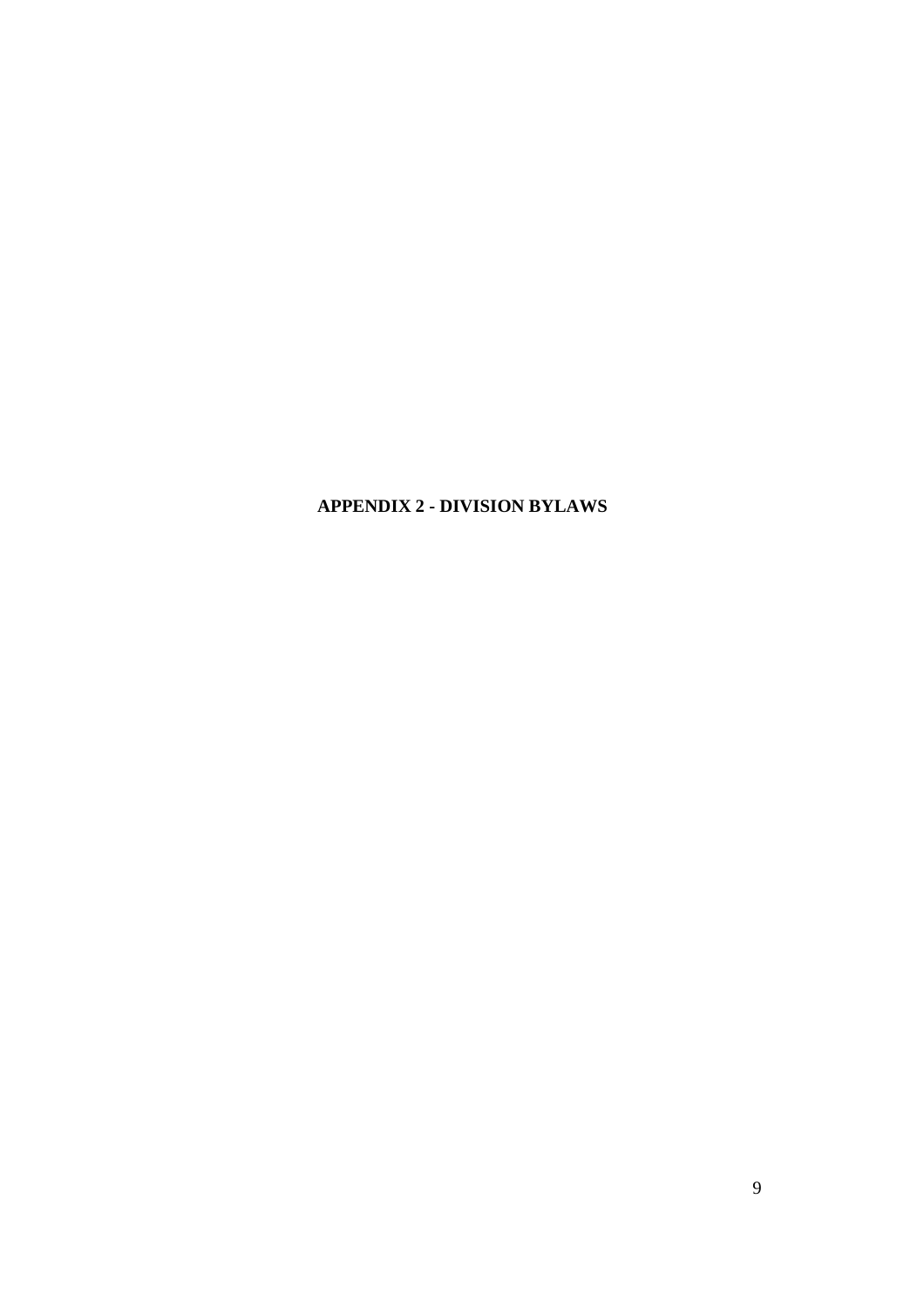### NORTHEASTERN DIVISION AMERICAN FISHERIES SOCIETY

### BYLAWS

#### SECTION I. NAME AND OBJECTIVES.

1. Pursuant to the Constitution of the American Fisheries Society (hereinafter referred to as the Society) and the Bylaws of the Society, there has been established a Northeastern Division (hereinafter referred to as the Division) of the American Fisheries Society.

2. The purposes of the Division shall be those of the Society as set forth in the Constitution of the Society.

#### SECTION II. MEMBERSHIP.

1. The membership of the Division shall be primarily composed of those Society members in good standing residing in the States of Connecticut, Delaware, Maine, Massachusetts, New Hampshire, New Jersey, New York, Pennsylvania, Rhode Island, and Vermont in the United States of America, and the Provinces of New Brunswick, Newfoundland, Nova Scotia, Prince Edward Island, and Quebec in Canada. Members in another division may elect to transfer to the Northeastern Division, according to the Society Bylaws, by notifying the Executive Director of the Society in writing.

### SECTION III. MEETINGS.

1. The Division shall hold at least one meeting annually at a time and place designated by its Executive Committee. Special meetings may be called by the President with approval of the Executive Committee. The Division may meet jointly with other organizations whenever it is expedient and advantageous.

#### SECTION IV. OFFICERS AND REPRESENTATIVES.

1. In accordance with the Constitution of the Society, the officers of the Division shall consist of a President, President-elect, First Vice President, Secretary-Treasurer, and Immediate Past-president.

2. Representatives for the Division in Society matters shall be the Division Representatives to the Society Governing Board, the Society Nominating Committee and the Society Membership Committee.

3. All nominees for officers and division representatives shall be members of the Society in good standing and shall have either attended an annual meeting of the Division or served as a Chapter President or Division level committee chair within the three years preceding their nomination.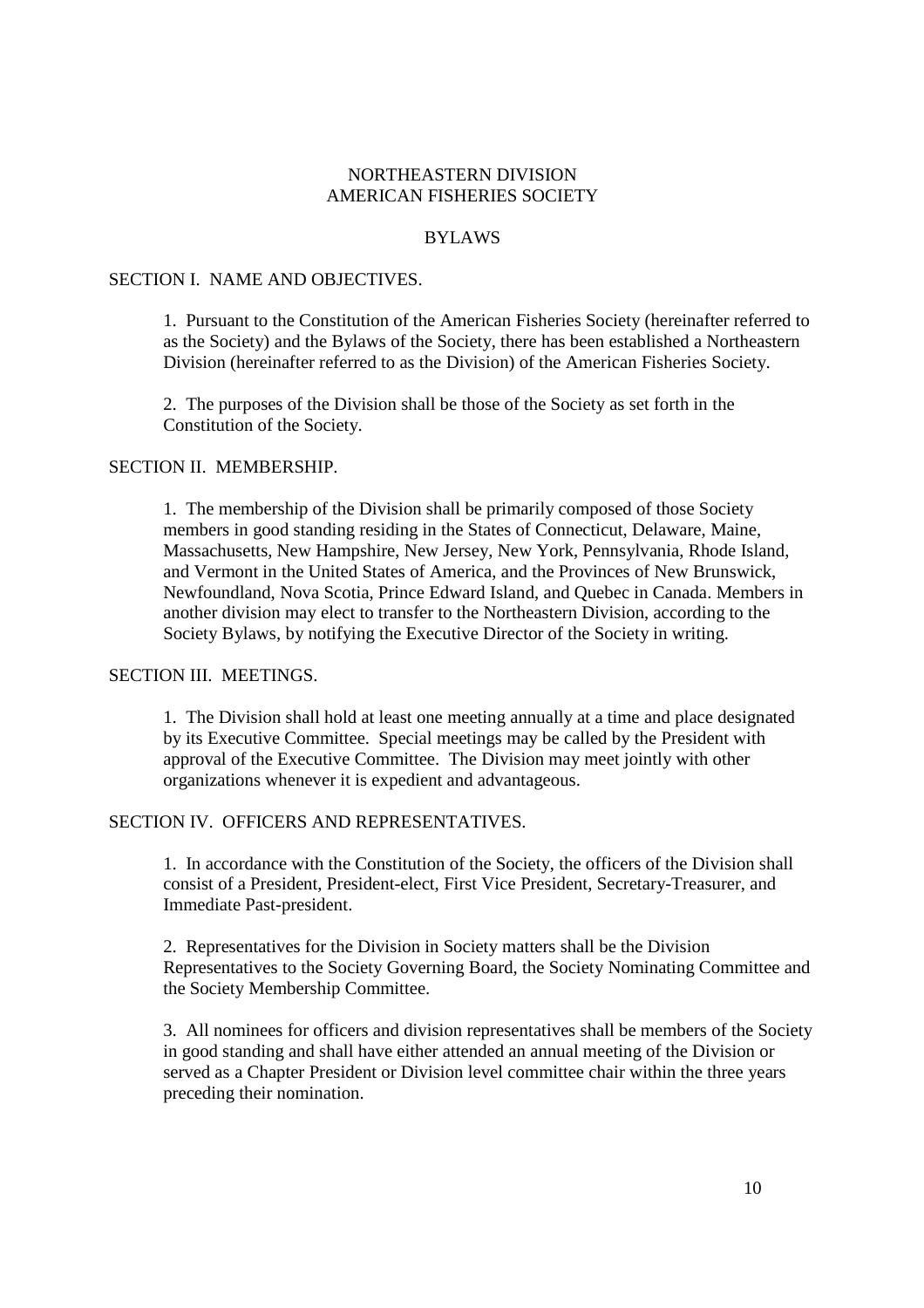4. Officers and the Division Representative to the Society Nominating Committee shall be nominated by the Division Nominating Committee. Election of officers and the representative to the Society Nominating Committee shall be by ballot. The procedure for the conduct of the ballot shall be determined by the Executive Committee of the Division.

5. The officers, with the exception of the Secretary-Treasurer, shall serve for one year and they will be ineligible, with the exception of the Secretary-Treasurer, for reelection to the same office within one year following the expiration of their terms. The Secretary-Treasurer shall serve two years and will be eligible for re-election to the same office following the expiration of his or her term. In case of a vacated position, the Executive Committee of the Division shall appoint a qualified replacement to fill the remainder of the term.

6. In the event of a cancellation of an annual meeting, the officers and the members of any committee that have been appointed shall continue to serve until the next regularly scheduled meeting.

7. No officer or appointed committee member of the Division shall receive any salary or other compensation for services rendered. Clerical and other necessary expenses, including travel to Division or Society functions, may be defrayed from funds available to the Division.

### SECTION V. DUTIES OFOFFICERS AND REPRESENTATIVES.

1. President. The President of the Division shall preside at all Division business meetings and serve as chair of the Executive Committee of the Division, represent the Division on the Governing Board of the Society (including the Management Committee when appointed or elected) and make appointments and perform such other duties as authorized. The President shall prepare reports on behalf of the Division to present at the mid-year and annual Governing Board meetings. The President shall proceed to the office of Immediate Past-president at the end of the term.

2. President-elect. The President-elect shall assume the duties of the President if the latter is absent or unable to act. This officer shall also represent the Division on the Governing Board of the Society (including the Management Committee when appointed or elected), and conduct other duties assigned by the President. The President-elect shall advance to the office of President at the end of the term.

3. First Vice President. The First Vice President shall assume the duties of the Presidentelect if the latter is absent or unable to act, and shall serve as Chair of the Division Membership Committee. This officer shall also represent the Division on the Membership Committee of the Society, act a liaison to the Program Committee, and conduct other duties assigned by the President. The First Vice President shall advance to the office of President-elect at the end of the term.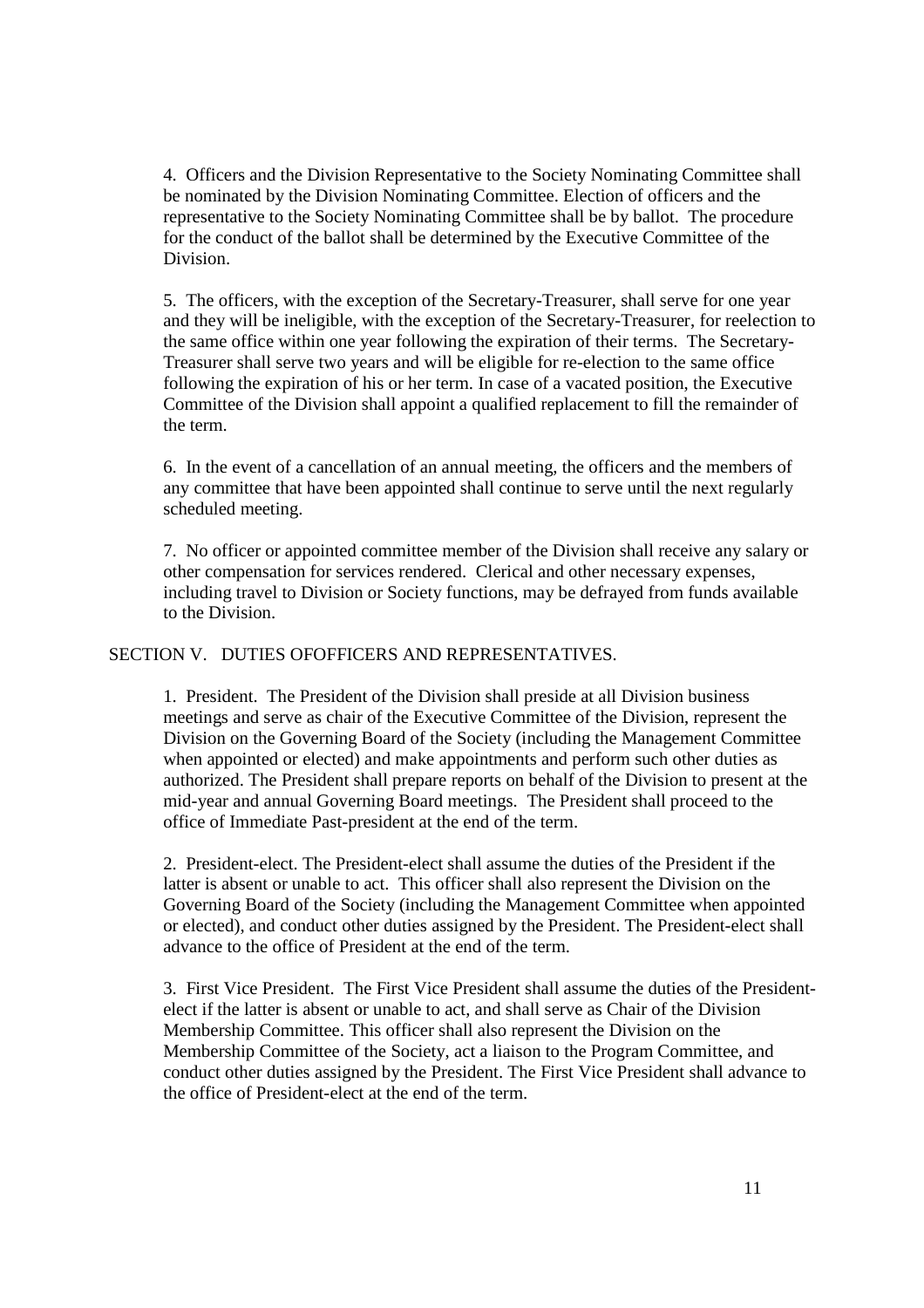4. Secretary-Treasurer. The Secretary-Treasurer shall keep the official records of the Division (including updating the Division Procedural Manual), conduct its correspondence, collect and be custodian of any fees or assessments collected under the authority of these Bylaws and be custodian of funds allotted to the Division by the Society pursuant to constitutional authority or derived from other sources authorized by the Division membership or by the Executive Committee. Such funds as may be authorized by the Division membership or the Executive Committee or the President (in accordance to a cap set annually by the EXCOM) shall also be disbursed by the Secretary-Treasurer, and a financial report for the previous calendar year shall be submitted by the Secretary-Treasurer to the annual Division meeting. Minutes of the annual Division meeting shall be submitted by the Secretary-Treasurer to the Executive Director within 30 days following the meeting. The Secretary-Treasurer shall serve as a member of the Archives Committee.

5. Immediate Past-president. The Immediate Past-president shall provide guidance to the other officers and shall provide input to the Secretary-Treasurer regarding updates for the Division Procedural Manual. The Immediate Past-president shall serve as Chair of the Nominating Committee.

6. Division Representative to the Society Nominating Committee. The Division Representative to the Society Nominating Committee shall search the Division membership for potential candidates for Society officer and aid in their nomination.

### SECTION VI. EXECUTIVE COMMITTEE.

1. The Executive Committee of the Division shall consist of the officers, Presidents of Chapters within the Division, and the Division Representative to the Society Nominating Committee. It is authorized to act for the Division between meetings and to perform other appropriate functions. A quorum for an Executive Committee meeting shall consist of five, at least three of who shall be officers. If a Chapter President cannot attend an Executive Committee meeting the Chapter President may appoint one of the other Chapter officers to represent the Chapter, with voting privileges. The Division Secretary-Treasurer shall be notified of this substitution in writing before the meeting.

### SECTION VII. DIVISIONAL COMMITTEES.

1. The President of the Division is authorized to appoint from members of the Division in good standing to such committees as may be necessary for the conduct of the business of the Division, except as provided in Section V.

2. The Division has established the following standing committees:

A. Nominating Committee, which shall recommend a slate of candidates for Division officers and the Division Representative to the Society Nominating Committee, and will conduct elections. The Immediate Past-president shall serve as Chair with a minimum of two additional members appointed by the chair.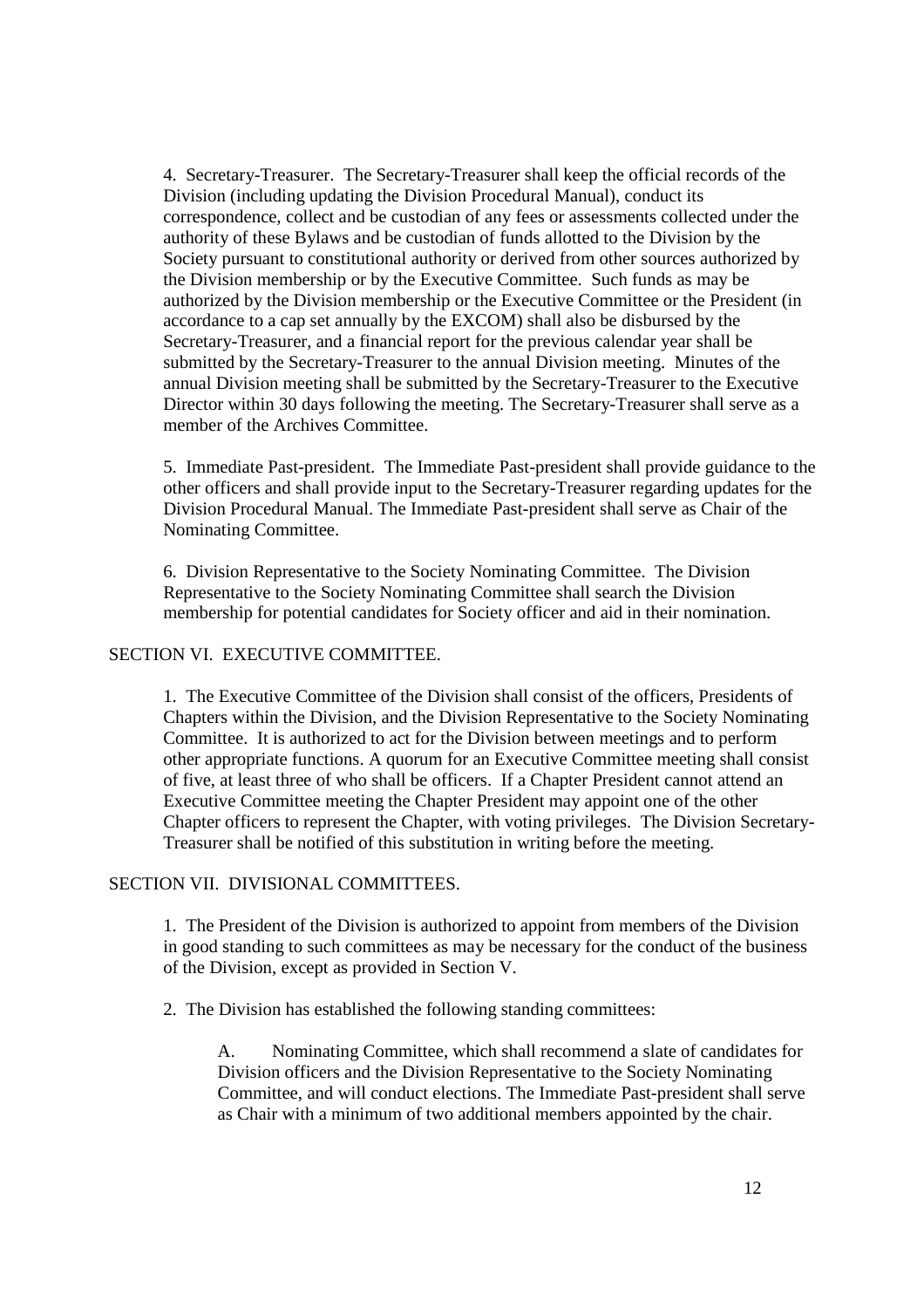B. Resolutions Committee, which shall draft and recommend to the Division for consideration such resolutions considered prudent and necessary in the furtherance of the purposes and objectives of the Division, and whose chair will serve on the Resolutions committee of the Society;

C. Audit Committee, which shall audit the Division accounts maintained by the Secretary-Treasurer for the previous calendar year and report to the Division at the annual meeting;

D. Program Committee, which shall be responsible for arrangement of the program for the annual meeting consisting of technical sessions for the reading and discussion of original papers and important topics relating to the fishery field. If possible, the Program Committee shall include an appointee who will succeed to the program chair in the year to follow. In addition to the appointed members, the First Vice President serves ex-officio as liaison between Program Committee and other meeting planners;

E. Membership Committee comprised of one member from each Chapter in the Division, which shall undertake to maintain the current membership and recruit new members from those eligible within the states and provinces comprising the Division. The Chair shall be the First Vice President of the Division and shall serve on the Membership Committee of the Society;

F. Awards Committee, which shall select recipients for the Dwight A. Webster Memorial Award and other awards described in the NED Procedural Manual;

G. Archives Committee, which shall maintain the permanent records of the Division and supply such information to Division officers and others as necessary. The Secretary-Treasurer shall be a member of this committee;

H. Newsletter Committee, the Chair of which shall be designated Newsletter Editor. This committee shall obtain appropriate copy, produce, and distribute periodically a Newsletter with a format emphasizing news, happenings, significant research, plus Division and Chapter reports;

I. Finance Committee, which shall be responsible for annual review of the Division's investment strategy and assess investment performance and suitability to meet the Division's needs. The Chair will report periodically to the President and Secretary-Treasurer and recommend changes. The Committee will make strategy recommendations to the Division at the Annual Meeting;

J. Best Student Presentation Award Committee, which shall judge student presentations (oral and poster) at the annual meeting and select the best;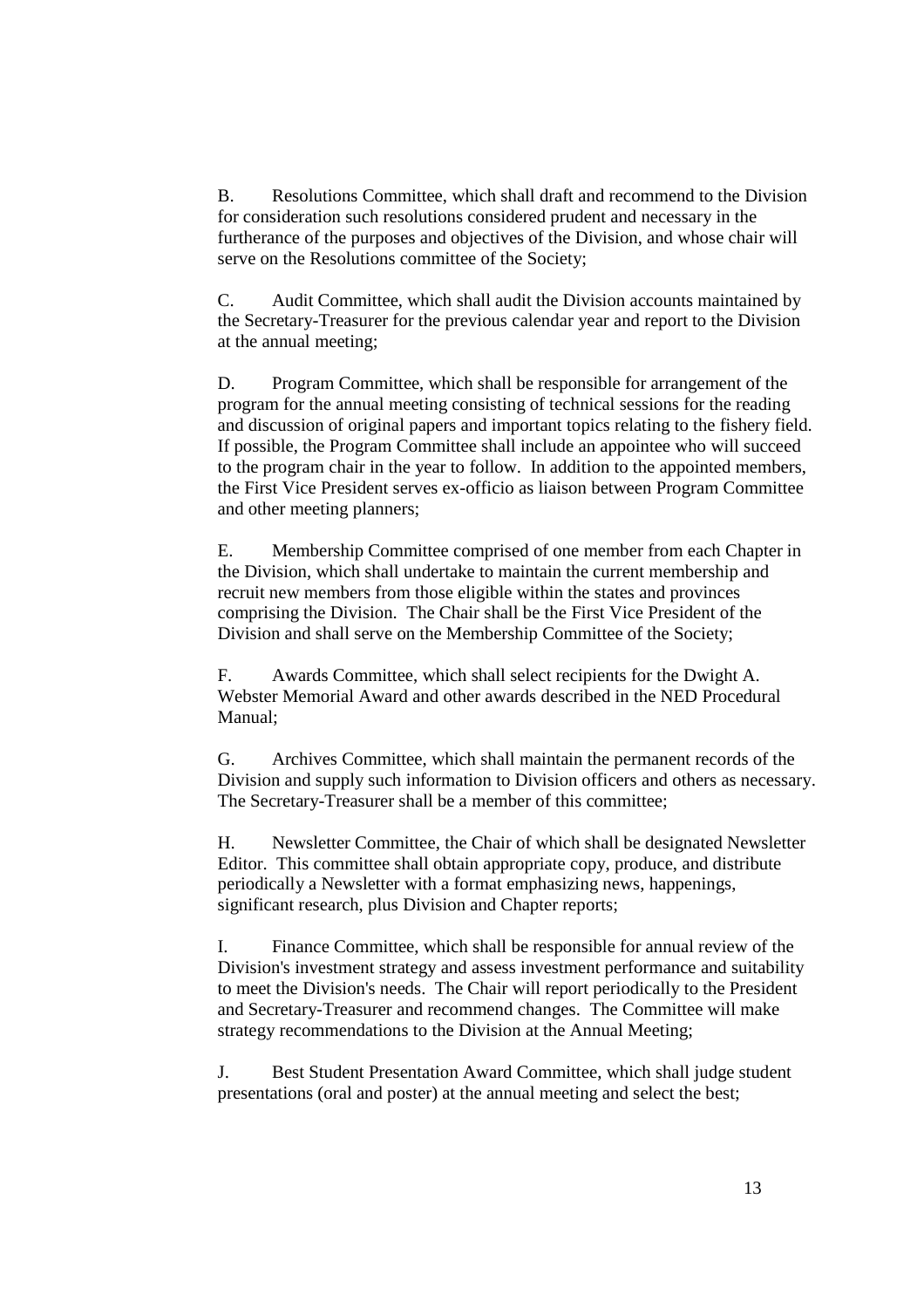K. John Moring Student Travel Award Committee which shall be responsible for soliciting applications from and awarding funds to students to defray the cost of attending the Division's annual meeting;

L. Continuing Education Committee, which shall expand opportunities for Division members to enhance their skills and knowledge as fishery professionals;

M. Environmental and Resource Issues Coordinator who will serve as the liaison for the NED membership to address emerging issues in the region and will recommend that issue-oriented committees be formed as needed.

N. Such special committees as are deemed necessary to carry out the work of the Division.

3. The Division committees shall not duplicate nor conflict with the functions of the standing committees of the Society although they may submit recommendations to such standing committees. The term of office for members of Divisional committees shall end upon the discharge of their appointed duties or after one year, whichever comes first, with the exception of the member who will succeed the Program Chair and the Secretary-Treasurer as a member ex-officio.

### SECTION VIII. VOTING AND QUORUMS.

1. Decisions at meetings of the Division shall be in accordance with the Constitution of the Society. A quorum at any meeting of the membership for the transaction of official business of the Division shall be at least twenty (20) members in good standing.

#### SECTION IX. REGISTRATION FEE AND OTHER ASSESSMENTS.

1. The Executive Committee of the Division may assess each Society member attending a regular meeting of the Division a registration fee as provided in the Society Constitution. Collection shall be made by the Secretary-Treasurer or an appointed representative.

#### SECTION X. BYLAWS, RULES AND PROCEDURES.

1. The Bylaws are the defining document for the Division and take precedence over all other rules and procedures of the Division. The Bylaws cannot be suspended and cannot be changed without prior notice to members.

A. The Bylaws may be amended by a 2/3 majority of Active Members choosing to vote, provided that the proposed amendment(s) are circulated in writing to the membership at least 30 days prior to voting.

B. In accordance with the Society Constitution, an adopted amendment shall be reviewed by the Society's Constitutional Consultant for conformity with the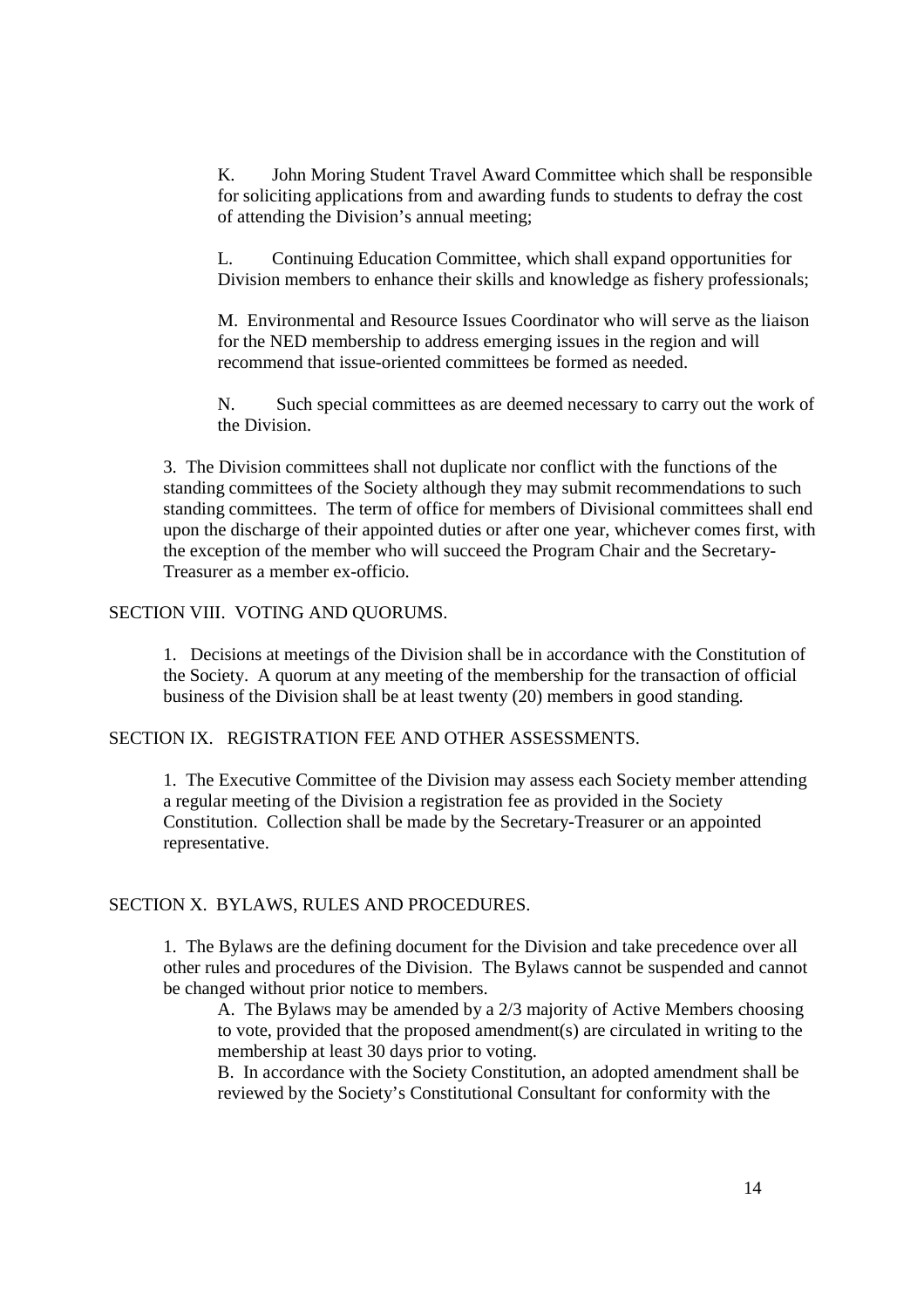Constitution, Rules and Procedures of the Society. The Constitutional Consultant presents the adopted amendment to the Society Governing Board for approval. C. Amendments take effect when the Unit receives written notice of their approval by the Governing Board from the Executive Director.

2. The following Standing Rules are the next highest level of documentation of Division operations. They are generally established to facilitate the conduct of Division business, and to describe duties and responsibilities of officers and committees. They may be suspended or amended as follows.

A. The Standing Rules may be suspended during an Executive Committee meeting until the next annual or special Division meeting by a 2/3 majority of the Executive Committee.

B. The Standing Rules may be suspended for the duration of a meeting by a 2/3 majority of Active Members voting at an annual or special Division meeting.

C. The Standing Rules may be amended by a simple majority of Active Members voting at an annual or special Division meeting.

#### STANDING RULES:

1. Order of Business

The agenda at the annual meeting of the Division shall include, but shall not necessarily be limited to, the following with all reports provided to the Secretary-Treasurer in written form. In the event that time limits presentations at the business meeting, each item shall be presented at the Executive Committee meeting.

1. Call to order by the President. 2. Determination of a quorum. 3. Recognition of past presidents and distinguished guests. 4. President's address (subject to be of his/her choosing). 5. Reports of the Secretary-Treasurer. 6. Reports of the Chapters. 7. Reports of divisional committees. 8. Awards Announcements. 9. Other old business. 10. Installation of newly elected officers. 11. Incoming president's remarks. 12. New business. 13. Adjournment.

### 2. Resolutions

(a.) General resolutions (those that place the views of the Division on record on matters of broad concern): in order to be eligible for consideration must be received by the Resolutions Committee no later than August 1, and must be printed in the Division newsletter before the annual meeting.

(b.) Internal resolutions (those that concern the Division) will be eligible for consideration up to and at the business meeting.

3. Procedures are the lowest level of documentation of Division operations. They are generally established to provide continuity in the conduct of Division business. The Procedures may be suspended or amended by a simple majority vote of the Executive Committee.

Revised 3/21/84 per 3/16/94 Annual Meeting

Revised 6/12/92 per 5/7/85,4/29/86, 5/14/91 Annual Meetings

Revised 11/21/96 per 5/3/94, 8/21/94, 8/30/95 Business Meetings

Revised 8/21/98 per 5/4/98 annual business meeting, Camp Hill, PA

Revised 8/21/01 per 4/23/01 annual business meeting, Saratoga Springs, NY

Revised 9/7/06 per 8/12/06 online ballot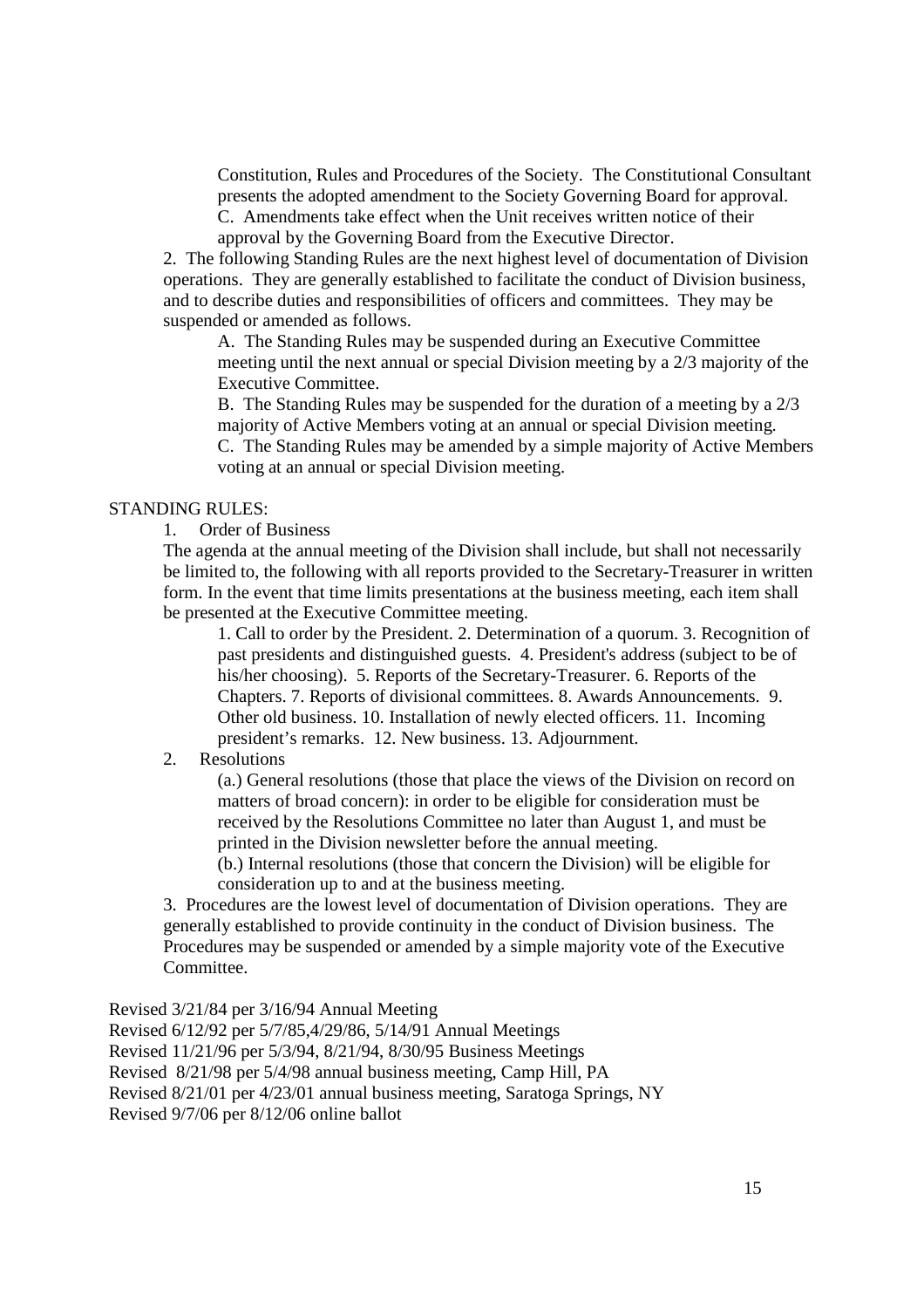**APPENDIX 3 – AFS ADVOCACY GUIDELINES**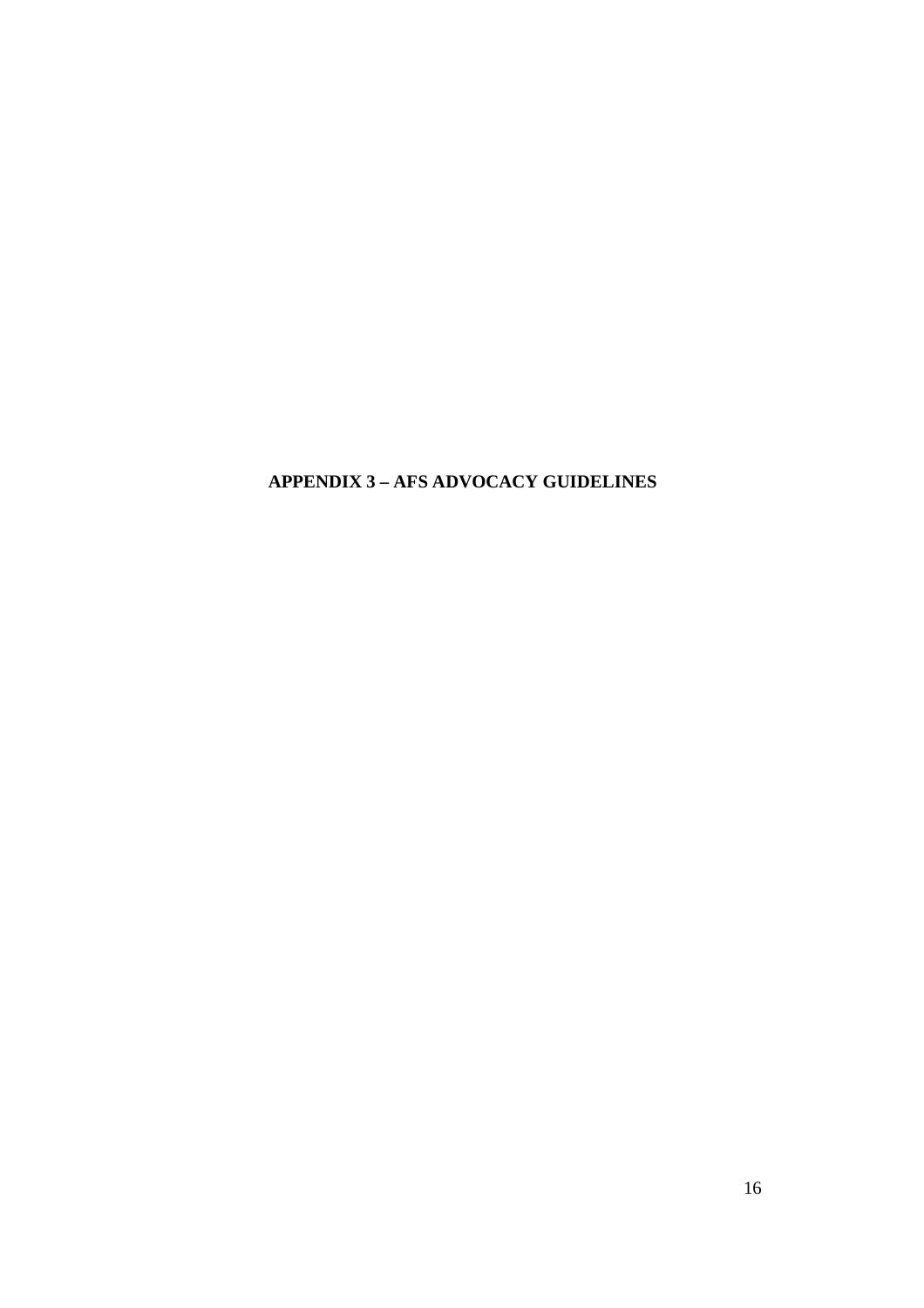Presented below is the final approved [by the American Fisheries Society (AFS) Governing Board, 26 August 1996] revision of guidance for Society advocacy that will replace Chapter 9, Section V, of the American Fisheries Society Procedural Manual published in 1992. Following the 1993 AFS annual meeting then-President Raymond Hubley appointed an Advocacy Task Force chaired by Richard Gregory to review Society policy and procedures and recommend needed revisions. The group met in January 1994 and agreed on procedural revisions (which subsequently were approved by the Executive Committee [now called Governing Board] in March 1995, subject to final editing, for inclusion in the AFS Procedural Manual) but failed to achieve consensus on a policy. Subsequently, a policy was proposed by a task force member and forwarded by the chair to the Resource Policy Committee for review and recommendation to the Executive Committee. This policy was considered by the Executive Committee at the 1995 annual meeting and approved for publication in Fisheries for member comment. Following publication in the February 1996 issue, the Governing Board again considered the policy and, after concluding it had been displayed incorrectly, President Paul J. Wingate directed it be republished for member comment with a better explanation. It appeared in the May 1996 issue, and comments were received by Executive Director Paul Brouha until shortly before the annual meeting, when they were forwarded to Wingate. Wingate summarized member comments on the published draft policy for the Governing Board, which did not approve it and instead directed that these procedures be published in Fisheries with the proposed policy statement removed. It is presented below with the existing Society policy that governs subunit activities. IV. Guidelines for AFS Advocacy Activities Scientific information is a key asset that the Society shares with the public and with people who make or implement natural resource policy. When such information is relevant to a proposed action that may harm or benefit an aquatic resource, AFS members have an obligation to make it available to those concerned.

This section, prepared by the 1993-1995 Task Force on Advocacy, provides guidance to AFS members who propose or take advocacy positions on behalf of the Society or its subunits. The guidelines that follow were designed to ensure (1) that the Society's external advocacy will be ethically and professionally sound; (2) that advocacy will not degrade the Society's reputation as the most reliable source of scientific information on aquatic resources; (3) that fisheries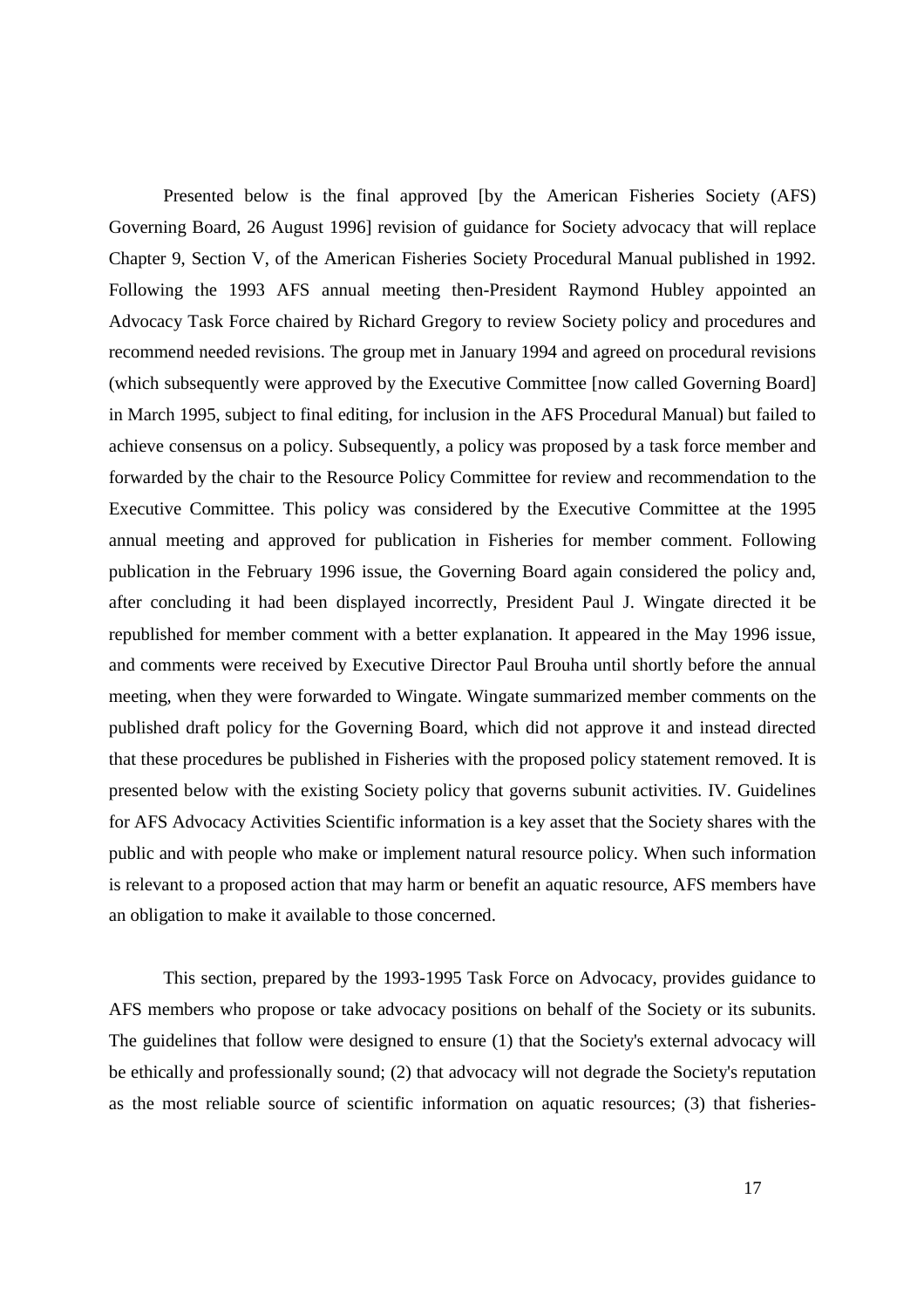related scientific information will be used appropriately when members address aquatic resource issues; and (4) that AFS advocacy positions will be widely supported within the Society because they will be technically correct, respectful of alternative views, and consistent with AFS policies and the Code of Practices. Members and subunits planning to influence an issue external to the Society and to invoke the credibility of the AFS or its members shall adhere to the Society's policy, which states

• A subunit may hold meetings, sponsor symposia, disseminate information, adopt resolutions, and engage in other activities that advance Society objectives and conform to the Society's Constitution, Bylaws, Rules, and policies. Actions and resolutions of a subunit shall be identified only with that subunit unless formally adopted by the Society or another subunit." (AFS Constitution, Article IV, #5).

### **A**. **WHAT IS ADVOCACY**?

Advocacy may be simply defined as arguing for a cause, often on behalf of others. Arguments may be written or expressed orally, and sometimes they must be developed reasonably quickly. Advocacy is on its strongest ground when it is based on a hierarchy of instruments used as official expressions of Society views.

The principal instruments are Society policies, general statements of principle about resource topics that explain and justify the Society's perspective or attitude in largely philosophical terms. Policies are reviewed and approved by the membership and have a long life span, perhaps 10-20 years. Position statements are specific stands on specific issues. They are prepared by experts, scientifically documented, and rigorously reviewed. They must be consistent with Society policies, and they are approved by the Society's Governing Board or a subunit executive committee (depending on their level of applicability). Legislative briefing statements are specific stands on specific items of legislation. They are developed and approved like position statements, with which they must be consistent. Resolutions are issue statements that are peer-reviewed by committees and approved by members at an official Society or subunit meeting. They are less analytical than position statements or legislative briefing statements but must be consistent with them (and with policies). Position statements, legislative briefing statements, and resolutions become void when the issues they address become moot. Use of any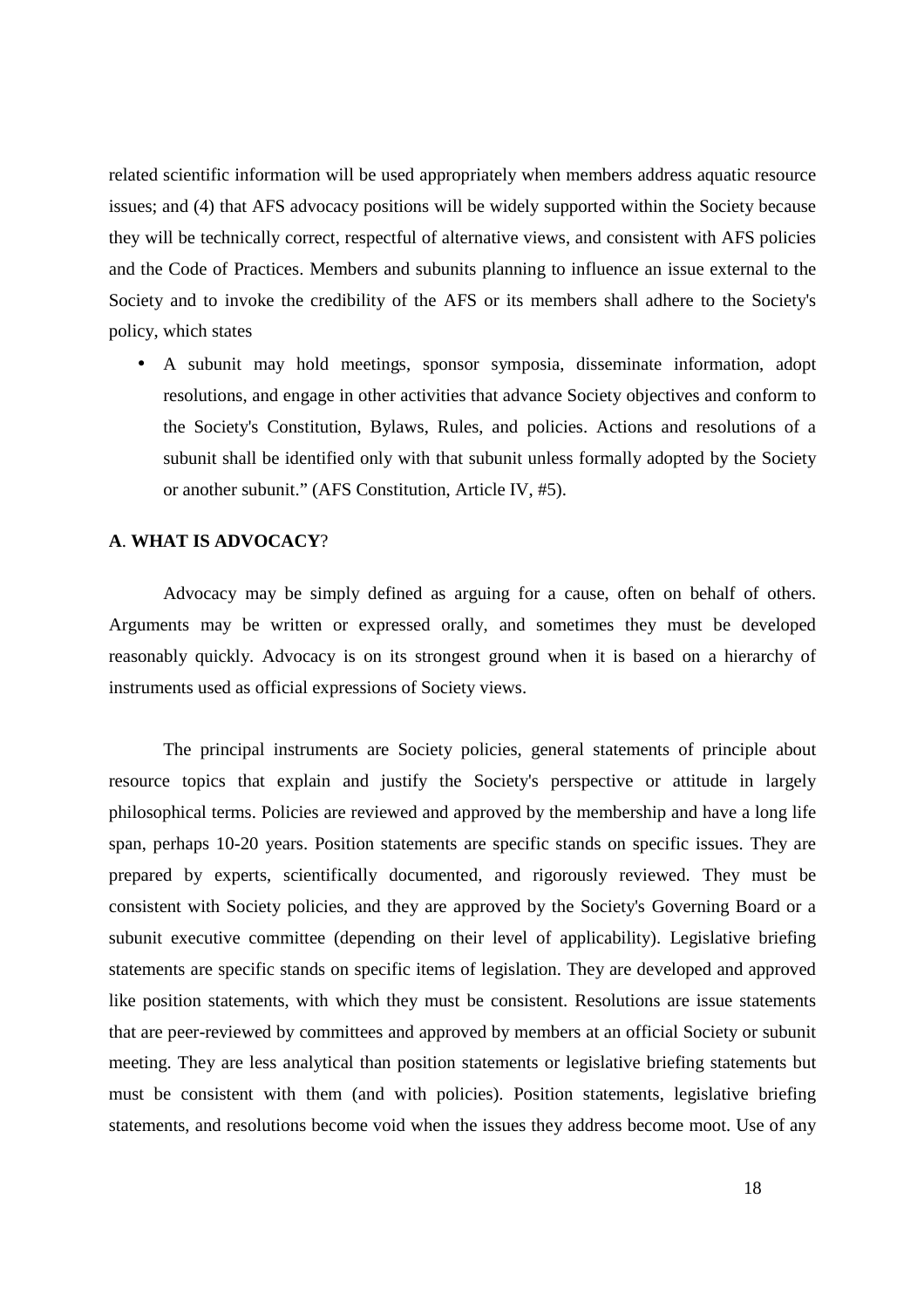of these instruments to promote the principles, policies, and positions of the Society may be considered a form of advocacy, especially when it is used to influence public policy.

### **B. CRITERIA FOR ADVOCACY AT THE SOCIETY LEVEL**

The following criteria shall be used to determine whether it is appropriate for the Society to advocate an issue, and they provide a checklist of the steps needed to properly arrive at a position. The criteria were developed to ensure, without unnecessary restrictions on advocacy, that a member does not improperly attribute personal views to the Society or one of its subunits. Subunits preparing advocacy or position statements should consider the additional criteria outlined in the subsequent section.

1. The issue is pertinent to the Society's goals and objectives as stated in its Constitution and Bylaws.

2. The importance of the issue warrants the effort of AFS officers, members, and staff to address it, given the existence of other issues. Urgency may be a factor if failure to act will place a resource in jeopardy.

3. The appropriate level of the Society for addressing the issue was considered. Considerations include the geographic limits of the issue and the locations of experts able to prepare an accurate position.

4. Significant membership support for action is evidenced or known, or the reason why members are unaware of the issue is legitimate.

5. Alternative views on the issue and the disposition of the document were considered.

6. A timely strategy and action plan can be executed, and knowledgeable, responsible people have been identified to complete the action.

7. Administrative resources and funds to pursue the action to completion are available or can be secured.

8. Consideration has been given to joint action of the Society with other concerned organizations in order to strengthen the position taken.

9. There is a reasonable potential for the Society to make a difference.

### **C. GUIDELINES FOR SUBUNITS ON ADVOCACY POSITIONS**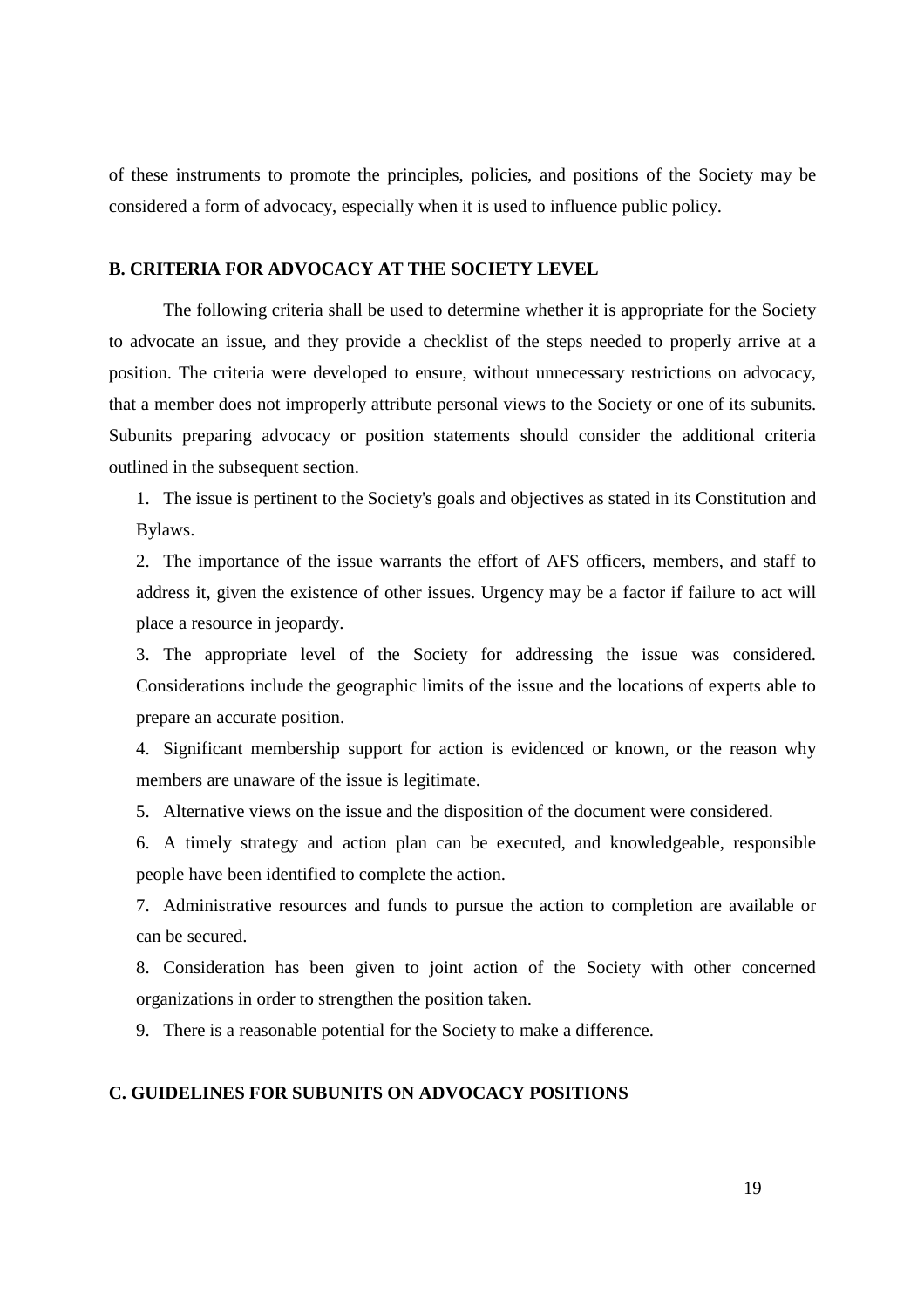Subunits should adopt internal procedures to manage the development of their advocacy positions. Because involvement in advocacy is important to the Society, each subunit is strongly urged to amend its bylaws to adopt, by reference, the Society's procedures or alternative procedures consistent with these. The internal procedures should address the criteria used to select issues and provide sufficient guidelines for quality control, such as peer review, of written products that advocate a position or action. Subunits should consult Society headquarters to develop a mechanism for relaying and promoting their policies and positions to all concerned parties.

The following steps provide a good procedure for developing subunit advocacy positions:

- 1. A member or committee raises a formal concern or issue.
- 2. The subunit's executive or other committee reviews the issue based on the following questions:
	- a. Is the issue pertinent to the subunit's goals?
	- b. Will the subunit's involvement make a difference?
	- c. Do (or will) subunit members support the position?
	- d. Does the subunit have adequate expertise and technical information to develop a position?
	- e. Have alternative views been considered?
	- f. Is the urgency of the issue so great that the officers or executive committee would have to act without full membership approval?
	- g. Would the subunit be willing, and does it have the resources, to follow through?
	- h. Do geographic boundaries and other aspects of the issue make subunit involvement appropriate? Should other subunits or entities be involved?
	- i. Do risks outweigh the potential benefits of taking action?
- 3. When the subunit determines that the issue is appropriate for action, it
	- a. subjects the issue to further development if necessary,
	- b. solicits an independent review (necessary for all but the most minor issues; the greater the sensitivity and importance of the issue, the more intensive the review should be), and
	- c. takes the recommended action and so notifies AFS headquarters.
- 4. The actions taken by the subunit may include (but are not necessarily limited to):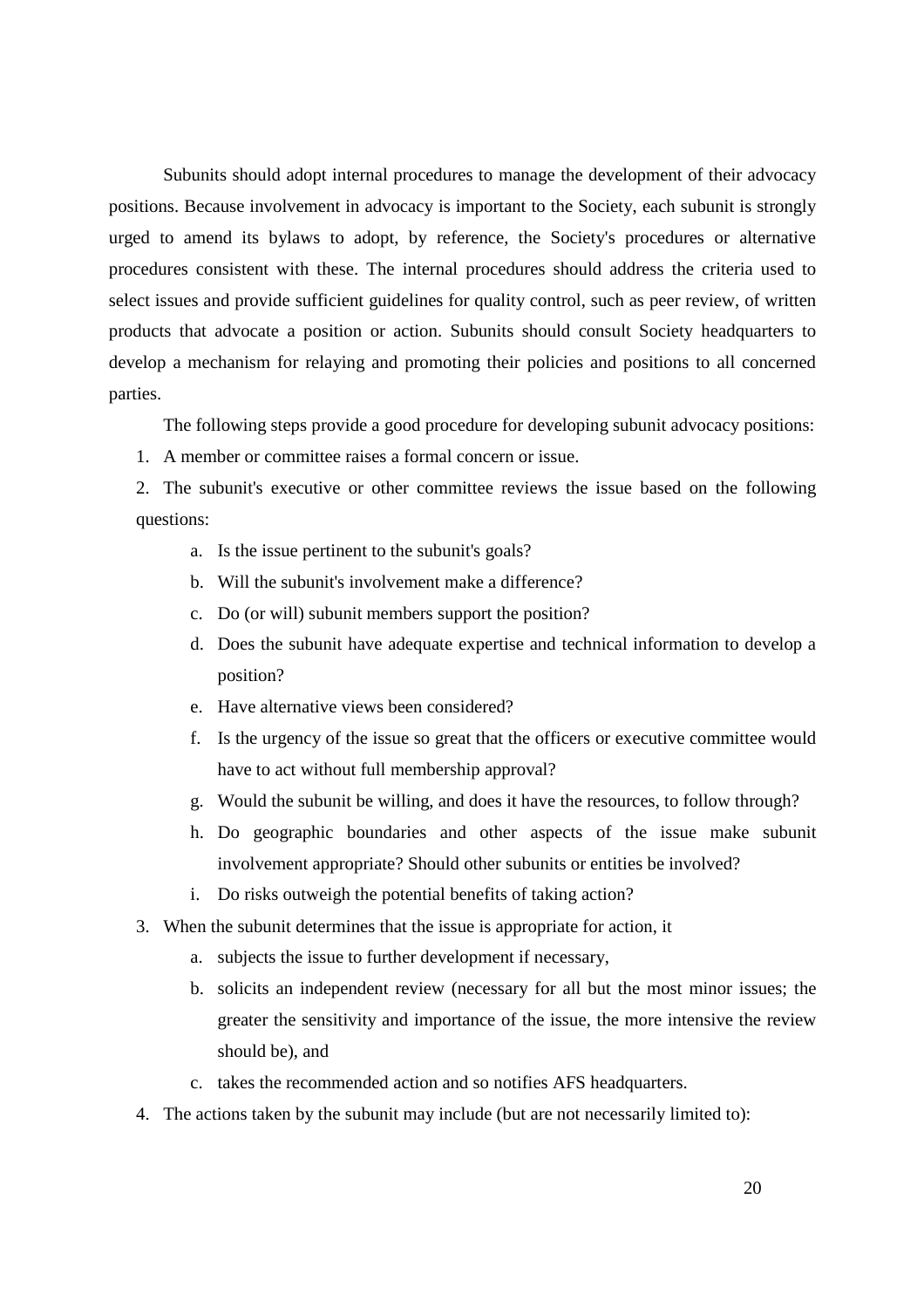- a. sending a letter with a request for action or for comments;
- b. drafting and sending a resolution;
- c. preparing a position paper, legislative briefing paper, or policy paper (copied to Society headquarters);
- d. referring the issue to a Division or the Society with recommendations;
- e. recommending an educational forum;
- f. taking no action but providing supporting rationale to proponents; and
- g. undertaking litigation but only as a last resort after it is determined that failure to litigate will have serious consequences, after the approval and financial support of the membership have been obtained, and after the assistance of experienced natural resource litigators has been secured.

### **D. ACCOUNTABILITY AND OVERSIGHT**

The Society must be assured that when members advocate their own interests or personal opinions, they clearly disassociate themselves from the AFS. Members must not leave the impression that personal views represent the Society or a subunit. When a position is identified with the Society or subunit, some level of review is essential to ensure quality control and membership concurrence with the position expressed. However, this must be balanced with the equally valid concern that an overly lengthy or structured review process interferes with the Society's ability to act or respond quickly when necessary.

The following guidelines address the accountability for and oversight of advocacy activities:

1. New subunit leaders should attend the orientation and training that is provided for emerging leaders at annual meetings of the Society, AFS Divisions, and (when possible) Chapters, and Sections. Training sessions include a section on the sensitivity, policies, and oversight associated with advocacy.

2. When it develops, reviews, and promulgates an advocacy position, each subunit must conform to the Society's established position on the subject and to the overall policy on advocacy, as stated at the beginning of this chapter. Each subunit should incorporate in its bylaws a simple statement that ensures its conformance with Society guidelines on advocacy.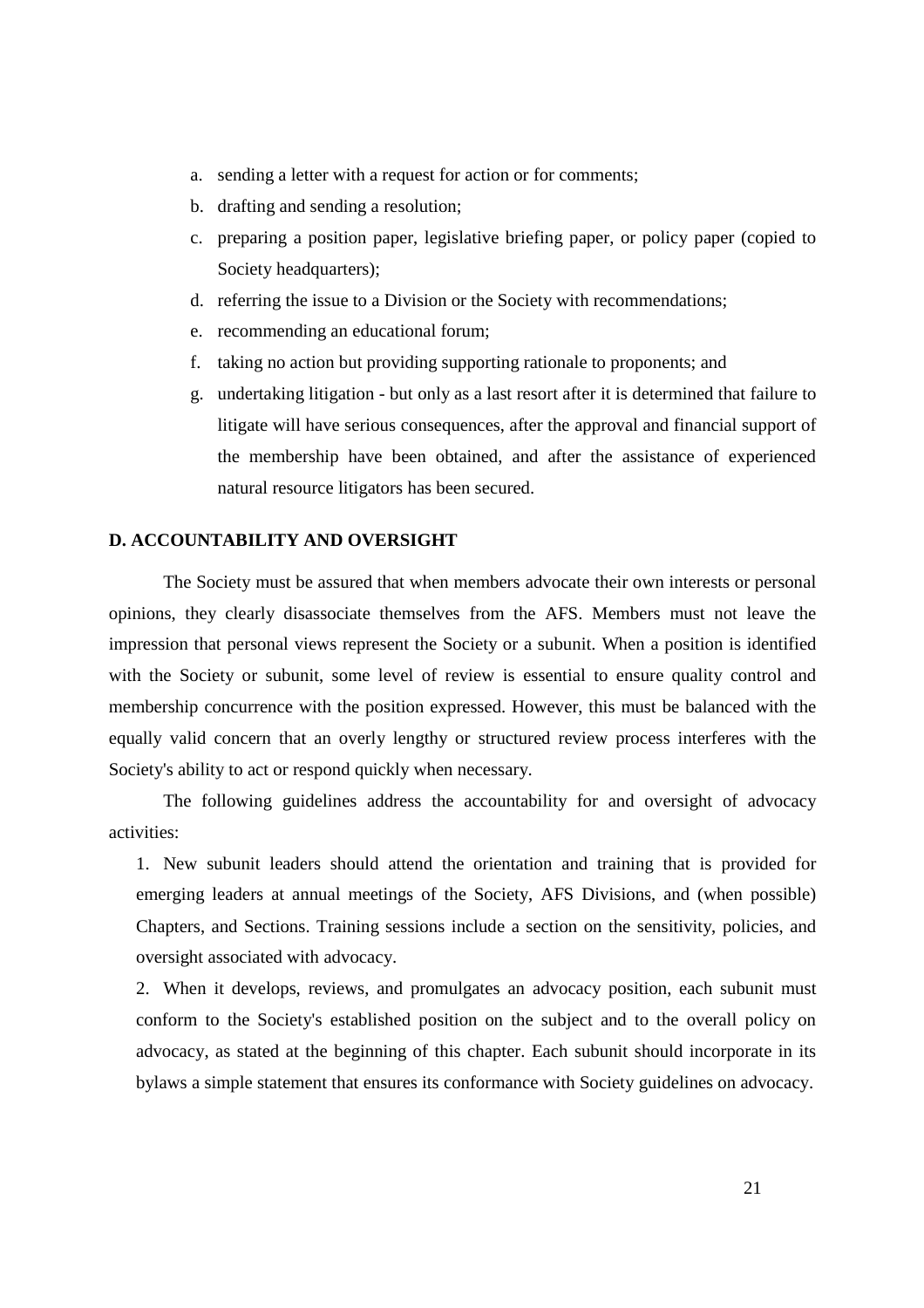3. When possible, the subunit's executive committee should review the relevance and urgency of the proposed advocacy position or action, appropriateness of a response by the subunit, general membership support, minority views, and resources and potential for achieving the desired effect.

4. In an emergency, when lack of action may result in serious harm to a resource, the AFS president and other officers, including the executive director, should be consulted. With their concurrence, the executive director or a subunit member should forward the best professional opinion or position to appropriate officials. Prior consultation with Society experts or concerned subunits should be conducted by whatever means possible. If time permits, membership approval should also be obtained.

5. Except for emergency resolutions, subunit resolutions supporting or advocating a position must undergo a rigorous review by an appropriate number of independent experts knowledgeable on the subject. Subunits advancing resolutions are encouraged to follow the guidance provided in Section IV of this manual. Resolutions submitted by subunits for adoption by the Society at its annual meeting will be considered by the AFS Resolutions Committee, which may solicit additional independent reviews.

6. For each formal position taken, the organizational sponsor - Society, Division, Section, or Chapter - should be clearly identified so there is no confusion as to the position's source.

### **E. AUTHORIZED REPRESENTATION**

The AFS and its subunits must have mechanisms to ensure that their letterheads, logos, and other identifiers are used for advocacy purposes only as specifically authorized pursuant to the Society's established positions and its advocacy policies and procedures. It is emphasized again that when members present a Society or subunit position, they must state the position accurately, identify the AFS organizational unit responsible for it, and refrain from embellishing it with personal opinion unless the opinion is identified as such. All of the foregoing is to be guided by the AFS Code of Practices.

#### **F. EDUCATION AND OUTREACH**

**Need**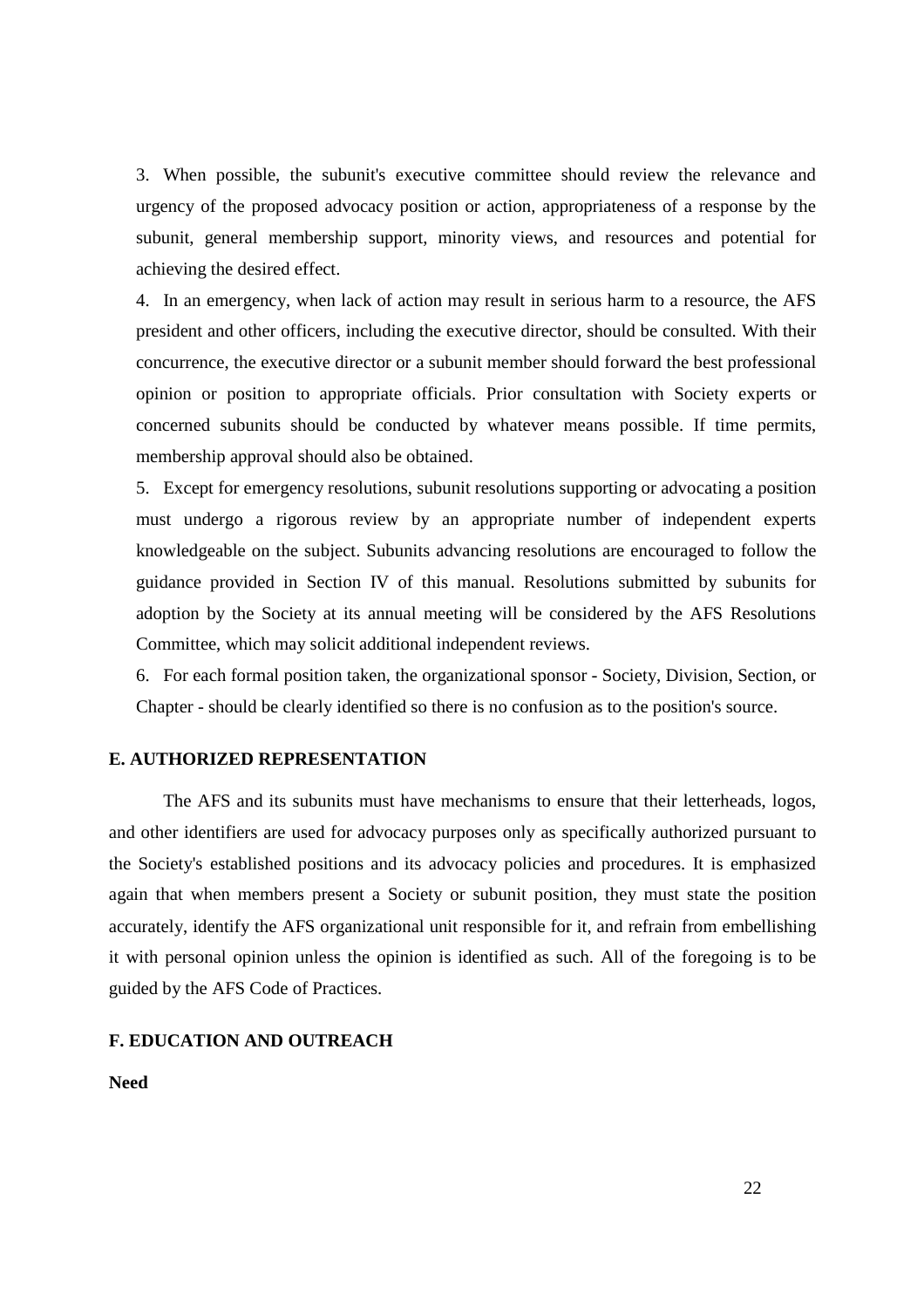The Society's advocacy policies and procedures must be conveyed to newly elected officers and representatives at all AFS organizational levels. Newer members entering leadership positions often lack exposure or sensitivity to the Society's concerns about advocacy of issues. Longtime members may find advocacy a new experience in the AFS context, even though many other professional societies have assumed advocacy roles for many years. For these and other new leaders, the Society has and continually develops training and information programs that foster awareness of and adherence to established advocacy protocols.

#### **Training and Information**

Society instructors offer leadership orientation each year at the AFS annual meeting, at annual Division meetings, and at as many Chapter and Section meetings as opportunities permit. This instruction covers advocacy protocols as well as introductions to AFS policies, the Society's Code of Practices, and Robert's Rules of Order. It will cover any training materials and documents that have been developed by the Society and its subunits as well as manuals, videos, or other media that record a relevant subunit's prior or current advocacy positions or roles. All members, and subunit officers in particular, are encouraged to attend any such orientation available to them.

Subunit leaders and developing leaders should stay abreast of Society and subunit advocacy activities as published in Fisheries, subunit newsletters, and other Society and subunit communications. They are expected to become familiar with the legal ramifications, risks, and liabilities pertaining to their professional activities as representatives of their Society and its subunits. Before engaging in any advocacy action on behalf of the Society or a subunit, members should be thoroughly familiar with these guidelines and with all related material in this manual. To help members and officers know about advocacy positions at all levels in the Society, a central registry of AFS positions will be established on an electronic information server at Society headquarters. Posted advisories will include the posting date, authorizing subunit, effective date, and the names and addresses of officials authorized by the Society or subunit to interpret the advisory.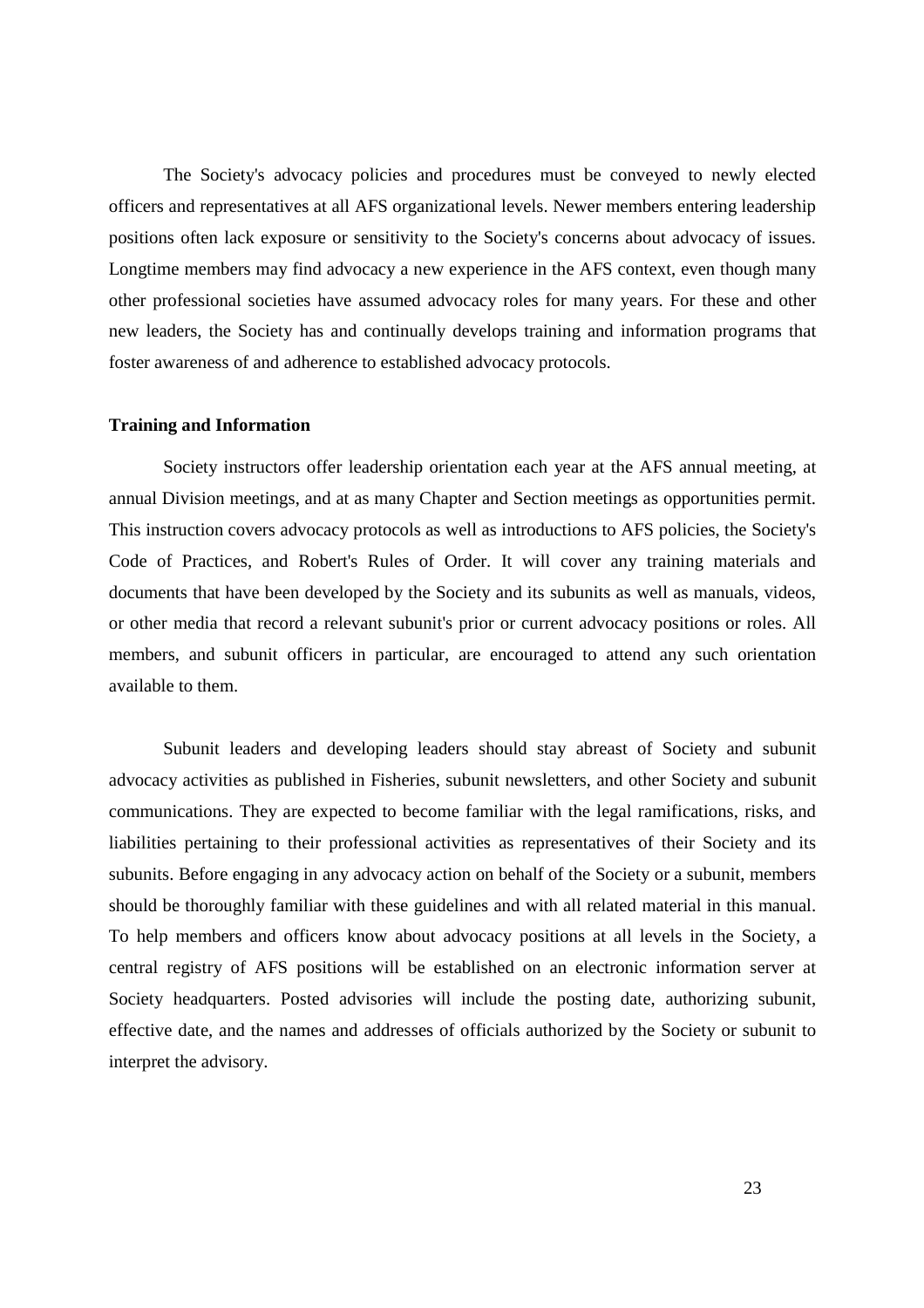Members and officers representing policies and positions of the Society or its subunits are expected to present themselves, their subunits, and their positions in accordance with the highest standards of professionalism, including but not limited to matters of dress, language, demeanor, and sensitivity to the rights and opinions of others. Subunits are encouraged to institute multiyear progressions for elected officers or multiyear presidencies to expand corporate memory.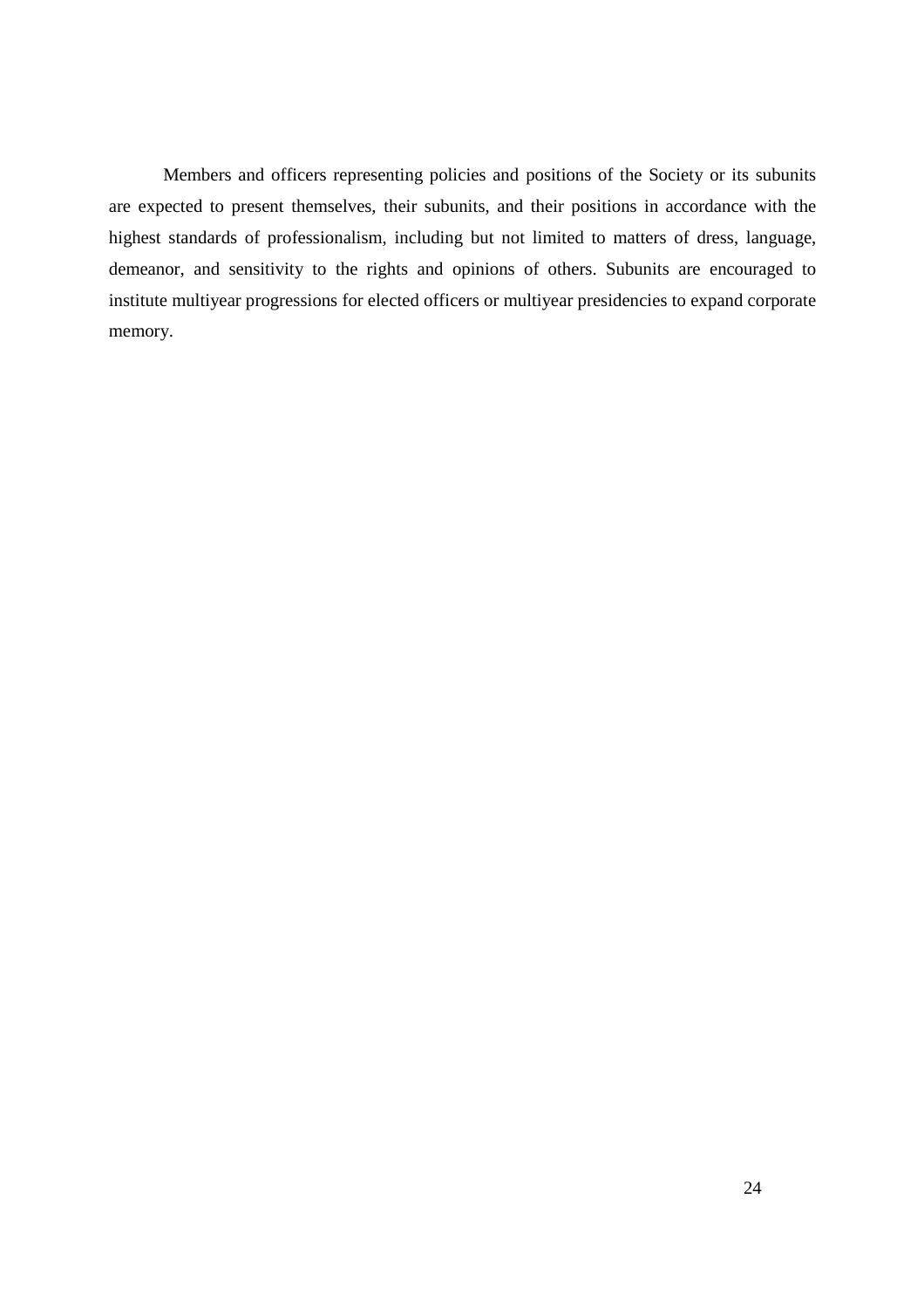**APPENDIX 4 - SAMPLES AND FORMS**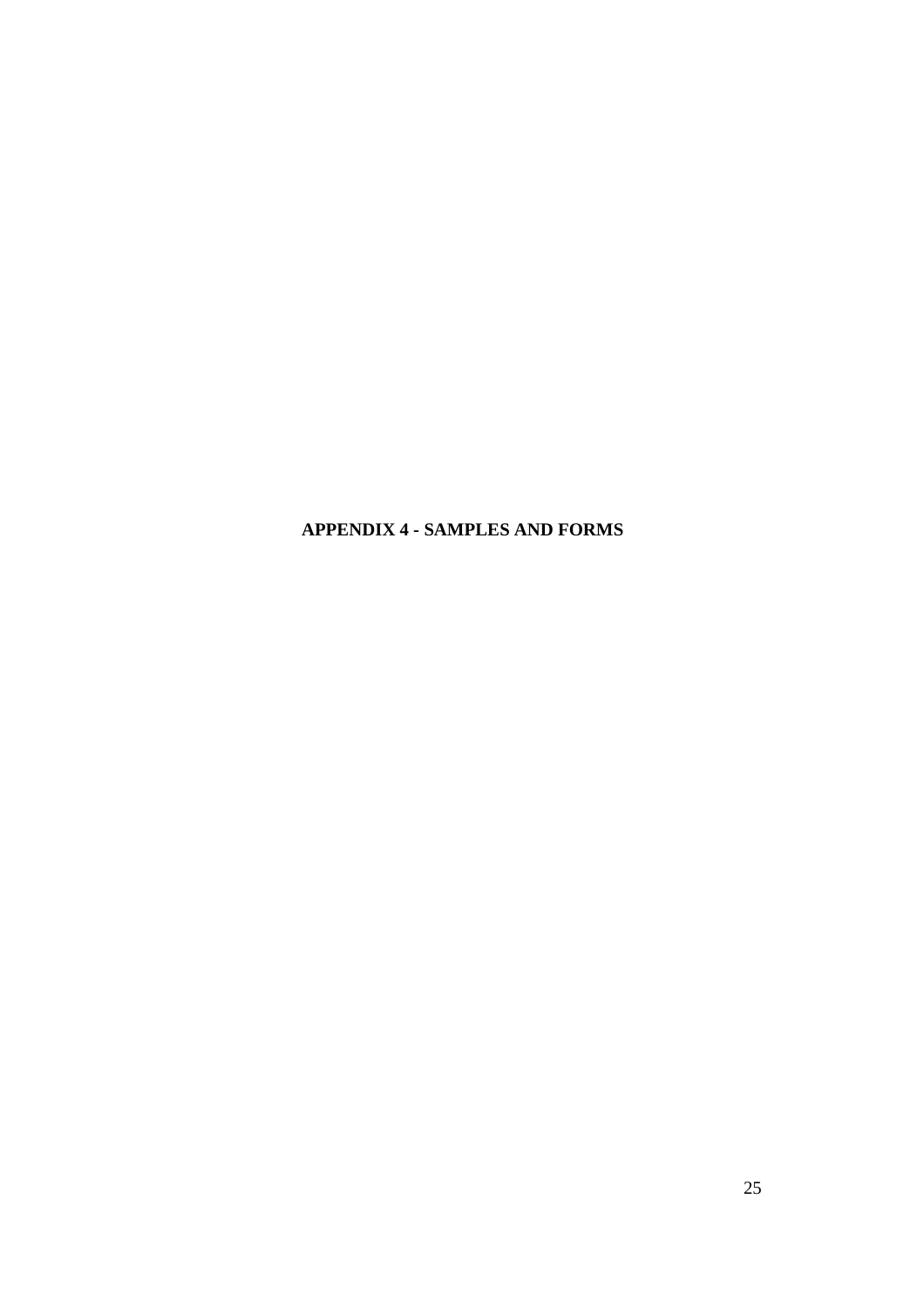# **Sample Documents for EXCOM and Business Meetings**

Annual Business Meeting Agenda Format and Guidelines for Reports to President **Examples of NED Award Narratives Scoring Criteria for Student Presentations and Score Sheet**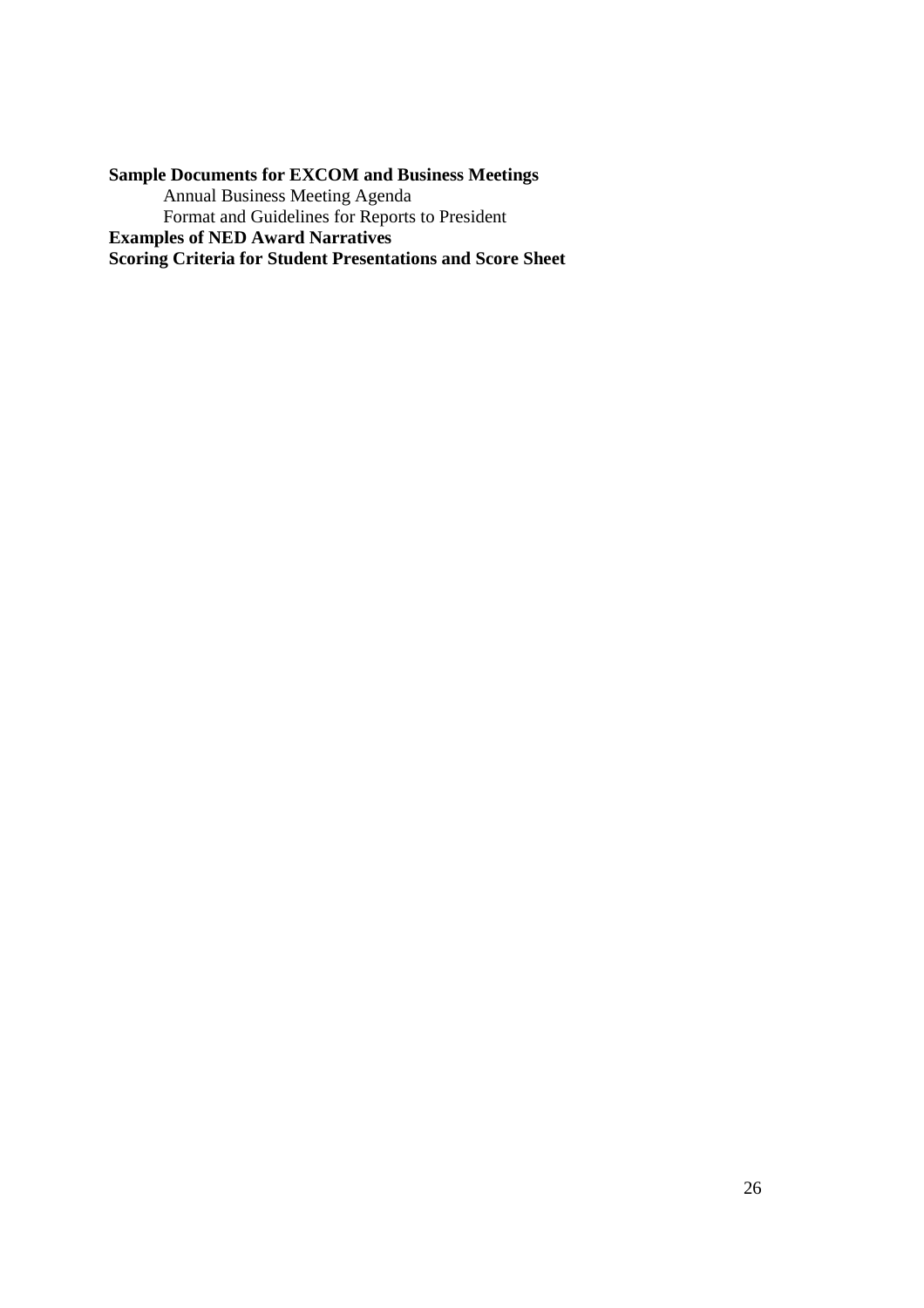### **ANNUAL BUSINESS MEETING AGENDA EXAMPLE**

American Fisheries Society, Northeastern Division Annual Business Meeting Burlington, VT, April 24, 2006

- 1. Call to Order/Determination of Quorum
- 2. Recognition of Past Presidents and Distinguished Guests
- 3. AFS President's Remarks Chris Kohler
- 4. AFS Executive Director's Remarks Gus Rassam
- 5. 2006 AFS Annual Meeting Ed Woltman
- 6. Division President's Remarks Margaret Murphy
- 7. 2005 Minutes Approval/Secretary-Treasurer's Report Paul Perra
- 8. Chapter Reports
	- Atlantic International Shawn Good
	- College of Env. Sci. & Forestry, SUNY Chapter Tony Siniscal
	- Mid-Atlantic Pat Hamilton
	- New York Michael Flaherty
	- Pennsylvania John Arway

Southern New England – Chris Tomichek

9. Committee Reports

Archives – Norm Dube Audit – Carolyn Griswold Awards – Paola Ferreri Continuing Education – vacant Environmental and Resource Issues - vacant Finance – Fred Brenner Membership – Scott Decker Newsletter – Christopher Holbrook Nominating – Brian Niewinski Program – Rod Wentworth Resolutions – Roy Miller Student Presentations Awards – Margaret Murphy Student Travel Awards – Ellen Marsden Website – Patty Thompson

10. Awards Announcements President's Award

Meritorious Service Award

- 11. Old Business
- 12. Installation of New Officers
- 13. Incoming President's Remarks Larry Miller
- 14. New Business
- 15. Adjournment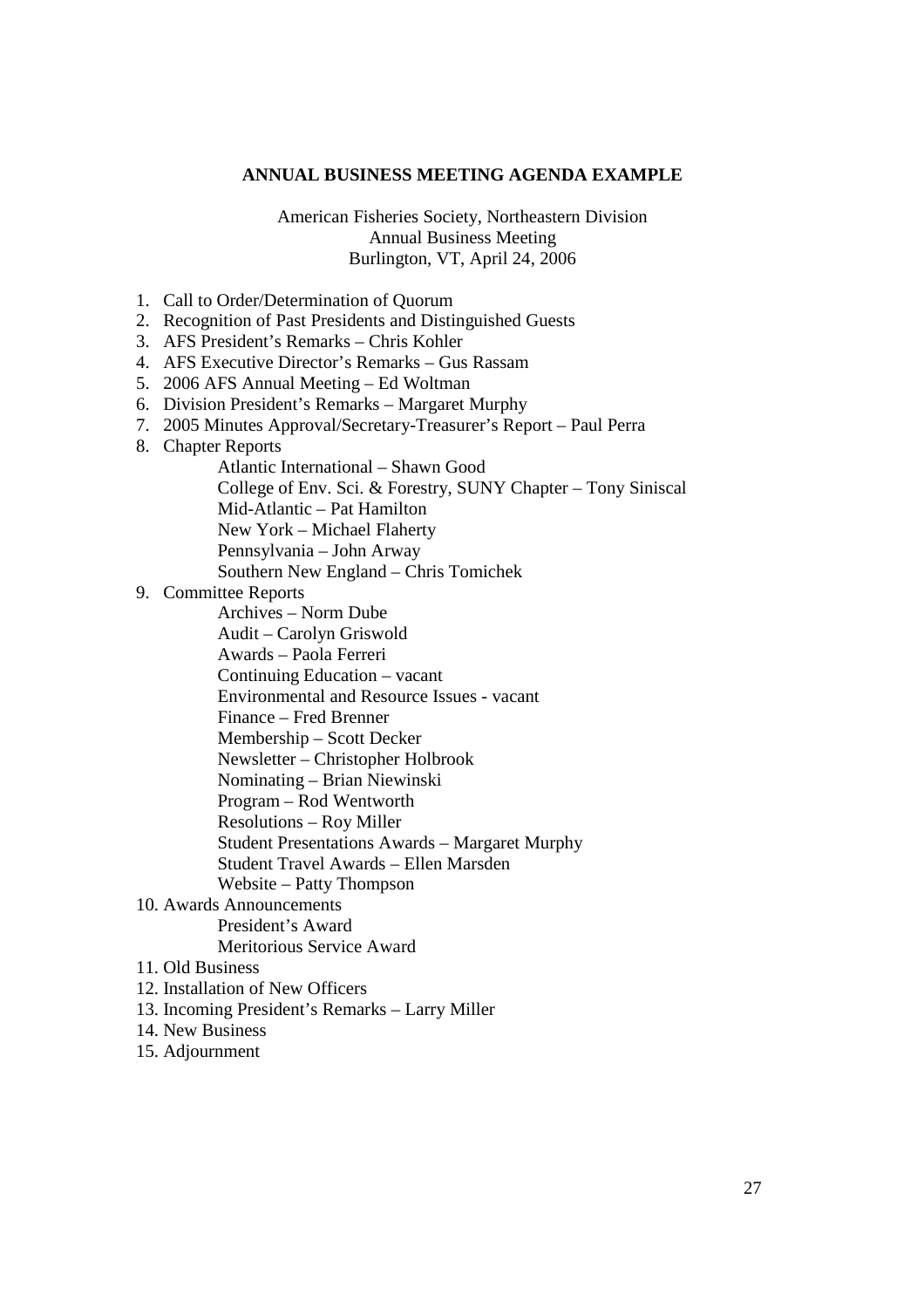### **ANNUAL COMMITTEE REPORT EXAMPLE**

**To:** Margaret H. Murphy, President **From:** C. Paola Ferreri **Date:** April 19, 2006

### **Activity Report**

**(A) Charge or Annual Program of Work**: Oversee selection of recipients for four Division level awards: The Dwight A. Webster Memorial Award of Merit, the Meritorious Service Award, the President's Award, and the Special Achievement Award.

**(B) Summary of Outcomes and Accomplishments:** Requests for nominations were sent to Chapter and Division officers, Division committee chairs, and Division past-presidents. A call for nominations was sent to the membership via e-mail through the AFS and was published in the Division's newsletter, which came out in February. We received two excellent nominations for the Dwight A. Webster Memorial Award of Merit. No other nominations were received. The NED past-presidents voted on the nominees and selected Dr. Barbara A. Knuth as this year's recipient.

The Walking Stick Award was presented to Dr. Saul Saila, who joined AFS in 1949, during the Southern New England Chapter Meeting held on January 18, 2006. The award was presented by several NED pastpresidents including Ken Beal, Carolyn Griswold, Ron Essig, Rick Jacobson, and Linda Bierely. Dr. Saila will hold the award until the NED business meeting in 2009.

**(C) Recommendations or Suggestions for Future Consideration:** The Division should consider assigning the chair of this committee to the Immediate Past-President.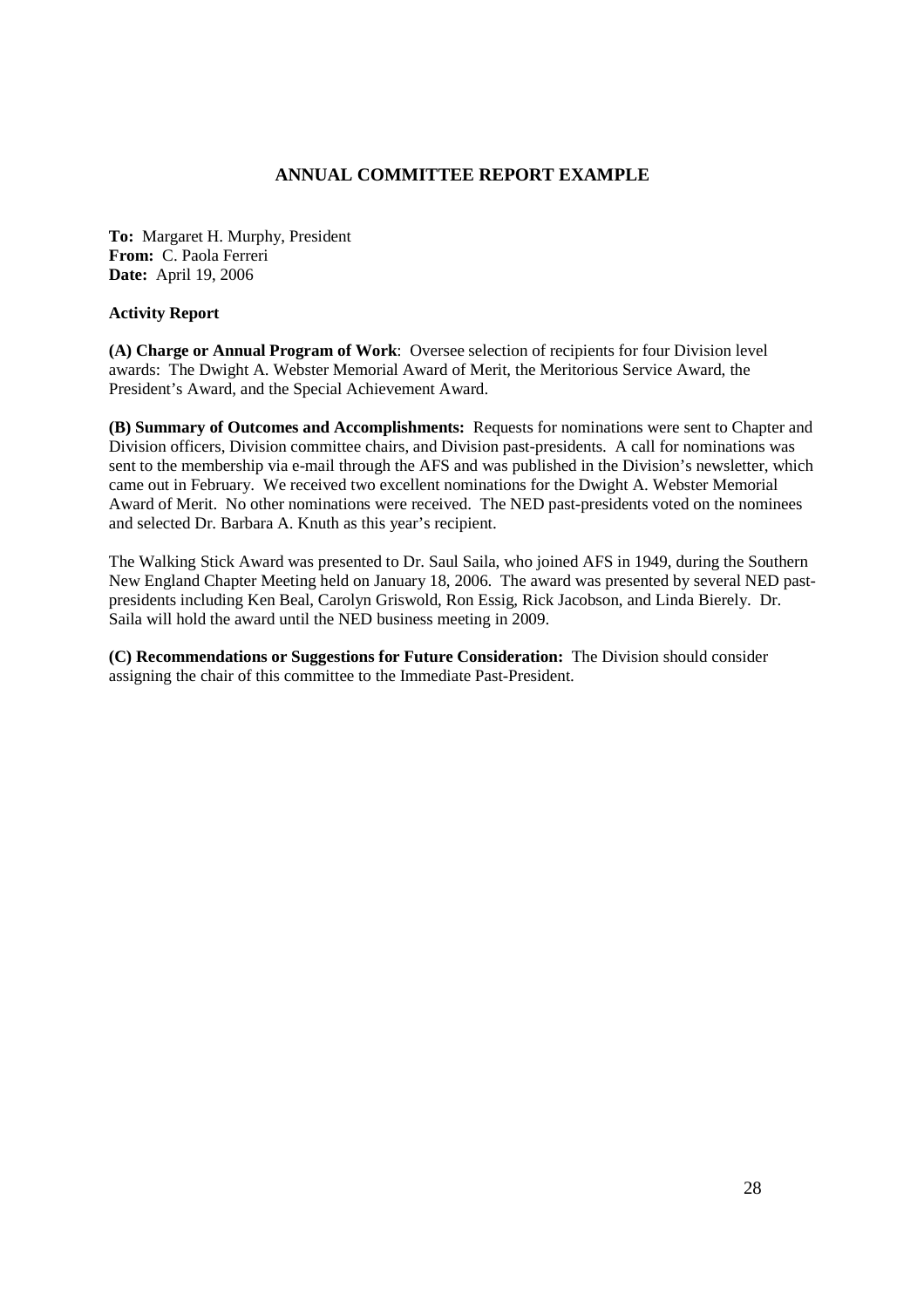### **EXAMPLES OF NED AWARD NARRATIVES**

Northeastern Division presents its Presidents' Award to Michael J. Fogarty

In recognition of personal contributions to the advancement of marine fisheries science in the professional and public interest, especially focused on stock assessments for many species, recruitment dynamics, and analyses and models of multispecies interactions as a research fishery biologist with the Northeast Fisheries Science Center, National Marine Fisheries Service, Woods Hole, MA.

By order of the Executive Committee of the Northeastern Division of the American Fisheries Society at its annual meeting in Ocean City, Maryland on April 26, 2004.

> Northeastern Division presents its Meritorious Service Award to Robert J. Sousa

In recognition of personal contributions to the advancement of fisheries science in the professional and public interest, for his long-term service to the Northeastern Division, and his contributions to future generations of recreational anglers, notably through his personal initiative in developing a fly-fishing merit badge for the Boy Scouts of America, and throughout a career dedicated to the success of the federal aid program, U.S. Fish & Wildlife Service.

By order of the Executive Committee of the Northeastern Division of the American Fisheries Society at its annual meeting in Ocean City, Maryland on April 26, 2004.

> Northeastern Division presents its Special Achievement Award to Daniel F. Schick

In recognition of personal contributions to the advancement of marine fisheries science in the professional and public interest, for his many years of northern shrimp research, especially with regard to introducing the Nordmore grate into that fishery to reduce bycatch of juvenile stages of regulated fish species, and for his research supporting the management of many other species as director of the Biological Monitoring and Assessment Division, Maine Department of Marine Resources, Boothbay Harbor, ME.

By order of the Executive Committee of the Northeastern Division of the American Fisheries Society at its annual meeting in Ocean City, Maryland on April 26, 2004.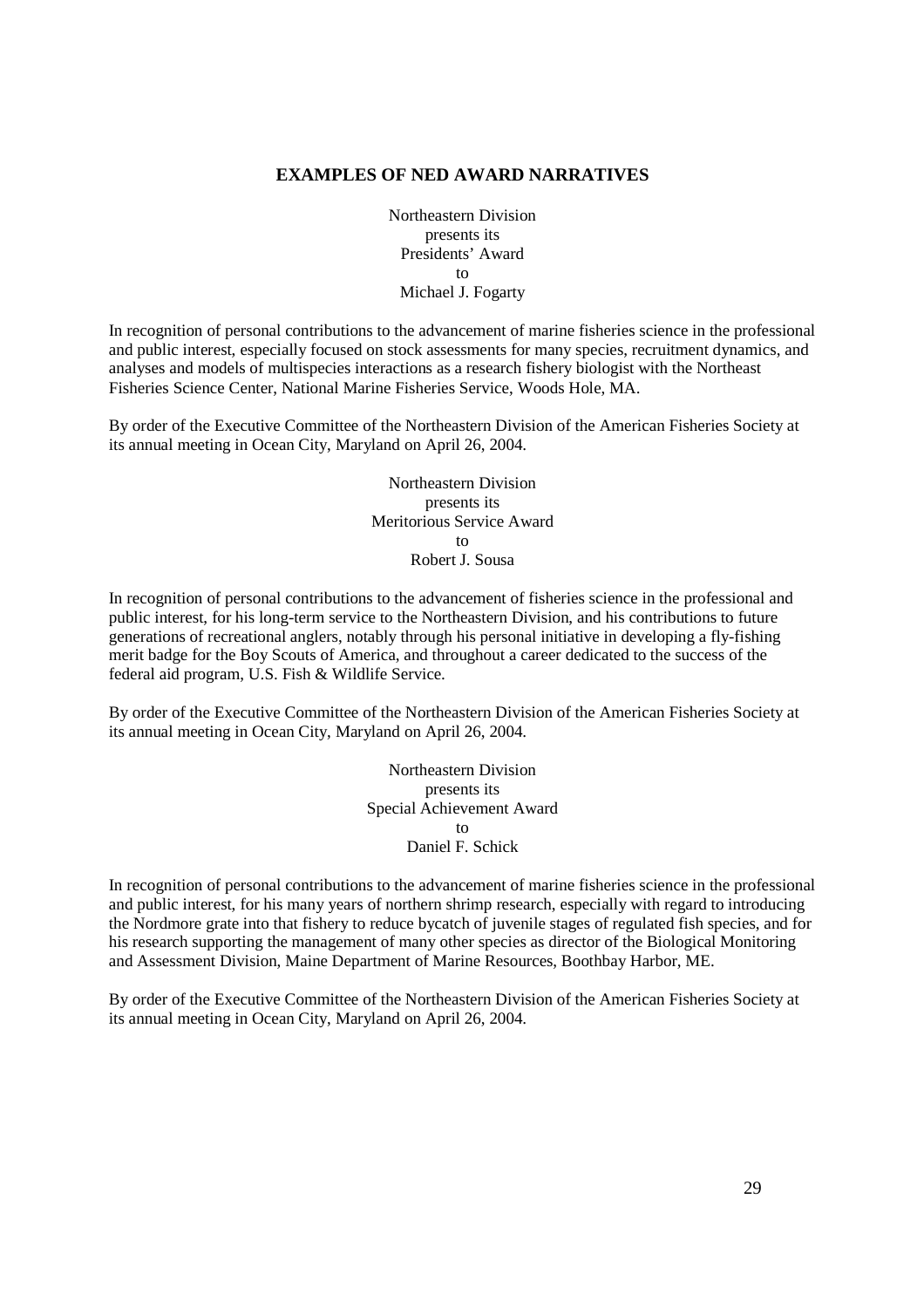# **SCORING CRITERIA FOR STUDENT PRESENTATIONS**

as developed by

## STUDENT CONCERNS COMMITTEE, EDUCATION SECTION AMERICAN FISHERIES SOCIETY

# **Individual components**

| <b>Title</b> – Does it accurately describe the subject?                           | 5 points  |
|-----------------------------------------------------------------------------------|-----------|
| <b>Abstract</b> – Does it concisely state the objectives and scope of the         | 5 points  |
| investigation, describe the methods, summarize the results, and state             |           |
| the principal conclusions? Does it motivate interest?                             |           |
| <b>Introduction</b> – Does it provide adequate background, historical             | 5 points  |
| context, and justification for the study?                                         |           |
| <b>Methods</b> – Are they described with appropriate detail?                      | 5 points  |
| <b>Content</b>                                                                    |           |
| <b>Structure and Organization</b> – Logical development and integration           | 10 points |
| of the presentation, including serial progression of results relating to          |           |
| the purpose of the study or hypothesis tested, and logical formulation            |           |
| and expression of conclusions, interpretations, and implications. In              |           |
| effect, is the presentation comprehensible by members of the audience             |           |
| not engaged in that particular specialty?                                         |           |
| <b>Originality</b> – Value of the study in communicating and presenting           | 15 points |
| unique or innovative methods, concepts, or interpretations. Relevance             |           |
| to fishery science.                                                               |           |
| <b>Technical Merit</b> – Consonance of interpretations with results;              | 10 points |
| identification and evaluation of limitations.                                     |           |
| Analytical Merit - Adequacy and appropriateness of analytical and                 | 10 points |
| statistical methods and study design.                                             |           |
| <b>Physical Presentation</b>                                                      |           |
| <b>Delivery</b> – Voice quality, enthusiasm, grammar, eye contact, posture        | 15 points |
| and body language, pronunciation and articulation.                                |           |
| Visual Aids – Visibility, simplicity, comprehensibility, and relevance            | 15 points |
| of visual aids.                                                                   |           |
| <b>Other Considerations</b>                                                       |           |
| Use this category to reward unique or attractive features which do not            | 5 points  |
| fit exactly into other criteria (e.g., judicious and effective use of             |           |
| humor). It should be considered an extra and should not be awarded                |           |
| automatically.                                                                    |           |
| <b>Comments</b>                                                                   |           |
| Provide a brief evaluation of your impressions of each presentation.              |           |
| Comments will be used to break ties.                                              |           |
| <b>Total</b>                                                                      |           |
| $\mathbf{a}$ and $\mathbf{a}$ and $\mathbf{a}$ and $\mathbf{a}$<br>$\overline{1}$ |           |

The total possible score is 100. Please try to avoid grade inflation. An average presentation should score about 70.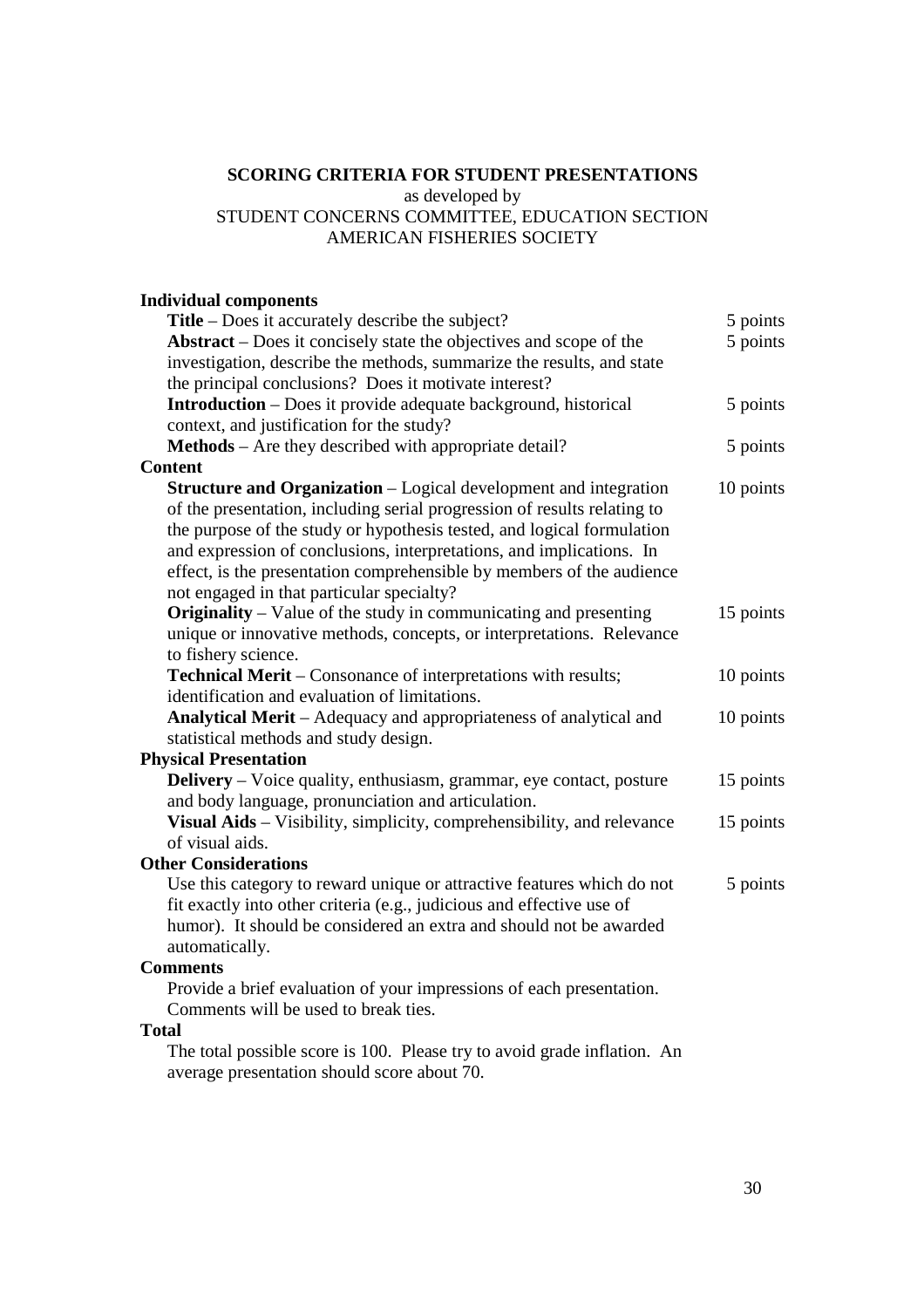### NORTHEASTERN DIVISION - AMERICAN FISHERIES SOCIETY Student PAPER Evaluation

Speaker's Name Session/Room

Short Title

Start Time Day Day Evaluator's Initials

Circle the rating that is most appropriate for each item based on your perception of the presentation. We will add up the scores. Please turn in evaluation sheets to [PLACE NAME HERE] (or at the cardboard box at the registration desk) as soon as possible, at the latest, by 4:00 p.m. Tuesday, April 25.

RATING SCALE: 4 (excellent); 3; 2; 1; 0 (noticeably poor)

|    |                                                                                                                                    | Excellent      |   |                |              |              | Poor |
|----|------------------------------------------------------------------------------------------------------------------------------------|----------------|---|----------------|--------------|--------------|------|
| 1. | Articulation of objectives                                                                                                         | $\overline{4}$ | 3 | 2              | $\mathbf{1}$ | $\Omega$     |      |
| 2. | Experimental design or study plan: clear and<br>sound?                                                                             | $\overline{4}$ | 3 | $\overline{2}$ | 1            | $\Omega$     |      |
| 3. | Speaking, professional appearance, and stage<br>presence (diction, volume, clarity, mannerisms,<br>not reading, not facing screen) | $\overline{4}$ | 3 | $\overline{2}$ | $\mathbf{1}$ | $\mathbf{0}$ |      |
| 4. | Use of Audio-visual aids:<br>a) quality (neatness, readability, content)                                                           | $\overline{4}$ | 3 | 2              | $\mathbf{1}$ | $\Omega$     |      |
|    | b) presentation (smoothness, etc.)                                                                                                 | $\overline{4}$ | 3 | $\overline{2}$ | 1            | $\Omega$     |      |
| 5. | Was the work scientifically sound? Were<br>appropriate statistics used?                                                            | $\overline{4}$ | 3 | $\overline{2}$ | $\mathbf{1}$ | $\Omega$     |      |
| 6. | Were major points identified and addressed in<br>logical sequence?                                                                 | $\overline{4}$ | 3 | $\overline{2}$ | $\mathbf{1}$ | $\Omega$     |      |
| 7. | Speaker's apparent knowledge of and enthusiasm<br>for her/his subject?                                                             | $\overline{4}$ | 3 | 2              | $\mathbf{1}$ | $\theta$     |      |
| 8. | Speaker's ability to stimulate and answer questions<br>(if none, grade 3; if no time left, grade 2)                                | $\overline{4}$ | 3 | 2              | $\mathbf{1}$ | $\Omega$     |      |
| 9. | Overall rating of the presentation                                                                                                 |                | 3 | $\overline{c}$ |              | $\Omega$     |      |
|    | <b>COLUMN TOTALS</b>                                                                                                               |                |   |                |              |              |      |

GRAND TOTAL \_\_\_\_\_\_\_\_\_\_\_\_\_

Comments for the speaker

Minor revisions 2002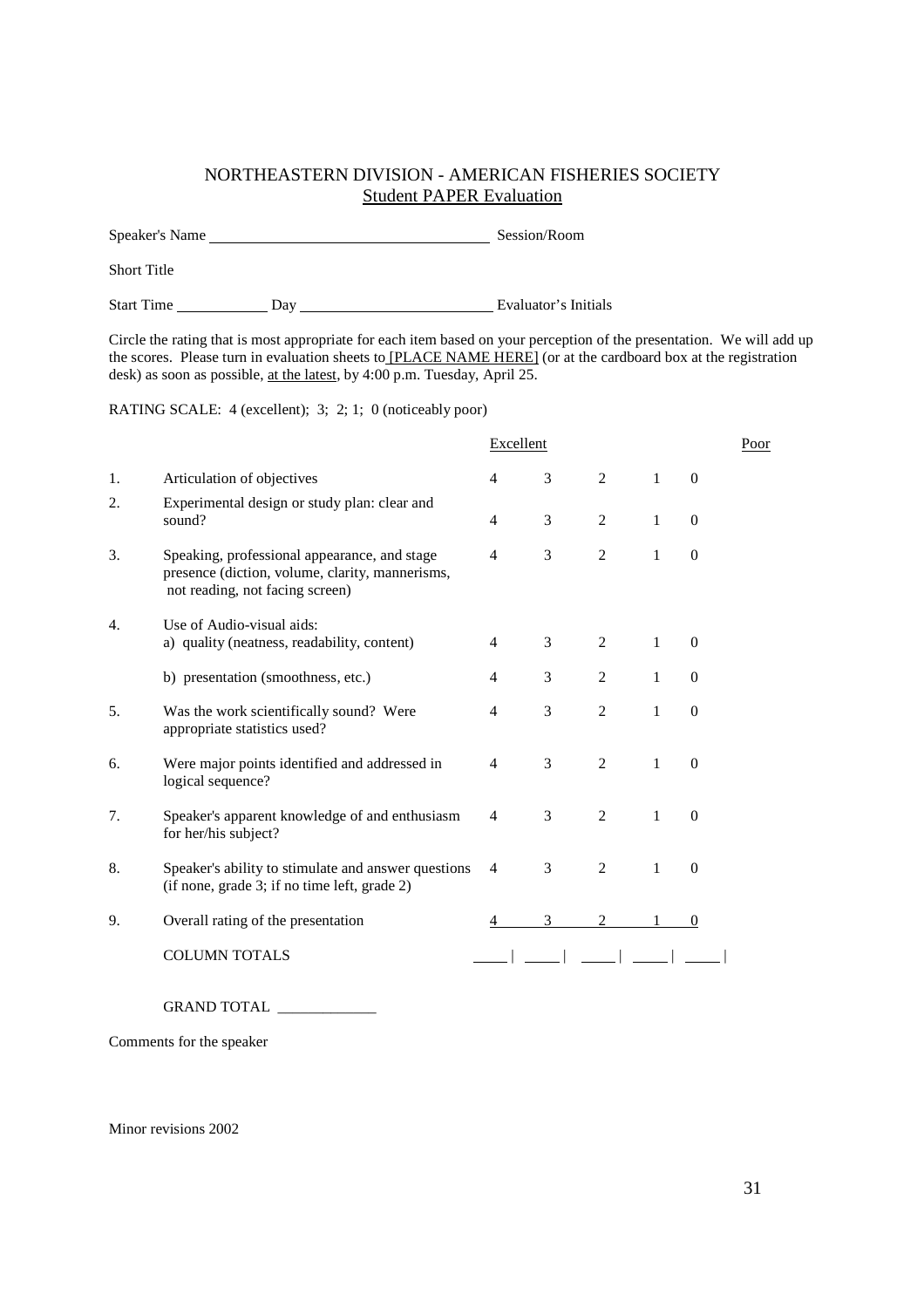### NORTHEASTERN DIVISION - AMERICAN FISHERIES SOCIETY Student POSTER Evaluation

Presenter's Name Session/Room \_\_\_\_\_\_\_\_\_\_\_\_\_\_\_\_

Short Title\_\_\_\_\_\_\_\_\_\_\_\_\_\_\_\_\_\_\_\_\_\_\_\_\_\_\_\_\_\_\_\_\_\_\_\_\_\_\_\_\_\_\_\_\_\_\_\_\_\_\_\_\_\_\_\_\_\_\_\_\_\_\_\_\_\_\_\_\_

Evaluator's Initials \_\_\_\_\_\_\_\_\_\_\_

RATING SCALE: 4 (excellent); 3; 2; 1; 0 (noticeably poor)

Circle the rating that is most appropriate for each item based on your perception of the poster. (We will add up the scores). Please turn in evaluation sheets to **[PLACE NAME HERE]** or at cardboard box at the registration desk as soon as possible (at the latest by 3:00 p.m. Tuesday, April 25). THANKS FOR YOUR HELP!

|    |                                                                       | Excellent      |   |                |              | Poor             |
|----|-----------------------------------------------------------------------|----------------|---|----------------|--------------|------------------|
| 1. | Objectives: Are they clearly stated?                                  | 4              | 3 | $\overline{2}$ | 1            | $\theta$         |
| 2. | Legibility - Is the poster easily read?                               | 4              | 3 | 2              | $\mathbf{1}$ | $\boldsymbol{0}$ |
| 3. | Conciseness - does each word count?                                   | 4              | 3 | 2              | $\mathbf{1}$ | $\theta$         |
| 4. | Visual aids:<br>a) Quality and arrangement                            | $\overline{4}$ | 3 | 2              | $\mathbf{1}$ | $\theta$         |
|    | b) Contribution to poster theme                                       | 4              | 3 | 2              | 1            | $\theta$         |
| 5. | Organization: Are the main points addressed in<br>a logical sequence? | $\overline{4}$ | 3 | 2              | 1            | $\theta$         |
| 6. | Is the work scientifically sound?                                     | $\overline{4}$ | 3 | 2              | $\mathbf{1}$ | $\Omega$         |
| 7. | Is the statistical analysis clear and appropriate?                    | $\overline{4}$ | 3 | 2              | $\mathbf{1}$ | $\theta$         |
| 8. | Is the work "new"?                                                    | 4              | 3 | $\overline{2}$ | 1            | $\theta$         |
| 9. | Overall rating of the poster                                          |                | 3 |                |              | $\Omega$         |
|    | <b>COLUMN TOTALS</b>                                                  |                |   |                |              |                  |
|    | <b>GRAND TOTAL</b>                                                    |                |   |                |              |                  |

Comments

Minor revisions 2002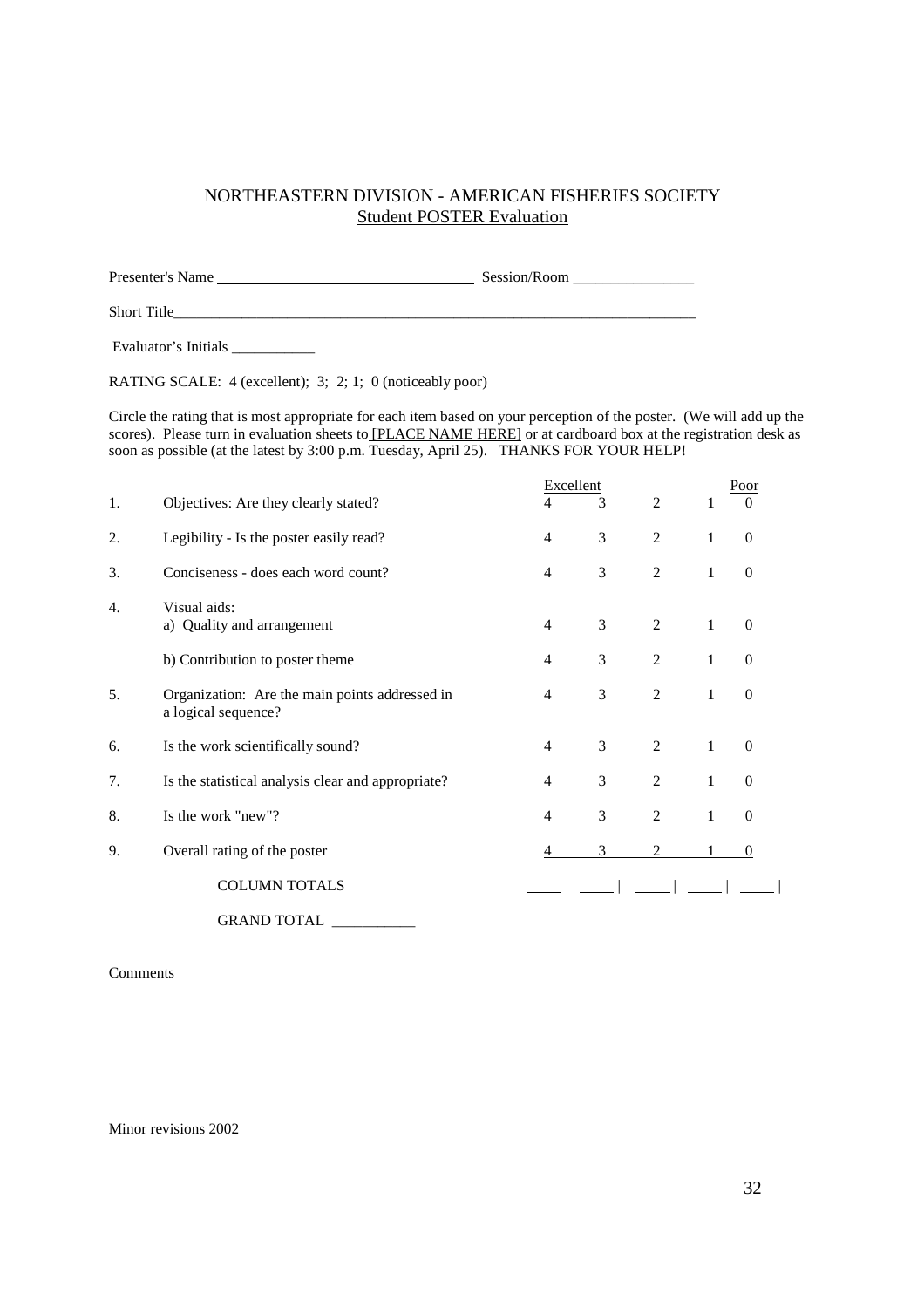**APPENDIX 5 - ADDITIONAL INFORMATION SOURCE LIST**